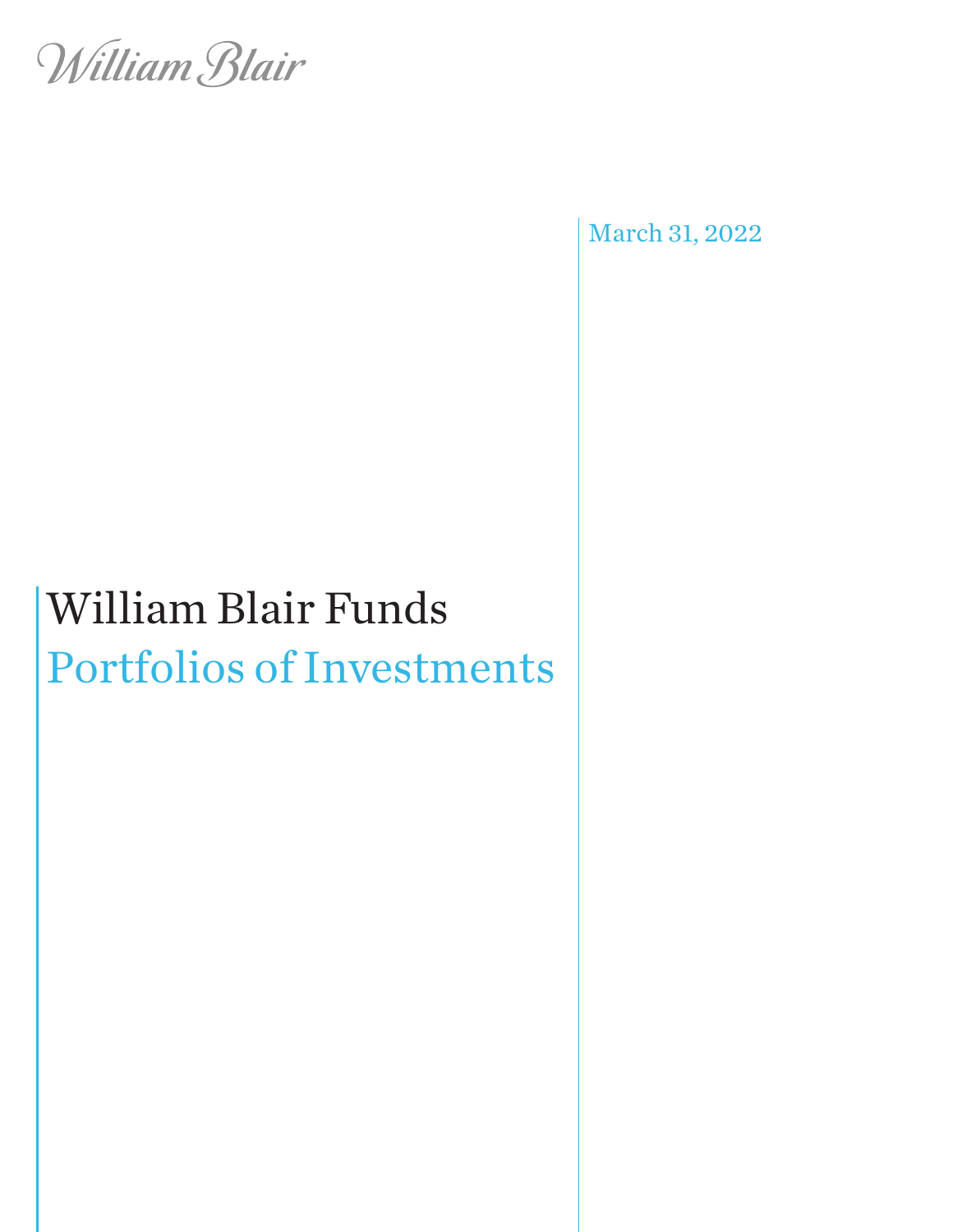#### **Table of Contents**

#### **Portfolio of Investments**

| $\mathbf{1}$   |
|----------------|
| 3              |
| 5              |
| $\overline{7}$ |
| 9              |
| 12             |
|                |
| 18             |
| 21             |
|                |
|                |
| 36             |
| 43             |
| 48             |
| 52             |
|                |
| 62             |
| 65             |
| 66             |
| 67             |
|                |
| 81             |
|                |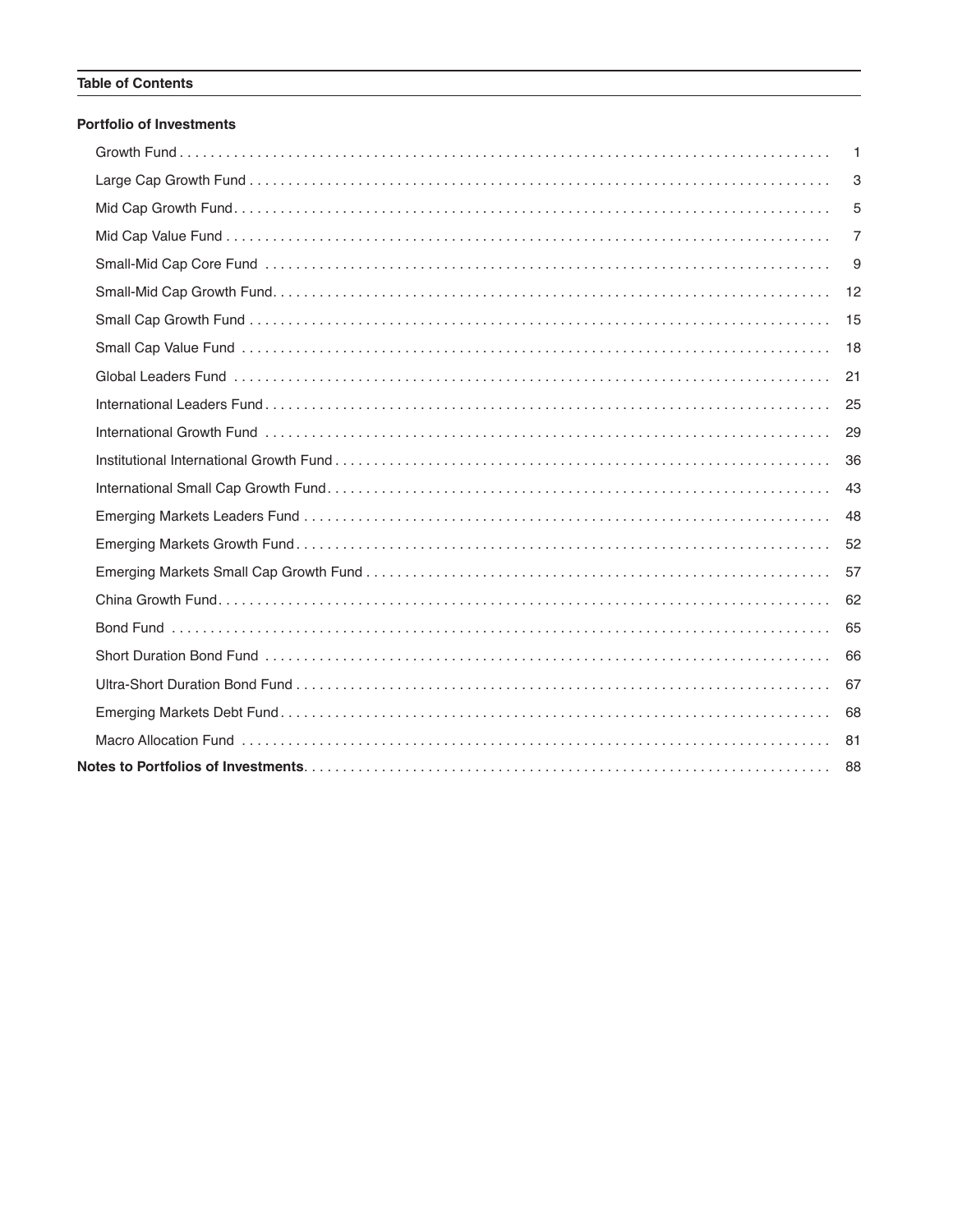**Growth Fund**

**Portfolio of Investments, March 31, 2022** *(all dollar amounts in thousands) (unaudited)*

| <b>Issuer</b>                                             | <b>Shares</b>                                       | Value            |
|-----------------------------------------------------------|-----------------------------------------------------|------------------|
| <b>Common Stocks</b>                                      |                                                     |                  |
| <b>Information Technology-35.4%</b>                       |                                                     |                  |
| * Adobe, Inc.                                             | 13,866                                              | \$<br>6,318      |
| * Advanced Micro Devices, Inc.                            | 53,884                                              | 5,892            |
| * Dynatrace, Inc.                                         | 54,015                                              | 2,544            |
| Fidelity National Information Services, Inc.              | 47,287                                              | 4,749            |
| Mastercard, Inc.                                          | 35,199                                              | 12,579           |
| Microsoft Corporation                                     | 88,325                                              | 27,231           |
| * MongoDB, Inc.                                           | 5,491                                               | 2,436            |
| National Instruments Corporation                          | 101,961                                             | 4,139            |
| * Nice, Ltd.-ADR                                          | 13,143                                              | 2,878            |
| <b>NVIDIA</b> Corporation                                 | 25,997                                              | 7,094            |
| * PayPal Holdings, Inc.                                   | 43,495                                              | 5,030            |
| * Pure Storage, Inc.                                      | 193,414                                             | 6,829            |
| Texas Instruments, Inc.                                   | 32,157                                              | 5,900            |
| * Verra Mobility Corporation                              | 236,237                                             | 3,846            |
| * Workday, Inc.                                           | 20,977                                              | 5,023<br>102,488 |
|                                                           |                                                     |                  |
| <b>Consumer Discretionary–15.1%</b><br>* Amazon.com. Inc. |                                                     |                  |
|                                                           | 6,764                                               | 22,050           |
| * Bright Horizons Family Solutions, Inc.                  | 34,962                                              | 4,639            |
| * Burlington Stores, Inc.                                 | 15,683                                              | 2,857            |
| * Etsy, Inc.                                              | 11,891                                              | 1,478            |
| * Farfetch, Ltd.†<br>NIKE, Inc.                           | 91,916                                              | 1,390            |
|                                                           | 37,479                                              | 5,043            |
| * Overstock.com, Inc.<br>* Revolve Group, Inc.            | 24,256                                              | 1,067            |
|                                                           | 38,240<br>124,702                                   | 2,053<br>907     |
| * Rush Street Interactive, Inc.                           | 37,845                                              |                  |
| * Skyline Champion Corporation                            |                                                     | 2,077<br>43,561  |
| Health Care-13.4%                                         |                                                     |                  |
| Agilent Technologies, Inc.                                | 16,118                                              | 2,133            |
| Azenta, Inc.                                              | 22,676                                              | 1,879            |
| * Certara, Inc.                                           | 89,873                                              | 1,931            |
| * HealthEquity, Inc.                                      | 36,344                                              | 2,451            |
| * Horizon Therapeutics plc†                               | 39,546                                              | 4,161            |
| * Penumbra, Inc.                                          | 9,955                                               | 2,211            |
| STERIS plct                                               | 18,368                                              | 4,441            |
| Stryker Corporation                                       | 29,944                                              | 8,006            |
| UnitedHealth Group, Inc.                                  | 16,929                                              | 8,633            |
| Zoetis, Inc.                                              | 15,841                                              | 2,987            |
|                                                           |                                                     | 38,833           |
| <b>Communication Services-11.2%</b>                       |                                                     |                  |
| * Alphabet, Inc. Class "A"                                | 7,966                                               | 22,156           |
| * Take-Two Interactive Software, Inc.                     | 23,031                                              | 3,541            |
| Warner Music Group Corporation                            | 107,097                                             | 4,054            |
| * ZipRecruiter, Inc.                                      | 115,511                                             | 2,654            |
|                                                           |                                                     | 32,405           |
| Industrials-7.6%                                          |                                                     |                  |
| * ACV Auctions, Inc.                                      | 100,855                                             | 1,494            |
| * Clarivate plc†                                          | 191,243                                             | 3,205            |
| * Copart, Inc.                                            | 41,440                                              | 5,199            |
|                                                           | See accompanying Notes to Portfolio of Investments. |                  |
|                                                           |                                                     | 1                |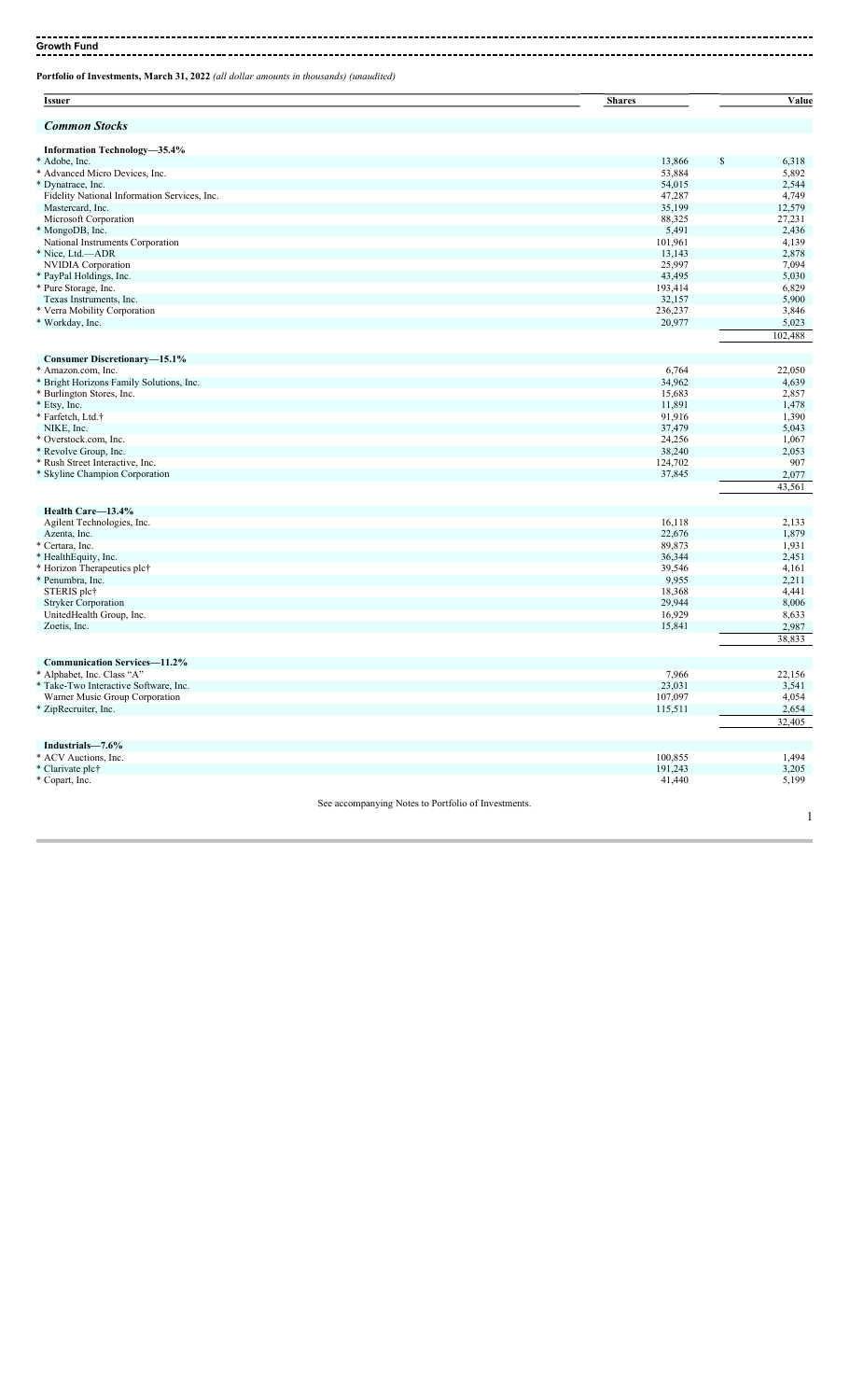**Growth Fund** ---------------------- $\overline{a}$ 

**Portfolio of Investments, March 31, 2022** *(all dollar amounts in thousands) (unaudited)*

| <b>Issuer</b>                                                                                                                  | Shares or<br>Principal<br>Amount |         |               | Value           |
|--------------------------------------------------------------------------------------------------------------------------------|----------------------------------|---------|---------------|-----------------|
|                                                                                                                                |                                  |         |               |                 |
| <b>Common Stocks-(continued)</b>                                                                                               |                                  |         |               |                 |
| Industrials - (continued)                                                                                                      |                                  |         |               |                 |
| * CoStar Group, Inc.                                                                                                           |                                  | 43,099  | <sup>\$</sup> | 2,871           |
| * Energy Recovery, Inc.                                                                                                        |                                  | 124,874 |               | 2,515           |
| * Kornit Digital, Ltd.†                                                                                                        |                                  | 19,671  |               | 1,627           |
| The Brink's Co.                                                                                                                |                                  | 56,531  |               | 3,844           |
| * Trex Co., Inc.                                                                                                               |                                  |         |               |                 |
|                                                                                                                                |                                  | 20,465  |               | 1,337<br>22,092 |
|                                                                                                                                |                                  |         |               |                 |
| Consumer Staples-4.6%                                                                                                          |                                  |         |               |                 |
| * Performance Food Group Co.                                                                                                   |                                  | 73,913  |               | 3,763           |
| The Coca-Cola Co.                                                                                                              |                                  | 98,998  |               | 6,138           |
| The Estee Lauder Cos., Inc.                                                                                                    |                                  | 12,523  |               | 3,410           |
|                                                                                                                                |                                  |         |               | 13,311          |
|                                                                                                                                |                                  |         |               |                 |
| $Energy—3.8\%$<br>Cameco Corporation                                                                                           |                                  | 192,384 |               | 5,598           |
| Green Plains, Inc.                                                                                                             |                                  | 67,237  |               | 2,085           |
|                                                                                                                                |                                  | 80,964  |               |                 |
| New Fortress Energy, Inc.                                                                                                      |                                  |         |               | 3,450           |
|                                                                                                                                |                                  |         |               | 11,133          |
| Financials-3.4%                                                                                                                |                                  |         |               |                 |
| Aon plc†                                                                                                                       |                                  | 11,264  |               | 3,668           |
| Ares Management Corporation                                                                                                    |                                  | 49,657  |               | 4,034           |
| Bridge Investment Group Holdings, Inc.                                                                                         |                                  | 98,524  |               | 2,005           |
|                                                                                                                                |                                  |         |               | 9,707           |
|                                                                                                                                |                                  |         |               |                 |
| Real Estate-1.9%                                                                                                               |                                  |         |               |                 |
| SBA Communications Corporation                                                                                                 |                                  | 9,047   |               | 3,113           |
| * Zillow Group, Inc.                                                                                                           |                                  | 46,852  |               | 2,309           |
|                                                                                                                                |                                  |         |               | 5,422           |
| Materials-1.8%                                                                                                                 |                                  |         |               |                 |
| <b>Ball Corporation</b>                                                                                                        |                                  | 57,375  |               | 5,164           |
|                                                                                                                                |                                  |         |               |                 |
| Total Common Stocks-98.2%                                                                                                      |                                  |         |               |                 |
| (cost \$161,680)                                                                                                               |                                  |         |               | 284,116         |
| <b>Repurchase Agreement</b>                                                                                                    |                                  |         |               |                 |
| Fixed Income Clearing Corporation, 0.000% dated 3/31/22, due 4/1/22, repurchase price \$3,944, collateralized by U.S. Treasury |                                  |         |               |                 |
|                                                                                                                                | $\mathbb S$                      |         |               |                 |
| Bond, 4.250%, due 5/15/39, valued at \$4,023                                                                                   |                                  | 3,944   |               | 3,944           |
| Total Repurchase Agreement-1.3%                                                                                                |                                  |         |               |                 |
| (cost \$3,944)                                                                                                                 |                                  |         |               | 3,944           |
|                                                                                                                                |                                  |         |               |                 |
| Total Investments-99.5%                                                                                                        |                                  |         |               |                 |
| (cost \$165,624)                                                                                                               |                                  |         |               | 288,060         |
| Cash and other assets, less liabilities-0.5%                                                                                   |                                  |         |               | 1,339           |
|                                                                                                                                |                                  |         |               |                 |
| Net assets-100.0%                                                                                                              |                                  |         |               | 289,399         |
|                                                                                                                                |                                  |         |               |                 |
| $ADR = American Depository Receiver$                                                                                           |                                  |         |               |                 |
| $* =$ Non-income producing security                                                                                            |                                  |         |               |                 |
| $\dagger$ = U.S. listed foreign security                                                                                       |                                  |         |               |                 |
|                                                                                                                                |                                  |         |               |                 |
| See accompanying Notes to Portfolio of Investments.                                                                            |                                  |         |               |                 |
|                                                                                                                                |                                  |         |               | 2               |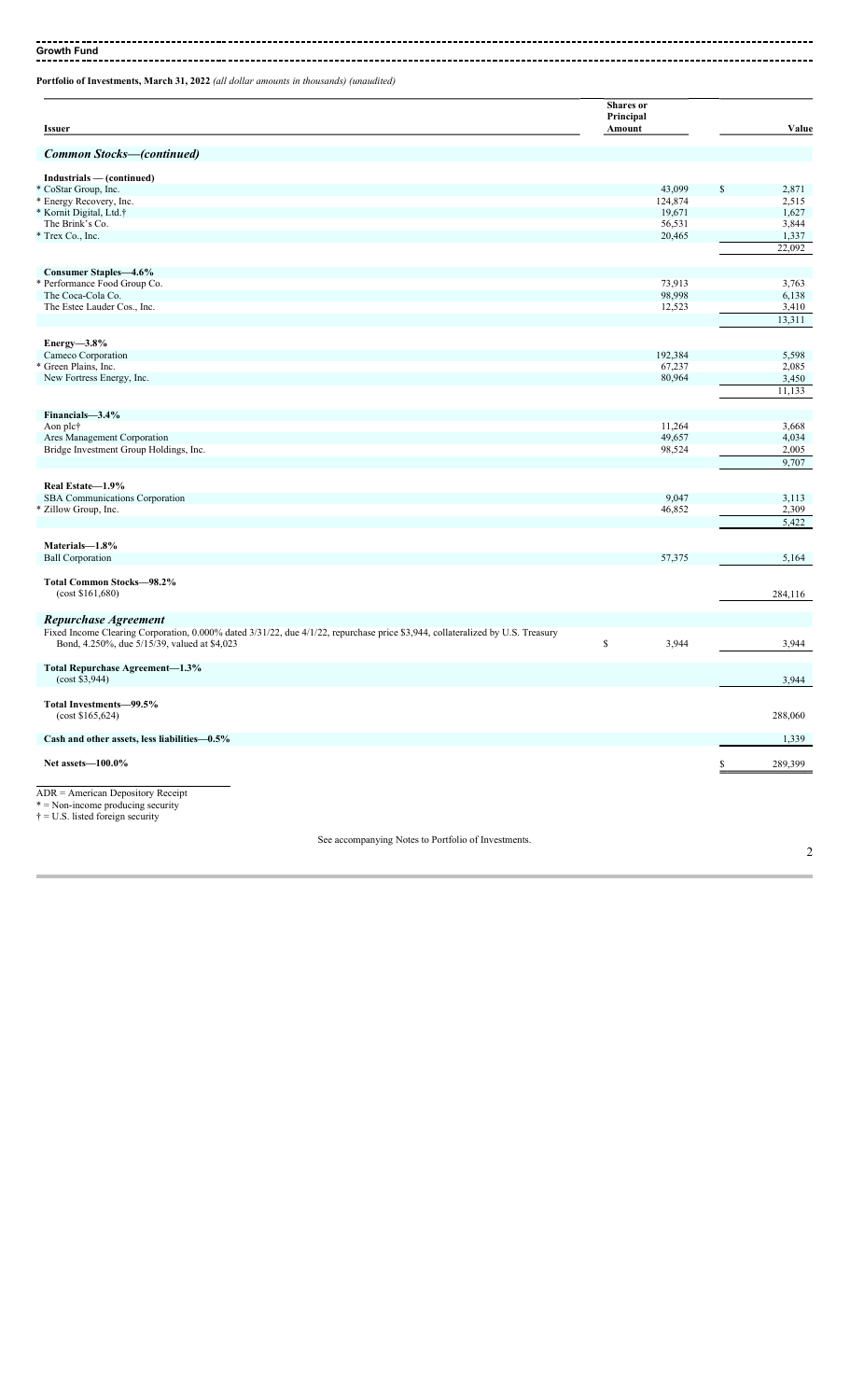**Large Cap Growth Fund**

**Portfolio of Investments, March 31, 2022** *(all dollar amounts in thousands) (unaudited)*

| <b>Issuer</b>                                                     | <b>Shares</b> | Value             |
|-------------------------------------------------------------------|---------------|-------------------|
| <b>Common Stocks</b>                                              |               |                   |
| <b>Information Technology-42.2%</b>                               |               |                   |
| Accenture plc†                                                    | 114,970       | \$<br>38,771      |
| * Adobe, Inc.                                                     | 60,140        | 27,401            |
| * Advanced Micro Devices, Inc.                                    | 258,338       | 28,247            |
| * Guidewire Software, Inc.                                        | 158,100       | 14,959            |
| Intuit, Inc.                                                      | 66,520        | 31,986            |
| Lam Research Corporation                                          | 42,680        | 22,945            |
| Mastercard, Inc.                                                  | 148,540       | 53,085            |
| Microsoft Corporation                                             | 522,460       | 161,080           |
| <b>NVIDIA</b> Corporation                                         | 168,280       | 45,917            |
| * PayPal Holdings, Inc.                                           | 262,900       | 30,404            |
| * salesforce.com, Inc.                                            | 162,510       | 34,504            |
| Texas Instruments, Inc.                                           | 117,700       | 21,596            |
| * Unity Software, Inc.                                            | 200,330       | 19,875            |
|                                                                   |               | 530,770           |
| <b>Consumer Discretionary-17.3%</b>                               |               |                   |
| * Amazon.com, Inc.                                                | 36,455        | 118,842           |
| * Marriott International, Inc.                                    | 220,220       | 38,704            |
| NIKE, Inc.                                                        | 244,370       | 32,882            |
|                                                                   |               | 26,624            |
| <b>Starbucks Corporation</b>                                      | 292,670       | 217,052           |
|                                                                   |               |                   |
| <b>Communication Services-14.0%</b><br>* Alphabet, Inc. Class "A" | 33,870        | 94,204            |
| * Alphabet, Inc. Class "C"                                        | 7,290         | 20,361            |
|                                                                   |               |                   |
| * Live Nation Entertainment, Inc.                                 | 297,830       | 35,037            |
| * Netflix, Inc.                                                   | 68,500        | 25,659<br>175,261 |
|                                                                   |               |                   |
| Health Care-9.9%                                                  |               |                   |
| * ABIOMED, Inc.                                                   | 70,778        | 23,445            |
| <b>Stryker Corporation</b>                                        | 118,770       | 31,753            |
| UnitedHealth Group, Inc.                                          | 83,990        | 42,832            |
| Zoetis, Inc.                                                      | 140,330       | 26,465            |
|                                                                   |               | 124,495           |
| Consumer Staples-6.0%                                             |               |                   |
| Costco Wholesale Corporation                                      | 87,330        | 50,289            |
| The Estee Lauder Cos., Inc.                                       | 91,730        | 24,980            |
|                                                                   |               | 75,269            |
| Industrials-5.8%                                                  |               |                   |
| * Copart, Inc.                                                    | 251,960       | 31,613            |
| * CoStar Group, Inc.                                              | 202,600       | 13,495            |
| Equifax, Inc.                                                     | 116,950       | 27,729            |
|                                                                   |               | 72,837            |
|                                                                   |               |                   |
| Financials-2.7%                                                   |               | 33,555            |
| Apollo Global Management, Inc.                                    | 541,290       |                   |
| Materials-1.5%                                                    |               |                   |
| Linde plc†                                                        | 60,140        | 19,211            |
|                                                                   |               |                   |

See accompanying Notes to Portfolio of Investments.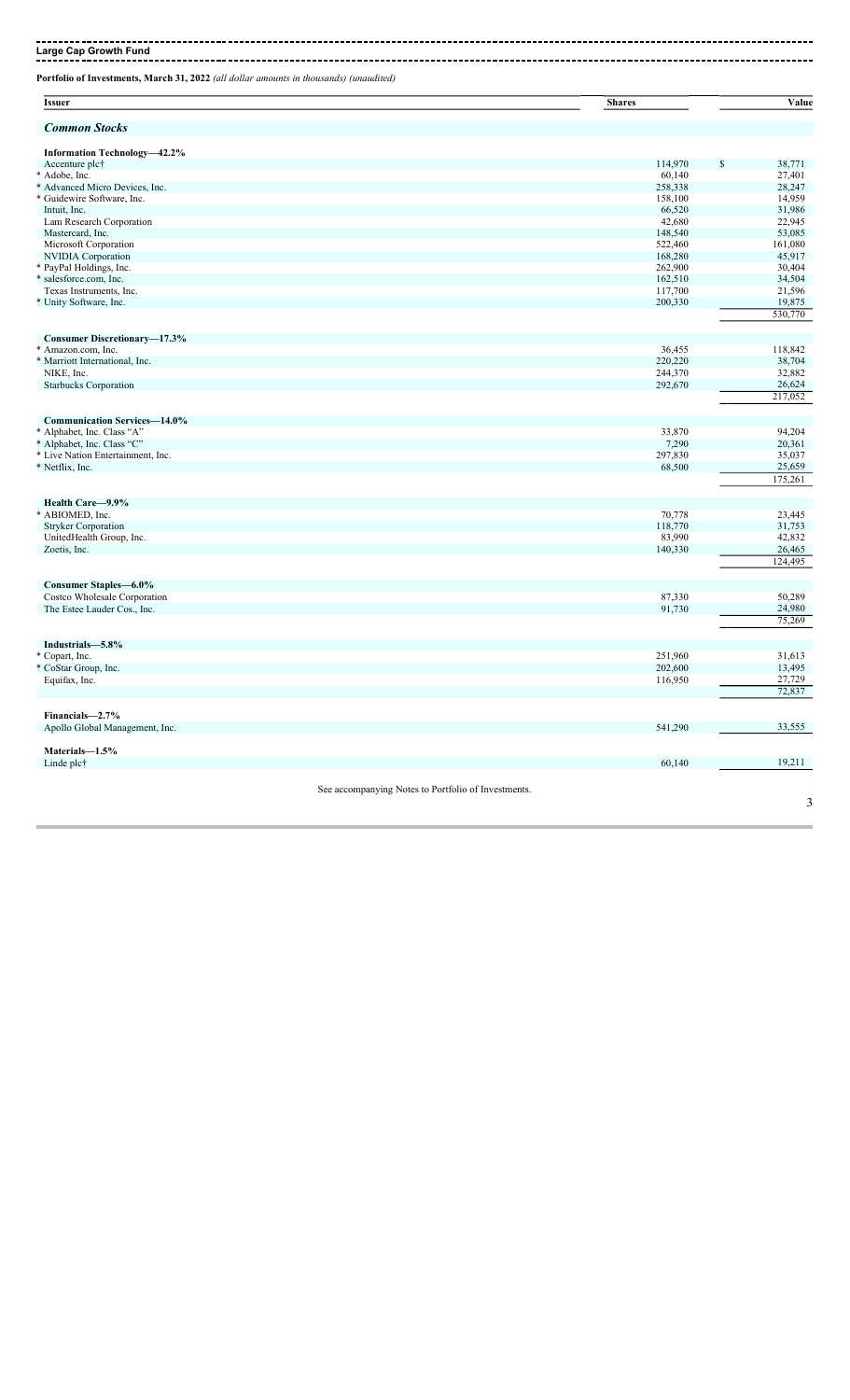**Large Cap Growth Fund**

**Portfolio of Investments, March 31, 2022** *(all dollar amounts in thousands) (unaudited)*

| <b>Issuer</b>                                                                                                                                                                   | Principal<br>Amount |       |    | Value     |
|---------------------------------------------------------------------------------------------------------------------------------------------------------------------------------|---------------------|-------|----|-----------|
|                                                                                                                                                                                 |                     |       |    |           |
| <b>Total Common Stocks-99.4%</b><br>(cost \$1,006,580)                                                                                                                          |                     |       | S. | 1,248,450 |
| Repurchase Agreement                                                                                                                                                            |                     |       |    |           |
| Fixed Income Clearing Corporation, 0.000% dated 3/31/22, due 4/1/22, repurchase price \$8,999, collateralized by U.S. Treasury<br>Bond, 4.375%, due 11/15/39, valued at \$9,179 | $\mathbf S$         | 8,999 |    | 8,999     |
| Total Repurchase Agreement-0.7%<br>(cost \$8,999)                                                                                                                               |                     |       |    | 8,999     |
| Total Investments-100.1%<br>(cost \$1,015,579)                                                                                                                                  |                     |       |    | 1,257,449 |
| Liabilities, plus cash and other assets— $(0.1)\%$                                                                                                                              |                     |       |    | (700)     |
| Net assets $-100.0\%$                                                                                                                                                           |                     |       |    | 1,256,749 |
| $\dagger$ = U.S. listed foreign security<br>* = Mar income such decises complete                                                                                                |                     |       |    |           |

 $=$  Non-income producing security

See accompanying Notes to Portfolio of Investments.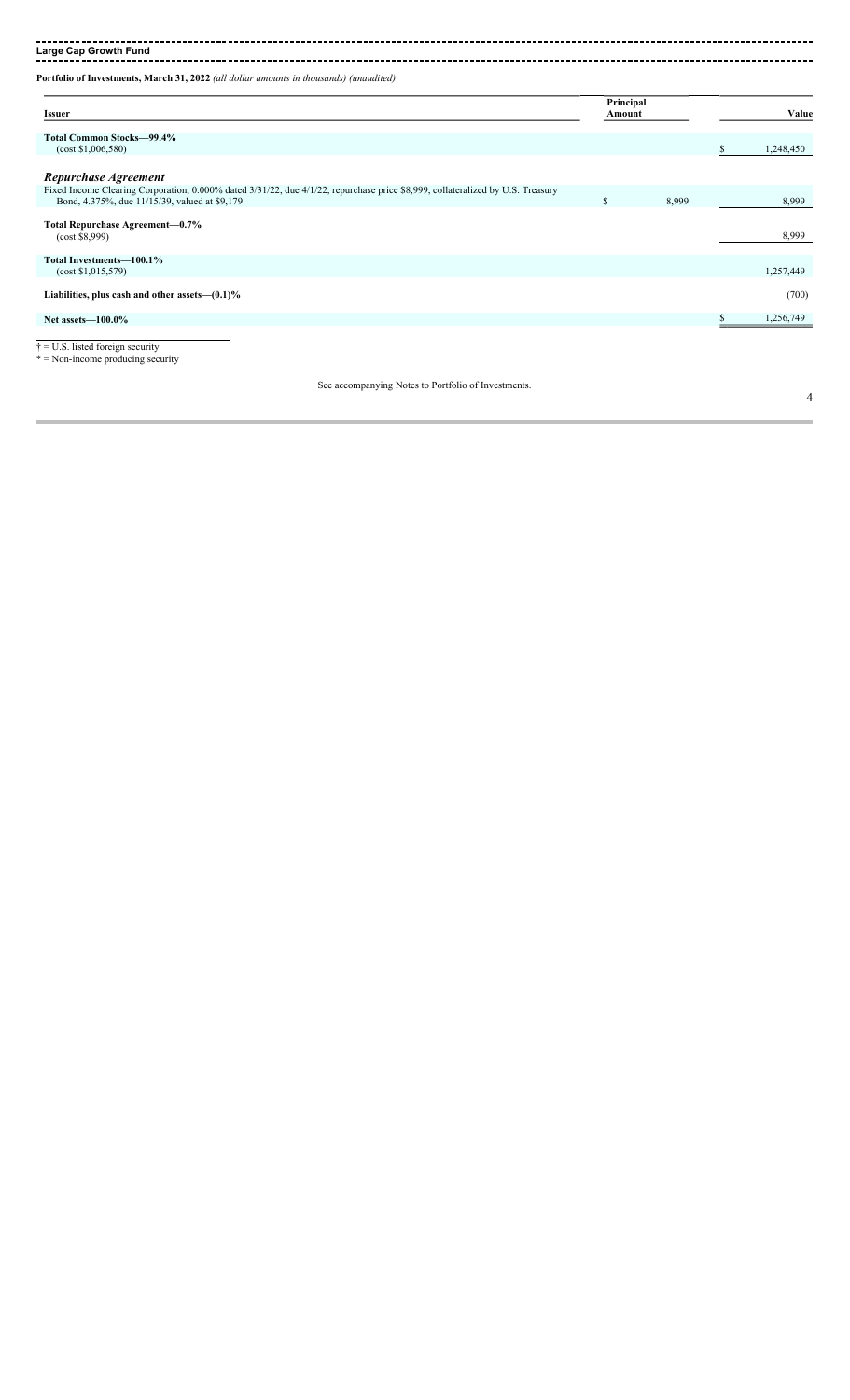**Mid Cap Growth Fund**

**Portfolio of Investments, March 31, 2022** *(all dollar amounts in thousands) (unaudited)*

| <b>Issuer</b>                                                         | <b>Shares</b>                                       | Value        |
|-----------------------------------------------------------------------|-----------------------------------------------------|--------------|
| <b>Common Stocks</b>                                                  |                                                     |              |
| <b>Information Technology-30.9%</b>                                   |                                                     |              |
| * Cadence Design Systems, Inc.                                        | 8,270                                               | \$<br>1,360  |
| * Coupa Software, Inc.                                                | 5,428                                               | 552          |
| Dolby Laboratories, Inc.                                              | 5,690                                               | 445          |
| * Dynatrace, Inc.                                                     | 28,355                                              | 1,336        |
| * EPAM Systems, Inc.                                                  | 2,175                                               | 645          |
| * Euronet Worldwide, Inc.                                             | 9,715                                               | 1,264        |
| * Guidewire Software, Inc.                                            | 3,967                                               | 375          |
| MKS Instruments, Inc.                                                 | 6,880                                               | 1,032        |
| * MongoDB, Inc.                                                       | 1,795                                               | 796          |
| * Nice, Ltd.-ADR                                                      | 3,785                                               | 829          |
| * Palo Alto Networks, Inc.                                            | 2,270                                               | 1,413        |
| * Pure Storage, Inc.                                                  | 39,770                                              | 1,404        |
| * SolarEdge Technologies, Inc.                                        | 3,185                                               | 1,027        |
| * Teledyne Technologies, Inc.                                         | 2,655                                               | 1,255        |
|                                                                       |                                                     | 13,733       |
| Health Care-20.1%                                                     |                                                     |              |
| * ABIOMED, Inc.                                                       | 3,198                                               | 1,059        |
| Agilent Technologies, Inc.                                            | 6,255                                               | 828          |
| * Align Technology, Inc.                                              | 1,225                                               | 534          |
| Bio-Techne Corporation                                                | 1,387                                               | 601          |
| * Charles River Laboratories International, Inc.                      | 2,415                                               | 686          |
| * DexCom, Inc.                                                        | 2,175                                               | 1,113        |
| * Horizon Therapeutics plc†                                           | 11,070                                              | 1,165        |
| * IDEXX Laboratories, Inc.                                            | 1,370                                               | 749          |
| * Mettler-Toledo International, Inc.                                  | 540                                                 | 741          |
| STERIS plc†                                                           | 2,120                                               | 512          |
| * Veeva Systems, Inc.                                                 | 4,480                                               | 952          |
|                                                                       |                                                     | 8,940        |
| Industrials-16.3%                                                     |                                                     |              |
| * Axon Enterprise, Inc.                                               | 4,300                                               | 592          |
| * Builders FirstSource, Inc.                                          | 11,250                                              | 726          |
| BWX Technologies, Inc.                                                | 20,454                                              | 1,102        |
| * Clarivate plc†                                                      | 46,210                                              | 775          |
| * Copart, Inc.                                                        | 13,462                                              | 1,689        |
| * CoStar Group, Inc.                                                  | 20,070                                              | 1,337        |
| Equifax, Inc.                                                         | 2,590                                               | 614          |
| * Generac Holdings, Inc.                                              | 1,480                                               | 440          |
|                                                                       |                                                     | 7,275        |
|                                                                       |                                                     |              |
| <b>Consumer Discretionary-10.0%</b>                                   |                                                     |              |
| * Aptiv plc†                                                          | 5,395                                               | 646          |
| * Bright Horizons Family Solutions, Inc.<br>* Burlington Stores, Inc. | 8,030<br>4,335                                      | 1,065<br>790 |
|                                                                       |                                                     |              |
| * Chipotle Mexican Grill, Inc.<br>* Etsy, Inc.                        | 694                                                 | 1,098        |
|                                                                       | 4,429                                               | 550<br>283   |
| * Farfetch, Ltd.†                                                     | 18,715                                              |              |
|                                                                       |                                                     | 4,432        |
| <b>Communication Services-5.7%</b>                                    |                                                     |              |
| Cable One, Inc.                                                       | 176                                                 | 258          |
| * Live Nation Entertainment, Inc.                                     | 6,309                                               | 742          |
| * Take-Two Interactive Software, Inc.                                 | 3,460                                               | 532          |
|                                                                       | See accompanying Notes to Portfolio of Investments. |              |
|                                                                       |                                                     | 5            |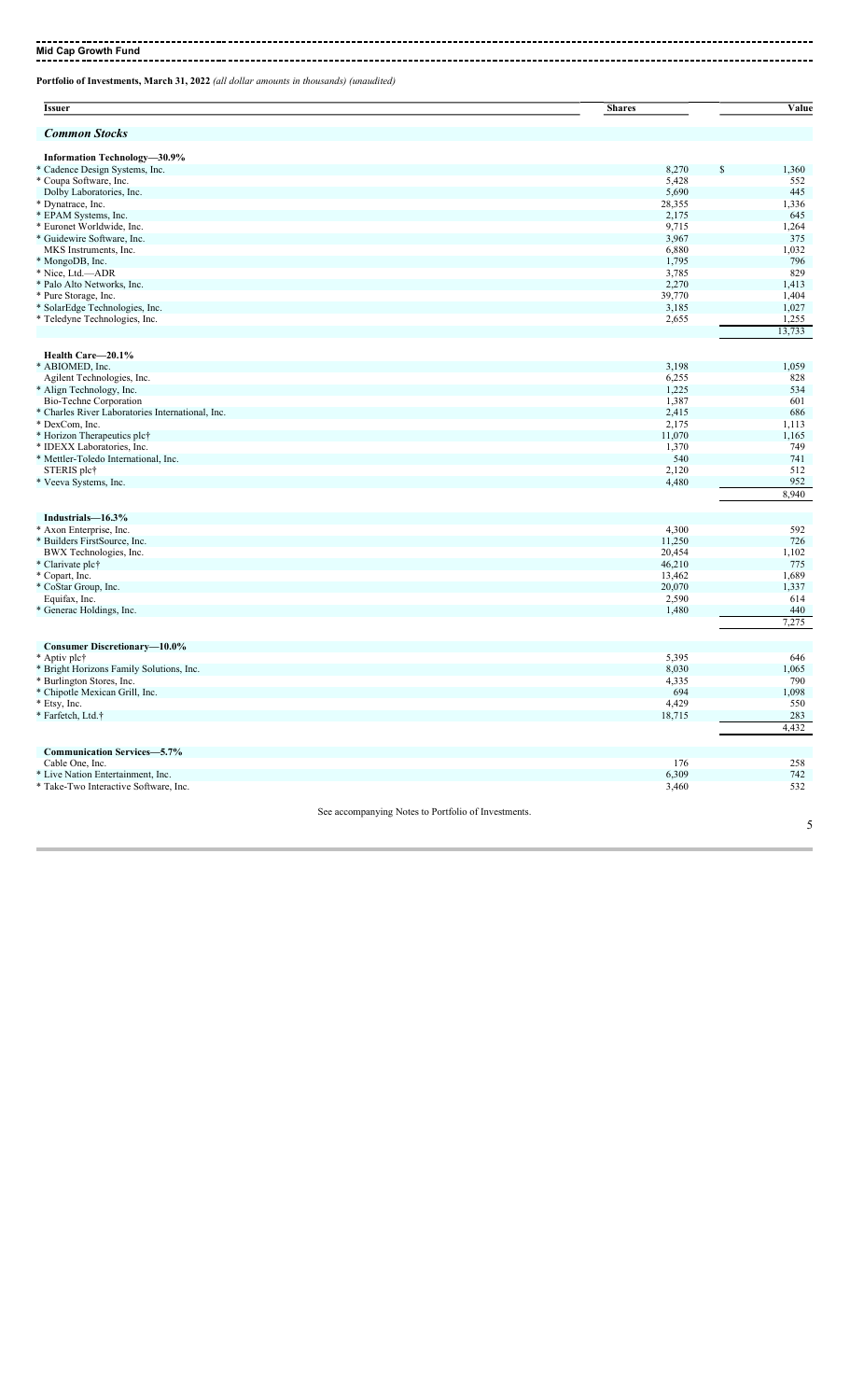**Mid Cap Growth Fund** 

**Portfolio of Investments, March 31, 2022** *(all dollar amounts in thousands) (unaudited)*

| <b>Common Stocks-(continued)</b><br><b>Communication Services - (continued)</b><br>26,710<br>Warner Music Group Corporation<br>Materials-4.9% | \$<br>1,011<br>2,543<br>909<br>1,284<br>2,193 |
|-----------------------------------------------------------------------------------------------------------------------------------------------|-----------------------------------------------|
|                                                                                                                                               |                                               |
|                                                                                                                                               |                                               |
|                                                                                                                                               |                                               |
|                                                                                                                                               |                                               |
|                                                                                                                                               |                                               |
|                                                                                                                                               |                                               |
|                                                                                                                                               |                                               |
| <b>Ball Corporation</b><br>10,100                                                                                                             |                                               |
| 6,990<br>Vulcan Materials Co.                                                                                                                 |                                               |
|                                                                                                                                               |                                               |
| Financials-4.2%                                                                                                                               |                                               |
| 10,060<br>Ares Management Corporation                                                                                                         | 817                                           |
| PacWest Bancorp<br>13,410                                                                                                                     | 579                                           |
| 5,945<br>Western Alliance Bancorp                                                                                                             | 492                                           |
|                                                                                                                                               | 1,888                                         |
|                                                                                                                                               |                                               |
| Energy $-3.6\%$                                                                                                                               |                                               |
| Cameco Corporation<br>21,535                                                                                                                  | 627                                           |
| New Fortress Energy, Inc.<br>22,743                                                                                                           | 969<br>1,596                                  |
|                                                                                                                                               |                                               |
| Real Estate-2.8%                                                                                                                              |                                               |
| SBA Communications Corporation<br>1,920                                                                                                       | 661                                           |
| * Zillow Group, Inc.<br>12,255                                                                                                                | 604                                           |
|                                                                                                                                               | 1,265                                         |
|                                                                                                                                               |                                               |
| <b>Consumer Staples-1.2%</b>                                                                                                                  | 514                                           |
| * Performance Food Group Co.<br>10,100                                                                                                        |                                               |
| Total Common Stocks-99.7%                                                                                                                     |                                               |
| (cost \$37,203)                                                                                                                               | 44,379                                        |
|                                                                                                                                               |                                               |
| Total Investments-99.7%<br>(cost \$37,203)                                                                                                    | 44,379                                        |
|                                                                                                                                               |                                               |
| Cash and other assets, less liabilities-0.3%                                                                                                  | 133                                           |
| Net assets-100.0%                                                                                                                             | 44,512                                        |
|                                                                                                                                               |                                               |

ADR = American Depository Receipt \* = Non-income producing security

 $\dagger$  = U.S. listed foreign security

See accompanying Notes to Portfolio of Investments.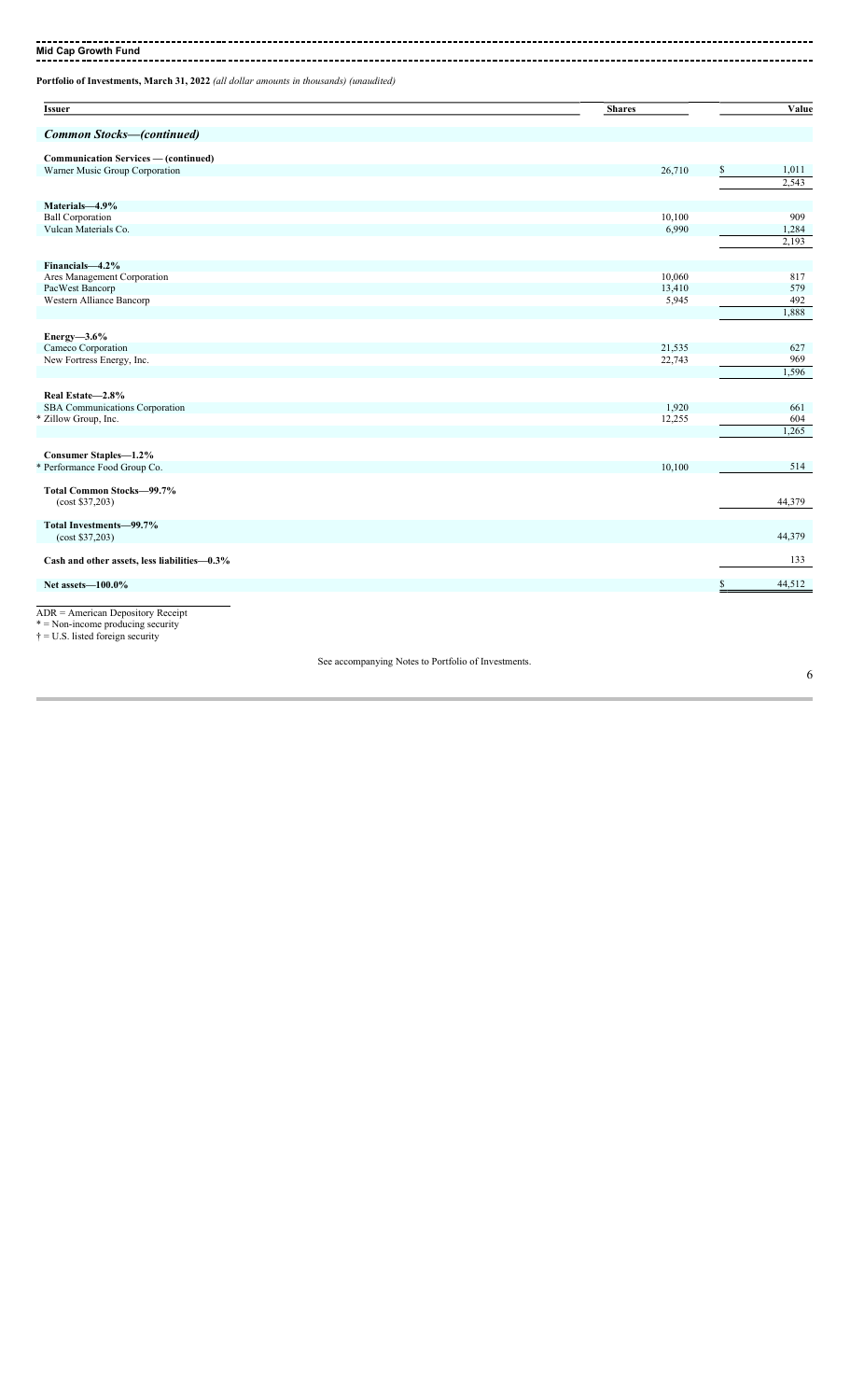**Mid Cap Value Fund**

**Portfolio of Investments, March 31, 2022** *(all dollar amounts in thousands) (unaudited)*

**Issuer Shares Value** *Common Stocks* **Industrials—16.9%** Acuity Brands, Inc. 2008 195 \$ 37 AGCO Corporation 239 35 \* Alaska Air Group, Inc. 518 30 Flowserve Corporation<br>
Flowserve Corporation<br>
Knight-Swift Transportation Holdings, Inc.<br>
S73 20<br>
MSC Industrial Direct Co., Inc.<br>
S78 1243 21<br>
S76 225<br>
Sanap-on, Inc.<br>
S76 225<br>
S1422<br>
S1422<br>
The Timken Co.<br>
255 35<br>
S1422<br> Expediant Transportation Holdings, Inc.<br>
MSC Industrial Direct Co., Inc.<br>
Regal Beloit Corporation<br>
285 MSC Industrial Direct Co., Inc. 213 Regal Beloit Corporation 285 42  $S$ nap-on, Inc. 131 27 The Timken Co. 25 266 **Financials—16.5%** \* Arch Capital Group, Ltd.† 680 33 Comerica, Inc. 29 East West Bancorp, Inc. 25 Last was bandone, inc.<br>
Huntington Bancshares, Inc.<br>
Invesco, Ltd.†<br>
Synovus Financial Corporation<br>
Synovus Financial Corporation<br>
28<br>
Synovus Financial Corporation<br>
28<br>
28<br>
28<br>
28  $\frac{1,069}{25}$  1,069 25 SLM Corporation 2,905 35 Synovus Financial Corporation 61 28 28 The Hartford Financial Services Group, Inc. 387 28 Willis Towers Watson plc† 29 30 261 **Information Technology—14.8%** \* Check Point Software Technologies, Ltd.† 236 33 Cognizant Technology Solutions Corporation 348 31 \* DXC Technology Co. 851 28  $*$  F5, Inc. 138 29 \* Flex, Ltd.† 1,497 28 Hewlett Packard Enterprise Co. 2002 1,844 31 Jabil, Inc. 438 27 Skyworks Solutions, Inc.<br>
Skyworks Solutions, Inc.<br>
207 27<br>
21 21 21 21 21 21 21 22 20 21 22 21 22 21 22 21 22 21 22 21 22 21 22 21 22 21 22 21 22 21 22 21 22 21 234 **Health Care—13.0%** AmerisourceBergen Corporation 218 34 \* Centene Corporation 427 36 Encompass Health Corporation 397 28 \* Henry Schein, Inc. 349 30 \* Hologic, Inc. 384 30 \* Laboratory Corporation of America Holdings 101 27 Viatris, Inc. 21, 2003 2012 1,963 2013 2014 1,963 2014 1,963 2014 1,963 2014 1,963 2014 1,963 2014 1,963 2014 1,963 2014 1,963 2014 1,963 2014 1,963 2014 1,963 2014 1,963 2014 1,963 2014 1,963 2014 1,963 2014 1,963 2014 1, 206 **Consumer Discretionary—10.3%** Brunswick Corporation<br>
Brunswick Corporation<br>
LKQ Corporation<br>
Mohawk Industries, Inc.<br>
Mohawk Industries, Inc.<br>
279 2247 2247 23<br>
279 279 279 2247 22<br>
279 279 279 2247 22<br>
279 279 279 2247 22<br>
279 279 279 2247 22<br>
279 271 Carter's, Inc. 247 23 LKQ Corporation 560 25 \* Mohawk Industries, Inc. 157 19 Ralph Lauren Corporation 253 29 \* Taylor Morrison Home Corporation 817 22 Whirlpool Corporation 127 163

See accompanying Notes to Portfolio of Investments.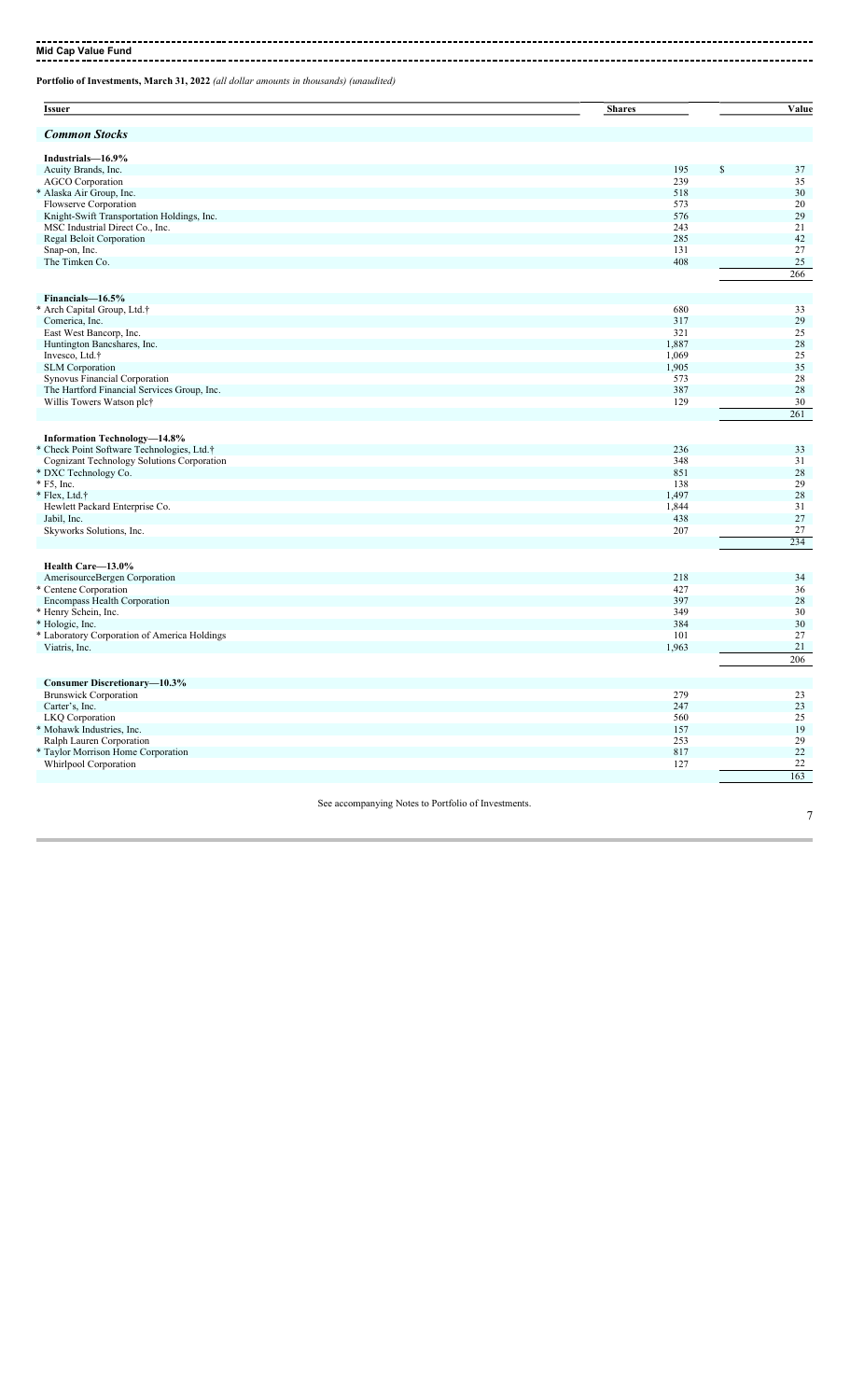**Mid Cap Value Fund** 

**Portfolio of Investments, March 31, 2022** *(all dollar amounts in thousands) (unaudited)*

| <b>Issuer</b>                                | <b>Shares</b> | Value       |
|----------------------------------------------|---------------|-------------|
|                                              |               |             |
| <b>Common Stocks-(continued)</b>             |               |             |
| Materials-8.2%                               |               |             |
| Axalta Coating Systems, Ltd.†<br>ķ.          | 950           | \$<br>24    |
| Huntsman Corporation                         | 960           | 36          |
| Sealed Air Corporation                       | 468           | 31          |
| Westlake Corporation                         | 310           | 38          |
|                                              |               | 129         |
| Real Estate-7.8%                             |               |             |
| Camden Property Trust                        | 178           | 29          |
| Duke Realty Corporation                      | 599           | 35          |
| Highwoods Properties, Inc.                   | 594           | 27          |
| Host Hotels & Resorts, Inc.                  | 1,629         | 32          |
|                                              |               | 123         |
|                                              |               |             |
| <b>Consumer Staples-5.1%</b>                 |               |             |
| Ingredion, Inc.                              | 292           | 25          |
| Molson Coors Brewing Co.                     | 574           | 31          |
| Tyson Foods, Inc.                            | 263           | $24\,$      |
|                                              |               | 80          |
| $Energy-2.2\%$                               |               |             |
| Diamondback Energy, Inc.                     | 259           | 35          |
| Utilities-2.0%                               |               |             |
| <b>Entergy Corporation</b>                   | 267           | 31          |
|                                              |               |             |
| <b>Communication Services-1.6%</b>           |               |             |
| * Discovery Inc                              | 1,047         | 26          |
| Total Common Stocks-98.4%                    |               |             |
| (cost \$1,529)                               |               | 1,554       |
| Total Investments-98.4%                      |               |             |
| (cost \$1,529)                               |               | 1,554       |
|                                              |               |             |
| Cash and other assets, less liabilities-1.6% |               | 26          |
| Net assets-100.0%                            |               | \$<br>1,580 |
|                                              |               |             |
| * = Non-income producing security            |               |             |
| $\dagger$ = U.S. listed foreign security     |               |             |

See accompanying Notes to Portfolio of Investments.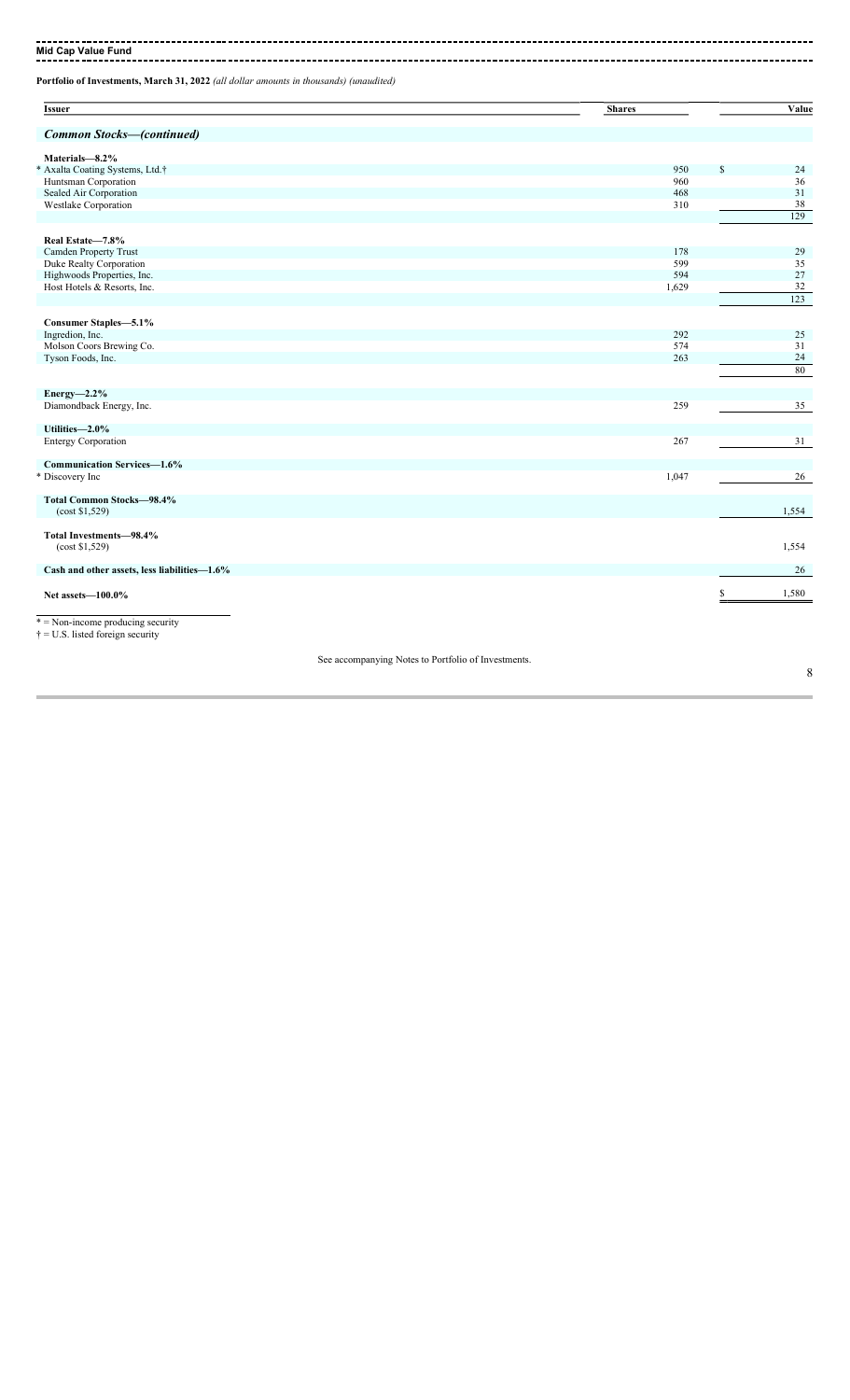**Small-Mid Cap Core Fund** --------------------------------

**Portfolio of Investments, March 31, 2022** *(all dollar amounts in thousands) (unaudited)*

| <b>Issuer</b>                                             | <b>Shares</b> | Value           |
|-----------------------------------------------------------|---------------|-----------------|
| <b>Common Stocks</b>                                      |               |                 |
| Industrials-17.5%                                         |               |                 |
| * Axon Enterprise, Inc.                                   | 10,238        | \$<br>1,410     |
| * Builders FirstSource, Inc.                              | 51,474        | 3,322           |
| BWX Technologies, Inc.                                    | 35,788        | 1,927           |
| * Casella Waste Systems, Inc.                             | 15,843        | 1,389           |
| * Chart Industries, Inc.                                  | 7,841         | 1,347           |
| Douglas Dynamics, Inc.                                    | 20,043        | 693             |
| * Energy Recovery, Inc.                                   | 52,961        | 1,067           |
| * IAA, Inc.                                               | 25,767        | 986             |
| * Kornit Digital, Ltd.†                                   | 9,752         | 806             |
|                                                           |               |                 |
| Lincoln Electric Holdings, Inc.                           | 10,728        | 1,478           |
| * Mercury Systems, Inc.                                   | 34,891        | 2,249           |
| Owens Corning                                             | 13,763        | 1,259           |
| * Stem, Inc.                                              | 104,960       | 1,156           |
| The Brink's Co.                                           | 27,954        | 1,901           |
| * Trex Co., Inc.                                          | 21,653        | 1,415           |
| * WillScot Mobile Mini Holdings Corporation               | 52,530        | 2,055           |
|                                                           |               | 24,460          |
| Health Care-14.5%                                         |               |                 |
| * Acadia Healthcare Co., Inc.                             | 22,815        | 1,495           |
| Azenta, Inc.                                              | 15,850        | 1,314           |
| * Certara, Inc.                                           | 44,648        | 959             |
| Chemed Corporation                                        | 2,147         | 1,088           |
| * Globus Medical, Inc.                                    | 24,179        | 1,784           |
| * Halozyme Therapeutics, Inc.                             |               |                 |
|                                                           | 27,750        | 1,107           |
| * Hanger, Inc.                                            | 52,435        | 961             |
| * Horizon Therapeutics plc†                               | 10,661        | 1,122           |
| * Ligand Pharmaceuticals, Inc.                            | 8,155         | 917             |
| * Merit Medical Systems, Inc.                             | 35,514        | 2,362           |
| Owens & Minor, Inc.                                       | 78,513        | 3,456           |
| * Penumbra, Inc.                                          | 5,236         | 1,163           |
| * Sotera Health Co.                                       | 51,917        | 1,124           |
| STERIS plc†                                               | 5,742         | 1,388           |
|                                                           |               | 20,240          |
| Financials-14.5%                                          |               |                 |
| Ares Management Corporation                               | 28,459        | 2,312           |
| East West Bancorp, Inc.                                   | 28,156        | 2,225           |
| * Encore Capital Group, Inc.                              | 19,444        | 1,220           |
| Glacier Bancorp, Inc.                                     | 24,150        | 1,214           |
| Hannon Armstrong Sustainable Infrastructure Capital, Inc. | 23,648        | 1,122           |
|                                                           |               |                 |
| LPL Financial Holdings, Inc.                              | 11,387        | 2,080           |
| PacWest Bancorp                                           | 60,676        | 2,617           |
| Virtu Financial, Inc.                                     | 82,898        | 3,085           |
| Western Alliance Bancorp                                  | 32,076        | 2,656           |
| Wintrust Financial Corporation                            | 18,124        | 1,684<br>20,215 |
|                                                           |               |                 |
| Information Technology-11.4%                              |               |                 |
| * Alarm.com Holdings, Inc.                                | 14,706        | 977             |
| * Coupa Software, Inc.                                    | 14,395        | 1,463           |
| Entegris, Inc.                                            | 8,470         | 1,112           |
| * Euronet Worldwide, Inc.                                 | 16,035        | 2,087           |
| MKS Instruments, Inc.                                     | 7,440         | 1,116           |
| See accompanying Notes to Portfolio of Investments.       |               |                 |
|                                                           |               | 9               |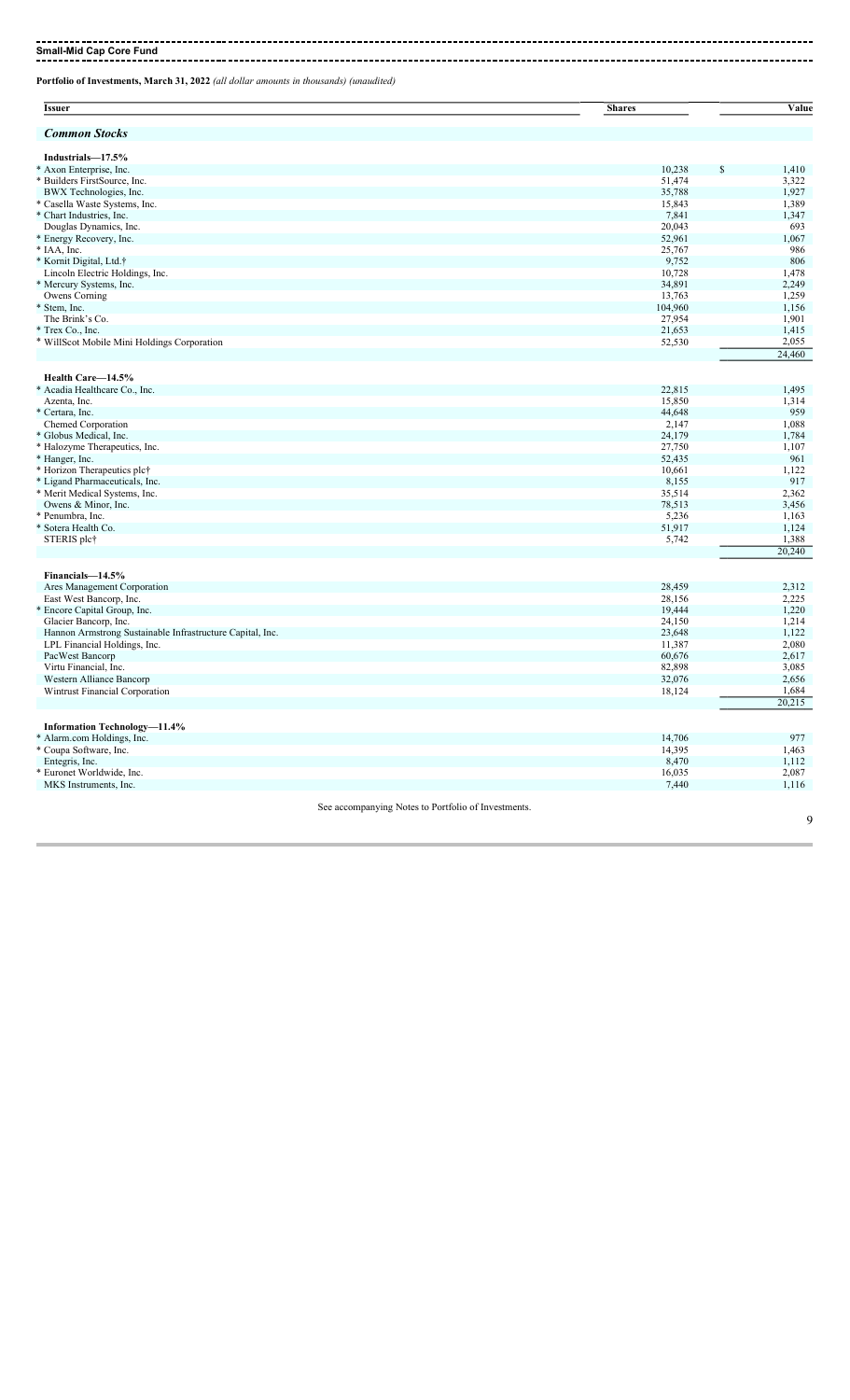#### **Small-Mid Cap Core Fund**

**Portfolio of Investments, March 31, 2022** *(all dollar amounts in thousands) (unaudited)*

| <b>Common Stocks-(continued)</b><br><b>Information Technology-(continued)</b> |         |             |
|-------------------------------------------------------------------------------|---------|-------------|
|                                                                               |         |             |
|                                                                               |         |             |
| * Nice, Ltd.-ADR                                                              | 5,596   | \$<br>1,225 |
| Power Integrations, Inc.                                                      | 16,519  | 1,531       |
| * Pure Storage, Inc.                                                          | 52,096  | 1,839       |
| * SolarEdge Technologies, Inc.                                                | 5,027   | 1,621       |
| * Verra Mobility Corporation                                                  | 125,779 | 2,048       |
| * Wolfspeed, Inc.                                                             | 8,371   | 953         |
|                                                                               |         | 15,972      |
| <b>Consumer Discretionary-11.1%</b>                                           |         |             |
| Aramark                                                                       | 44,008  | 1,655       |
| * Boot Barn Holdings, Inc.                                                    | 20,849  | 1,976       |
| * Bright Horizons Family Solutions, Inc.                                      | 9,058   | 1,202       |
| * Burlington Stores, Inc.                                                     | 7,237   | 1,318       |
| * Callaway Golf Co.                                                           | 44,539  | 1,043       |
| * Fox Factory Holding Corporation                                             | 9,983   | 978         |
| * Leslie's, Inc.                                                              | 65,894  | 1,276       |
| * National Vision Holdings, Inc.                                              | 44,426  | 1,936       |
| * Overstock.com, Inc.                                                         | 15,374  | 677         |
| * Skyline Champion Corporation                                                | 27,044  | 1,484       |
| Wyndham Hotels & Resorts, Inc.                                                | 23,680  | 2,005       |
|                                                                               |         | 15,550      |
| Energy—8.1%                                                                   |         |             |
| Cameco Corporation                                                            | 96,018  | 2,794       |
| * Denbury, Inc.                                                               | 31,843  | 2,502       |
| * Green Plains, Inc.                                                          | 40,155  | 1,245       |
| New Fortress Energy, Inc.                                                     | 52,725  | 2,247       |
| Whitecap Resources, Inc.                                                      | 303,796 | 2,513       |
|                                                                               |         | 11,301      |
| Materials-5.6%                                                                |         |             |
| * Century Aluminum Co.                                                        | 66,671  | 1,754       |
| CF Industries Holdings, Inc.                                                  | 22,994  | 2,370       |
| Crown Holdings, Inc.                                                          | 20,825  | 2,605       |
| Eagle Materials, Inc.                                                         | 8,646   | 1,110       |
|                                                                               |         | 7,839       |
| Real Estate-5.0%                                                              |         |             |
| Acadia Realty Trust                                                           | 67,254  | 1,457       |
| Americold Realty Trust                                                        | 36,868  | 1,028       |
| Equity LifeStyle Properties, Inc.                                             | 22,593  | 1,728       |
| Healthcare Realty Trust, Inc.                                                 | 64,941  | 1,785       |
| Pebblebrook Hotel Trust                                                       | 41,184  | 1,008       |
|                                                                               |         | 7,006       |
| Consumer Staples-4.0%                                                         |         |             |
| Inter Parfums, Inc.                                                           | 14,842  | 1,307       |
| * Performance Food Group Co.                                                  | 39,204  | 1,996       |
| Primo Water Corporation                                                       | 57,869  | 825         |
|                                                                               | 17,091  | 1,516       |
| Spectrum Brands Holdings, Inc.                                                |         | 5,644       |

See accompanying Notes to Portfolio of Investments.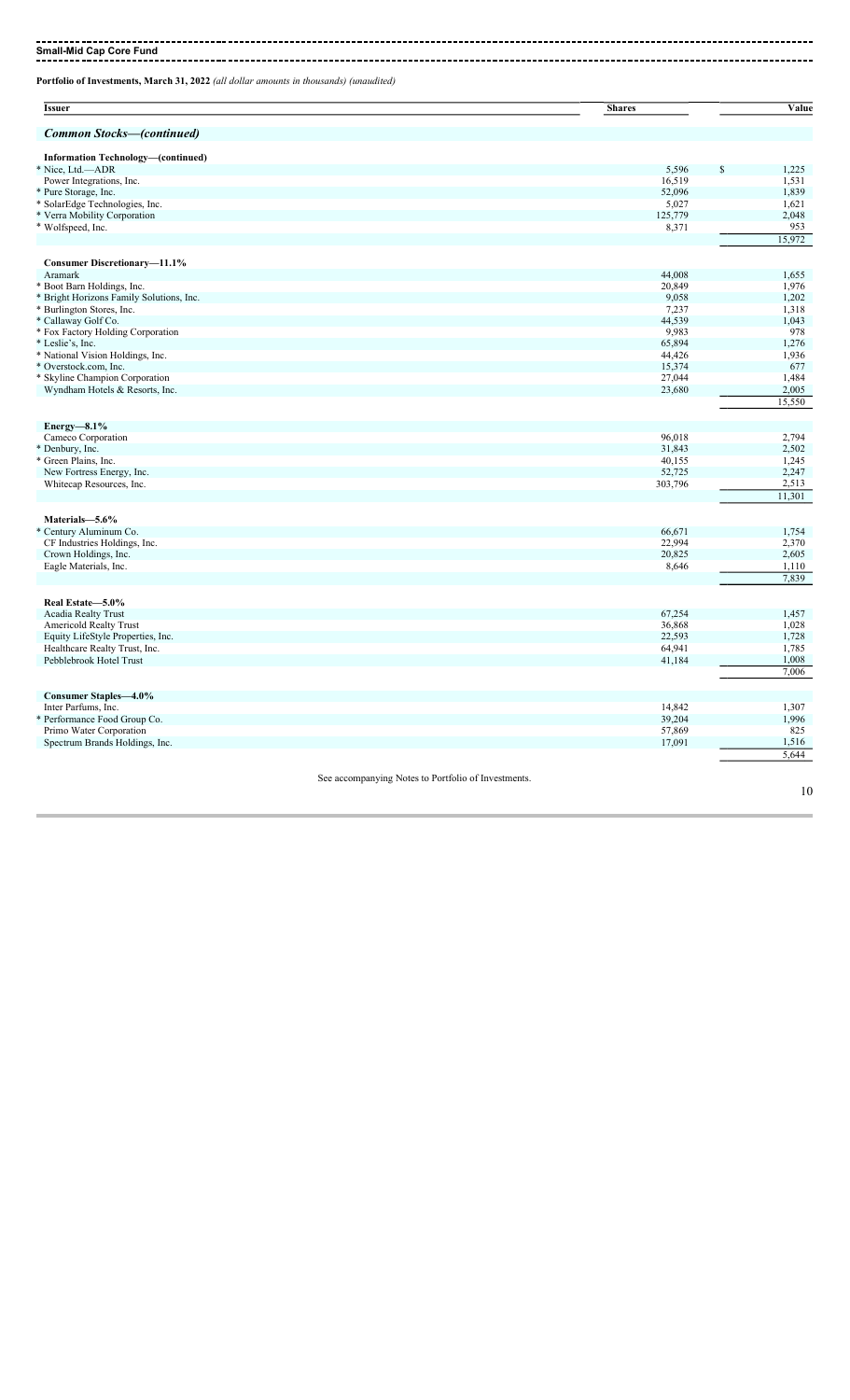**Small-Mid Cap Core Fund**

**Portfolio of Investments, March 31, 2022** *(all dollar amounts in thousands) (unaudited)*

| 508<br>7,621<br>83,139<br>15,407 | \$<br>744<br>897<br>1,910<br>3,551 |
|----------------------------------|------------------------------------|
|                                  |                                    |
|                                  |                                    |
|                                  |                                    |
|                                  |                                    |
|                                  |                                    |
|                                  |                                    |
|                                  |                                    |
|                                  | 1,800                              |
|                                  | 133,578                            |
|                                  |                                    |
| 4,429                            | 4,429                              |
|                                  | 4,429                              |
|                                  | 138,007                            |
|                                  | 1,782                              |
|                                  | 139,789                            |
|                                  |                                    |

\* = Non-income producing security

 $\dagger$  = U.S. listed foreign security

See accompanying Notes to Portfolio of Investments.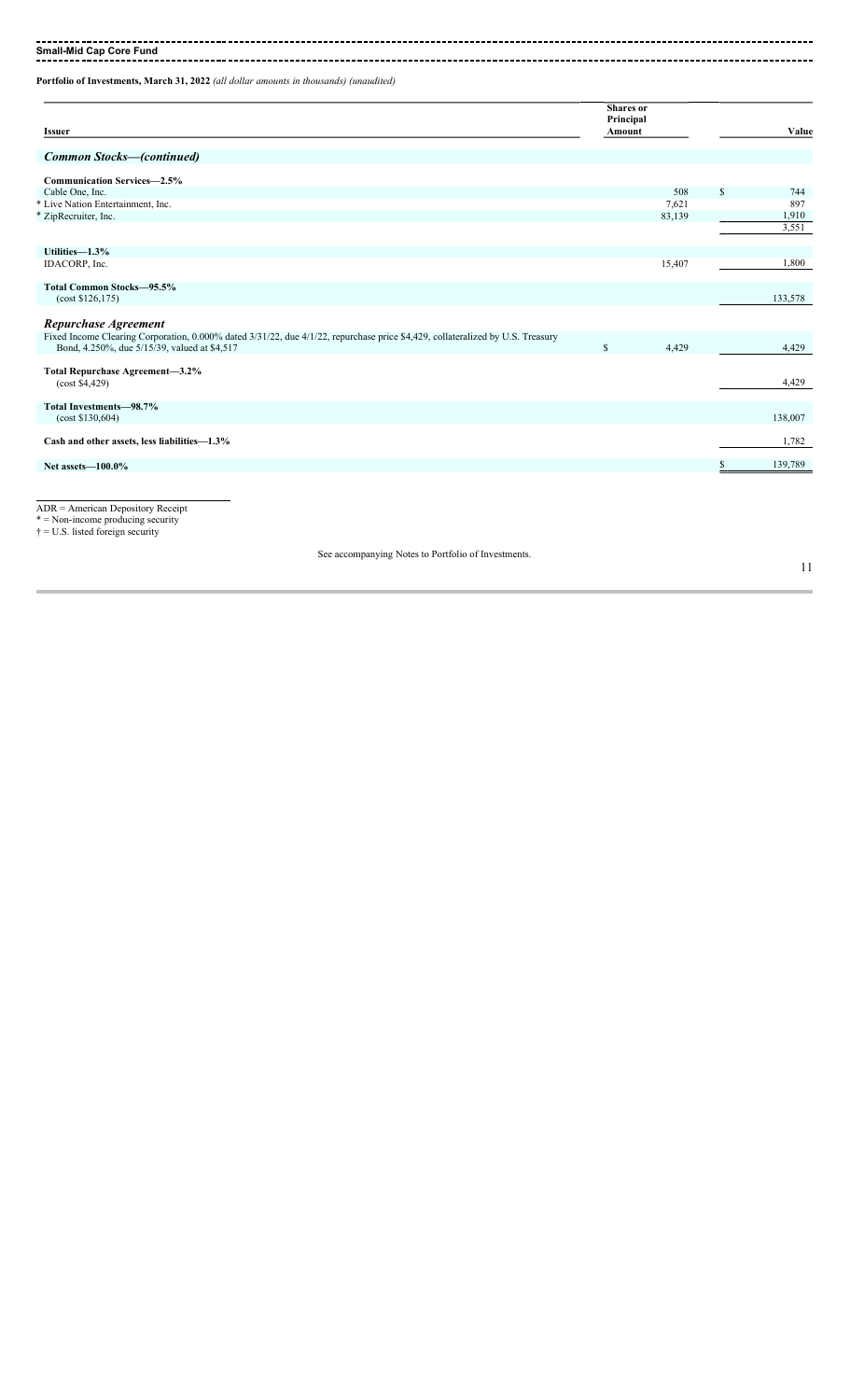**Small-Mid Cap Growth Fund** . . . . . . . . . . . . . . . . . . . .

| <b>Issuer</b>                                    | <b>Shares</b> | Value                        |
|--------------------------------------------------|---------------|------------------------------|
| <b>Common Stocks</b>                             |               |                              |
| Information Technology-23.4%                     |               |                              |
| * Alarm.com Holdings, Inc.                       | 425,952       | $\mathbf{\hat{s}}$<br>28,309 |
| * Avalara, Inc.                                  | 293,134       | 29,170                       |
| Cognex Corporation                               | 258,277       | 19,926                       |
| * Coupa Software, Inc.                           | 223,600       | 22,724                       |
| * Dynatrace, Inc.                                | 1,398,686     | 65,878                       |
| Entegris, Inc.                                   | 284,958       | 37,404                       |
| * Euronet Worldwide, Inc.                        | 449,983       | 58,565                       |
| * Guidewire Software, Inc.                       | 320,824       | 30,356                       |
| MKS Instruments, Inc.                            | 194,825       | 29,224                       |
| National Instruments Corporation                 | 966,286       | 39,222                       |
| * Nice, Ltd.—ADR                                 | 149,566       | 32,755                       |
| * Novanta, Inc.†                                 | 179,088       | 25,482                       |
| * PagerDuty, Inc.                                | 798,100       | 27,287                       |
| * Pure Storage, Inc.                             | 1,126,137     | 39,764                       |
| * SolarEdge Technologies, Inc.                   | 177,059       | 57,079                       |
| * Varonis Systems, Inc.                          | 791,470       | 37,627                       |
| * Wolfspeed, Inc.                                | 202,232       | 23,026                       |
| * Workiva, Inc.                                  | 166,021       | 19,590                       |
|                                                  |               | 623,388                      |
| Health Care-22.6%                                |               |                              |
| * ABIOMED, Inc.                                  | 129,470       | 42,886                       |
| * Acadia Healthcare Co., Inc.                    | 662,183       | 43,393                       |
| * Amedisys, Inc.                                 | 149,431       | 25,745                       |
| Azenta, Inc.                                     | 523,508       | 43,388                       |
| Bio-Techne Corporation                           | 97,220        | 42,100                       |
| * Blueprint Medicines Corporation                | 193,050       | 12,332                       |
| * Certara, Inc.                                  | 775,747       | 16,663                       |
| * Charles River Laboratories International, Inc. | 165,160       | 46,900                       |
| Chemed Corporation                               | 77,706        | 39,362                       |
| * Halozyme Therapeutics, Inc.                    | 874,782       | 34,886                       |
| * HealthEquity, Inc.                             | 547,802       | 36,944                       |
| * Horizon Therapeutics plc†                      | 320,472       | 33,717                       |
| * Insmed, Inc.                                   | 645,823       | 15,177                       |
| * Inspire Medical Systems, Inc.                  | 127,765       | 32,796                       |
| * Insulet Corporation                            | 106,600       | 28,397                       |
| * Ligand Pharmaceuticals, Inc.                   | 104,051       | 11,705                       |
| * Merit Medical Systems, Inc.                    | 455,171       | 30,278                       |
| * Penumbra, Inc.                                 | 157,381       | 34,959                       |
| * Twist Bioscience Corporation                   | 277,999       | 13,728                       |
| * Veracyte, Inc.                                 | 605,192       | 16,685                       |
|                                                  |               | 602,041                      |
| Industrials-17.0%                                |               |                              |
| * Axon Enterprise, Inc.                          | 324,950       | 44,755                       |
| * Builders FirstSource, Inc.                     | 1,104,762     | 71,301                       |
| BWX Technologies, Inc.                           | 1,093,609     | 58,902                       |
| * Casella Waste Systems, Inc.                    | 279,600       | 24,507                       |
| * Chart Industries, Inc.                         | 134,320       | 23,072                       |
| <b>HEICO</b> Corporation                         | 179,292       | 22,740                       |
| * Kornit Digital, Ltd.†                          | 140,982       | 11,658                       |

Ritchie Bros Auctioneers, Inc. 27,433 See accompanying Notes to Portfolio of Investments.

Lincoln Electric Holdings, Inc. 24,080 24,080 24,080 24,080 24,080 25 26,080 26,080 26,080 26,080 26,080 27,034 \* Mercury Systems, Inc. 48,903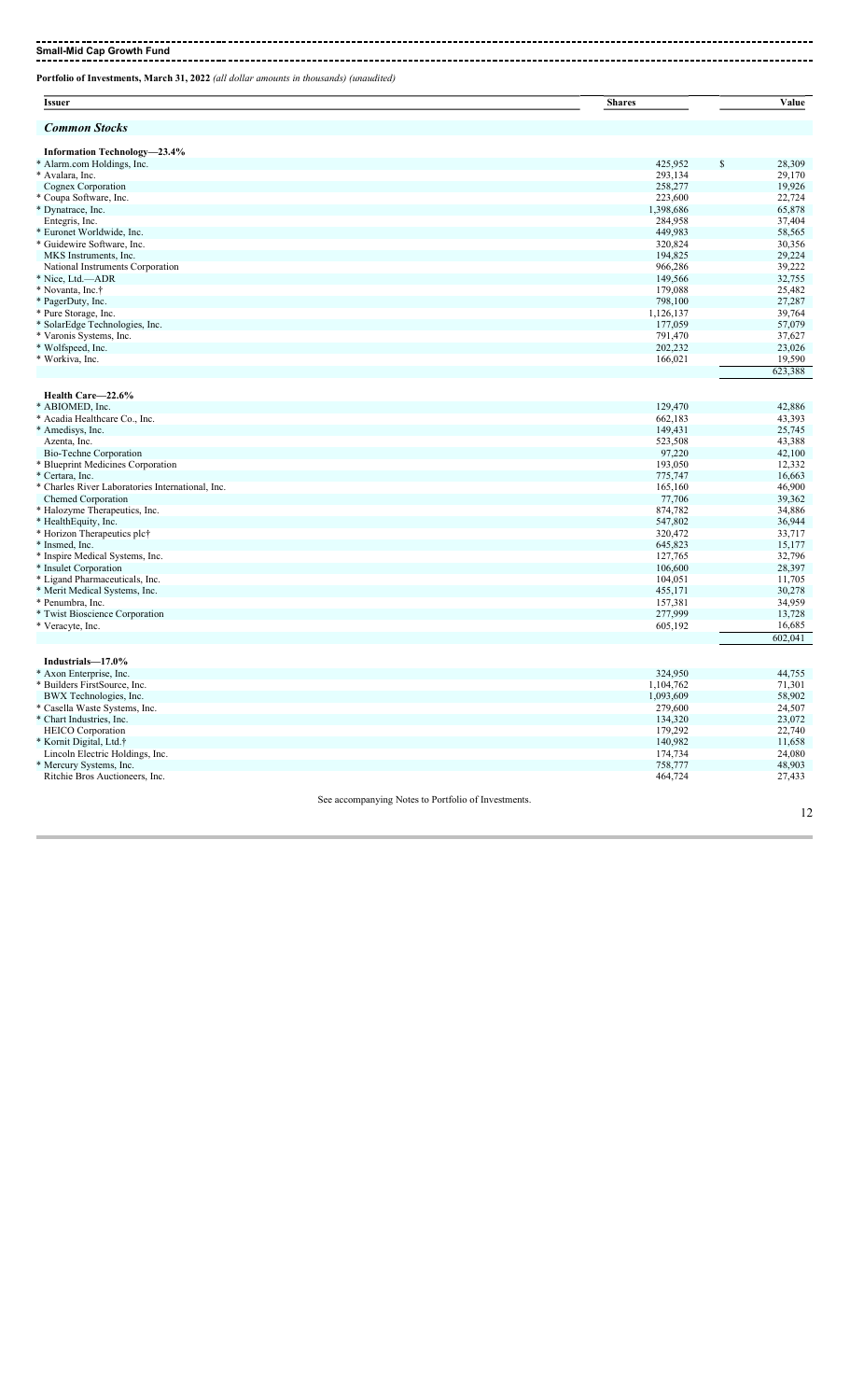. . . . . 

**Small-Mid Cap Growth Fund Portfolio of Investments, March 31, 2022** *(all dollar amounts in thousands) (unaudited)*

| <b>Issuer</b>                                  | <b>Shares</b>                                       | Value             |
|------------------------------------------------|-----------------------------------------------------|-------------------|
| <b>Common Stocks-(continued)</b>               |                                                     |                   |
| Industrials — (continued)                      |                                                     |                   |
| * Stem, Inc.                                   | 803,664<br>\$                                       | 8,848             |
| The Brink's Co.                                | 710,707                                             | 48,328            |
| * Trex Co., Inc.                               | 569,380                                             | 37,198            |
|                                                |                                                     | 451,725           |
| <b>Consumer Discretionary-11.9%</b>            |                                                     |                   |
| * Bright Horizons Family Solutions, Inc.       | 303,733                                             | 40,302            |
| * Burlington Stores, Inc.                      | 176,474                                             | 32,148            |
| * Fox Factory Holding Corporation              | 287,105                                             | 28,122            |
| * Helen of Troy, Ltd.†                         | 90,827                                              | 17,788            |
| * Leslie's, Inc.                               | 2,017,530                                           | 39,059            |
| * National Vision Holdings, Inc.               | 828,395                                             | 36,093            |
| * Overstock.com, Inc.                          | 504,037                                             | 22,180            |
| * Revolve Group, Inc.                          | 762,397                                             | 40,933            |
| Wyndham Hotels & Resorts, Inc.                 | 714,567                                             | 60,517<br>317,142 |
|                                                |                                                     |                   |
| Financials-5.5%<br>Ares Management Corporation | 586,940                                             | 47,677            |
| Virtu Financial, Inc.                          | 1,600,033                                           | 59,553            |
| Western Alliance Bancorp                       | 468,231                                             | 38,779            |
|                                                |                                                     | 146,009           |
| Materials-5.2%                                 |                                                     |                   |
| CF Industries Holdings, Inc.                   | 395,700                                             | 40,781            |
| Crown Holdings, Inc.                           | 581,241                                             | 72,707            |
| Martin Marietta Materials, Inc.                | 65,319                                              | 25,141            |
|                                                |                                                     | 138,629           |
| Energy- $4.8\%$                                |                                                     |                   |
| Cameco Corporation                             | 1,906,831                                           | 55,489            |
| * Denbury, Inc.                                | 534,969                                             | 42,033            |
| New Fortress Energy, Inc.                      | 735,401                                             | 31,335            |
|                                                |                                                     | 128,857           |
|                                                |                                                     |                   |
| Consumer Staples-3.1%                          |                                                     |                   |
| * Celsius Holdings, Inc.                       | 267,500                                             | 14,761            |
| * Performance Food Group Co.                   | 1,027,321                                           | 52,301            |
| * The Beauty Health Co.                        | 868,376                                             | 14,658            |
|                                                |                                                     | 81,720            |
| <b>Communication Services-1.9%</b>             |                                                     |                   |
| Cable One, Inc.                                | 19,603                                              | 28,704            |
| * Live Nation Entertainment, Inc.              | 182,320                                             | 21,448<br>50,152  |
|                                                |                                                     |                   |
| Real Estate-1.7%<br>FirstService Corporation   | 168,013                                             | 24,342            |
| * Zillow Group, Inc.                           | 395,700                                             | 19,504            |
|                                                |                                                     | 43,846            |
| Total Common Stocks-97.1%                      |                                                     |                   |
| (cost \$2,117,976)                             |                                                     | 2,583,509         |
|                                                | See accompanying Notes to Portfolio of Investments. |                   |
|                                                |                                                     | 13                |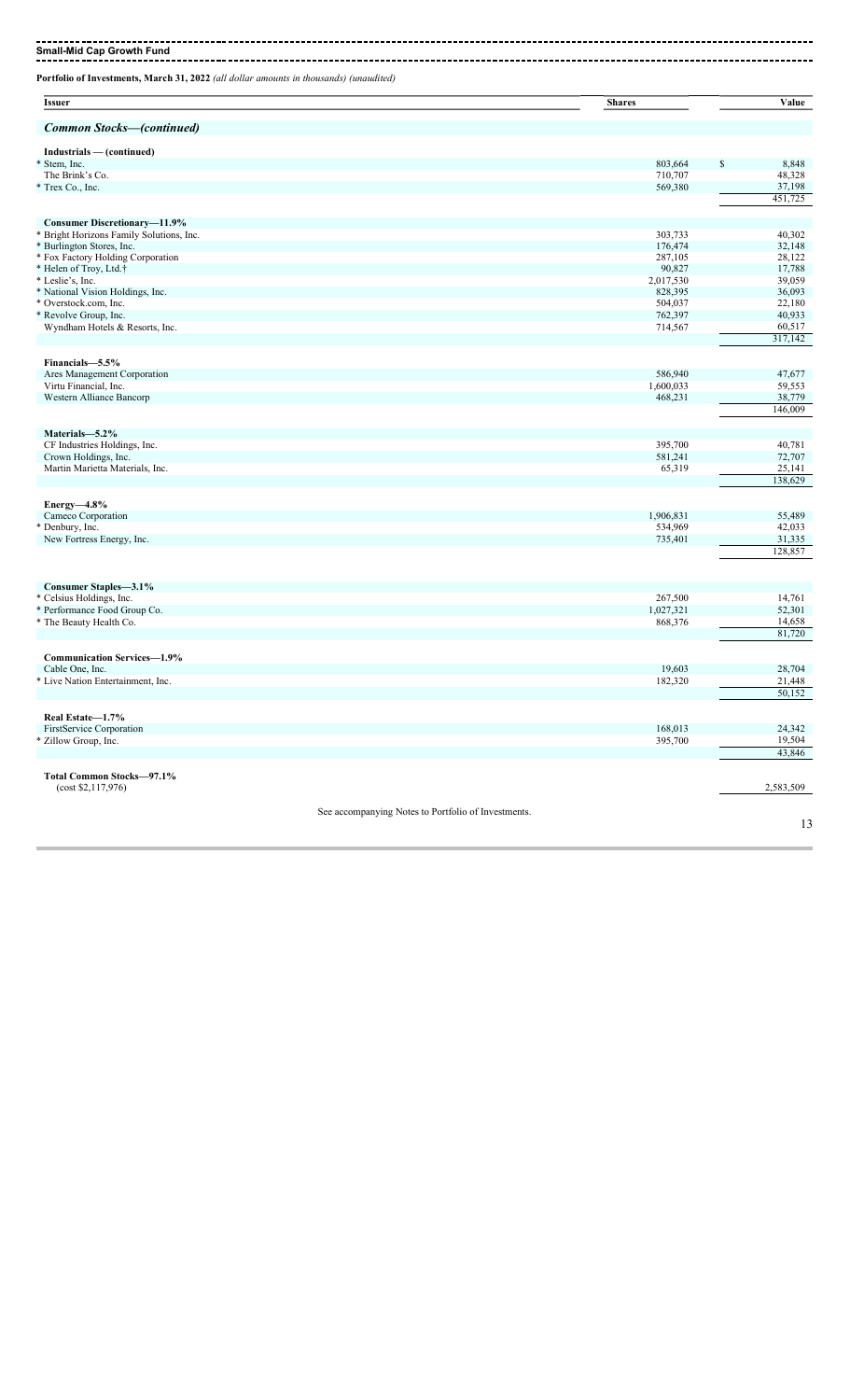**Small-Mid Cap Growth Fund** 

---------------------

| <b>Portfolio of Investments, March 31, 2022</b> (all dollar amounts in thousands) (unaudited) |  |  |  |
|-----------------------------------------------------------------------------------------------|--|--|--|
|-----------------------------------------------------------------------------------------------|--|--|--|

| <b>Issuer</b>                                                                                                                                           | Principal<br>Amount |        |    | Value     |
|---------------------------------------------------------------------------------------------------------------------------------------------------------|---------------------|--------|----|-----------|
|                                                                                                                                                         |                     |        |    |           |
| Repurchase Agreement<br>Fixed Income Clearing Corporation, 0.000% dated 3/31/22, due 4/1/22, repurchase price \$69,862, collateralized by U.S. Treasury |                     |        |    |           |
| Bond, 4.250% - 4.375%, due 5/15/39 - 11/15/39, valued at \$71,259                                                                                       | \$                  | 69,862 | ъ. | 69,862    |
| Total Repurchase Agreement-2.6%<br>(cost \$69,862)                                                                                                      |                     |        |    | 69,862    |
| Total Investments-99.7%                                                                                                                                 |                     |        |    |           |
| (cost \$2,187,838)                                                                                                                                      |                     |        |    | 2,653,371 |
| Cash and other assets, less liabilities-0.3%                                                                                                            |                     |        |    | 7,487     |
| Net assets $-100.0\%$                                                                                                                                   |                     |        |    | 2,660,858 |
| $ADR = American Depository Receiver$<br>$* =$ Non-income producing security<br>$\dagger$ = U.S. listed foreign security                                 |                     |        |    |           |
| See accompanying Notes to Portfolio of Investments.                                                                                                     |                     |        |    |           |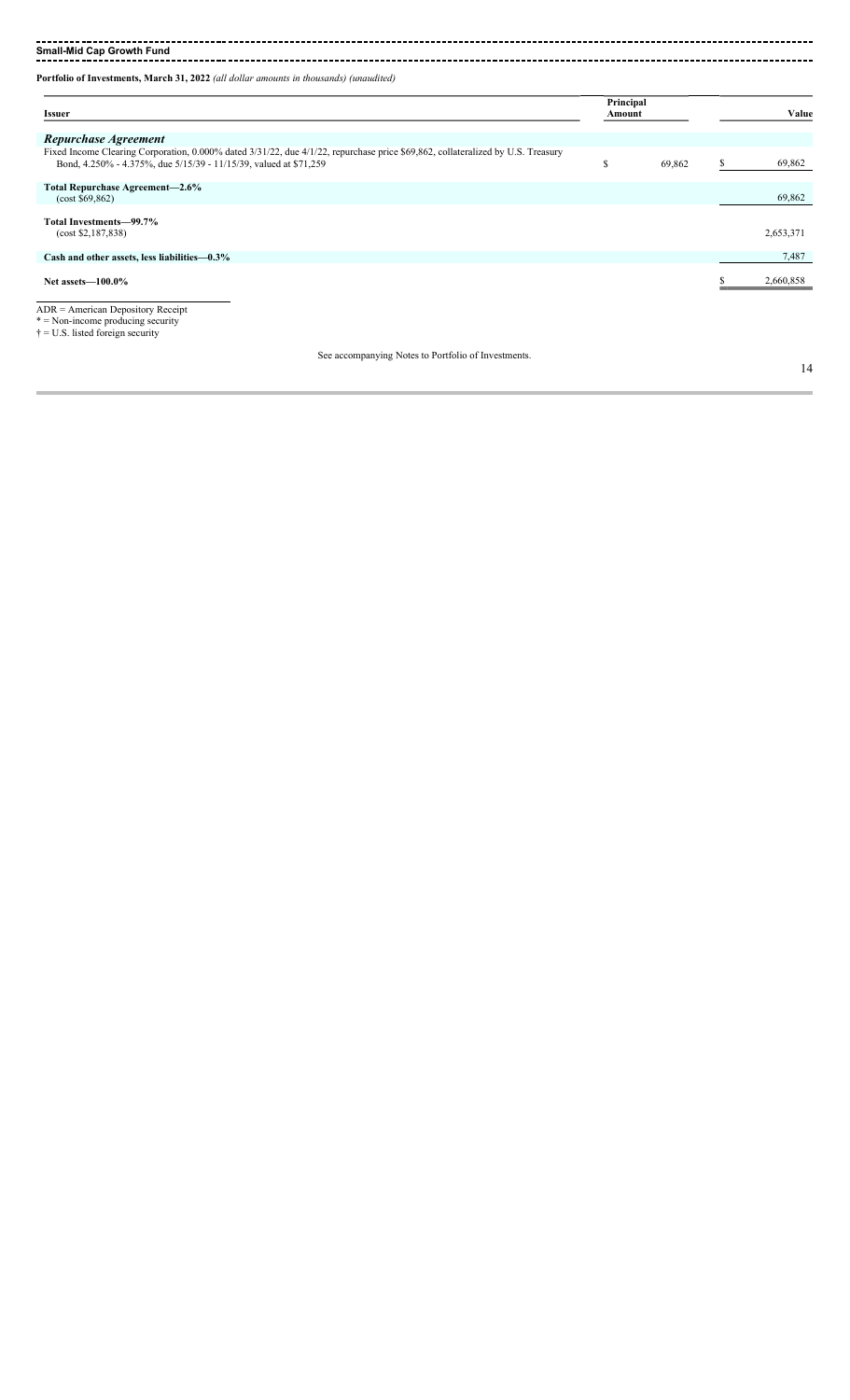#### **Small Cap Growth Fund**

. . . . . . . . . . . . . .

**Portfolio of Investments, March 31, 2022** *(all dollar amounts in thousands) (unaudited)*

| <b>Issuer</b>                        | <b>Shares</b>                                      | Value             |
|--------------------------------------|----------------------------------------------------|-------------------|
| <b>Common Stocks</b>                 |                                                    |                   |
| Industrials-22.5%                    |                                                    |                   |
| * ACV Auctions, Inc.                 | 306,810                                            | \$<br>4,544       |
| Albany International Corporation     | 104,155                                            | 8,782             |
| * Builders FirstSource, Inc.         | 179,370                                            | 11,577            |
| BWX Technologies, Inc.               | 237,569                                            | 12,795            |
| * Casella Waste Systems, Inc.        | 139,670                                            | 12,242            |
| Douglas Dynamics, Inc.               | 172,233                                            | 5,958             |
| * Ducommun, Inc.                     | 265,376                                            | 13,903            |
| * Energy Recovery, Inc.              | 377,236                                            | 7,598             |
| * IAA, Inc.                          | 145,050                                            | 5,548             |
| * Kornit Digital, Ltd.†              | 61,480                                             | 5,084             |
| Lincoln Electric Holdings, Inc.      | 51,330                                             | 7,074             |
| Luxfer Holdings plc†                 | 489,156                                            | 8,218             |
| * Mercury Systems, Inc.              | 149,406                                            | 9,629             |
| * Montrose Environmental Group, Inc. | 175,518                                            | 9,290             |
| Ritchie Bros Auctioneers, Inc.       | 119,675                                            | 7,064             |
| * Stem, Inc.                         | 477,856                                            | 5,261             |
| The Brink's Co.                      |                                                    |                   |
|                                      | 176,536                                            | 12,004<br>146,571 |
|                                      |                                                    |                   |
| Health Care-21.5%                    |                                                    |                   |
| * Acadia Healthcare Co., Inc.        | 149,939                                            | 9,826             |
| * Amicus Therapeutics, Inc.          | 728,510                                            | 6,899             |
| * Artivion, Inc.                     | 275,322                                            | 5,886             |
| * Axogen, Inc.                       | 468,654                                            | 3,721             |
| Azenta, Inc.                         | 141,675                                            | 11,742            |
| * Blueprint Medicines Corporation    | 44,470                                             | 2,841             |
| * Certara, Inc.                      | 273,853                                            | 5,882             |
| * Codexis, Inc.                      | 295,281                                            | 6,089             |
| * Halozyme Therapeutics, Inc.        | 201,750                                            | 8,046             |
| * Hanger, Inc.                       | 393,113                                            | 7,206             |
| * Health Catalyst, Inc.              | 235,988                                            | 6,166             |
| * HealthEquity, Inc.                 | 112,995                                            | 7,620             |
| * Insmed, Inc.                       | 138,780                                            | 3,261             |
| * Inspire Medical Systems, Inc.      | 39,690                                             | 10,188            |
| * Ligand Pharmaceuticals, Inc.       | 81,478                                             | 9.165             |
| * Merit Medical Systems, Inc.        | 177,880                                            | 11,833            |
| Owens & Minor, Inc.                  | 116,990                                            | 5,150             |
| * Pulmonx Corporation                | 199,781                                            | 4,957             |
| * Twist Bioscience Corporation       | 95,566                                             | 4,719             |
| * Veracyte, Inc.                     | 150,420                                            | 4,147             |
| * Vericel Corporation                | 131,620                                            | 5,031             |
|                                      |                                                    | 140,375           |
| <b>Information Technology-20.5%</b>  |                                                    |                   |
| * Alarm.com Holdings, Inc.           | 98,490                                             | 6,546             |
| American Software, Inc.              | 275,170                                            | 5,735             |
| * BTRS Holdings, Inc.                | 348,890                                            | 2,610             |
| Computer Services, Inc.              | 112,249                                            | 5,556             |
| * Coupa Software, Inc.               | 78,190                                             | 7,946             |
| * Euronet Worldwide, Inc.            | 60,590                                             | 7,886             |
| * Grid Dynamics Holdings, Inc.       | 417,078                                            | 5,873             |
| * LiveRamp Holdings, Inc.            | 156,980                                            | 5,870             |
| * Novanta, Inc.†                     | 39,400                                             | 5,606             |
| * PagerDuty, Inc.                    | 96,320                                             | 3,293             |
|                                      |                                                    |                   |
|                                      | See accompanying Natas to Dortfolio of Investments |                   |

See accompanying Notes to Portfolio of Investments.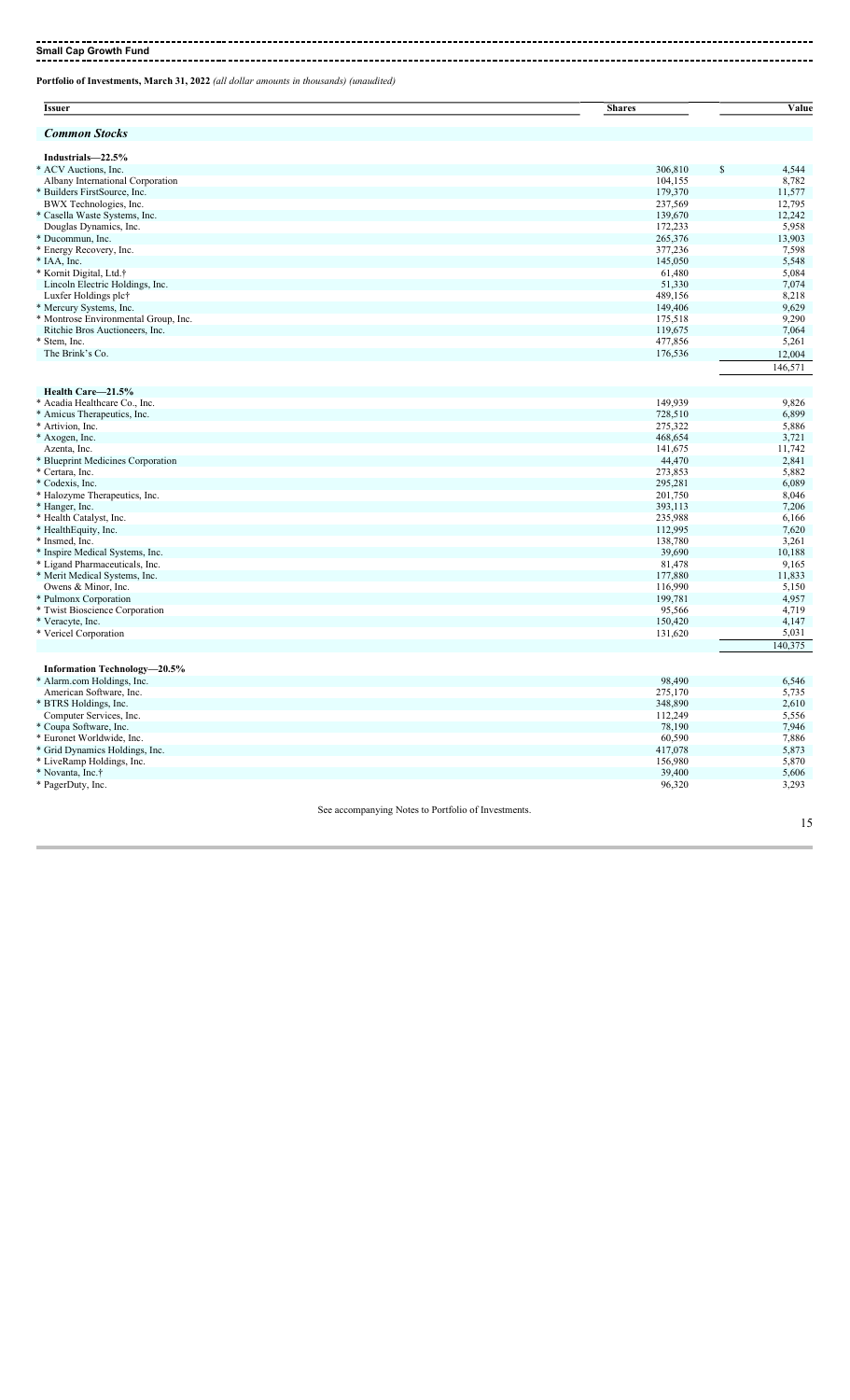## **Small Cap Growth Fund**

**Portfolio of Investments, March 31, 2022** *(all dollar amounts in thousands) (unaudited)*

| <b>Issuer</b>                                           | <b>Shares</b>            | Value           |
|---------------------------------------------------------|--------------------------|-----------------|
| <b>Common Stocks-(continued)</b>                        |                          |                 |
| Information Technology - (continued)                    |                          |                 |
| * PDF Solutions, Inc.                                   | 226,937<br><sup>\$</sup> | 6,325           |
| Power Integrations, Inc.                                | 58,200                   | 5,394           |
| * PROS Holdings, Inc.                                   | 193,100                  | 6,432           |
| * Pure Storage, Inc.                                    | 304,086                  | 10,737          |
| * SiTime Corporation                                    | 24,115                   | 5,976           |
| * Upland Software, Inc.                                 | 173,100                  | 3,048           |
| * Varonis Systems, Inc.<br>* Verra Mobility Corporation | 192,710                  | 9,161<br>11,795 |
| * Vertex, Inc.                                          | 724,489<br>251,833       | 3,863           |
| * WNS Holdings, Ltd.-ADR                                | 93,712                   | 8,011           |
| * Workiva, Inc.                                         | 54,620                   | 6,445           |
|                                                         |                          | 134,108         |
| <b>Consumer Discretionary-8.8%</b>                      |                          |                 |
| * Boot Barn Holdings, Inc.                              | 85,234                   | 8,079           |
| * Fox Factory Holding Corporation                       | 46,260                   | 4,531           |
| * National Vision Holdings, Inc.                        | 218,168                  | 9,506           |
| * Overstock.com, Inc.                                   | 126,540                  | 5,568           |
| * Revolve Group, Inc.                                   | 149,347                  | 8,019           |
| * Rush Street Interactive, Inc.                         | 300,540                  | 2,185           |
| * Skyline Champion Corporation                          | 117,290                  | 6,437           |
| * The Cheesecake Factory, Inc.                          | 168,920                  | 6,721           |
| Winmark Corporation                                     | 28,350                   | 6,237<br>57,283 |
|                                                         |                          |                 |
| $Energy-5.4\%$<br>Cameco Corporation                    | 474,830                  | 13,817          |
| * Denbury, Inc.                                         | 92,969                   | 7,305           |
| * Green Plains, Inc.                                    | 205,630                  | 6,377           |
| Whitecap Resources, Inc.                                | 923,700                  | 7,641           |
|                                                         |                          | 35,140          |
| <b>Communication Services-4.1%</b>                      |                          |                 |
| * Gogo, Inc.                                            | 458,980                  | 8,748           |
| * QuinStreet, Inc.                                      | 267,735                  | 3,106           |
| * Ziff Davis Inc                                        | 86,583                   | 8,379           |
| * ZipRecruiter, Inc.                                    | 290,390                  | 6,673           |
|                                                         |                          | 26,906          |
| Consumer Staples-4.0%                                   |                          |                 |
| * Celsius Holdings, Inc.                                | 79,390                   | 4,381           |
| * Performance Food Group Co.                            | 162,950                  | 8,296           |
| * The Beauty Health Co.                                 | 559,020                  | 9,436           |
| * Vital Farms, Inc.                                     | 346,800                  | 4,286<br>26,399 |
|                                                         |                          |                 |
| Financials-3.4%<br>* Encore Capital Group, Inc.         | 89,713                   | 5,628           |
| * Open Lending Corporation                              | 174,977                  | 3,309           |
| PacWest Bancorp                                         | 184,140                  | 7,942           |
| Wintrust Financial Corporation                          | 56,110                   | 5,214           |
|                                                         |                          | 22,093          |
|                                                         |                          |                 |

See accompanying Notes to Portfolio of Investments.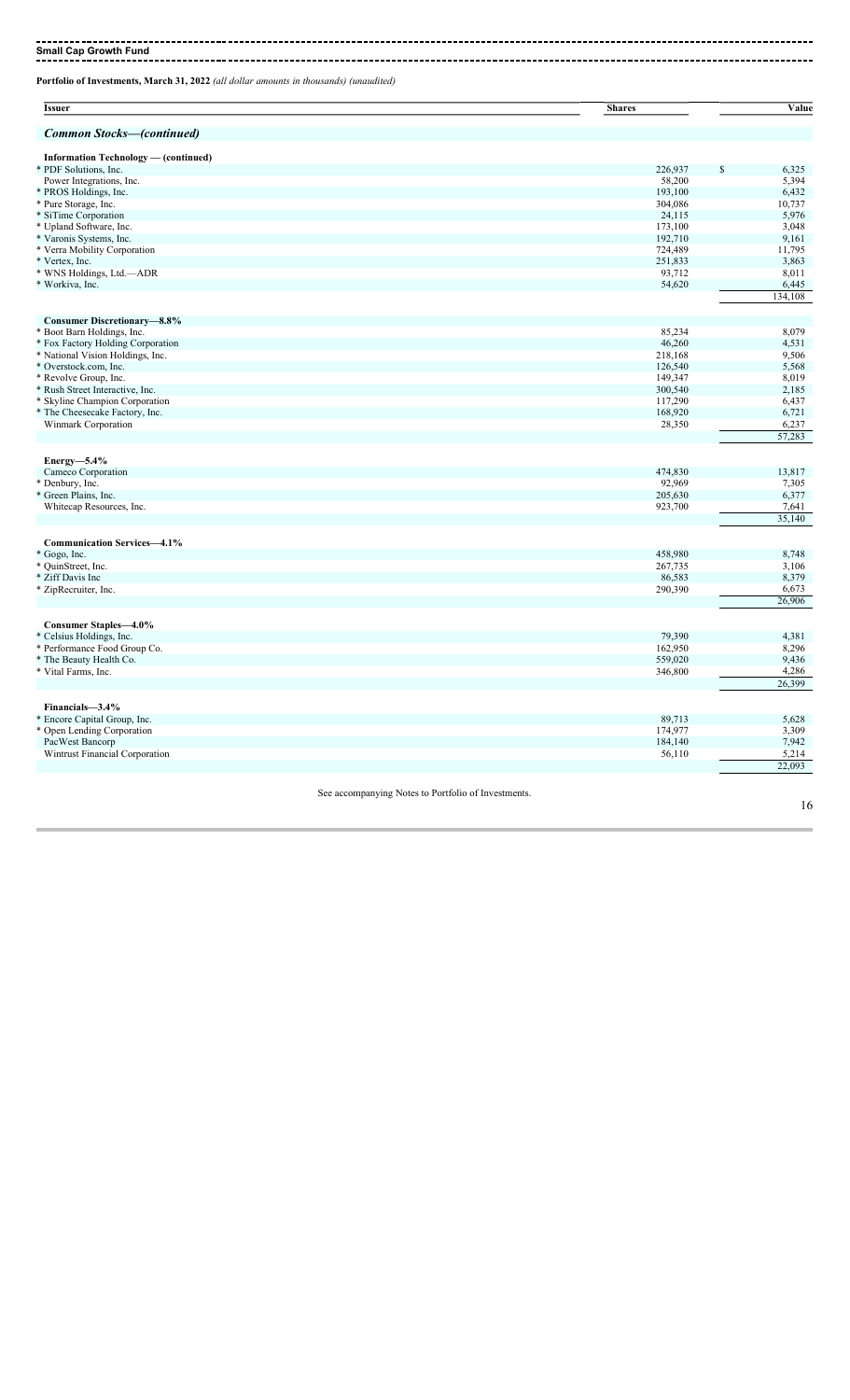**Small Cap Growth Fund**

**Portfolio of Investments, March 31, 2022** *(all dollar amounts in thousands) (unaudited)*

| <b>Issuer</b>                                                                                                                                                                     | <b>Shares</b> or<br>Principal<br>Amount |         | Value           |
|-----------------------------------------------------------------------------------------------------------------------------------------------------------------------------------|-----------------------------------------|---------|-----------------|
| <b>Common Stocks–(continued)</b>                                                                                                                                                  |                                         |         |                 |
| Materials-3.1%                                                                                                                                                                    |                                         |         |                 |
| Ardagh Metal Packaging S.A.†<br>*                                                                                                                                                 |                                         | 705,830 | \$<br>5,738     |
| * Century Aluminum Co.                                                                                                                                                            |                                         | 235,180 | 6,188           |
| Orion Engineered Carbons S.A.†                                                                                                                                                    |                                         | 528,617 | 8,442<br>20,368 |
| Real Estate-2.4%                                                                                                                                                                  |                                         |         |                 |
| Colliers International Group, Inc.                                                                                                                                                |                                         | 52,918  | 6,901           |
| FirstService Corporation                                                                                                                                                          |                                         | 60,437  | 8,756           |
|                                                                                                                                                                                   |                                         |         | 15,657          |
| Total Common Stocks-95.7%<br>(cost \$518,187)                                                                                                                                     |                                         |         | 624,900         |
| <b>Exchange-Traded Funds</b>                                                                                                                                                      |                                         |         |                 |
| Exchange-Traded Fund-1.0%                                                                                                                                                         |                                         |         |                 |
| iShares Russell 2000 Growth ETF                                                                                                                                                   |                                         | 25,360  | 6,486           |
| Total Exchange-Traded Fund-1.0%<br>(cost \$6,555)                                                                                                                                 |                                         |         | 6,486           |
| Repurchase Agreement                                                                                                                                                              |                                         |         |                 |
| Fixed Income Clearing Corporation, 0.000% dated 3/31/22, due 4/1/22, repurchase price \$16,652, collateralized by U.S. Treasury<br>Bond, 4.375%, due 11/15/39, valued at \$16,985 | \$                                      | 16,652  | 16,652          |
| Total Repurchase Agreement-2.5%<br>(cost \$16,652)                                                                                                                                |                                         |         | 16,652          |
| Total Investments-99.2%<br>(cost \$541,394)                                                                                                                                       |                                         |         | 648,038         |
| Cash and other assets, less liabilities-0.8%                                                                                                                                      |                                         |         | 4,954           |
| Net assets-100.0%                                                                                                                                                                 |                                         |         | \$<br>652,992   |
| $ADR = American Depository Receiver$<br>$* =$ Non-income producing security<br>$\dagger$ = U.S. listed foreign security                                                           |                                         |         |                 |

See accompanying Notes to Portfolio of Investments.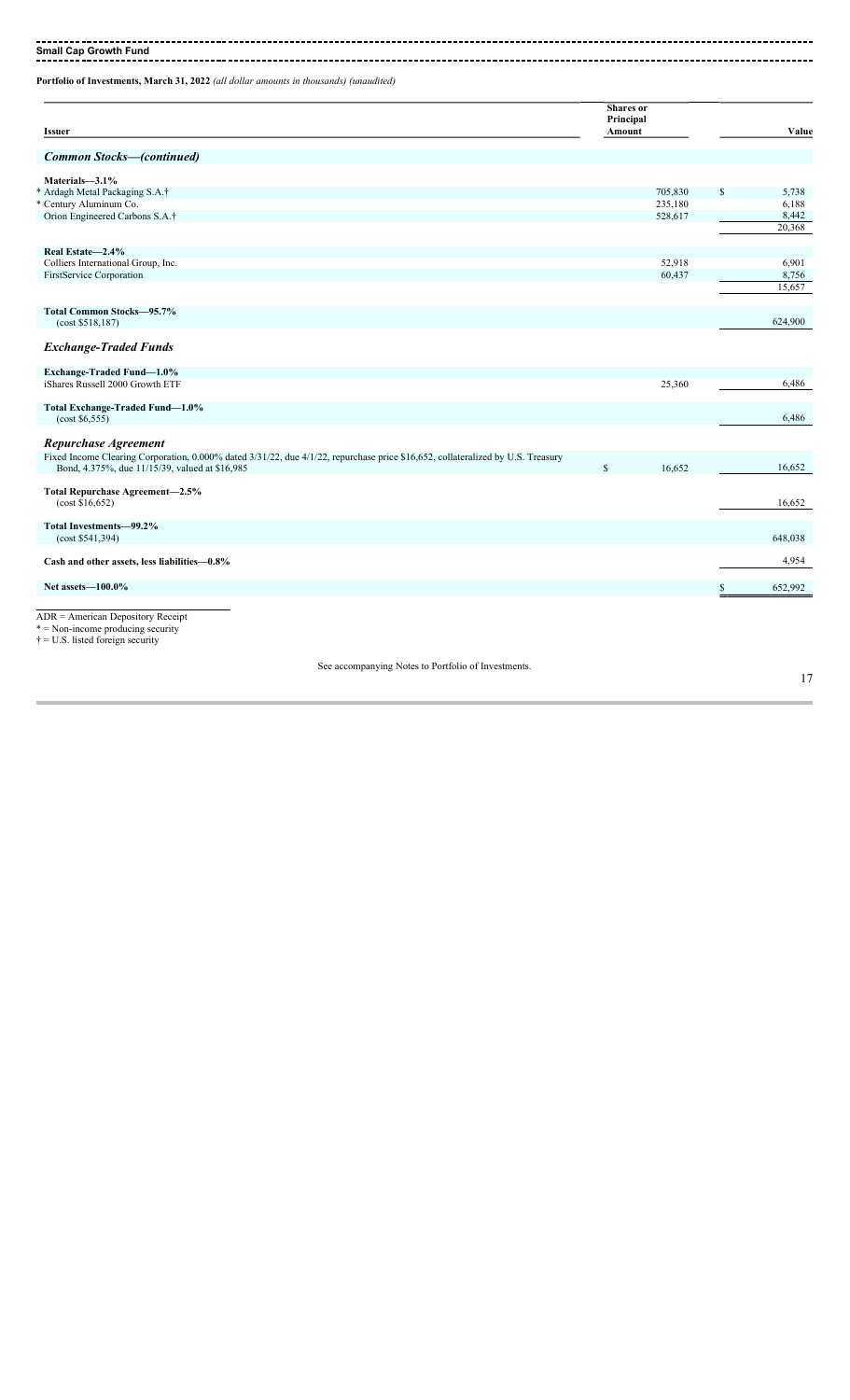**Small Cap Value Fund** 

**Portfolio of Investments, March 31, 2022** *(all dollar amounts in thousands) (unaudited)*

| <b>Issuer</b>                                    | <b>Shares</b> | Value             |
|--------------------------------------------------|---------------|-------------------|
|                                                  |               |                   |
| <b>Common Stocks</b>                             |               |                   |
| Financials-21.9%                                 |               |                   |
| Ameris Bancorp                                   | 295,184       | 12,953<br>\$      |
| Argo Group International Holdings, Ltd.†         | 351,322       | 14,503            |
| Atlantic Union Bankshares Corporation            | 402,084       | 14,752            |
| Banc of California, Inc.                         | 808,956       | 15,661            |
| Berkshire Hills Bancorp, Inc.                    | 523,377       | 15,162            |
| Compass Diversified Holdings                     | 634,471       | 15,081            |
| ConnectOne Bancorp, Inc.                         | 652,000       | 20,870            |
| Dime Community Bancshares, Inc.                  | 462,010       | 15,972            |
| Eastern Bankshares, Inc.                         | 812,761       | 17,507            |
| <b>Enterprise Financial Services Corporation</b> | 304,714       | 14.416            |
| First Bancorp                                    | 289,892       | 12,109            |
| <b>First Merchants Corporation</b>               | 360,059       | 14,978            |
| <b>MGIC</b> Investment Corporation               | 1,023,594     | 13,870            |
| Pacific Premier Bancorp, Inc.                    | 377,703       | 13,352            |
| PJT Partners, Inc.                               | 217,216       | 13,711            |
| * PRA Group, Inc.                                | 415,499       | 18,731            |
| Seacoast Banking Corporation of Florida          | 423,059       | 14,816            |
| Simmons First National Corporation               | 503,411       | 13,199            |
| * Texas Capital Bancshares, Inc.                 | 280,316       | 16,065            |
| Veritex Holdings, Inc.                           | 367,303       | 14,020            |
| Washington Federal, Inc.                         | 404,625       | 13,280            |
|                                                  |               | 315,008           |
|                                                  |               |                   |
| Industrials-18.4%                                |               |                   |
| ABM Industries, Inc.                             | 354,422       | 16,318            |
| Albany International Corporation                 | 188,092       | 15,860            |
| Astec Industries, Inc.                           | 130,276       | 5,602             |
| <b>Brady Corporation</b>                         | 295,410       | 13,669            |
| * CBIZ, Inc.                                     | 435,178       | 18,264            |
| Deluxe Corporation                               | 451,594       | 13,656            |
| GrafTech International, Ltd.                     | 1,335,219     | 12,845            |
| Granite Construction, Inc.                       | 341,335       | 11,196            |
| * Great Lakes Dredge & Dock Corporation          | 1,055,725     | 14,812            |
| * Harsco Corporation                             | 770,106       | 9,426             |
| Hillenbrand, Inc.                                | 328,532       | 14,511            |
| * Hub Group, Inc.                                | 219,014       | 16,910            |
| ICF International, Inc.                          | 137,600       | 12,954            |
| Kaman Corporation                                | 270,405       | 11,757            |
| * KAR Auction Services, Inc.                     | 906,714       | 16,366            |
| Marten Transport, Ltd.                           | 670,508       | 11,908            |
| MillerKnoll, Inc.                                | 484,618       | 16,748            |
| * PGT Innovations, Inc.                          | 521,405       | 9,375             |
| * SP Plus Corporation                            | 344,364       | 10,799            |
| Werner Enterprises, Inc.                         | 304,949       | 12,503<br>265,479 |
|                                                  |               |                   |
| <b>Information Technology-14.1%</b>              |               |                   |
| Advanced Energy Industries, Inc.                 | 122,745       | 10,566            |
| AudioCodes, Ltd.†                                | 246,371       | 6,295             |
| Belden, Inc.                                     | 376,327       | 20,849            |
| Benchmark Electronics, Inc.                      | 148,165       | 3,710             |
| * Cognyte Software, Ltd.†                        | 1,192,969     | 13,492            |
| * Conduent, Inc.                                 | 2,386,136     | 12,312            |
| CSG Systems International, Inc.                  | 217,897       | 13,852            |
|                                                  |               |                   |

See accompanying Notes to Portfolio of Investments.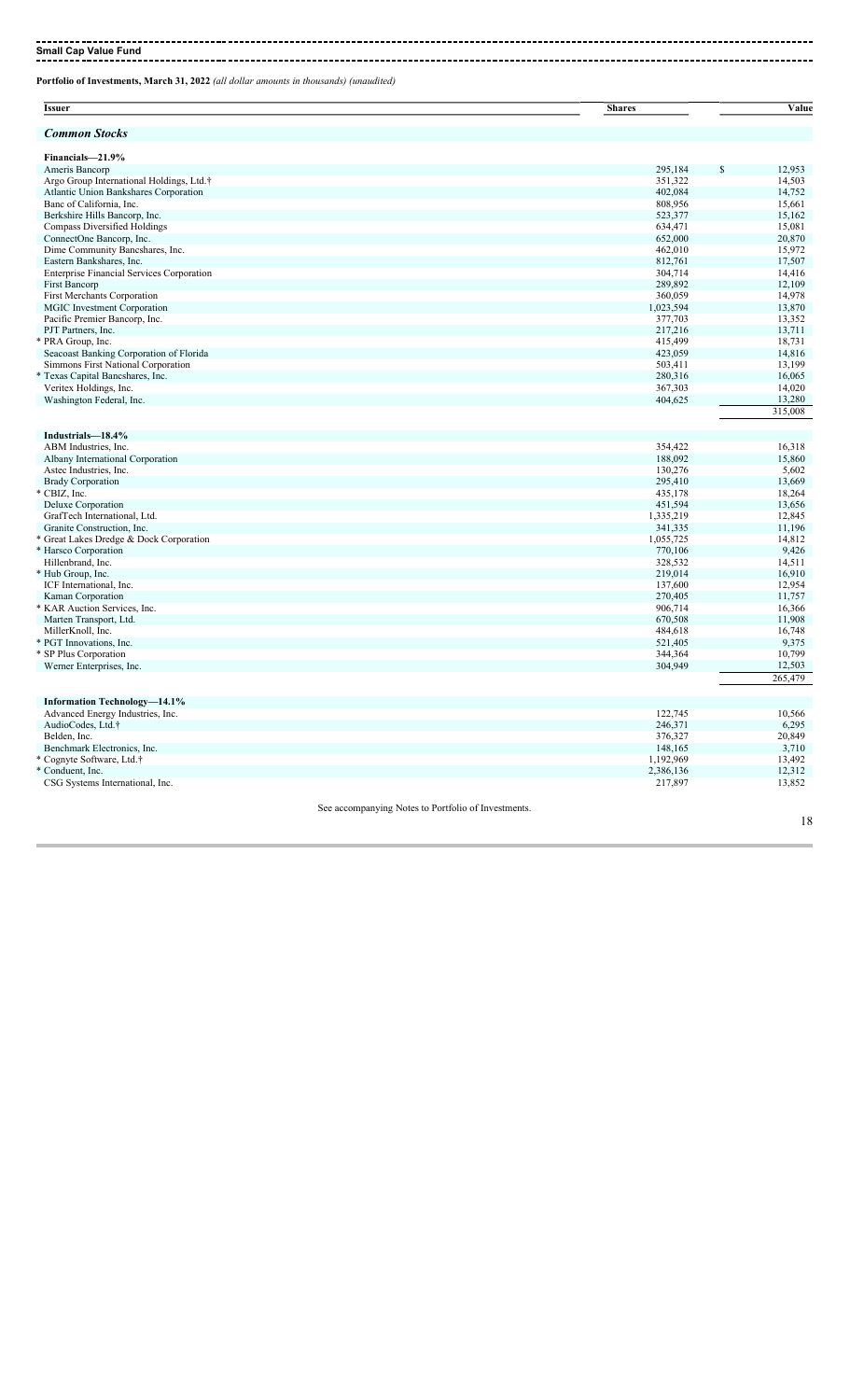. . . **Small Cap Value Fund**

**Portfolio of Investments, March 31, 2022** *(all dollar amounts in thousands) (unaudited)*

| <b>Issuer</b>                              | <b>Shares</b>                                       | Value        |
|--------------------------------------------|-----------------------------------------------------|--------------|
| <b>Common Stocks-(continued)</b>           |                                                     |              |
| Information Technology — (continued)       |                                                     |              |
| * Knowles Corporation                      | 739,830                                             | \$<br>15,929 |
| Kulicke & Soffa Industries, Inc.           | 234,682                                             | 13,147       |
| Maximus, Inc.                              | 189,302                                             | 14,188       |
| Methode Electronics, Inc.                  | 376,698                                             | 16,292       |
| * NetScout Systems, Inc.                   | 496,661                                             | 15,933       |
| * Plexus Corporation                       | 179,116                                             | 14,653       |
| Progress Software Corporation              | 359,192                                             | 16,914       |
| * Tower Semiconductor, Ltd.†               | 306,318                                             | 14,826       |
|                                            |                                                     | 202,958      |
| <b>Consumer Discretionary-11.6%</b>        |                                                     |              |
| * Adient plc†                              | 361,520                                             | 14,739       |
| Bloomin' Brands, Inc.                      | 688,405                                             | 15,104       |
| Cracker Barrel Old Country Store, Inc.     | 97,028                                              | 11,520       |
| * Designer Brands, Inc.                    | 1,249,481                                           | 16,880       |
| * El Pollo Loco Holdings, Inc.             | 621,574                                             | 7,223        |
| La-Z-Boy, Inc.                             | 489,163                                             | 12,899       |
| Oxford Industries, Inc.                    | 213,590                                             | 19,330       |
| Standard Motor Products, Inc.              | 411,785                                             | 17,764       |
| * Taylor Morrison Home Corporation         | 424,275                                             | 11,549       |
| * Tri Pointe Homes, Inc.                   | 539,176                                             | 10,827       |
| * Universal Electronics, Inc.              | 237,226                                             | 7,411        |
| * Urban Outfitters, Inc.                   | 405,772                                             | 10,189       |
| Winnebago Industries, Inc.                 | 219,195                                             | 11,843       |
|                                            |                                                     | 167,278      |
| Real Estate-7.4%                           |                                                     |              |
| <b>Brandywine Realty Trust</b>             | 720,012                                             | 10,181       |
| CatchMark Timber Trust, Inc.               | 901,666                                             | 7,394        |
| Empire State Realty Trust, Inc.            | 1,258,988                                           | 12,363       |
| Four Corners Property Trust, Inc.          | 404,189                                             | 10,929       |
| Kite Realty Group Trust                    | 874,358                                             | 19,909       |
| Pebblebrook Hotel Trust                    | 524,578                                             | 12,842       |
| Retail Opportunity Investments Corporation | 300,631                                             | 5,829        |
| * Sunstone Hotel Investors, Inc.           | 1,047,178                                           | 12,336       |
| UMH Properties, Inc.                       | 612,875                                             | 15,071       |
|                                            |                                                     | 106,854      |
| Materials-5.9%                             |                                                     |              |
| Greif, Inc.                                | 226,544                                             | 14,739       |
| Kaiser Aluminum Corporation                | 146,357                                             | 13,781       |
| Materion Corporation                       | 200,039                                             | 17,151       |
| Minerals Technologies, Inc.                | 179,067                                             | 11,845       |
| Myers Industries, Inc.                     | 623,512                                             | 13,468       |
| Orion Engineered Carbons S.A.†             | 856,092                                             | 13,672       |
|                                            |                                                     | 84,656       |
| Health Care-5.7%                           |                                                     |              |
| * ANI Pharmaceuticals, Inc.                | 211,822                                             | 5,954        |
| * Hanger, Inc.                             | 633,700                                             | 11,616       |
| * Lantheus Holdings, Inc.                  | 456,517                                             | 25,250       |
| * ModivCare, Inc.                          | 93,051                                              | 10,737       |
| * NextGen Healthcare, Inc.                 | 410,198                                             | 8,577        |
| * NuVasive, Inc.                           | 52,772                                              | 2,992        |
|                                            | See accompanying Notes to Portfolio of Investments. |              |
|                                            |                                                     |              |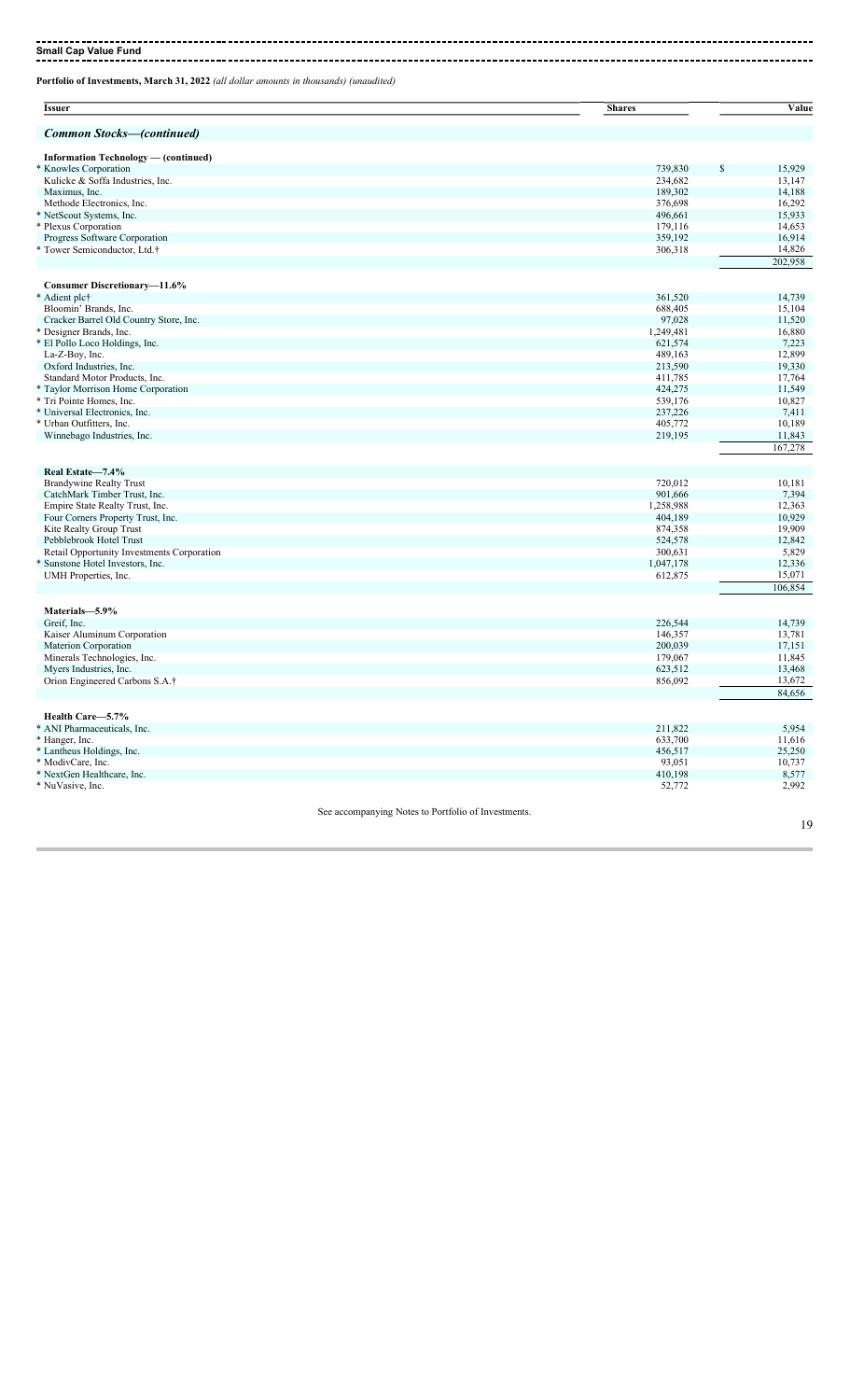**Small Cap Value Fund**

**Portfolio of Investments, March 31, 2022** *(all dollar amounts in thousands) (unaudited)*

| <b>Issuer</b>                                                                                                                                                                     | <b>Shares</b> or<br>Principal<br>Amount | Value           |
|-----------------------------------------------------------------------------------------------------------------------------------------------------------------------------------|-----------------------------------------|-----------------|
| <b>Common Stocks-(continued)</b>                                                                                                                                                  |                                         |                 |
|                                                                                                                                                                                   |                                         |                 |
| Health Care - (continued)<br>Owens & Minor, Inc.                                                                                                                                  | 385,997                                 | \$<br>16,992    |
|                                                                                                                                                                                   |                                         | 82,118          |
|                                                                                                                                                                                   |                                         |                 |
| $Energy-4.7%$<br>* Dril-Quip, Inc.                                                                                                                                                | 426,348                                 | 15,924          |
| * Earthstone Energy, Inc.                                                                                                                                                         | 596,341                                 | 7,532           |
| Expro Group Holdings N.V.†                                                                                                                                                        | 639,658                                 | 11,373          |
| Matador Resources Co.                                                                                                                                                             | 501,941                                 | 26,593          |
| SM Energy Co.                                                                                                                                                                     | 162,051                                 | 6,312           |
|                                                                                                                                                                                   |                                         | 67,734          |
| Consumer Staples-4.6%                                                                                                                                                             |                                         |                 |
| Cal-Maine Foods, Inc.                                                                                                                                                             | 286,258                                 | 15,807          |
| Central Garden & Pet Co.                                                                                                                                                          | 277,891                                 | 11,332          |
| Edgewell Personal Care Co.                                                                                                                                                        | 382,420                                 | 14,023          |
| Spectrum Brands Holdings, Inc.                                                                                                                                                    | 167,928                                 | 14,899          |
| * TreeHouse Foods, Inc.                                                                                                                                                           | 331,477                                 | 10,694          |
|                                                                                                                                                                                   |                                         | 66,755          |
|                                                                                                                                                                                   |                                         |                 |
| Utilities-1.9%                                                                                                                                                                    |                                         | 13,081          |
| NorthWestern Corporation                                                                                                                                                          | 216,248<br>208,196                      | 14,940          |
| Spire, Inc.                                                                                                                                                                       |                                         | 28,021          |
|                                                                                                                                                                                   |                                         |                 |
| <b>Communication Services-1.9%</b>                                                                                                                                                |                                         |                 |
| John Wiley & Sons, Inc.                                                                                                                                                           | 301,770                                 | 16,003          |
| Telephone and Data Systems, Inc.                                                                                                                                                  | 600,080                                 | 11,329          |
|                                                                                                                                                                                   |                                         | 27,332          |
| Total Common Stocks-98.1%                                                                                                                                                         |                                         |                 |
| (cost \$1,271,949)                                                                                                                                                                |                                         | 1,414,193       |
|                                                                                                                                                                                   |                                         |                 |
| Repurchase Agreement                                                                                                                                                              |                                         |                 |
| Fixed Income Clearing Corporation, 0.000% dated 3/31/22, due 4/1/22, repurchase price \$32,642, collateralized by U.S. Treasury<br>Bond, 4.375%, due 11/15/39, valued at \$33,295 | $\mathbb{S}$<br>32,642                  | 32,642          |
|                                                                                                                                                                                   |                                         |                 |
| Total Repurchase Agreement-2.3%<br>(cost \$32,642)                                                                                                                                |                                         | 32,642          |
|                                                                                                                                                                                   |                                         |                 |
| Total Investments-100.4%                                                                                                                                                          |                                         |                 |
| (cost \$1,304,591)                                                                                                                                                                |                                         | 1,446,835       |
| Liabilities, plus cash and other assets— $(0.4)\%$                                                                                                                                |                                         | (5,198)         |
| Net assets-100.0%                                                                                                                                                                 |                                         | \$<br>1,441,637 |
|                                                                                                                                                                                   |                                         |                 |
| $\dagger$ = U.S. listed foreign security                                                                                                                                          |                                         |                 |
| $* =$ Non-income producing security                                                                                                                                               |                                         |                 |
|                                                                                                                                                                                   |                                         |                 |

See accompanying Notes to Portfolio of Investments.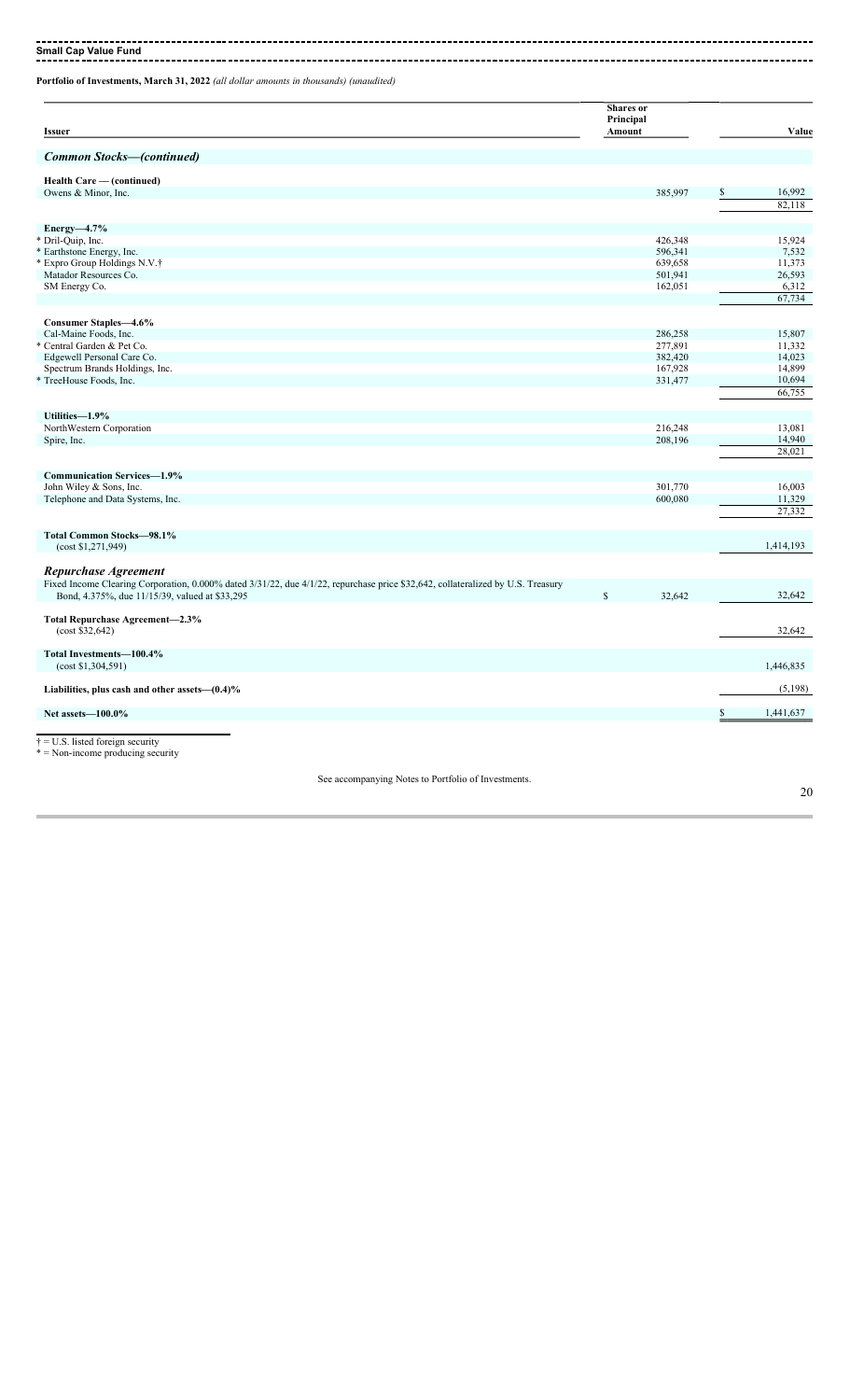**Global Leaders Fund**

**Portfolio of Investments, March 31, 2022** *(all dollar amounts in thousands) (unaudited)*

| Issuer | ~-<br>Share | V alue<br>$\cdots$ |
|--------|-------------|--------------------|
|        |             |                    |

### *Common Stocks*

#### *Western Hemisphere—53.6%*

| $Canada-1.4%$                                                                     |        |             |
|-----------------------------------------------------------------------------------|--------|-------------|
| * Lululemon Athletica, Inc. (Textiles, apparel & luxury goods)                    | 4,872  | \$<br>1,779 |
| United States-52.2%                                                               |        |             |
| * Adobe, Inc. (Software)                                                          | 3,116  | 1,420       |
| * Align Technology, Inc. (Health care equipment & supplies)                       | 2,177  | 949         |
| * Alphabet, Inc. Class "A" (Interactive Media & Services)                         | 1,554  | 4,322       |
| * Amazon.com, Inc. (Internet & direct marketing retail)                           | 1,195  | 3,896       |
| * Autodesk, Inc. (Software)                                                       | 6,944  | 1,488       |
| BlackRock, Inc. (Capital markets)                                                 | 2,247  | 1,717       |
| * Charles River Laboratories International, Inc. (Life sciences tools & services) | 6,580  | 1,869       |
| * CoStar Group, Inc. (Professional services)                                      | 19,603 | 1,306       |
| Ecolab, Inc. (Chemicals)                                                          | 5,353  | 945         |
| * Edwards Lifesciences Corporation (Health care equipment & supplies)             | 14,938 | 1,759       |
| Fidelity National Information Services, Inc. (IT services)                        | 7,406  | 744         |
| * IDEXX Laboratories, Inc. (Health care equipment & supplies)                     | 3,098  | 1,695       |
| Intercontinental Exchange, Inc. (Capital markets)                                 | 14,499 | 1,916       |
| * Intuitive Surgical, Inc. (Health care equipment & supplies)                     | 4,824  | 1,455       |
| Mastercard, Inc. Class "A" (IT services)                                          | 10,112 | 3,614       |
| * Meta Platforms, Inc. Class "A" (Interactive Media & Services)                   | 9,781  | 2,175       |
| Microsoft Corporation (Software)                                                  | 14,335 | 4,420       |
| NextEra Energy, Inc. (Electric utilities)                                         | 18,836 | 1,596       |
| NIKE, Inc. Class "B" (Textiles, apparel & luxury goods)                           | 13,887 | 1,869       |
| * PayPal Holdings, Inc. (IT services)                                             | 10,161 | 1,175       |
| Prologis, Inc. (Equity REIT)                                                      | 6,212  | 1,003       |
| Roper Technologies, Inc. (Industrial conglomerates)                               | 3,333  | 1,574       |
| * salesforce.com, Inc. (Software)                                                 | 13,623 | 2,892       |
| * SVB Financial Group (Banks)                                                     | 2,184  | 1,222       |
| * Synopsys, Inc. (Software)                                                       | 5,963  | 1,987       |
| The Estee Lauder Cos., Inc. Class "A" (Personal products)                         | 5,800  | 1,579       |
| Thermo Fisher Scientific, Inc. (Life sciences tools & services)                   | 3,784  | 2,235       |
| * Ulta Beauty, Inc. (Specialty retail)                                            | 5,435  | 2,164       |
| Union Pacific Corporation (Road & rail)                                           | 9,524  | 2,602       |
| UnitedHealth Group, Inc. (Health care providers & services)                       | 4,740  | 2,417       |
| * Veeva Systems, Inc. Class "A" (Health care technology)                          | 2,944  | 625         |
| * Workday, Inc. Class "A" (Software)                                              | 8,804  | 2,108       |
| Zoetis, Inc. (Pharmaceuticals)                                                    | 8,648  | 1,631       |
|                                                                                   |        | 64,369      |

#### *Europe—24.2%*

| Denmark-3.4%                                                           |        |       |
|------------------------------------------------------------------------|--------|-------|
| DSV A/S (Air freight $&$ logistics)                                    | 9,732  | 1,865 |
| Novo Nordisk A/S Class "B" (Pharmaceuticals)                           | 20,676 | 2,294 |
|                                                                        |        | 4,159 |
|                                                                        |        |       |
| France—4.0%                                                            |        |       |
| * Airbus SE (Aerospace & defense)                                      | 23,825 | 2,875 |
| LVMH Moet Hennessy Louis Vuitton SE (Textiles, apparel & luxury goods) | 2,910  | 2,077 |
|                                                                        |        | 4,952 |
|                                                                        |        |       |
| $Germanv-4.1%$                                                         |        |       |
| Infineon Technologies AG (Semiconductors $\&$ semiconductor equipment) | 63,777 | 2,158 |
|                                                                        |        |       |
| See accompanying Notes to Portfolio of Investments.                    |        |       |
|                                                                        |        | 21    |
|                                                                        |        |       |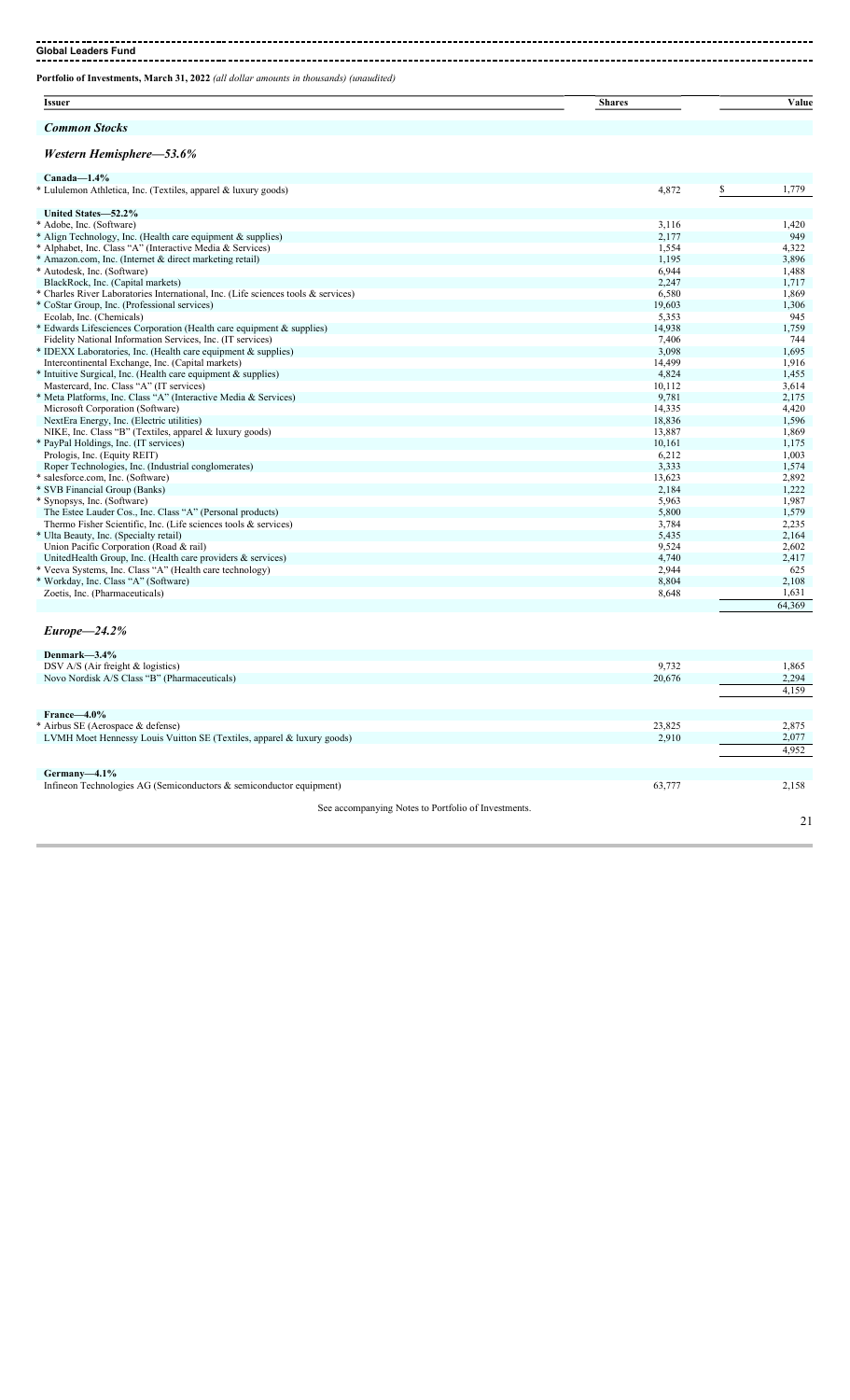| Portfolio of Investments, March 31, 2022 (all dollar amounts in thousands) (unaudited)                |                  |                       |
|-------------------------------------------------------------------------------------------------------|------------------|-----------------------|
| <b>Issuer</b>                                                                                         | <b>Shares</b>    | Value                 |
| <b>Common Stocks-(continued)</b>                                                                      |                  |                       |
| Europe-(continued)                                                                                    |                  |                       |
| Germany — (continued)<br>MTU Aero Engines AG (Aerospace & defense)                                    | 10,119           | \$                    |
| Rational AG (Machinery)                                                                               | 867              | 2,340<br>597<br>5,095 |
| Ireland $-2.4\%$                                                                                      |                  |                       |
| * Aptiv plc (Auto components)†                                                                        | 15,227           | 1,823                 |
| * Ryanair Holdings plc-ADR (Airlines)                                                                 | 13,540           | 1,179<br>3,002        |
| Netherlands-1.7%                                                                                      |                  |                       |
| * Adyen N.V. (IT services)                                                                            | 1,020            | 2,020                 |
| Sweden-5.6%                                                                                           |                  |                       |
| Atlas Copco AB Class "A" (Machinery)                                                                  | 39,337           | 2,042                 |
| Evolution AB (Hotels, restaurants & leisure)                                                          | 11,800           | 1,201                 |
| Hexagon AB Class "B" (Electronic equipment, instruments & components)                                 | 191,364          | 2,681                 |
| Indutrade AB (Machinery)                                                                              | 40,723           | 1,024                 |
|                                                                                                       |                  | 6,948                 |
|                                                                                                       |                  |                       |
| Switzerland-3.0%                                                                                      |                  |                       |
| Lonza Group AG (Life sciences tools & services)                                                       | 2,726            | 1,975                 |
| Partners Group Holding AG (Capital markets)                                                           | 1,383            | 1,713                 |
|                                                                                                       |                  | 3,688                 |
|                                                                                                       |                  |                       |
| $Asia-5.9%$                                                                                           |                  |                       |
| Australia-3.9%                                                                                        |                  |                       |
| Aristocrat Leisure, Ltd. (Hotels, restaurants & leisure)                                              | 65,719           | 1,783                 |
| * Atlassian Corporation plc Class "A" (Software)†                                                     | 5,952            | 1,749                 |
| CSL, Ltd. (Biotechnology)                                                                             | 6,235            | 1,245                 |
|                                                                                                       |                  | 4,777                 |
|                                                                                                       |                  |                       |
| Hong Kong-1.4%                                                                                        |                  |                       |
| AIA Group, Ltd. (Insurance)                                                                           | 164,400          | 1,717                 |
| New Zealand-0.6%                                                                                      |                  |                       |
| Fisher & Paykel Healthcare Corp., Ltd. (Health care equipment & supplies)                             | 43,135           | 724                   |
|                                                                                                       |                  |                       |
| Emerging Asia-5.2%                                                                                    |                  |                       |
| India $-3.0\%$                                                                                        |                  |                       |
| HDFC Bank, Ltd.-ADR (Banks)                                                                           | 27,378           | 1,679                 |
| Reliance Industries, Ltd. (Oil, gas & consumable fuels)                                               | 56,015           | 1,939                 |
|                                                                                                       |                  | 3,618                 |
| Taiwan-2.2%                                                                                           |                  |                       |
| Taiwan Semiconductor Manufacturing Co., Ltd.—ADR (Semiconductors & semiconductor equipment)           | 26,139           | 2,725                 |
|                                                                                                       |                  |                       |
| <b>United Kingdom-4.9%</b>                                                                            | 125,224          |                       |
| Compass Group plc (Hotels, restaurants & leisure)                                                     |                  | 2,695                 |
| Experian plc (Professional services)<br>Halma plc (Electronic equipment, instruments $\&$ components) | 40,350<br>15,208 | 1,554<br>497          |
|                                                                                                       |                  |                       |
| See accompanying Notes to Portfolio of Investments.                                                   |                  | 22                    |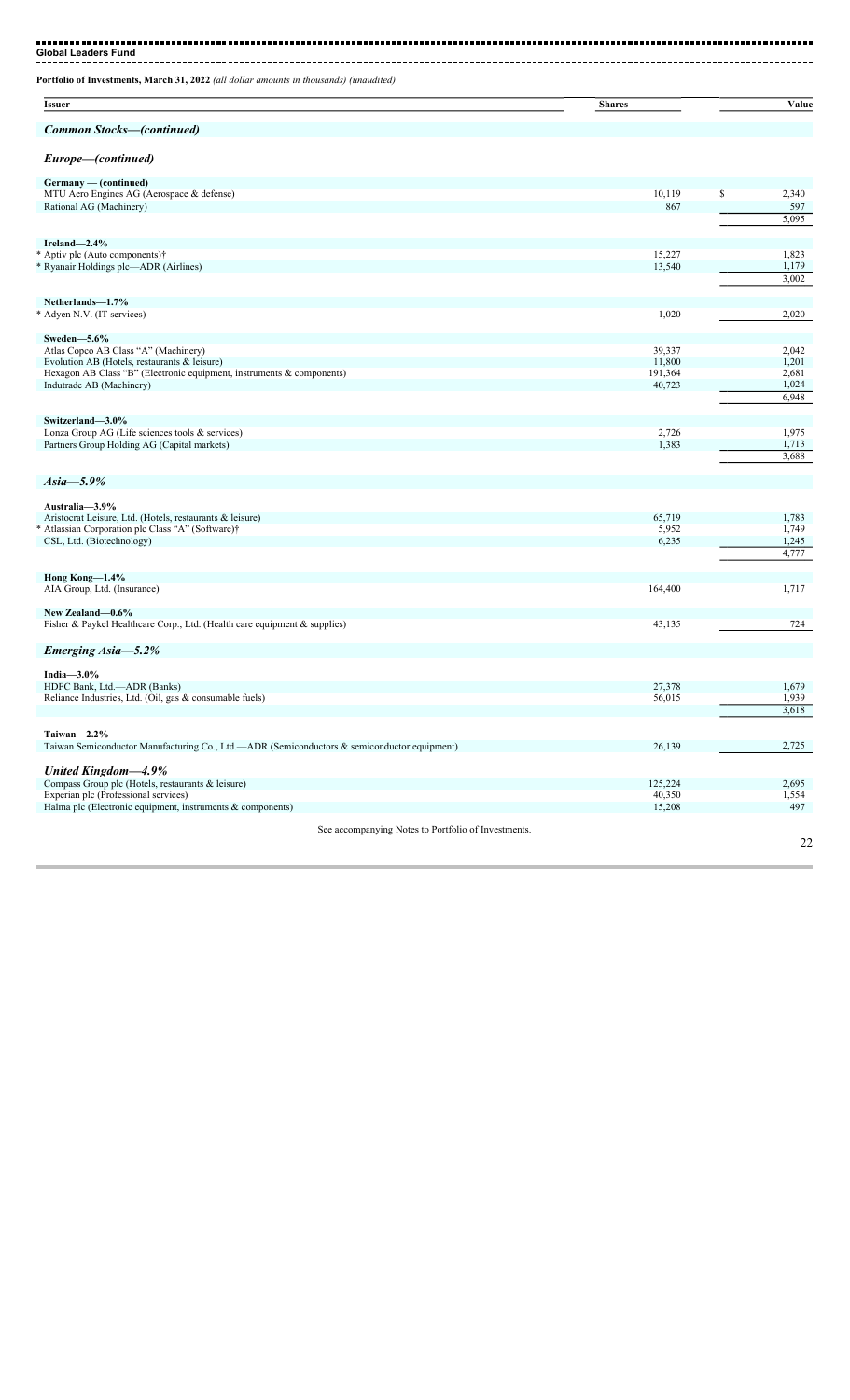**Global Leaders Fund**

**Portfolio of Investments, March 31, 2022** *(all dollar amounts in thousands) (unaudited)*

| <b>Issuer</b>                                                                                                                                                                                                 | <b>Shares</b> or<br>Principal<br>Amount | Value   |
|---------------------------------------------------------------------------------------------------------------------------------------------------------------------------------------------------------------|-----------------------------------------|---------|
|                                                                                                                                                                                                               |                                         |         |
| <b>Common Stocks-(continued)</b>                                                                                                                                                                              |                                         |         |
|                                                                                                                                                                                                               |                                         |         |
| <b>United Kingdom-(continued)</b>                                                                                                                                                                             |                                         |         |
| Rentokil Initial plc (Commercial services & supplies)                                                                                                                                                         | 187,356                                 | 1,291   |
|                                                                                                                                                                                                               |                                         | 6.037   |
| $Japan - 3.0\%$                                                                                                                                                                                               |                                         |         |
| Daikin Industries, Ltd. (Building products)                                                                                                                                                                   | 7,700                                   | 1,398   |
| Keyence Corporation (Electronic equipment, instruments & components)                                                                                                                                          | 3,300                                   | 1,530   |
| Nihon M&A Center Holdings, Inc. (Professional services)                                                                                                                                                       | 56,400                                  | 789     |
|                                                                                                                                                                                                               |                                         | 3,717   |
| <b>Emerging Latin America-1.9%</b>                                                                                                                                                                            |                                         |         |
| Argentina-1.9%                                                                                                                                                                                                |                                         |         |
| * Globant S.A. (IT services)†                                                                                                                                                                                 | 5,592                                   | 1,466   |
| * MercadoLibre, Inc. (Internet & direct marketing retail)                                                                                                                                                     | 777                                     | 924     |
|                                                                                                                                                                                                               |                                         | 2.390   |
| Total Common Stocks-98.7%<br>(cost \$74,343)                                                                                                                                                                  |                                         | 121,717 |
| <b>Repurchase Agreement</b><br>Fixed Income Clearing Corporation, 0.000% dated 3/31/22, due 4/1/22, repurchase price \$1,118, collateralized by U.S. Treasury<br>Bond, 4.250%, due 5/15/39, valued at \$1,140 | $\mathbf S$<br>1,118                    | 1,118   |
|                                                                                                                                                                                                               |                                         |         |
| Total Repurchase Agreement-0.9%<br>(cost \$1,118)                                                                                                                                                             |                                         | 1,118   |
| Total Investments-99.6%<br>(cost \$75,461)                                                                                                                                                                    |                                         | 122,835 |
| Cash and other assets, less liabilities-0.4%                                                                                                                                                                  |                                         | 548     |
| Net assets-100.0%                                                                                                                                                                                             |                                         | 123,383 |
| $ADR = American Depository Receiver$<br>REIT = Real Estate Investment Trust<br>$* =$ Non-income producing security<br>$\dagger$ = U.S. listed foreign security                                                |                                         |         |

See accompanying Notes to Portfolio of Investments.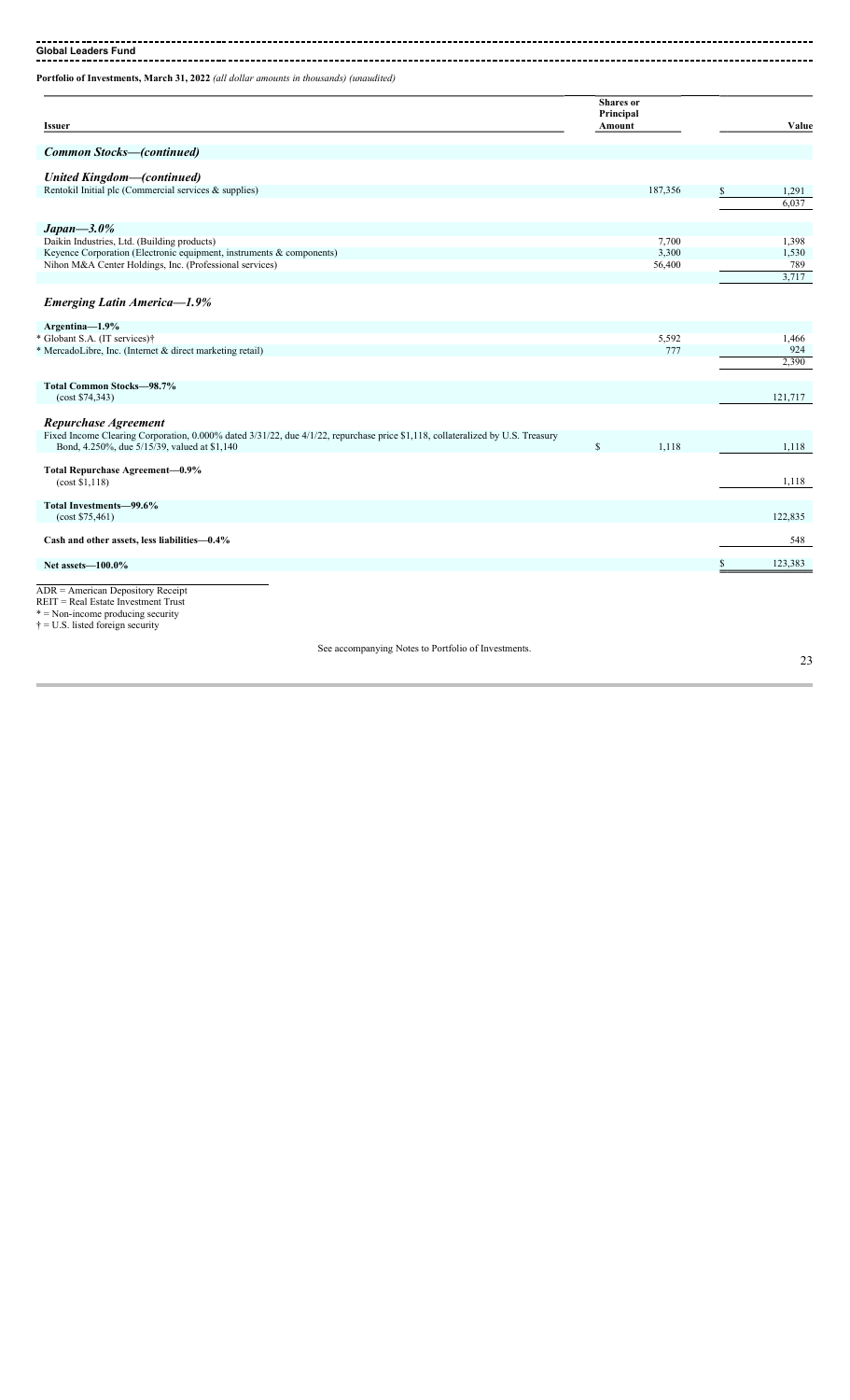**Global Leaders Fund** ---------------------

**Portfolio of Investments, March 31, 2022** *(unaudited)*

**At March 31, 2022, the Fund's Portfolio of Investments includes the following industry categories (as a percentage of long-term investments):**

| <b>Information Technology</b> | 28.6%      |
|-------------------------------|------------|
| Industrials                   | 18.4%      |
| Health Care                   | 17.1%      |
| Consumer Discretionary        | 16.6%      |
| Financials                    | 8.2%       |
| <b>Communication Services</b> | 5.3%       |
| Energy                        | 1.6%       |
| Utilities                     | 1.3%       |
| <b>Consumer Staples</b>       | 1.3%       |
| Materials                     | 0.8%       |
| Real Estate                   | 0.8%       |
| Total                         | 100.0%     |
|                               | __________ |

**At March 31, 2022, the Fund's Portfolio of Investments includes the following currency categories (as a percentage of long-term investments):**

| U.S. Dollar                   | 63.8%  |
|-------------------------------|--------|
| Euro                          | 9.9%   |
| Swedish Krona                 | 5.7%   |
| <b>British Pound Sterling</b> | 5.0%   |
| Danish Krone                  | 3.4%   |
| Japanese Yen                  | 3.1%   |
| Swiss Franc                   | 3.0%   |
| Australian Dollar             | 2.5%   |
| <b>Indian Rupee</b>           | 1.6%   |
| Hong Kong Dollar              | 1.4%   |
| All Other Currencies          | 0.6%   |
| Total                         | 100.0% |
|                               |        |

See accompanying Notes to Portfolio of Investments.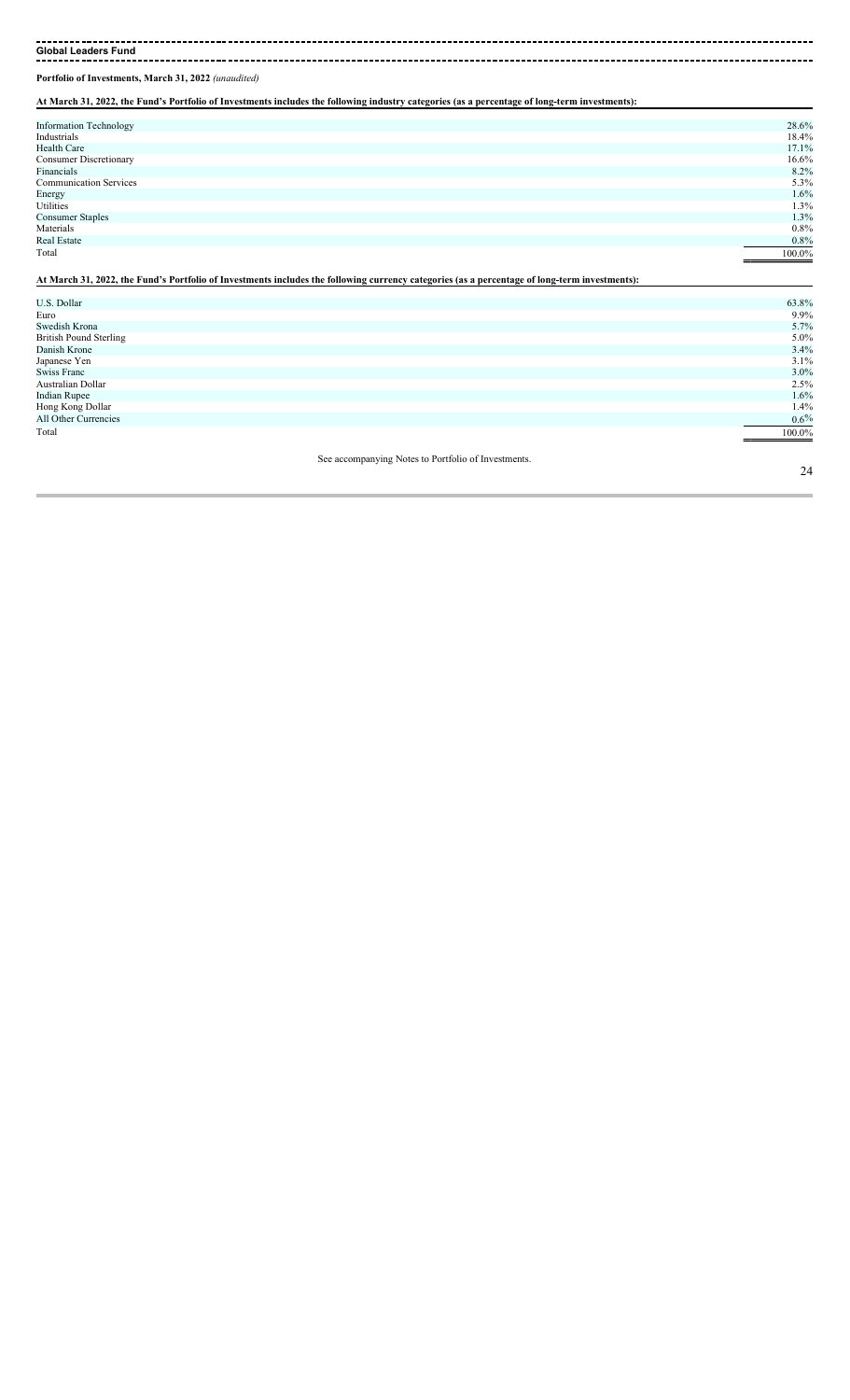-------**International Leaders Fund**

**Portfolio of Investments, March 31, 2022** *(all dollar amounts in thousands) (unaudited)*

| <b>Issuer</b> | $\sim$ | <b>Share</b><br>alue |
|---------------|--------|----------------------|
|               |        |                      |

### *Common Stocks*

#### *Europe—52.9%*

| $L$ <i>u</i> <sub>1</sub> $opp$ C $-$ 32,370                           |           |              |
|------------------------------------------------------------------------|-----------|--------------|
| Denmark-7.0%                                                           |           |              |
| Chr Hansen Holding A/S (Chemicals)                                     | 154,296   | \$<br>11,329 |
| Coloplast A/S Class "B" (Health care equipment $&$ supplies)           | 118,311   | 17,917       |
| DSV A/S (Air freight $&$ logistics)                                    | 62,217    | 11,924       |
| Novo Nordisk A/S Class "B" (Pharmaceuticals)                           | 284,046   | 31,505       |
| Orsted A/S (Electric utilities)                                        | 100,315   | 12,557       |
|                                                                        |           | 85,232       |
|                                                                        |           |              |
| Finland $-1.2\%$                                                       |           |              |
| Neste Oyj (Oil, gas & consumable fuels)                                | 313,232   | 14,281       |
|                                                                        |           |              |
| France-14.2%                                                           |           |              |
| Airbus SE (Aerospace & defense)                                        | 312,309   | 37,686       |
| Dassault Systemes SE (Software)                                        | 198,739   | 9,764        |
| L'Oreal S.A. (Personal products)                                       | 49,335    | 19,707       |
| LVMH Moet Hennessy Louis Vuitton SE (Textiles, apparel & luxury goods) | 41,289    | 29,472       |
| Safran S.A. (Aerospace & defense)                                      | 228,657   | 26,921       |
| Sartorius Stedim Biotech (Life sciences tools & services)              | 37,356    | 15,294       |
| Teleperformance (Professional services)                                | 40,574    | 15,454       |
| Vinci S.A. (Construction & engineering)                                | 172,293   | 17,604       |
|                                                                        |           | 171,902      |
|                                                                        |           |              |
| Germany-3.0%                                                           |           |              |
| Infineon Technologies AG (Semiconductors $\&$ semiconductor equipment) | 716,306   | 24,233       |
| Rational AG (Machinery)                                                | 18,617    | 12,822       |
|                                                                        |           | 37,055       |
|                                                                        |           |              |
| Ireland-4.7%                                                           |           |              |
| ICON plc (Life sciences tools & services)†                             | 78,342    | 19,054       |
| Kingspan Group plc (Building products)                                 | 215,735   | 21,088       |
| * Ryanair Holdings plc-ADR (Airlines)                                  | 194,975   | 16,986       |
|                                                                        |           | 57,128       |
|                                                                        |           |              |
| Netherlands-4.3%                                                       |           |              |
| Adyen N.V. (IT services)                                               | 10,575    | 20,946       |
| ASML Holding N.V. (Semiconductors $\&$ semiconductor equipment)        | 47,043    | 31,435       |
|                                                                        |           | 52,381       |
|                                                                        |           |              |
| Norway- $1.0\%$                                                        |           |              |
| TOMRA Systems ASA (Commercial services & supplies)                     | 249,104   | 12,708       |
|                                                                        |           |              |
| Spain- $2.2\%$                                                         |           |              |
| Amadeus IT Group S.A. (IT services)                                    | 408,782   | 26,578       |
|                                                                        |           |              |
| Sweden-6.7%                                                            |           |              |
| Atlas Copco AB Class "A" (Machinery)                                   | 410,912   | 21,329       |
| EQT AB (Capital markets)                                               | 245,887   | 9,589        |
| Hexagon AB Class "B" (Electronic equipment, instruments & components)  | 2,027,395 | 28,405       |
| Indutrade AB (Machinery)                                               | 452,045   | 11,369       |
| Nibe Industrier AB Class "B" (Building products)                       | 979,032   | 10,852       |
|                                                                        |           | 81,544       |

See accompanying Notes to Portfolio of Investments.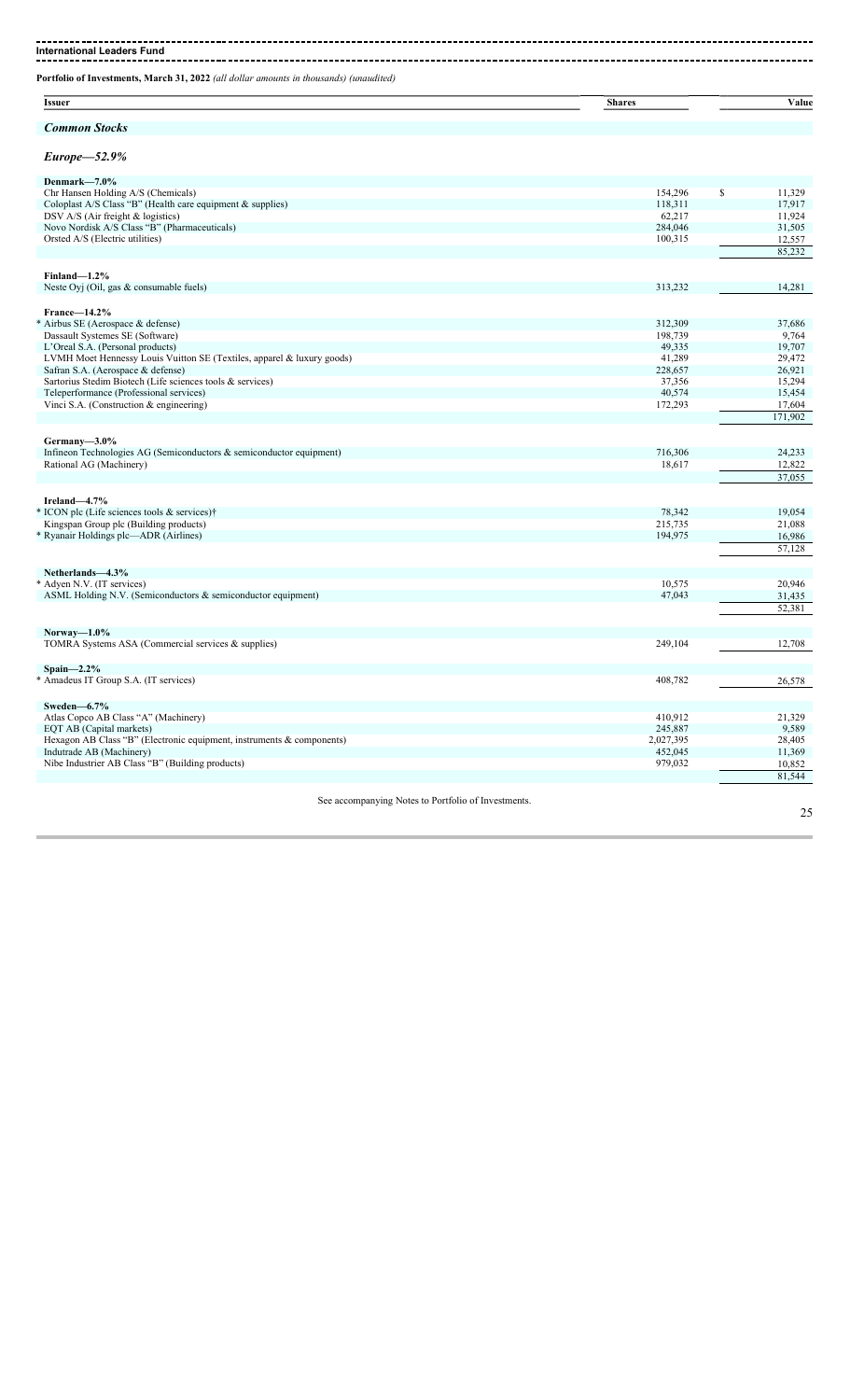| Portfolio of Investments, March 31, 2022 (all dollar amounts in thousands) (unaudited)                     |                    |                   |
|------------------------------------------------------------------------------------------------------------|--------------------|-------------------|
| <b>Issuer</b>                                                                                              | <b>Shares</b>      | Value             |
| <b>Common Stocks-(continued)</b>                                                                           |                    |                   |
| Europe-(continued)                                                                                         |                    |                   |
| Switzerland-8.6%                                                                                           |                    |                   |
| * Lonza Group AG (Life sciences tools & services)                                                          | 48,124             | \$<br>34,871      |
| Partners Group Holding AG (Capital markets)                                                                | 17,943             | 22,217            |
| Sika AG (Chemicals)                                                                                        | 58,548             | 19,371            |
| Straumann Holding AG (Health care equipment & supplies)                                                    | 17,140             | 27,367<br>103,826 |
| United Kingdom-15.8%                                                                                       |                    |                   |
| Ashtead Group plc (Trading companies & distributors)                                                       | 338,025            | 21,284            |
| AstraZeneca plc (Pharmaceuticals)                                                                          | 155,893            | 20,673            |
| Compass Group plc (Hotels, restaurants & leisure)                                                          | 994,337            | 21,398            |
| Experian plc (Professional services)                                                                       | 620,627            | 23,910            |
| Halma plc (Electronic equipment, instruments & components)                                                 | 354,430            | 11,596            |
| Linde plc (Chemicals)†                                                                                     | 46,526             | 14,862            |
| London Stock Exchange Group plc (Capital markets)                                                          | 255,427            | 26,636            |
| Rentokil Initial plc (Commercial services & supplies)                                                      | 2,723,032          | 18,758            |
| Segro plc (Equity REIT)                                                                                    | 1,042,112          | 18,319            |
| Spirax-Sarco Engineering plc (Machinery)                                                                   | 85,380             | 13,958<br>191,394 |
| Emerging Asia-10.8%                                                                                        |                    |                   |
|                                                                                                            |                    |                   |
| $China-1.7%$                                                                                               |                    |                   |
| Foshan Haitian Flavouring & Food Co., Ltd. Class "A" (Food products)                                       | 557,072            | 7,651             |
| Tencent Holdings, Ltd. (Interactive Media & Services)                                                      | 262,700            | 12,109            |
|                                                                                                            |                    | 19,760            |
| India $-6.5\%$                                                                                             |                    |                   |
| Housing Development Finance Corporation, Ltd. (Thrifts & mortgage finance)                                 | 732,166            | 22,841            |
| Infosys, Ltd. (IT services)                                                                                | 794,168            | 19,902            |
| Reliance Industries, Ltd. (Oil, gas & consumable fuels)                                                    | 1,045,905          | 36,192<br>78,935  |
|                                                                                                            |                    |                   |
| Taiwan $-2.6\%$<br>Taiwan Semiconductor Manufacturing Co., Ltd. (Semiconductors & semiconductor equipment) | 1,551,000          | 31,817            |
|                                                                                                            |                    |                   |
| $Japan - 6.3\%$                                                                                            |                    |                   |
| Asahi Intecc Co., Ltd. (Health care equipment & supplies)                                                  | 259,800            | 5,068             |
| Daikin Industries, Ltd. (Building products)                                                                | 97,800             | 17,761            |
| Hoya Corporation (Health care equipment & supplies)                                                        | 166,700            | 18,997            |
| Keyence Corporation (Electronic equipment, instruments & components)                                       | 52,800             | 24,483            |
| M3, Inc. (Health care technology)<br>Nihon M&A Center Holdings, Inc. (Professional services)               | 103,200<br>431,500 | 3,727             |
|                                                                                                            |                    | 6,036<br>76,072   |
| $Asia - 5.8\%$                                                                                             |                    |                   |
| Australia-3.5%                                                                                             |                    |                   |
| Aristocrat Leisure, Ltd. (Hotels, restaurants & leisure)                                                   | 803,599            | 21,811            |
|                                                                                                            |                    |                   |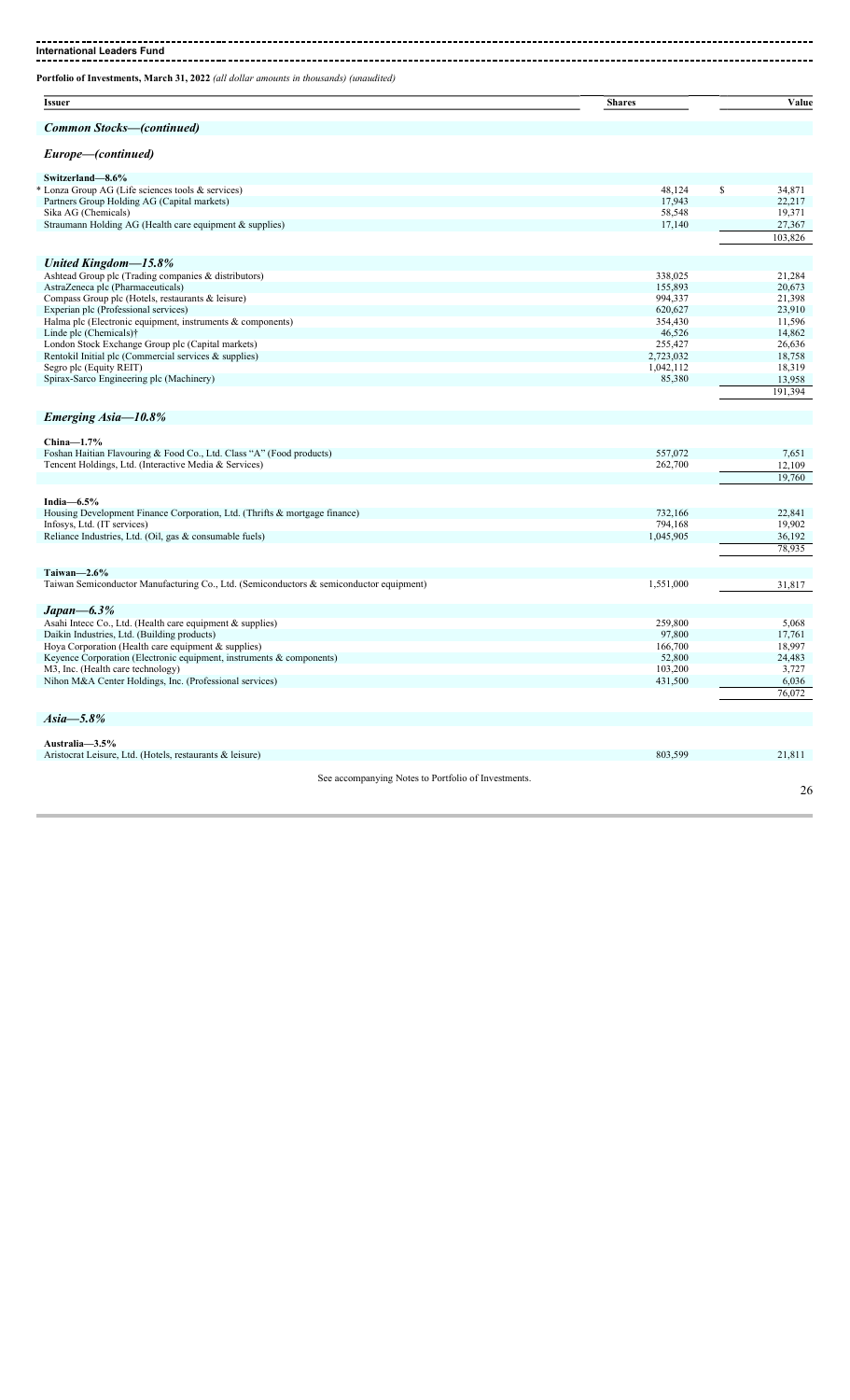-------

**International Leaders Fund**

**Portfolio of Investments, March 31, 2022** *(all dollar amounts in thousands) (unaudited)*

| <b>Issuer</b>                    | <b>Shares</b> or<br>Principal<br>Amount | Value |
|----------------------------------|-----------------------------------------|-------|
| <b>Common Stocks–(continued)</b> |                                         |       |

### *Asia—(continued)*

| Australia - (continued)                                                                                                                                                          |              |                   |                  |
|----------------------------------------------------------------------------------------------------------------------------------------------------------------------------------|--------------|-------------------|------------------|
| * Atlassian Corporation plc Class "A" (Software)†                                                                                                                                |              | 71,737            | \$<br>21,079     |
|                                                                                                                                                                                  |              |                   | 42,890           |
|                                                                                                                                                                                  |              |                   |                  |
| Hong Kong-1.7%                                                                                                                                                                   |              |                   |                  |
| AIA Group, Ltd. (Insurance)                                                                                                                                                      |              | 1,985,200         | 20,729           |
|                                                                                                                                                                                  |              |                   |                  |
| New Zealand-0.6%                                                                                                                                                                 |              |                   |                  |
| Fisher & Paykel Healthcare Corp., Ltd. (Health care equipment & supplies)                                                                                                        |              | 437,932           | 7,348            |
|                                                                                                                                                                                  |              |                   |                  |
| $Canada - 5.6\%$                                                                                                                                                                 |              |                   |                  |
| Canadian National Railway Co. (Road & rail)<br>Lululemon Athletica, Inc. (Textiles, apparel & luxury goods)                                                                      |              | 252,144<br>43,377 | 33,823<br>15,843 |
| The Toronto-Dominion Bank (Banks)                                                                                                                                                |              | 232,736           | 18,466           |
|                                                                                                                                                                                  |              |                   | 68,132           |
|                                                                                                                                                                                  |              |                   |                  |
| <b>Emerging Latin America-1.6%</b>                                                                                                                                               |              |                   |                  |
|                                                                                                                                                                                  |              |                   |                  |
| Argentina-1.6%                                                                                                                                                                   |              |                   |                  |
| * Globant S.A. (IT services)†                                                                                                                                                    |              | 28,607            | 7,497            |
| * MercadoLibre, Inc. (Internet & direct marketing retail)                                                                                                                        |              | 10,219            | 12,155           |
|                                                                                                                                                                                  |              |                   | 19.652           |
|                                                                                                                                                                                  |              |                   |                  |
| <b>Total Common Stocks-98.8%</b>                                                                                                                                                 |              |                   |                  |
| (cost \$965,386)                                                                                                                                                                 |              |                   | 1,199,364        |
|                                                                                                                                                                                  |              |                   |                  |
| Repurchase Agreement                                                                                                                                                             |              |                   |                  |
| Fixed Income Clearing Corporation, 0.000% dated 3/31/22, due 4/1/22, repurchase price \$21,910, collateralized by U.S. Treasury<br>Bond, 4.250%, due 5/15/39, valued at \$22,348 | $\mathbb{S}$ | 21,910            |                  |
|                                                                                                                                                                                  |              |                   | 21,910           |
| Total Repurchase Agreement-1.8%                                                                                                                                                  |              |                   |                  |
| (cost \$21,910)                                                                                                                                                                  |              |                   | 21,910           |
|                                                                                                                                                                                  |              |                   |                  |
| Total Investments-100.6%                                                                                                                                                         |              |                   |                  |
| (cost \$987,296)                                                                                                                                                                 |              |                   | 1,221,274        |
|                                                                                                                                                                                  |              |                   |                  |
| Liabilities, plus cash and other assets $-(0.6)\%$                                                                                                                               |              |                   | (7,682)          |
|                                                                                                                                                                                  |              |                   |                  |
| Net assets-100.0%                                                                                                                                                                |              |                   | \$<br>1,213,592  |
|                                                                                                                                                                                  |              |                   |                  |
| $ADR = American Depository Receiver$                                                                                                                                             |              |                   |                  |
| REIT = Real Estate Investment Trust                                                                                                                                              |              |                   |                  |
| * = Non-income producing security                                                                                                                                                |              |                   |                  |
| $\dagger$ = U.S. listed foreign security                                                                                                                                         |              |                   |                  |
|                                                                                                                                                                                  |              |                   |                  |

See accompanying Notes to Portfolio of Investments.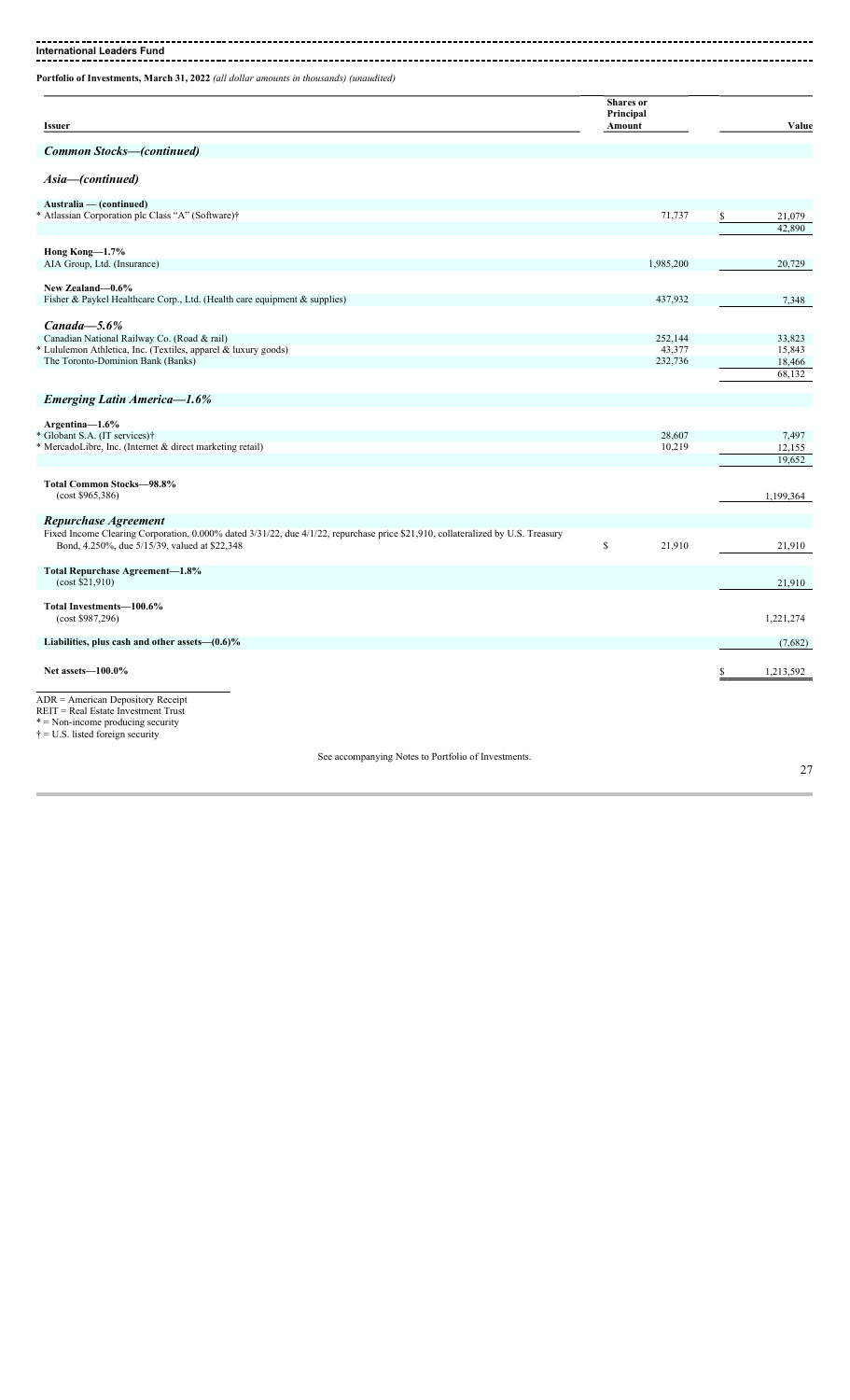**International Leaders Fund**

**Portfolio of Investments, March 31, 2022** *(unaudited)*

**At March 31, 2022, the Fund's Portfolio of Investments includes the following industry categories (as a percentage of long-term investments):**

| 29.5%  |
|--------|
| 21.5%  |
| 16.8%  |
| 10.0%  |
| 8.4%   |
| 4.2%   |
| 3.8%   |
| 2.3%   |
| 1.5%   |
| 1.0%   |
| 1.0%   |
| 100.0% |
|        |

**At March 31, 2022, the Fund's Portfolio of Investments includes the following currency categories (as a percentage of long-term investments):**

| Euro                          |                                                     | 27.0%   |
|-------------------------------|-----------------------------------------------------|---------|
| <b>British Pound Sterling</b> |                                                     | 14.7%   |
| U.S. Dollar                   |                                                     | $9.0\%$ |
| Swiss Franc                   |                                                     | 8.7%    |
| Danish Krone                  |                                                     | 7.1%    |
| Swedish Krona                 |                                                     | 6.8%    |
| <b>Indian Rupee</b>           |                                                     | 6.6%    |
| Japanese Yen                  |                                                     | 6.3%    |
| Canadian Dollar               |                                                     | 4.4%    |
| Hong Kong Dollar              |                                                     | 2.7%    |
| New Taiwan Dollar             |                                                     | 2.6%    |
| Australian Dollar             |                                                     | 1.8%    |
| Norwegian Krone               |                                                     | 1.1%    |
| All Other Currencies          |                                                     | 1.2%    |
| Total                         |                                                     | 100.0%  |
|                               | See accompanying Notes to Portfolio of Investments. |         |
|                               |                                                     | 28      |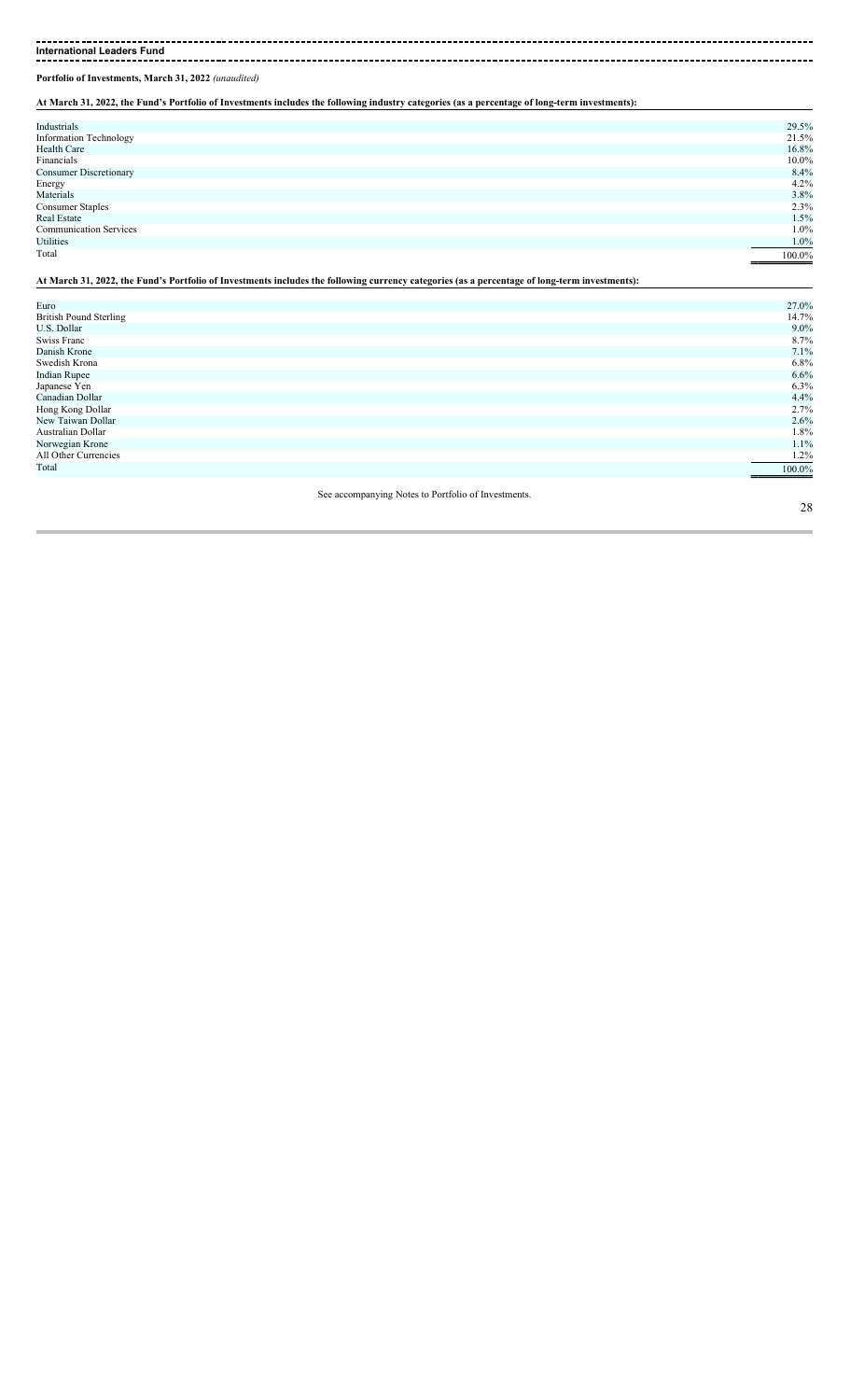-------**International Growth Fund**

**Portfolio of Investments, March 31, 2022** *(all dollar amounts in thousands) (unaudited)*

| <b>Issuer</b>                                                 | <b>Shares</b> | Value        |
|---------------------------------------------------------------|---------------|--------------|
| <b>Common Stocks</b>                                          |               |              |
| Europe, Mid-East-46.9%                                        |               |              |
| Belgium $-1.0\%$                                              |               |              |
| KBC Group N.V. (Banks)                                        | 204,711       | \$<br>14,688 |
| Warehouses De Pauw CVA (Equity REIT)                          | 91,006        | 3,926        |
|                                                               |               | 18,614       |
| Denmark-5.0%                                                  |               |              |
| Chr Hansen Holding A/S (Chemicals)                            | 59,695        | 4,383        |
| Coloplast A/S Class "B" (Health care equipment $\&$ supplies) | 52,001        | 7,875        |
| DSV A/S (Air freight $&$ logistics)                           | 115,699       | 22,174       |
| * Genmab A/S (Biotechnology)                                  | 32,838        | 11,860       |

Novo Nordisk A/S Class "B" (Pharmaceuticals) 250,685 27,805

| Orsted A/S (Electric utilities)                                        | 75,080  | 9,398   |
|------------------------------------------------------------------------|---------|---------|
| Royal Unibrew A/S (Beverages)                                          | 51,971  | 4,855   |
|                                                                        |         | 88,350  |
| Finland-0.8%                                                           |         |         |
| Neste Oyj (Oil, gas & consumable fuels)                                | 313,596 | 14,298  |
|                                                                        |         |         |
| $France - 10.6\%$                                                      |         |         |
| Airbus SE (Aerospace & defense)                                        | 274,070 | 33,071  |
| Dassault Systemes SE (Software)                                        | 343,327 | 16,867  |
| Hermes International (Textiles, apparel & luxury goods)                | 7,177   | 10,158  |
| Kering S.A. (Textiles, apparel & luxury goods)                         | 27,212  | 17,180  |
| L'Oreal S.A. (Personal products)                                       | 48,031  | 19,186  |
| LVMH Moet Hennessy Louis Vuitton SE (Textiles, apparel & luxury goods) | 28,050  | 20,022  |
| Safran S.A. (Aerospace & defense)                                      | 199,849 | 23,529  |
| Sartorius Stedim Biotech (Life sciences tools & services)              | 30,221  | 12,373  |
| Teleperformance (Professional services)                                | 49,532  | 18,867  |
| Vinci S.A. (Construction & engineering)                                | 158,802 | 16,225  |
|                                                                        |         | 187,478 |
|                                                                        |         |         |
| Germany-4.8%                                                           |         |         |
| Carl Zeiss Meditec AG (Health care equipment & supplies)               | 49,170  | 7,920   |
| CompuGroup Medical SE & Co. KgaA (Health care technology)              | 51,796  | 3,156   |
| * CTS Eventim AG & Co. KGaA (Entertainment)                            | 104,623 | 7,106   |
| * Hypoport SE (Diversified financial services)                         | 5,747   | 2,169   |
| Infineon Technologies AG (Semiconductors & semiconductor equipment)    | 481,795 | 16,299  |
| KION Group AG (Machinery)                                              | 32,761  | 2,159   |
| MTU Aero Engines AG (Aerospace & defense)                              | 130,676 | 30,223  |
| Nemetschek SE (Software)                                               | 43,992  | 4,225   |
| Puma SE (Textiles, apparel & luxury goods)                             | 131,788 | 11,208  |
|                                                                        |         | 84,465  |
|                                                                        |         |         |
| Ireland $-2.9\%$                                                       |         |         |
| * ICON plc (Life sciences tools & services)†                           | 86,226  | 20,972  |
| Kingspan Group plc (Building products)                                 | 157,578 | 15,403  |
| * Ryanair Holdings plc—ADR (Airlines)                                  | 172,964 | 15,068  |
|                                                                        |         | 51,443  |
|                                                                        |         |         |
| $Israel - 0.7\%$                                                       |         |         |
| Inmode, Ltd. (Health care equipment $&$ supplies) $\dagger$            | 91,555  | 3,379   |
| Mizrahi Tefahot Bank, Ltd. (Banks)                                     | 98,543  | 3,848   |
|                                                                        |         |         |
| See accompanying Notes to Portfolio of Investments.                    |         |         |
|                                                                        |         | 29      |
|                                                                        |         |         |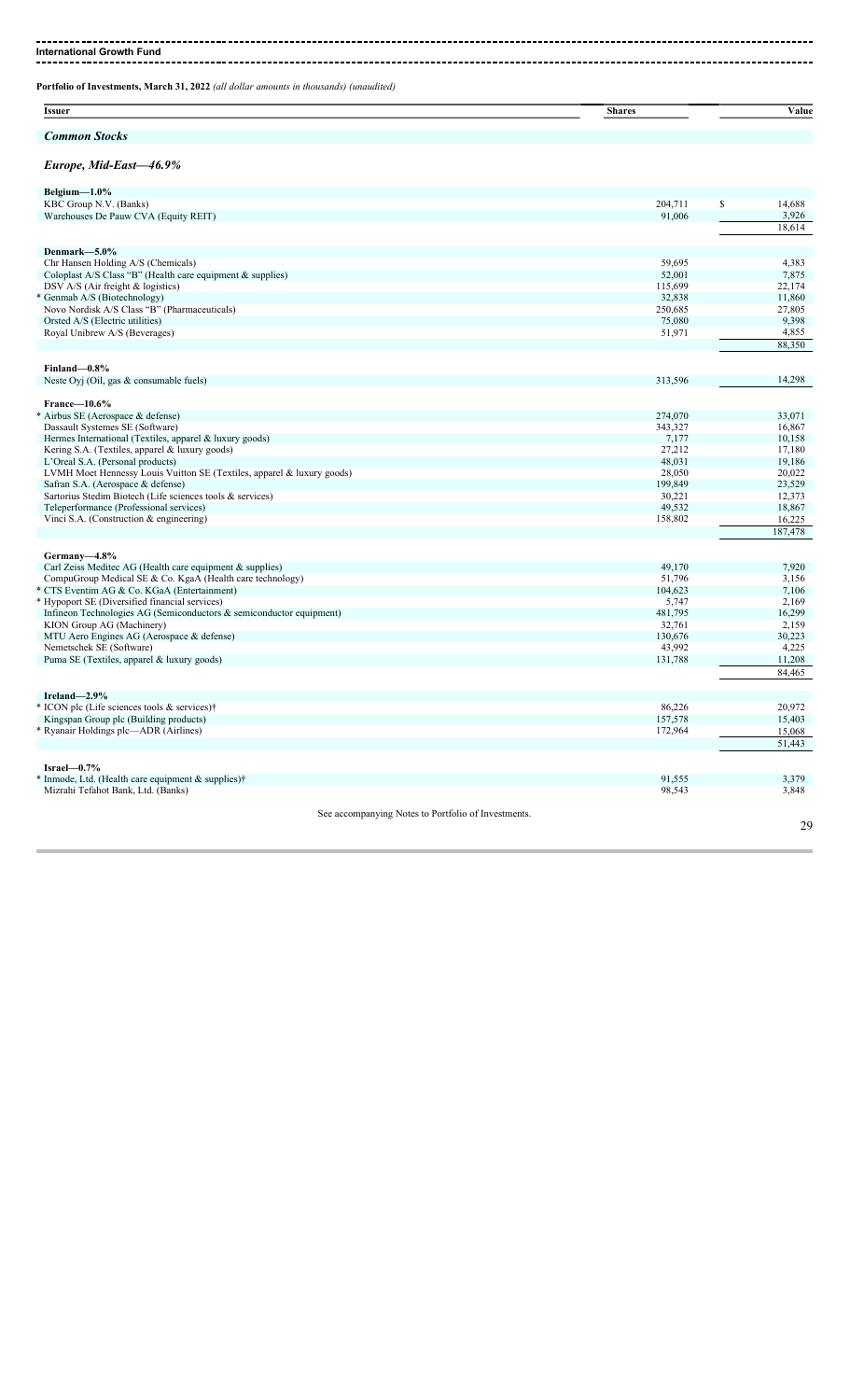---------------**International Growth Fund** -------------------------------------------------

**Portfolio of Investments, March 31, 2022** *(all dollar amounts in thousands) (unaudited)*

| <b>Issuer</b>                    | <b>Shares</b> | Value |
|----------------------------------|---------------|-------|
| <b>Common Stocks–(continued)</b> |               |       |
| Europe, Mid-East-(continued)     |               |       |
| Israel—(continued)               |               |       |
| * Nice, Ltd.—ADR (Software)      | 23,454        | 5,137 |

| $1$ . The $\sim$ $1$ $\sim$ $1$ $\sim$ $1$ $\sim$ $1$                          | +ں+,رے    | Φ<br>J, 1 J / |
|--------------------------------------------------------------------------------|-----------|---------------|
|                                                                                |           | 12,364        |
|                                                                                |           |               |
| Italy $-1.1\%$<br>Amplifon SpA (Health care providers $&$ services)            | 111,856   | 4,978         |
| Brunello Cucinelli SpA (Textiles, apparel & luxury goods)                      | 65,764    | 3,826         |
| FinecoBank Banca Fineco SpA (Banks)                                            | 427,806   | 6,490         |
| Moncler SpA (Textiles, apparel & luxury goods)                                 | 80,207    | 4,450         |
|                                                                                |           | 19,744        |
|                                                                                |           |               |
| Luxembourg-1.3%                                                                |           |               |
| Eurofins Scientific SE (Life sciences tools & services)                        | 123,447   | 12,212        |
| Tenaris S.A. (Energy equipment & services)                                     | 702,249   | 10,548        |
|                                                                                |           | 22,760        |
|                                                                                |           |               |
| Netherlands-3.8%                                                               |           |               |
| Adven N.V. (IT services)                                                       | 9,146     | 18,115        |
| ASML Holding N.V. (Semiconductors & semiconductor equipment)                   | 51,867    | 34,659        |
| BE Semiconductor Industries N.V. (Semiconductors $\&$ semiconductor equipment) | 39,888    | 3,400         |
| Euronext N.V. (Capital markets)                                                | 64,065    | 5,820         |
| IMCD N.V. (Trading companies & distributors)                                   | 35,018    | 5,974         |
|                                                                                |           | 67,968        |
|                                                                                |           |               |
| Norway- $0.6\%$                                                                |           |               |
| AutoStore Holdings, Ltd. (Machinery)                                           | 663,681   | 2,405         |
| Gjensidige Forsikring ASA (Insurance)                                          | 110,155   | 2,732         |
| TOMRA Systems ASA (Commercial services & supplies)                             | 93,019    | 4,745         |
|                                                                                |           | 9.882         |
| Spain- $2.0\%$                                                                 |           |               |
| Amadeus IT Group S.A. (IT services)                                            | 414,540   | 26,953        |
| EDP Renovaveis S.A. (Independent power & renewable electricity producers)      | 316,802   | 8,145         |
|                                                                                |           | 35,098        |
|                                                                                |           |               |
| Sweden-5.6%                                                                    |           |               |
| Atlas Copco AB Class "A" (Machinery)                                           | 395,189   | 20,513        |
| Beijer Ref AB (Trading companies & distributors)                               | 233,208   | 4,224         |
| BICO Group AB (Life sciences tools & services)                                 | 92,631    | 1,620         |
| EQT AB (Capital markets)                                                       | 224,267   | 8,746         |
| Evolution AB (Hotels, restaurants & leisure)                                   | 74,857    | 7,615         |
| Hemnet Group AB (Interactive Media & Services)                                 | 154,566   | 2,325         |
| Hexagon AB Class "B" (Electronic equipment, instruments $\&$ components)       | 1,307,532 | 18,320        |
| Indutrade AB (Machinery)                                                       | 222,918   | 5,606         |
| Investment AB Latour Class "B" (Industrial conglomerates)                      | 148,494   | 4,714         |
| Lifco AB Class "B" (Industrial conglomerates)                                  | 257,093   | 6,526         |
| Nibe Industrier AB Class "B" (Building products)                               | 588,209   | 6,520         |
| Nolato AB Class "B" (Industrial conglomerates)                                 | 407,519   | 3,018         |
| Sweco AB Class "B" (Construction & engineering)                                | 196,177   | 2,852         |
| Thule Group AB (Leisure products)                                              | 87,359    | 3,458         |
| Vitrolife AB (Biotechnology)                                                   | 111,329   | 3,660         |
|                                                                                |           | 99.717        |
|                                                                                |           |               |

See accompanying Notes to Portfolio of Investments.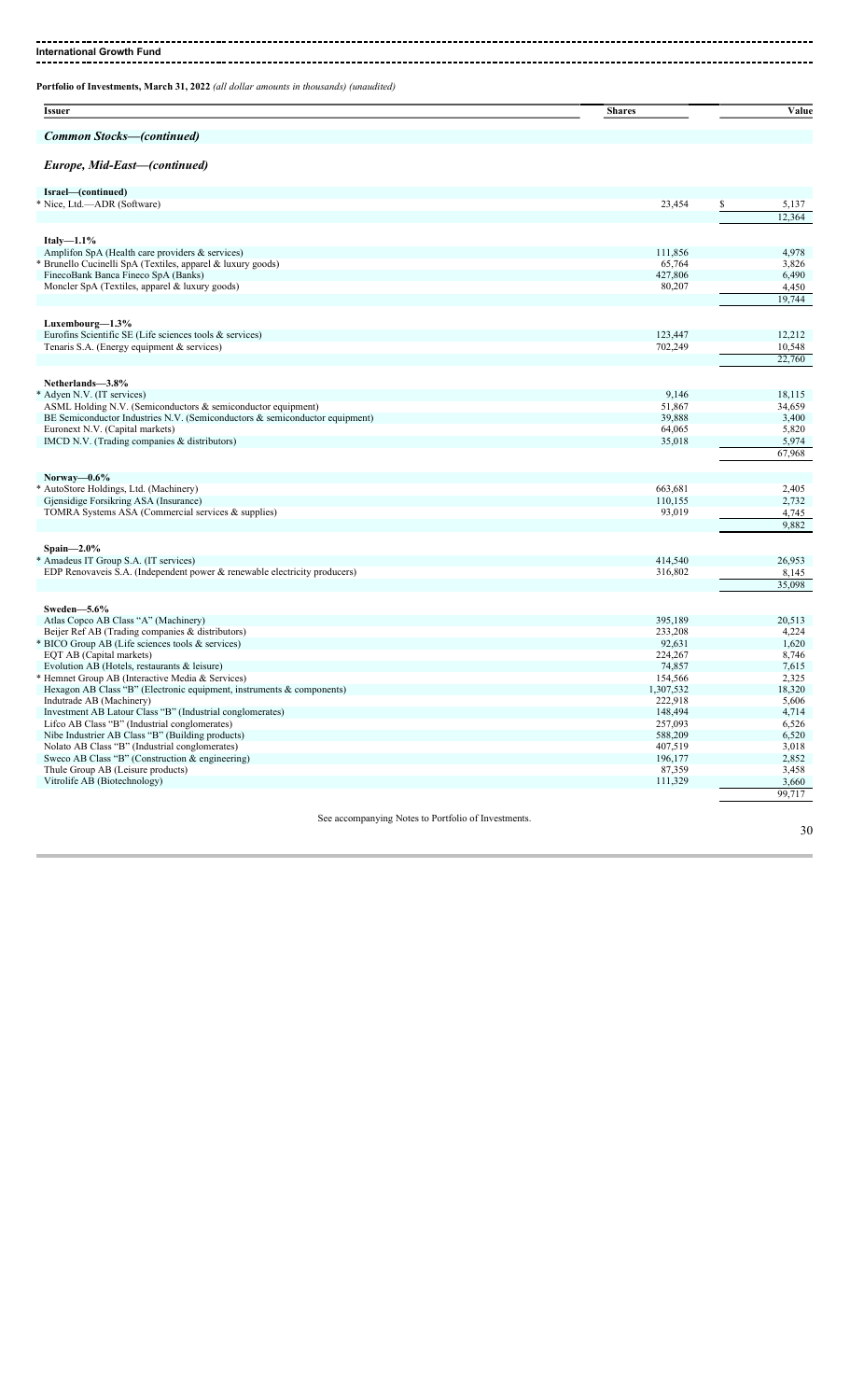| International Growth Fund                                                                        |                  |                  |
|--------------------------------------------------------------------------------------------------|------------------|------------------|
| Portfolio of Investments, March 31, 2022 (all dollar amounts in thousands) (unaudited)           |                  |                  |
| <b>Issuer</b>                                                                                    | <b>Shares</b>    | Value            |
| <b>Common Stocks-(continued)</b>                                                                 |                  |                  |
| Europe, Mid-East-(continued)                                                                     |                  |                  |
| Switzerland-6.7%                                                                                 |                  |                  |
| Bachem Holding AG Class "B" (Life sciences tools & services)                                     | 5,079            | \$<br>2,795      |
| Belimo Holding AG (Building products)                                                            | 8,446            | 4,473            |
| Lonza Group AG (Life sciences tools $&$ services)<br>Partners Group Holding AG (Capital markets) | 39,970<br>16,377 | 28,962<br>20,278 |
| Siegfried Holding AG (Life sciences tools $&$ services)                                          | 5,374            | 4,430            |
| SIG Combibloc Group AG (Containers & packaging)                                                  | 246,330          | 6,210            |
| Sika AG (Chemicals)                                                                              | 81,495           | 26,963           |
| Straumann Holding AG (Health care equipment & supplies)                                          | 8,680            | 13,859           |
| Tecan Group AG (Life sciences tools & services)                                                  | 12,515           | 4,948            |
| VAT Group AG (Machinery)                                                                         | 14,481           | 5,514            |
|                                                                                                  |                  | 118,432          |
| Emerging Asia-14.7%                                                                              |                  |                  |
| China $-2.9%$                                                                                    |                  |                  |
| Chacha Food Co., Ltd. Class "A" (Food products)                                                  | 369,742          | 3,120            |
| Foshan Haitian Flavouring & Food Co., Ltd. Class "A" (Food products)                             | 340,065          | 4,670            |
| Li Ning Co., Ltd. (Textiles, apparel & luxury goods)                                             | 1,721,000        | 14,614           |
| NAURA Technology Group Co., Ltd. Class "A" (Semiconductors & semiconductor equipment)            | 82,813           | 3,538            |
| Proya Cosmetics Co., Ltd. Class "A" (Personal products)                                          | 140,399          | 4,158            |
| Silergy Corporation (Semiconductors & semiconductor equipment)                                   | 27,000           | 3,166            |
| Tencent Holdings, Ltd. (Interactive Media & Services)                                            | 381,100          | 17,566<br>50,832 |
|                                                                                                  |                  |                  |
| India $-6.8\%$<br>Apollo Hospitals Enterprise, Ltd. (Health care providers & services)           | 55,151           | 3,277            |
| Crompton Greaves Consumer Electricals, Ltd. (Household durables)                                 | 680,791          | 3,335            |
| Dr. Lal PathLabs, Ltd. (Health care providers & services)                                        | 126,174          | 4,308            |
| Havells India, Ltd. (Electrical equipment)                                                       | 261,111          | 3,951            |
| HDFC Bank, Ltd. (Banks)                                                                          | 1,009,432        | 19,437           |
| Info Edge India, Ltd. (Interactive Media & Services)                                             | 56,040           | 3,313            |
| Infosys, Ltd. (IT services)                                                                      | 984,577          | 24,674           |
| InterGlobe Aviation, Ltd. (Airlines)                                                             | 250,500          | 6,599            |
| Petronet LNG, Ltd. (Oil, gas & consumable fuels)                                                 | 1,294,966        | 3,300            |
| Pidilite Industries, Ltd. (Chemicals)                                                            | 126,801          | 4,110            |
| Reliance Industries, Ltd. (Oil, gas & consumable fuels)                                          | 1,065,064        | 36,855           |
| UPL, Ltd. (Chemicals)                                                                            | 362,851          | 3,660            |
| Voltas, Ltd. (Construction & engineering)                                                        | 280,319          | 4,582<br>121,401 |
| Indonesia-1.6%                                                                                   |                  |                  |
| Bank Central Asia Tbk PT (Banks)                                                                 | 51,297,100       | 28,514           |
| South Korea-0.4%                                                                                 |                  |                  |
| Samsung SDI Co., Ltd. (Electronic equipment, instruments & components)                           | 13,752           | 6,693            |
| Taiwan-3.0%                                                                                      |                  |                  |
| Airtac International Group (Machinery)                                                           | 116,713          | 3,753            |
| Globalwafers Co., Ltd. (Semiconductors $\&$ semiconductor equipment)                             | 125,000          | 2,909            |
| MediaTek, Inc. (Semiconductors & semiconductor equipment)                                        | 656,000          | 20,415           |
| See accompanying Notes to Portfolio of Investments.                                              |                  | 31               |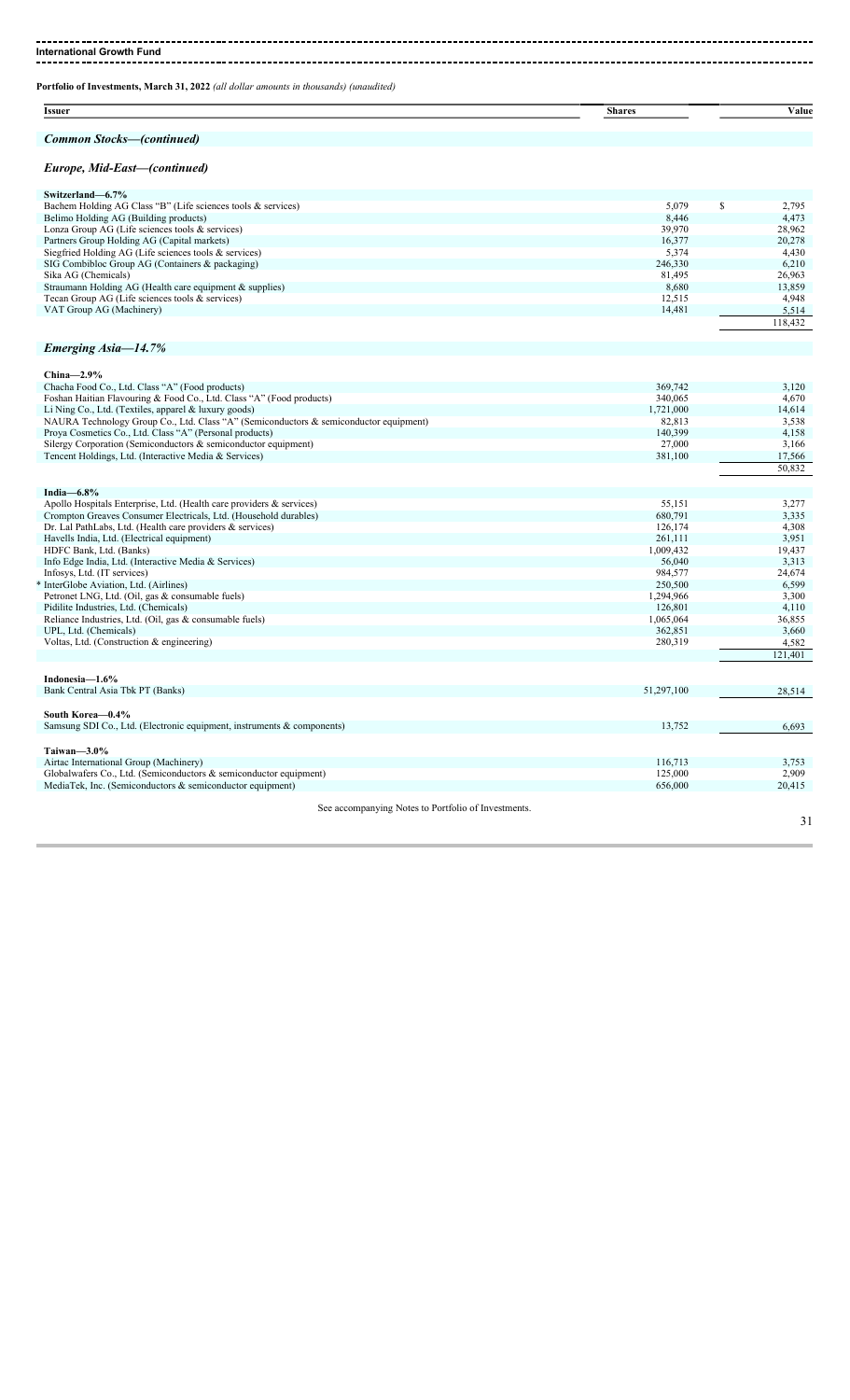-------. . . . . . **International Growth Fund** --------------------------------

**Portfolio of Investments, March 31, 2022** *(all dollar amounts in thousands) (unaudited)*

| <b>Issuer</b>                  | <b>Shares</b> | Value |
|--------------------------------|---------------|-------|
|                                |               |       |
| Stocks<br>ommon<br>'continuea, |               |       |

### *Emerging Asia—(continued)*

| Taiwan — (continued)                                                                        |           |              |
|---------------------------------------------------------------------------------------------|-----------|--------------|
| Taiwan Semiconductor Manufacturing Co., Ltd.—ADR (Semiconductors & semiconductor equipment) | 247,869   | \$<br>25,843 |
|                                                                                             |           | 52,920       |
|                                                                                             |           |              |
| United Kingdom-13.7%                                                                        |           |              |
| 3i Group plc (Capital markets)                                                              | 423,112   | 7,651        |
| Ashtead Group plc (Trading companies & distributors)                                        | 343,659   | 21,638       |
| AstraZeneca plc (Pharmaceuticals)                                                           | 143,516   | 19,032       |
| AVEVA Group plc (Software)                                                                  | 189,052   | 6,038        |
| Big Yellow Group plc (Equity REIT)                                                          | 227,357   | 4,584        |
| Compass Group plc (Hotels, restaurants & leisure)                                           | 1,294,233 | 27,852       |
| Croda International plc (Chemicals)                                                         | 159,210   | 16,378       |
| CVS Group plc (Health care providers & services)                                            | 129,573   | 3,038        |
| Diploma plc (Trading companies & distributors)                                              | 113,569   | 3,899        |
| Experian plc (Professional services)                                                        | 425,229   | 16,382       |
| Halma plc (Electronic equipment, instruments & components)                                  | 410,706   | 13,437       |
| Intermediate Capital Group plc (Capital markets)                                            | 327,416   | 7,602        |
| Intertek Group plc (Professional services)                                                  | 98,487    | 6,719        |
| Linde plc (Chemicals)†                                                                      | 45,894    | 14,660       |
| London Stock Exchange Group plc (Capital markets)                                           | 246,536   | 25,709       |
| Renishaw plc (Electronic equipment, instruments & components)                               | 48,528    | 2,449        |
| Rentokil Initial plc (Commercial services & supplies)                                       | 1,999,996 | 13,777       |
| Rotork plc (Machinery)                                                                      | 1,620,283 | 6,899        |
| Segro plc (Equity REIT)                                                                     | 696,440   | 12,243       |
| Softcat plc (IT services)                                                                   | 165,654   | 3,693        |
| Spirax-Sarco Engineering plc (Machinery)                                                    | 53,229    | 8,702        |
| * Trustpilot Group plc (Interactive Media & Services)                                       | 99,388    | 188          |
|                                                                                             |           | 242,570      |
|                                                                                             |           |              |
| $Japan - 7.5\%$                                                                             |           |              |
| Asahi Intecc Co., Ltd. (Health care equipment & supplies)                                   | 226,200   | 4,413        |
| Benefit One, Inc. (Professional services)                                                   | 153,500   | 3,222        |
| Daikin Industries, Ltd. (Building products)                                                 | 75,600    | 13,729       |
| Disco Corporation (Semiconductors & semiconductor equipment)                                | 9,800     | 2,740        |
| Food & Life Cos., Ltd. (Hotels, restaurants & leisure)                                      | 116,600   | 3,252        |
| GMO Payment Gateway, Inc. (IT services)                                                     | 39,300    | 4,004        |
| Harmonic Drive Systems, Inc. (Machinery)                                                    | 64,900    | 2,229        |
| Hoya Corporation (Health care equipment & supplies)                                         | 108,000   | 12,308       |
| Keyence Corporation (Electronic equipment, instruments & components)                        | 42,400    | 19.661       |

| <u>110, onee Corporation (missionis equipment, montantito se equiponento)</u> | $- - -$ | 1.001   |
|-------------------------------------------------------------------------------|---------|---------|
| M3, Inc. (Health care technology)                                             | 163,300 | 5,898   |
| MISUMI Group, Inc. (Machinery)                                                | 166,400 | 4,954   |
| MonotaRO Co., Ltd. (Trading companies & distributors)                         | 297,700 | 6,389   |
| Nihon M&A Center Holdings, Inc. (Professional services)                       | 338,700 | 4,738   |
| Olympus Corporation (Health care equipment & supplies)                        | 840,700 | 15,933  |
| Rakus Co., Ltd. (Software)                                                    | 173,300 | 2,326   |
| * SHIFT, Inc. (IT services)                                                   | 26,000  | 4,562   |
| SMC Corporation (Machinery)                                                   | 16,500  | 9.223   |
| SMS Co., Ltd. (Professional services)                                         | 79,500  | 2,180   |
| TechnoPro Holdings, Inc. (Professional services)                              | 203,500 | 5,498   |
| TIS, Inc. (IT services)                                                       | 277,800 | 6,501   |
|                                                                               |         | 133,760 |
|                                                                               |         |         |

See accompanying Notes to Portfolio of Investments.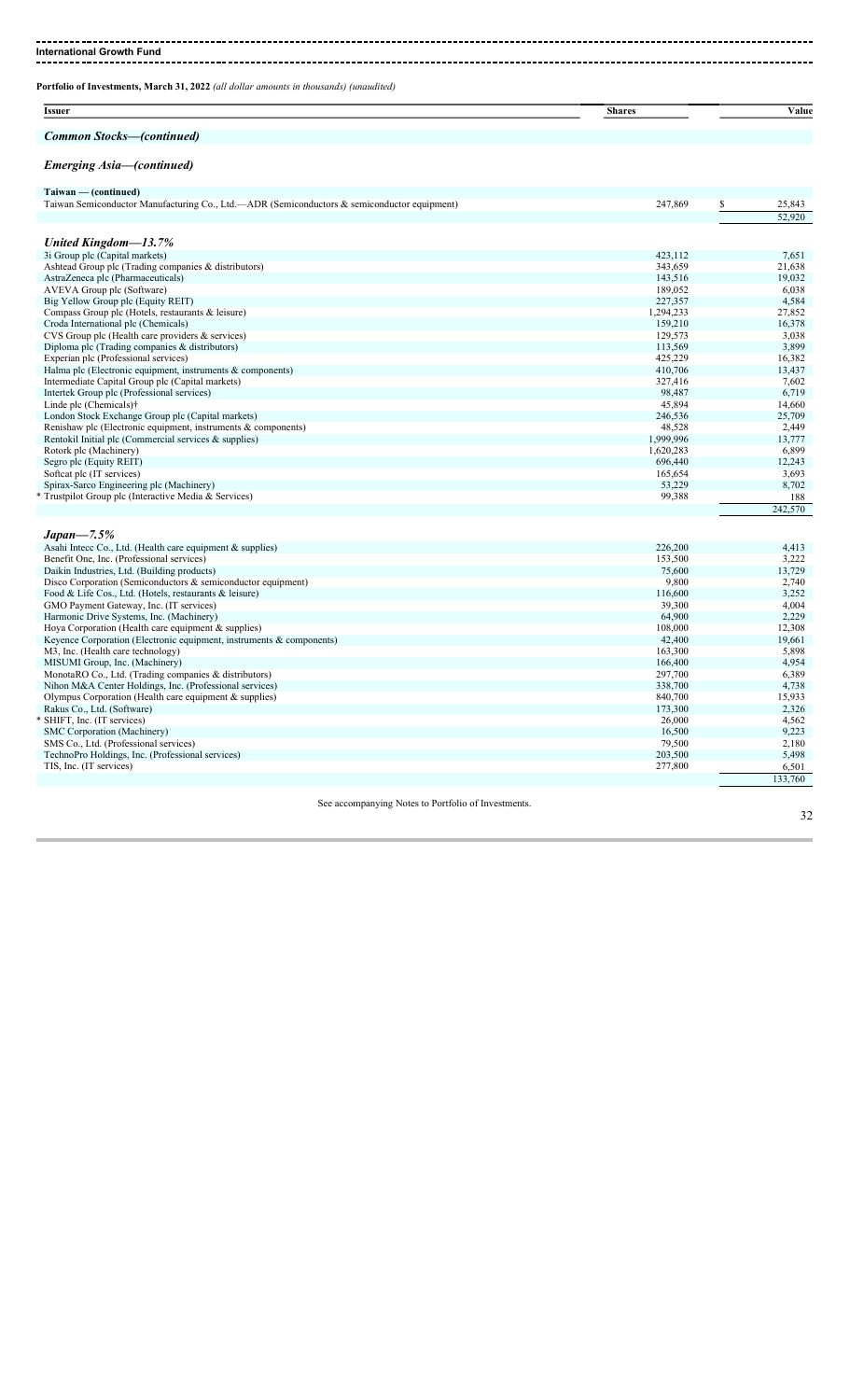-------------------------**International Growth Fund** 

**Portfolio of Investments, March 31, 2022** *(all dollar amounts in thousands) (unaudited)*

| <b>Common Stocks-(continued)</b><br>$Canada - 6.5\%$<br>* Canada Goose Holdings, Inc. (Textiles, apparel & luxury goods)†<br>Canadian National Railway Co. (Road & rail)<br>Intact Financial Corporation (Insurance)<br>* Kinaxis, Inc. (Software)<br>* Lululemon Athletica, Inc. (Textiles, apparel & luxury goods)<br>Parkland Corporation (Oil, gas & consumable fuels)<br>The Toronto-Dominion Bank (Banks)<br>Toromont Industries, Ltd. (Trading companies & distributors)<br><i>Asia</i> —4.6% | 129,401<br>330,198<br>95,367<br>37,694<br>44,369<br>168,449<br>265,199<br>64,591 | \$<br>3,407<br>44,294<br>14,091<br>4,933<br>16,205<br>4,982<br>21,042<br>6,123<br>115,077 |
|------------------------------------------------------------------------------------------------------------------------------------------------------------------------------------------------------------------------------------------------------------------------------------------------------------------------------------------------------------------------------------------------------------------------------------------------------------------------------------------------------|----------------------------------------------------------------------------------|-------------------------------------------------------------------------------------------|
|                                                                                                                                                                                                                                                                                                                                                                                                                                                                                                      |                                                                                  |                                                                                           |
|                                                                                                                                                                                                                                                                                                                                                                                                                                                                                                      |                                                                                  |                                                                                           |
|                                                                                                                                                                                                                                                                                                                                                                                                                                                                                                      |                                                                                  |                                                                                           |
|                                                                                                                                                                                                                                                                                                                                                                                                                                                                                                      |                                                                                  |                                                                                           |
|                                                                                                                                                                                                                                                                                                                                                                                                                                                                                                      |                                                                                  |                                                                                           |
|                                                                                                                                                                                                                                                                                                                                                                                                                                                                                                      |                                                                                  |                                                                                           |
|                                                                                                                                                                                                                                                                                                                                                                                                                                                                                                      |                                                                                  |                                                                                           |
|                                                                                                                                                                                                                                                                                                                                                                                                                                                                                                      |                                                                                  |                                                                                           |
|                                                                                                                                                                                                                                                                                                                                                                                                                                                                                                      |                                                                                  |                                                                                           |
|                                                                                                                                                                                                                                                                                                                                                                                                                                                                                                      |                                                                                  |                                                                                           |
|                                                                                                                                                                                                                                                                                                                                                                                                                                                                                                      |                                                                                  |                                                                                           |
|                                                                                                                                                                                                                                                                                                                                                                                                                                                                                                      |                                                                                  |                                                                                           |
| Australia-1.7%                                                                                                                                                                                                                                                                                                                                                                                                                                                                                       |                                                                                  |                                                                                           |
| Aristocrat Leisure, Ltd. (Hotels, restaurants & leisure)                                                                                                                                                                                                                                                                                                                                                                                                                                             | 360,190                                                                          | 9,776                                                                                     |
| * Atlassian Corporation plc Class "A" (Software)†                                                                                                                                                                                                                                                                                                                                                                                                                                                    | 51,313                                                                           | 15,078                                                                                    |
| Netwealth Group, Ltd. (Capital markets)                                                                                                                                                                                                                                                                                                                                                                                                                                                              | 264,231                                                                          | 2,934                                                                                     |
| Pro Medicus, Ltd. (Health care technology)                                                                                                                                                                                                                                                                                                                                                                                                                                                           | 87,150                                                                           | 3,157<br>30,945                                                                           |
| Hong Kong-2.1%                                                                                                                                                                                                                                                                                                                                                                                                                                                                                       |                                                                                  |                                                                                           |
| AIA Group, Ltd. (Insurance)                                                                                                                                                                                                                                                                                                                                                                                                                                                                          | 3,533,000                                                                        | 36,891                                                                                    |
| Singapore-0.8%                                                                                                                                                                                                                                                                                                                                                                                                                                                                                       |                                                                                  |                                                                                           |
| DBS Group Holdings, Ltd. (Banks)                                                                                                                                                                                                                                                                                                                                                                                                                                                                     | 507,700                                                                          | 13,303                                                                                    |
| <b>Emerging Latin America-3.0%</b>                                                                                                                                                                                                                                                                                                                                                                                                                                                                   |                                                                                  |                                                                                           |
| Argentina-0.9%                                                                                                                                                                                                                                                                                                                                                                                                                                                                                       |                                                                                  |                                                                                           |
| * Globant S.A. (IT services)†                                                                                                                                                                                                                                                                                                                                                                                                                                                                        | 24,800                                                                           | 6,499                                                                                     |
| * MercadoLibre, Inc. (Internet & direct marketing retail)                                                                                                                                                                                                                                                                                                                                                                                                                                            | 7,974                                                                            | 9,485<br>15,984                                                                           |
| Brazil $-0.8\%$                                                                                                                                                                                                                                                                                                                                                                                                                                                                                      |                                                                                  |                                                                                           |
| B3 S.A. - Brasil Bolsa Balcao (Capital markets)                                                                                                                                                                                                                                                                                                                                                                                                                                                      | 2,067,800                                                                        | 6,823                                                                                     |
| Hapvida Participacoes e Investimentos S.A. (Health care providers & services)                                                                                                                                                                                                                                                                                                                                                                                                                        | 1,537,436                                                                        | 3,823                                                                                     |
| * Locaweb Servicos de Internet S.A. (IT services)                                                                                                                                                                                                                                                                                                                                                                                                                                                    | 1,322,693                                                                        | 2,806                                                                                     |
|                                                                                                                                                                                                                                                                                                                                                                                                                                                                                                      |                                                                                  | 13,452                                                                                    |
|                                                                                                                                                                                                                                                                                                                                                                                                                                                                                                      |                                                                                  |                                                                                           |
| $Mexico-1.2%$                                                                                                                                                                                                                                                                                                                                                                                                                                                                                        |                                                                                  |                                                                                           |
| Grupo Aeroportuario del Sureste S.A.B. de C.V.—ADR (Transportation infrastructure)                                                                                                                                                                                                                                                                                                                                                                                                                   | 20,549                                                                           | 4,554                                                                                     |
| Wal-Mart de Mexico S.A.B. de C.V. (Food & staples retailing)                                                                                                                                                                                                                                                                                                                                                                                                                                         | 3,989,600                                                                        | 16,349                                                                                    |
|                                                                                                                                                                                                                                                                                                                                                                                                                                                                                                      |                                                                                  | 20,903                                                                                    |
| Uruguay-0.1%                                                                                                                                                                                                                                                                                                                                                                                                                                                                                         |                                                                                  |                                                                                           |
| * Dlocal, Ltd. (IT services)†                                                                                                                                                                                                                                                                                                                                                                                                                                                                        | 80,635                                                                           | 2,521                                                                                     |
| Emerging Europe, Mid-East-0.5%                                                                                                                                                                                                                                                                                                                                                                                                                                                                       |                                                                                  |                                                                                           |
| Poland $-0.2\%$                                                                                                                                                                                                                                                                                                                                                                                                                                                                                      |                                                                                  |                                                                                           |
| * Allegro.eu S.A. (Internet & direct marketing retail)                                                                                                                                                                                                                                                                                                                                                                                                                                               | 362,587                                                                          | 3,037                                                                                     |
| United Arab Emirates-0.3%                                                                                                                                                                                                                                                                                                                                                                                                                                                                            |                                                                                  |                                                                                           |
| First Abu Dhabi Bank PJSC (Banks)                                                                                                                                                                                                                                                                                                                                                                                                                                                                    | 942,310                                                                          | 6,047                                                                                     |
| See accompanying Notes to Portfolio of Investments.                                                                                                                                                                                                                                                                                                                                                                                                                                                  |                                                                                  | 33                                                                                        |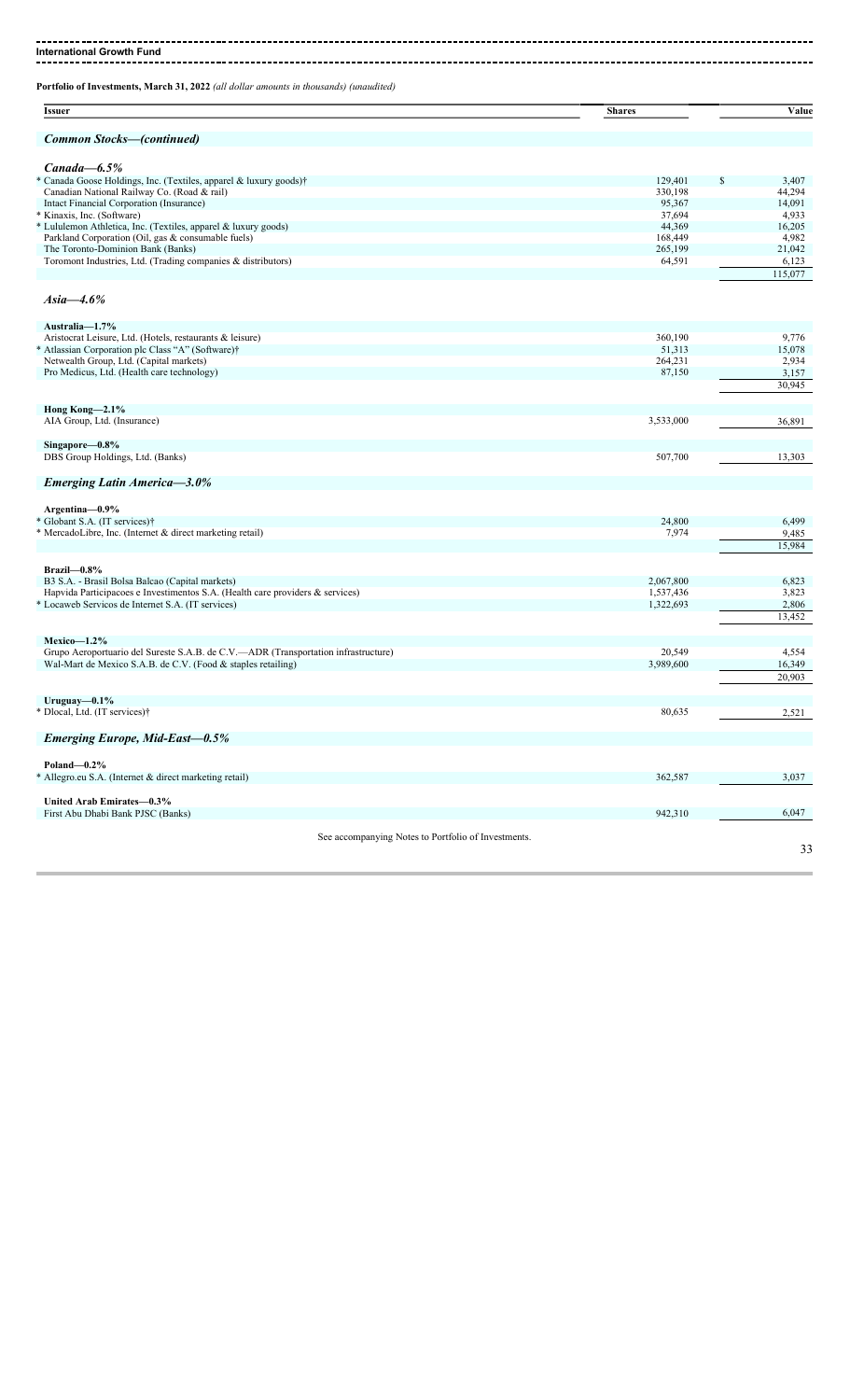---------. . . . . **International Growth Fund**

**Portfolio of Investments, March 31, 2022** *(all dollar amounts in thousands) (unaudited)*

| <b>Issuer</b>                                                                                                                                                                     | Principal<br>Amount |        | Value     |
|-----------------------------------------------------------------------------------------------------------------------------------------------------------------------------------|---------------------|--------|-----------|
| Total Common Stocks-97.4%<br>(cost \$1,206,633)                                                                                                                                   |                     |        | 1,725,463 |
| Repurchase Agreement                                                                                                                                                              |                     |        |           |
| Fixed Income Clearing Corporation, 0.000% dated 3/31/22, due 4/1/22, repurchase price \$41,650, collateralized by U.S. Treasury<br>Bond, 4.375%, due 11/15/39, valued at \$42,483 | \$                  | 41,650 | 41,650    |
| Total Repurchase Agreement-2.4%<br>(cost \$41,650)                                                                                                                                |                     |        | 41,650    |
| Total Investments-99.8%<br>(cost \$1,248,283)                                                                                                                                     |                     |        | 1,767,113 |
| Cash and other assets, less liabilities-0.2%                                                                                                                                      |                     |        | 3,591     |
| Net assets $-100.0\%$                                                                                                                                                             |                     |        | 1,770,704 |
| $\mathbf{r}$                                                                                                                                                                      |                     |        |           |

ADR = American Depository Receipt REIT = Real Estate Investment Trust \* = Non-income producing security  $\dagger$  = U.S. listed foreign security

See accompanying Notes to Portfolio of Investments.

------------------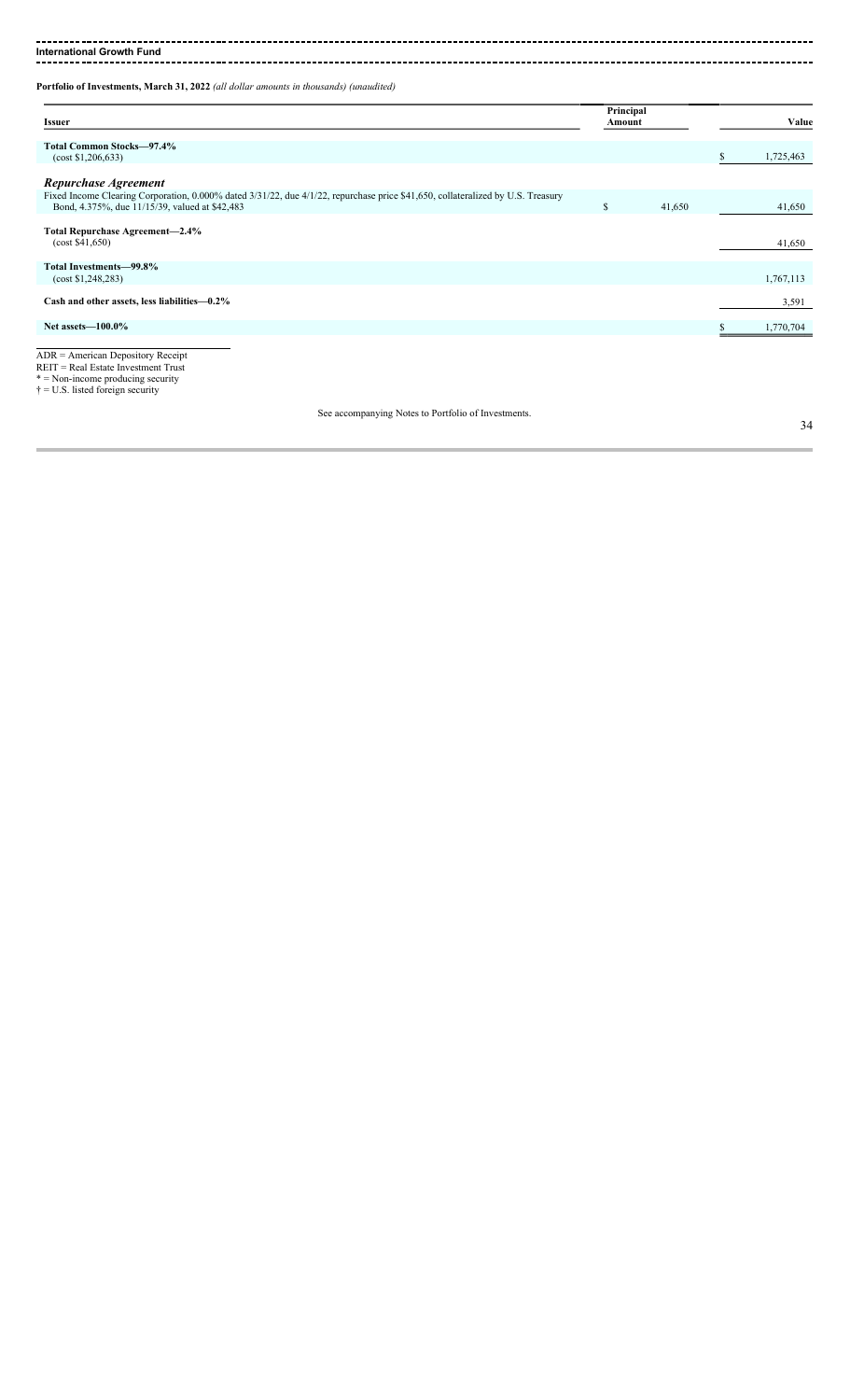$- - - - - -$ **International Growth Fund** ------------------

**Portfolio of Investments, March 31, 2022** *(unaudited)*

**At March 31, 2022, the Fund's Portfolio of Investments includes the following industry categories (as a percentage of long-term investments):**

| 26.5%  |
|--------|
| 19.0%  |
| 14.8%  |
| 14.4%  |
| 9.8%   |
| 4.4%   |
| 4.1%   |
| 3.0%   |
| 1.8%   |
| 1.2%   |
| 1.0%   |
| 100.0% |
|        |

#### **At March 31, 2022, the Fund's Portfolio of Investments includes the following currency categories (as a percentage of long-term investments):**

| Euro                                                | 27.0%   |
|-----------------------------------------------------|---------|
| <b>British Pound Sterling</b>                       | 13.2%   |
| U.S. Dollar                                         | 8.3%    |
| Japanese Yen                                        | 7.7%    |
| <b>Indian Rupee</b>                                 | 7.0%    |
| Swiss Franc                                         | 6.9%    |
| Swedish Krona                                       | 5.8%    |
| Canadian Dollar                                     | 5.5%    |
| Danish Krone                                        | 5.1%    |
| Hong Kong Dollar                                    | 4.0%    |
| New Taiwan Dollar                                   | 1.8%    |
| Indonesian Rupiah                                   | 1.7%    |
| All Other Currencies                                | $6.0\%$ |
| Total                                               | 100.0%  |
|                                                     |         |
| See accompanying Notes to Portfolio of Investments. |         |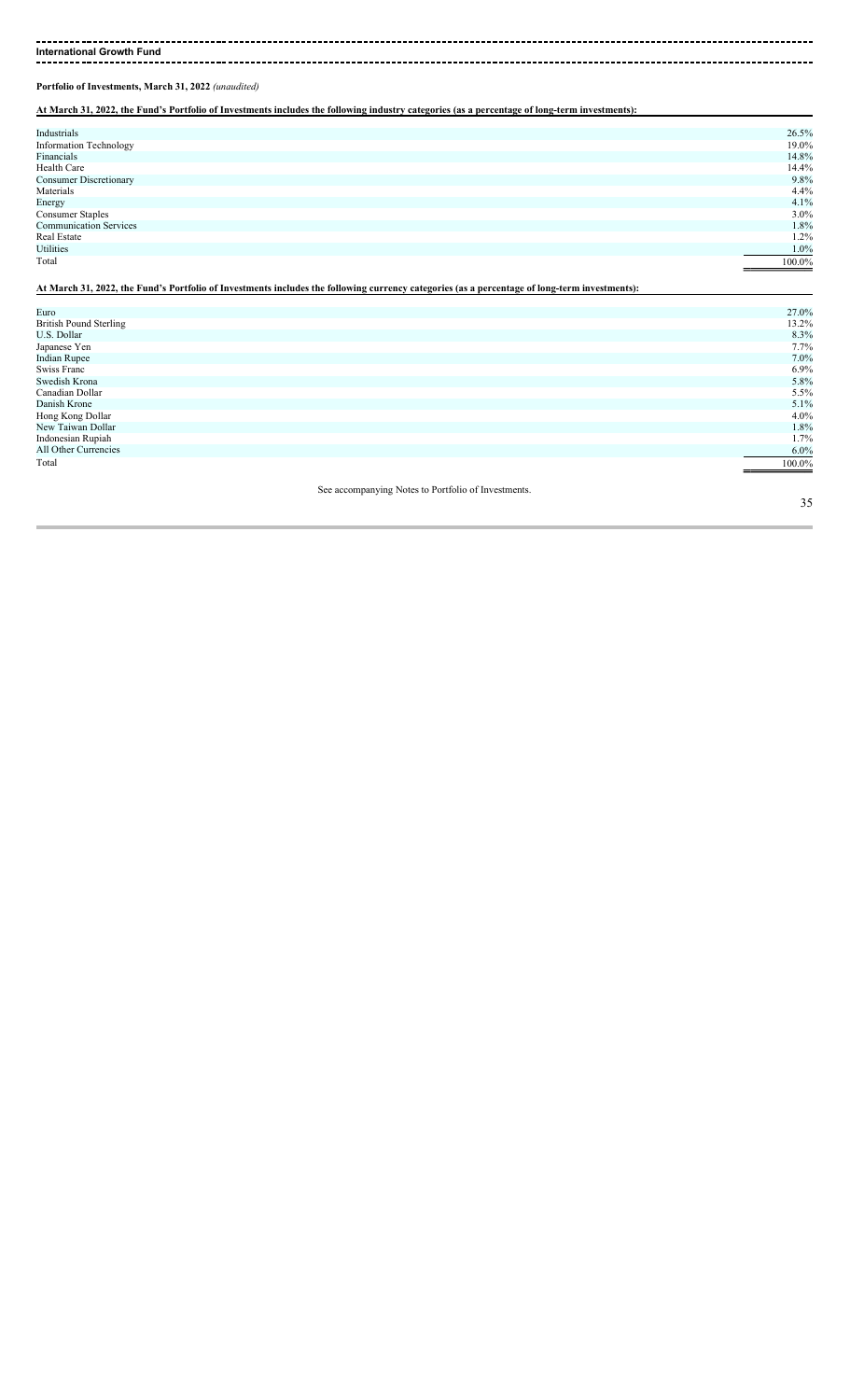| <b>Issuer</b><br><b>Shares</b><br><b>Common Stocks</b><br>Europe, Mid-East-46.6%<br>Belgium $-1.0\%$<br>\$<br>KBC Group N.V. (Banks)<br>123,282<br>Warehouses De Pauw CVA (Equity REIT)<br>54,806<br>Denmark-5.0%<br>Chr Hansen Holding A/S (Chemicals)<br>35,770<br>Coloplast A/S Class "B" (Health care equipment & supplies)<br>31,161<br>DSV $A/S$ (Air freight $\&$ logistics)<br>69,321<br>Genmab A/S (Biotechnology)<br>19,677<br>Novo Nordisk A/S Class "B" (Pharmaceuticals)<br>150,742<br>44,990<br>Orsted A/S (Electric utilities)<br>Royal Unibrew A/S (Beverages)<br>31,136<br>Finland-0.8%<br>Neste Oyj (Oil, gas & consumable fuels)<br>187,915<br>France-10.5%<br>164,229<br>Dassault Systemes SE (Software)<br>205,730<br>4,301<br>Hermes International (Textiles, apparel & luxury goods)<br>16,387<br>Kering S.A. (Textiles, apparel $&$ luxury goods)<br>L'Oreal S.A. (Personal products)<br>28,781<br>16,893<br>LVMH Moet Hennessy Louis Vuitton SE (Textiles, apparel & luxury goods)<br>119,729<br>Safran S.A. (Aerospace & defense)<br>18,109<br>Sartorius Stedim Biotech (Life sciences tools & services)<br>29,829<br>Teleperformance (Professional services)<br>Vinci S.A. (Construction & engineering)<br>95,534<br>Germany-4.7%<br>Carl Zeiss Meditec AG (Health care equipment & supplies)<br>29,464<br>31,037<br>CompuGroup Medical SE & Co. KgaA (Health care technology)<br>62,692<br>3,444<br>Infineon Technologies AG (Semiconductors $\&$ semiconductor equipment)<br>290,150<br>KION Group AG (Machinery)<br>19,861<br>MTU Aero Engines AG (Aerospace & defense)<br>78,289<br>Nemetschek SE (Software)<br>26,362<br>78,970<br>Puma SE (Textiles, apparel & luxury goods)<br>Ireland-2.9%<br>51,487<br>Kingspan Group plc (Building products)<br>94,425<br>103,623<br>Israel $-0.7\%$<br>54,862 | Portfolio of Investments, March 31, 2022 (all dollar amounts in thousands) (unaudited) |        |                  |
|-------------------------------------------------------------------------------------------------------------------------------------------------------------------------------------------------------------------------------------------------------------------------------------------------------------------------------------------------------------------------------------------------------------------------------------------------------------------------------------------------------------------------------------------------------------------------------------------------------------------------------------------------------------------------------------------------------------------------------------------------------------------------------------------------------------------------------------------------------------------------------------------------------------------------------------------------------------------------------------------------------------------------------------------------------------------------------------------------------------------------------------------------------------------------------------------------------------------------------------------------------------------------------------------------------------------------------------------------------------------------------------------------------------------------------------------------------------------------------------------------------------------------------------------------------------------------------------------------------------------------------------------------------------------------------------------------------------------------------------------------------------------------------------------------------------------------------------|----------------------------------------------------------------------------------------|--------|------------------|
|                                                                                                                                                                                                                                                                                                                                                                                                                                                                                                                                                                                                                                                                                                                                                                                                                                                                                                                                                                                                                                                                                                                                                                                                                                                                                                                                                                                                                                                                                                                                                                                                                                                                                                                                                                                                                                     |                                                                                        |        | Value            |
|                                                                                                                                                                                                                                                                                                                                                                                                                                                                                                                                                                                                                                                                                                                                                                                                                                                                                                                                                                                                                                                                                                                                                                                                                                                                                                                                                                                                                                                                                                                                                                                                                                                                                                                                                                                                                                     |                                                                                        |        |                  |
|                                                                                                                                                                                                                                                                                                                                                                                                                                                                                                                                                                                                                                                                                                                                                                                                                                                                                                                                                                                                                                                                                                                                                                                                                                                                                                                                                                                                                                                                                                                                                                                                                                                                                                                                                                                                                                     |                                                                                        |        |                  |
|                                                                                                                                                                                                                                                                                                                                                                                                                                                                                                                                                                                                                                                                                                                                                                                                                                                                                                                                                                                                                                                                                                                                                                                                                                                                                                                                                                                                                                                                                                                                                                                                                                                                                                                                                                                                                                     |                                                                                        |        |                  |
|                                                                                                                                                                                                                                                                                                                                                                                                                                                                                                                                                                                                                                                                                                                                                                                                                                                                                                                                                                                                                                                                                                                                                                                                                                                                                                                                                                                                                                                                                                                                                                                                                                                                                                                                                                                                                                     |                                                                                        |        | 8,845            |
|                                                                                                                                                                                                                                                                                                                                                                                                                                                                                                                                                                                                                                                                                                                                                                                                                                                                                                                                                                                                                                                                                                                                                                                                                                                                                                                                                                                                                                                                                                                                                                                                                                                                                                                                                                                                                                     |                                                                                        |        | 2,365<br>11,210  |
|                                                                                                                                                                                                                                                                                                                                                                                                                                                                                                                                                                                                                                                                                                                                                                                                                                                                                                                                                                                                                                                                                                                                                                                                                                                                                                                                                                                                                                                                                                                                                                                                                                                                                                                                                                                                                                     |                                                                                        |        |                  |
|                                                                                                                                                                                                                                                                                                                                                                                                                                                                                                                                                                                                                                                                                                                                                                                                                                                                                                                                                                                                                                                                                                                                                                                                                                                                                                                                                                                                                                                                                                                                                                                                                                                                                                                                                                                                                                     |                                                                                        |        | 2,627            |
|                                                                                                                                                                                                                                                                                                                                                                                                                                                                                                                                                                                                                                                                                                                                                                                                                                                                                                                                                                                                                                                                                                                                                                                                                                                                                                                                                                                                                                                                                                                                                                                                                                                                                                                                                                                                                                     |                                                                                        |        | 4,719            |
|                                                                                                                                                                                                                                                                                                                                                                                                                                                                                                                                                                                                                                                                                                                                                                                                                                                                                                                                                                                                                                                                                                                                                                                                                                                                                                                                                                                                                                                                                                                                                                                                                                                                                                                                                                                                                                     |                                                                                        |        | 13,286           |
|                                                                                                                                                                                                                                                                                                                                                                                                                                                                                                                                                                                                                                                                                                                                                                                                                                                                                                                                                                                                                                                                                                                                                                                                                                                                                                                                                                                                                                                                                                                                                                                                                                                                                                                                                                                                                                     |                                                                                        |        | 7,106            |
|                                                                                                                                                                                                                                                                                                                                                                                                                                                                                                                                                                                                                                                                                                                                                                                                                                                                                                                                                                                                                                                                                                                                                                                                                                                                                                                                                                                                                                                                                                                                                                                                                                                                                                                                                                                                                                     |                                                                                        |        | 16,720           |
| * Airbus SE (Aerospace & defense)                                                                                                                                                                                                                                                                                                                                                                                                                                                                                                                                                                                                                                                                                                                                                                                                                                                                                                                                                                                                                                                                                                                                                                                                                                                                                                                                                                                                                                                                                                                                                                                                                                                                                                                                                                                                   |                                                                                        |        | 5,631            |
|                                                                                                                                                                                                                                                                                                                                                                                                                                                                                                                                                                                                                                                                                                                                                                                                                                                                                                                                                                                                                                                                                                                                                                                                                                                                                                                                                                                                                                                                                                                                                                                                                                                                                                                                                                                                                                     |                                                                                        |        | 2,909<br>52,998  |
|                                                                                                                                                                                                                                                                                                                                                                                                                                                                                                                                                                                                                                                                                                                                                                                                                                                                                                                                                                                                                                                                                                                                                                                                                                                                                                                                                                                                                                                                                                                                                                                                                                                                                                                                                                                                                                     |                                                                                        |        |                  |
|                                                                                                                                                                                                                                                                                                                                                                                                                                                                                                                                                                                                                                                                                                                                                                                                                                                                                                                                                                                                                                                                                                                                                                                                                                                                                                                                                                                                                                                                                                                                                                                                                                                                                                                                                                                                                                     |                                                                                        |        | 8,568            |
|                                                                                                                                                                                                                                                                                                                                                                                                                                                                                                                                                                                                                                                                                                                                                                                                                                                                                                                                                                                                                                                                                                                                                                                                                                                                                                                                                                                                                                                                                                                                                                                                                                                                                                                                                                                                                                     |                                                                                        |        |                  |
|                                                                                                                                                                                                                                                                                                                                                                                                                                                                                                                                                                                                                                                                                                                                                                                                                                                                                                                                                                                                                                                                                                                                                                                                                                                                                                                                                                                                                                                                                                                                                                                                                                                                                                                                                                                                                                     |                                                                                        |        | 19,817           |
|                                                                                                                                                                                                                                                                                                                                                                                                                                                                                                                                                                                                                                                                                                                                                                                                                                                                                                                                                                                                                                                                                                                                                                                                                                                                                                                                                                                                                                                                                                                                                                                                                                                                                                                                                                                                                                     |                                                                                        |        | 10,107           |
|                                                                                                                                                                                                                                                                                                                                                                                                                                                                                                                                                                                                                                                                                                                                                                                                                                                                                                                                                                                                                                                                                                                                                                                                                                                                                                                                                                                                                                                                                                                                                                                                                                                                                                                                                                                                                                     |                                                                                        |        | 6,087            |
|                                                                                                                                                                                                                                                                                                                                                                                                                                                                                                                                                                                                                                                                                                                                                                                                                                                                                                                                                                                                                                                                                                                                                                                                                                                                                                                                                                                                                                                                                                                                                                                                                                                                                                                                                                                                                                     |                                                                                        |        | 10,346           |
|                                                                                                                                                                                                                                                                                                                                                                                                                                                                                                                                                                                                                                                                                                                                                                                                                                                                                                                                                                                                                                                                                                                                                                                                                                                                                                                                                                                                                                                                                                                                                                                                                                                                                                                                                                                                                                     |                                                                                        |        | 11,497           |
|                                                                                                                                                                                                                                                                                                                                                                                                                                                                                                                                                                                                                                                                                                                                                                                                                                                                                                                                                                                                                                                                                                                                                                                                                                                                                                                                                                                                                                                                                                                                                                                                                                                                                                                                                                                                                                     |                                                                                        |        | 12,058           |
|                                                                                                                                                                                                                                                                                                                                                                                                                                                                                                                                                                                                                                                                                                                                                                                                                                                                                                                                                                                                                                                                                                                                                                                                                                                                                                                                                                                                                                                                                                                                                                                                                                                                                                                                                                                                                                     |                                                                                        |        | 14,096           |
|                                                                                                                                                                                                                                                                                                                                                                                                                                                                                                                                                                                                                                                                                                                                                                                                                                                                                                                                                                                                                                                                                                                                                                                                                                                                                                                                                                                                                                                                                                                                                                                                                                                                                                                                                                                                                                     |                                                                                        |        | 7,414            |
|                                                                                                                                                                                                                                                                                                                                                                                                                                                                                                                                                                                                                                                                                                                                                                                                                                                                                                                                                                                                                                                                                                                                                                                                                                                                                                                                                                                                                                                                                                                                                                                                                                                                                                                                                                                                                                     |                                                                                        |        | 11,362           |
|                                                                                                                                                                                                                                                                                                                                                                                                                                                                                                                                                                                                                                                                                                                                                                                                                                                                                                                                                                                                                                                                                                                                                                                                                                                                                                                                                                                                                                                                                                                                                                                                                                                                                                                                                                                                                                     |                                                                                        |        | 9,761<br>112,545 |
|                                                                                                                                                                                                                                                                                                                                                                                                                                                                                                                                                                                                                                                                                                                                                                                                                                                                                                                                                                                                                                                                                                                                                                                                                                                                                                                                                                                                                                                                                                                                                                                                                                                                                                                                                                                                                                     |                                                                                        |        |                  |
| * CTS Eventim AG & Co. KGaA (Entertainment)                                                                                                                                                                                                                                                                                                                                                                                                                                                                                                                                                                                                                                                                                                                                                                                                                                                                                                                                                                                                                                                                                                                                                                                                                                                                                                                                                                                                                                                                                                                                                                                                                                                                                                                                                                                         |                                                                                        |        | 4,746            |
|                                                                                                                                                                                                                                                                                                                                                                                                                                                                                                                                                                                                                                                                                                                                                                                                                                                                                                                                                                                                                                                                                                                                                                                                                                                                                                                                                                                                                                                                                                                                                                                                                                                                                                                                                                                                                                     |                                                                                        |        | 1,891            |
|                                                                                                                                                                                                                                                                                                                                                                                                                                                                                                                                                                                                                                                                                                                                                                                                                                                                                                                                                                                                                                                                                                                                                                                                                                                                                                                                                                                                                                                                                                                                                                                                                                                                                                                                                                                                                                     |                                                                                        |        | 4,258            |
| * ICON plc (Life sciences tools & services)†<br>* Ryanair Holdings plc—ADR (Airlines)<br>* Inmode, Ltd. (Health care equipment & supplies)†                                                                                                                                                                                                                                                                                                                                                                                                                                                                                                                                                                                                                                                                                                                                                                                                                                                                                                                                                                                                                                                                                                                                                                                                                                                                                                                                                                                                                                                                                                                                                                                                                                                                                         | * Hypoport SE (Diversified financial services)                                         |        | 1,300            |
|                                                                                                                                                                                                                                                                                                                                                                                                                                                                                                                                                                                                                                                                                                                                                                                                                                                                                                                                                                                                                                                                                                                                                                                                                                                                                                                                                                                                                                                                                                                                                                                                                                                                                                                                                                                                                                     |                                                                                        |        | 9,816            |
|                                                                                                                                                                                                                                                                                                                                                                                                                                                                                                                                                                                                                                                                                                                                                                                                                                                                                                                                                                                                                                                                                                                                                                                                                                                                                                                                                                                                                                                                                                                                                                                                                                                                                                                                                                                                                                     |                                                                                        |        | 1,309            |
|                                                                                                                                                                                                                                                                                                                                                                                                                                                                                                                                                                                                                                                                                                                                                                                                                                                                                                                                                                                                                                                                                                                                                                                                                                                                                                                                                                                                                                                                                                                                                                                                                                                                                                                                                                                                                                     |                                                                                        |        | 18,107<br>2,531  |
|                                                                                                                                                                                                                                                                                                                                                                                                                                                                                                                                                                                                                                                                                                                                                                                                                                                                                                                                                                                                                                                                                                                                                                                                                                                                                                                                                                                                                                                                                                                                                                                                                                                                                                                                                                                                                                     |                                                                                        |        | 6,716            |
|                                                                                                                                                                                                                                                                                                                                                                                                                                                                                                                                                                                                                                                                                                                                                                                                                                                                                                                                                                                                                                                                                                                                                                                                                                                                                                                                                                                                                                                                                                                                                                                                                                                                                                                                                                                                                                     |                                                                                        |        | 50,674           |
|                                                                                                                                                                                                                                                                                                                                                                                                                                                                                                                                                                                                                                                                                                                                                                                                                                                                                                                                                                                                                                                                                                                                                                                                                                                                                                                                                                                                                                                                                                                                                                                                                                                                                                                                                                                                                                     |                                                                                        |        |                  |
|                                                                                                                                                                                                                                                                                                                                                                                                                                                                                                                                                                                                                                                                                                                                                                                                                                                                                                                                                                                                                                                                                                                                                                                                                                                                                                                                                                                                                                                                                                                                                                                                                                                                                                                                                                                                                                     |                                                                                        |        | 12,523           |
|                                                                                                                                                                                                                                                                                                                                                                                                                                                                                                                                                                                                                                                                                                                                                                                                                                                                                                                                                                                                                                                                                                                                                                                                                                                                                                                                                                                                                                                                                                                                                                                                                                                                                                                                                                                                                                     |                                                                                        |        | 9,230            |
|                                                                                                                                                                                                                                                                                                                                                                                                                                                                                                                                                                                                                                                                                                                                                                                                                                                                                                                                                                                                                                                                                                                                                                                                                                                                                                                                                                                                                                                                                                                                                                                                                                                                                                                                                                                                                                     |                                                                                        |        | 9,027            |
|                                                                                                                                                                                                                                                                                                                                                                                                                                                                                                                                                                                                                                                                                                                                                                                                                                                                                                                                                                                                                                                                                                                                                                                                                                                                                                                                                                                                                                                                                                                                                                                                                                                                                                                                                                                                                                     |                                                                                        |        | 30,780           |
|                                                                                                                                                                                                                                                                                                                                                                                                                                                                                                                                                                                                                                                                                                                                                                                                                                                                                                                                                                                                                                                                                                                                                                                                                                                                                                                                                                                                                                                                                                                                                                                                                                                                                                                                                                                                                                     |                                                                                        |        |                  |
|                                                                                                                                                                                                                                                                                                                                                                                                                                                                                                                                                                                                                                                                                                                                                                                                                                                                                                                                                                                                                                                                                                                                                                                                                                                                                                                                                                                                                                                                                                                                                                                                                                                                                                                                                                                                                                     | Mizrahi Tefahot Bank, Ltd. (Banks)                                                     | 59,037 | 2,025<br>2,306   |
| See accompanying Notes to Portfolio of Investments.                                                                                                                                                                                                                                                                                                                                                                                                                                                                                                                                                                                                                                                                                                                                                                                                                                                                                                                                                                                                                                                                                                                                                                                                                                                                                                                                                                                                                                                                                                                                                                                                                                                                                                                                                                                 |                                                                                        |        |                  |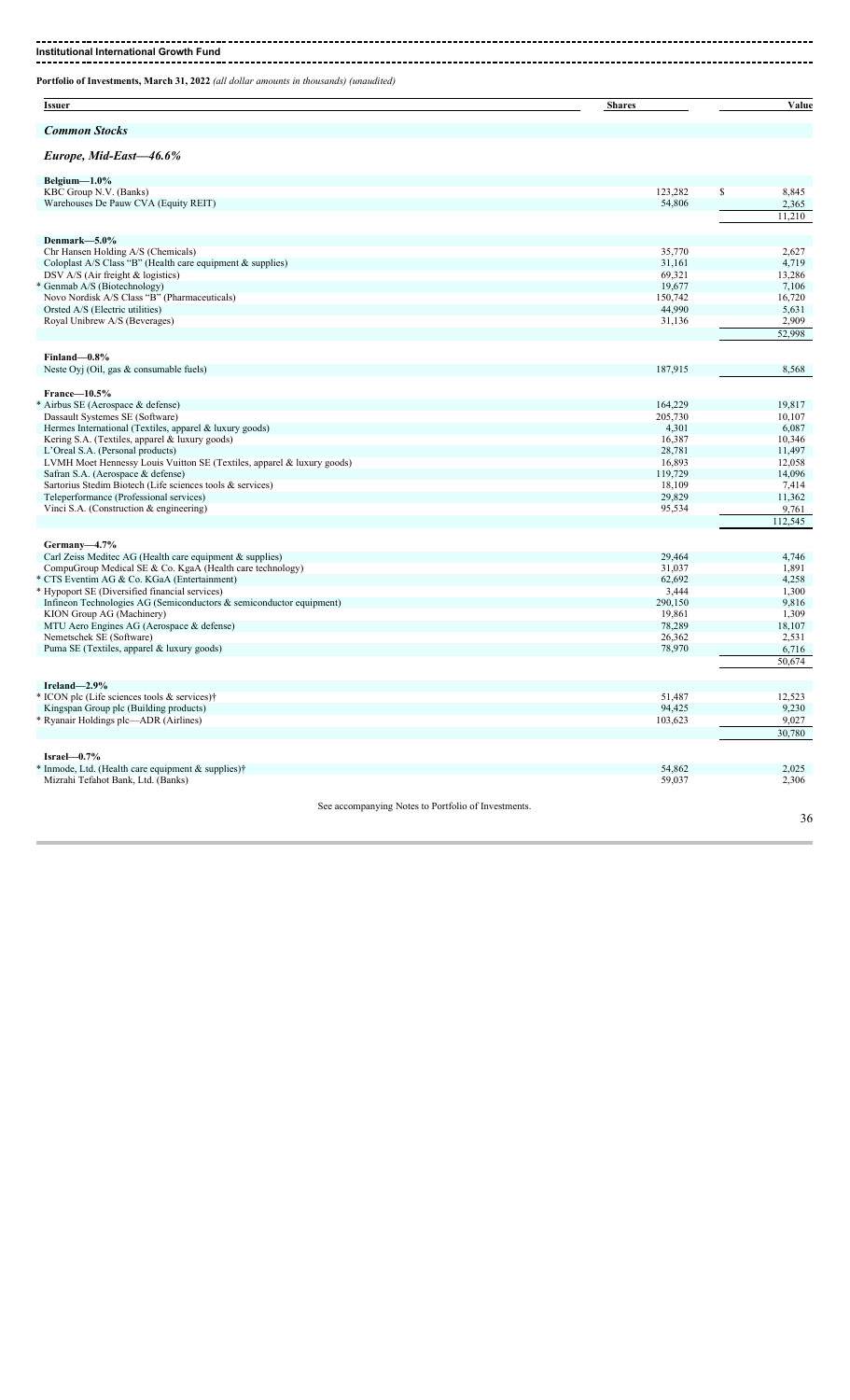| Portfolio of Investments, March 31, 2022 (all dollar amounts in thousands) (unaudited)                     |                    |                 |
|------------------------------------------------------------------------------------------------------------|--------------------|-----------------|
| <b>Issuer</b>                                                                                              | <b>Shares</b>      | Value           |
| <b>Common Stocks-(continued)</b>                                                                           |                    |                 |
| Europe, Mid-East-(continued)                                                                               |                    |                 |
| Israel-(continued)                                                                                         |                    |                 |
| * Nice, Ltd.—ADR (Software)                                                                                | 14,055             | \$<br>3,078     |
|                                                                                                            |                    | 7,409           |
| Italy- $1.1\%$                                                                                             |                    |                 |
| Amplifon SpA (Health care providers $&$ services)                                                          | 67,027             | 2,983           |
| * Brunello Cucinelli SpA (Textiles, apparel & luxury goods)                                                | 39,407             | 2,293           |
| FinecoBank Banca Fineco SpA (Banks)                                                                        | 257,636            | 3,908           |
| Moncler SpA (Textiles, apparel & luxury goods)                                                             | 48,062             | 2,667           |
|                                                                                                            |                    | 11,851          |
| Luxembourg-1.3%                                                                                            |                    |                 |
| Eurofins Scientific SE (Life sciences tools & services)                                                    | 73,973             | 7,318           |
| Tenaris S.A. (Energy equipment & services)                                                                 | 422,913            | 6,352           |
|                                                                                                            |                    | 13,670          |
| Netherlands-3.8%                                                                                           |                    |                 |
| * Adven N.V. (IT services)                                                                                 | 5,481              | 10,856          |
| ASML Holding N.V. (Semiconductors & semiconductor equipment)                                               | 31,236             | 20,873          |
| BE Semiconductor Industries N.V. (Semiconductors $\&$ semiconductor equipment)                             | 23,901             | 2,037           |
| Euronext N.V. (Capital markets)                                                                            | 38,389             | 3,487           |
| IMCD N.V. (Trading companies & distributors)                                                               | 20,984             | 3,580<br>40,833 |
|                                                                                                            |                    |                 |
| Norway— $0.6\%$                                                                                            |                    |                 |
| * AutoStore Holdings, Ltd. (Machinery)                                                                     | 397,695            | 1,441           |
| Gjensidige Forsikring ASA (Insurance)<br>TOMRA Systems ASA (Commercial services & supplies)                | 66,268<br>56,018   | 1,643           |
|                                                                                                            |                    | 2,858<br>5,942  |
|                                                                                                            |                    |                 |
| Spain- $2.0\%$<br>* Amadeus IT Group S.A. (IT services)                                                    | 248,351            | 16,147          |
| EDP Renovaveis S.A. (Independent power & renewable electricity producers)                                  | 189,835            | 4,881           |
|                                                                                                            |                    | 21,028          |
|                                                                                                            |                    |                 |
| Sweden-5.6%                                                                                                |                    |                 |
| Atlas Copco AB Class "A" (Machinery)<br>Beijer Ref AB (Trading companies & distributors)                   | 237,994<br>140,444 | 12,353<br>2,544 |
| * BICO Group AB (Life sciences tools & services)                                                           | 55,507             | 970             |
| EQT AB (Capital markets)                                                                                   | 134,387            | 5,241           |
| Evolution AB (Hotels, restaurants & leisure)                                                               | 45,081             | 4,586           |
| * Hemnet Group AB (Interactive Media & Services)                                                           | 92,620             | 1,393           |
| Hexagon AB Class "B" (Electronic equipment, instruments & components)                                      | 787,431            | 11,033          |
| Indutrade AB (Machinery)                                                                                   | 134,248            | 3,376           |
| Investment AB Latour Class "B" (Industrial conglomerates)<br>Lifco AB Class "B" (Industrial conglomerates) | 89,427<br>154,056  | 2,839           |
| Nibe Industrier AB Class "B" (Building products)                                                           | 353,279            | 3,911<br>3,916  |
| Nolato AB Class "B" (Industrial conglomerates)                                                             | 247,055            | 1,830           |
| Sweco AB Class "B" (Construction & engineering)                                                            | 117,554            | 1,709           |
| Thule Group AB (Leisure products)                                                                          | 52,347             | 2,072           |
| Vitrolife AB (Biotechnology)                                                                               | 66,711             | 2,193           |
|                                                                                                            |                    | 59,966          |

See accompanying Notes to Portfolio of Investments.

37L,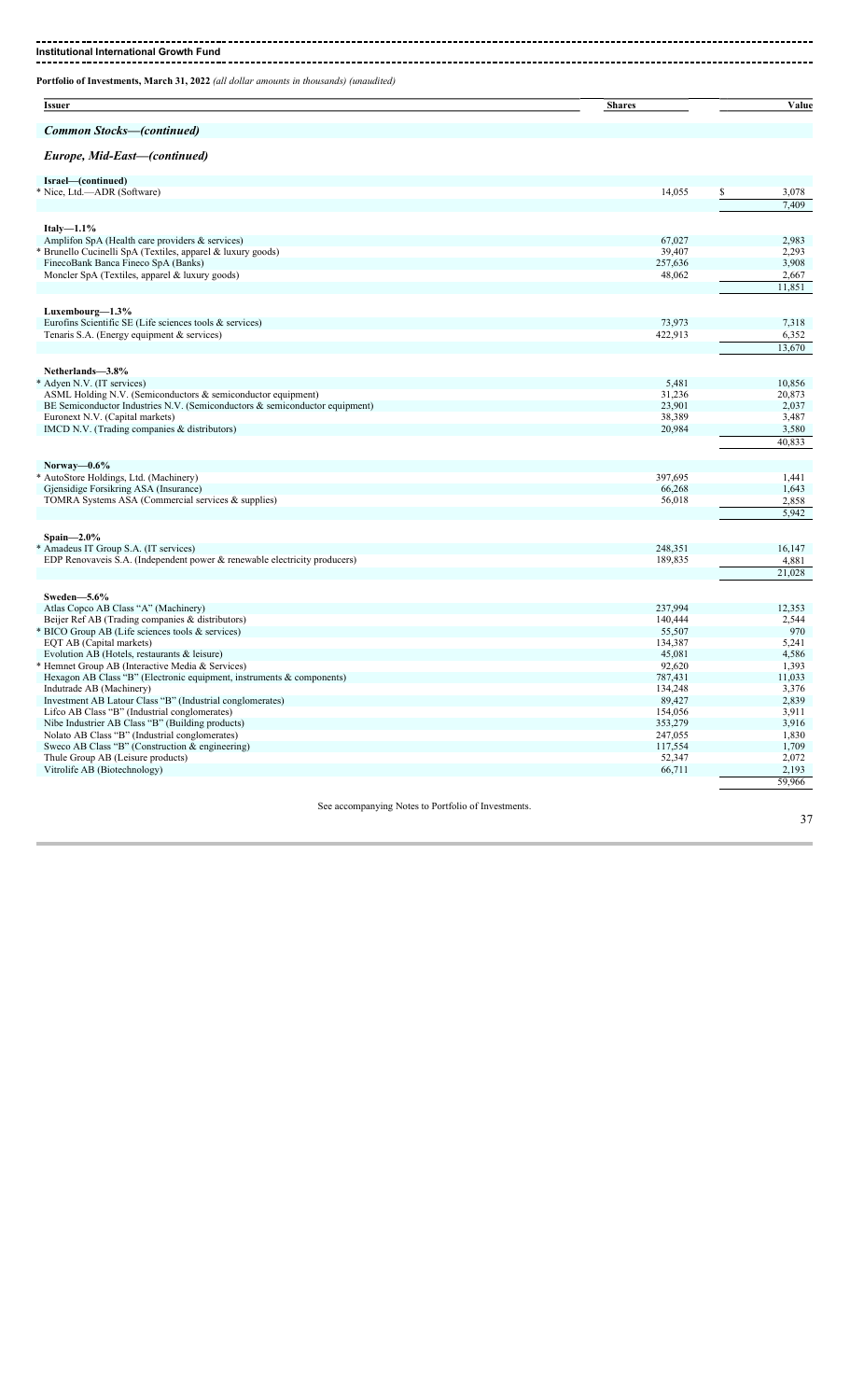#### ---------------**Institutional International Growth Fund**

**Portfolio of Investments, March 31, 2022** *(all dollar amounts in thousands) (unaudited)*

| Issuer                         | <b>Shares</b> | Value |
|--------------------------------|---------------|-------|
|                                |               |       |
| Stocks-<br>ommon<br>continued, |               |       |

### *Europe, Mid-East—(continued)*

| Switzerland—6.6%                                             |         |   |        |
|--------------------------------------------------------------|---------|---|--------|
| Bachem Holding AG Class "B" (Life sciences tools & services) | 3,043   | ъ | 1,675  |
| Belimo Holding AG (Building products)                        | 4,966   |   | 2,630  |
| * Lonza Group AG (Life sciences tools & services)            | 24,043  |   | 17,422 |
| Partners Group Holding AG (Capital markets)                  | 9,813   |   | 12,150 |
| * Siegfried Holding AG (Life sciences tools & services)      | 3,220   |   | 2,654  |
| * SIG Combibloc Group AG (Containers & packaging)            | 147.607 |   | 3,721  |
| Sika AG (Chemicals)                                          | 49.078  |   | 16,238 |
| Straumann Holding AG (Health care equipment & supplies)      | 5.206   |   | 8,312  |
| Tecan Group AG (Life sciences tools & services)              | 7,500   |   | 2,965  |
| VAT Group AG (Machinery)                                     | 8,720   |   | 3,320  |
|                                                              |         |   | 71,087 |

### *Emerging Asia—14.6%*

| China $-2.8\%$                                                                        |            |        |
|---------------------------------------------------------------------------------------|------------|--------|
| Chacha Food Co., Ltd. Class "A" (Food products)                                       | 221,600    | 1,870  |
| Foshan Haitian Flavouring & Food Co., Ltd. Class "A" (Food products)                  | 203,812    | 2,799  |
| Li Ning Co., Ltd. (Textiles, apparel & luxury goods)                                  | 1,031,500  | 8,759  |
| NAURA Technology Group Co., Ltd. Class "A" (Semiconductors & semiconductor equipment) | 49,800     | 2,127  |
| Proya Cosmetics Co., Ltd. Class "A" (Personal products)                               | 84,100     | 2,491  |
| Silergy Corporation (Semiconductors & semiconductor equipment)                        | 17,000     | 1,993  |
| Tencent Holdings, Ltd. (Interactive Media & Services)                                 | 228,400    | 10,528 |
|                                                                                       |            | 30,567 |
|                                                                                       |            |        |
| India $-6.8\%$                                                                        |            |        |
| Apollo Hospitals Enterprise, Ltd. (Health care providers & services)                  | 33,049     | 1,964  |
| Crompton Greaves Consumer Electricals, Ltd. (Household durables)                      | 407,947    | 1,998  |
| Dr. Lal PathLabs, Ltd. (Health care providers & services)                             | 75,607     | 2,582  |
| Havells India, Ltd. (Electrical equipment)                                            | 156,464    | 2,367  |
| HDFC Bank, Ltd. (Banks)                                                               | 604,878    | 11,647 |
| Info Edge India, Ltd. (Interactive Media & Services)                                  | 33,580     | 1,985  |
| Infosys, Ltd. (IT services)                                                           | 589,908    | 14,783 |
| InterGlobe Aviation, Ltd. (Airlines)                                                  | 150,107    | 3,955  |
| Petronet LNG, Ltd. (Oil, gas & consumable fuels)                                      | 779,864    | 1,988  |
| Pidilite Industries, Ltd. (Chemicals)                                                 | 75,982     | 2,463  |
| Reliance Industries, Ltd. (Oil, gas & consumable fuels)                               | 638,214    | 22,085 |
| UPL, Ltd. (Chemicals)                                                                 | 218,519    | 2,204  |
| Voltas, Ltd. (Construction & engineering)                                             | 168,815    | 2,759  |
|                                                                                       |            | 72.780 |
|                                                                                       |            |        |
| Indonesia-1.6%                                                                        |            |        |
| Bank Central Asia Tbk PT (Banks)                                                      | 30,738,430 | 17,086 |
|                                                                                       |            |        |
| South Korea-0.4%                                                                      |            |        |
| Samsung SDI Co., Ltd. (Electronic equipment, instruments & components)                | 8,269      | 4,025  |
|                                                                                       |            |        |
| Taiwan $-3.0\%$                                                                       |            |        |
| Airtac International Group (Machinery)                                                | 69,204     | 2,225  |
| Globalwafers Co., Ltd. (Semiconductors & semiconductor equipment)                     | 75,000     | 1,746  |
| * MediaTek, Inc. (Semiconductors & semiconductor equipment)                           | 394,000    | 12,261 |
|                                                                                       |            |        |
|                                                                                       |            |        |

See accompanying Notes to Portfolio of Investments.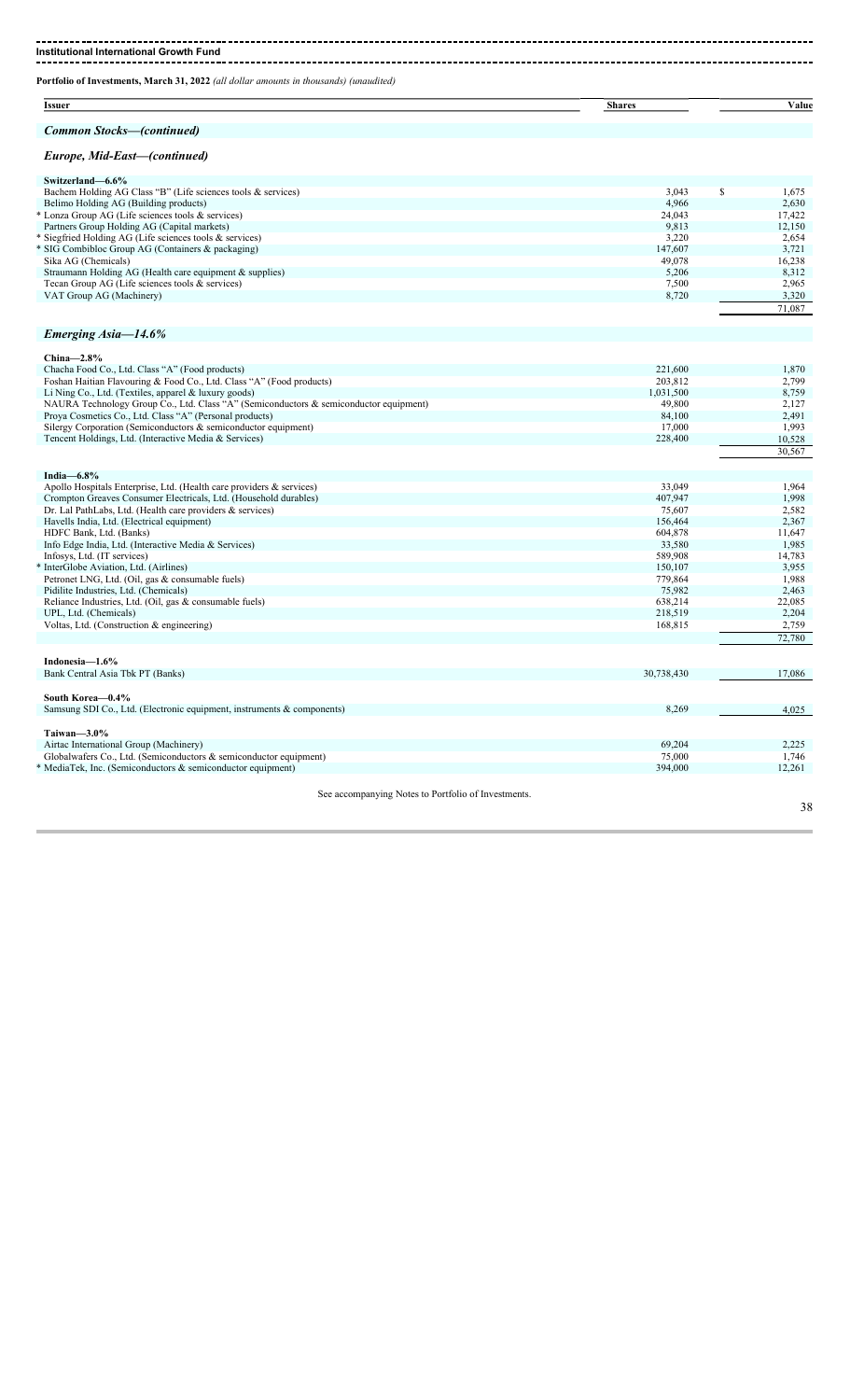| Portfolio of Investments, March 31, 2022 (all dollar amounts in thousands) (unaudited)      |               |         |
|---------------------------------------------------------------------------------------------|---------------|---------|
| <b>Issuer</b>                                                                               | <b>Shares</b> | Value   |
| <b>Common Stocks-(continued)</b>                                                            |               |         |
| <b>Emerging Asia-(continued)</b>                                                            |               |         |
| Taiwan — (continued)                                                                        |               |         |
| Taiwan Semiconductor Manufacturing Co., Ltd.—ADR (Semiconductors & semiconductor equipment) | 149,273<br>\$ | 15,563  |
|                                                                                             |               | 31,795  |
| United Kingdom-13.6%                                                                        |               |         |
| 3i Group plc (Capital markets)                                                              | 253,540       | 4,585   |
| Ashtead Group plc (Trading companies & distributors)                                        | 206,960       | 13,031  |
| AstraZeneca plc (Pharmaceuticals)                                                           | 86,338        | 11,450  |
| AVEVA Group plc (Software)                                                                  | 113,852       | 3,637   |
| Big Yellow Group plc (Equity REIT)                                                          | 136,238       | 2,747   |
| Compass Group plc (Hotels, restaurants & leisure)                                           | 775,373       | 16,686  |
| Croda International plc (Chemicals)                                                         | 95,403        | 9.814   |
| CVS Group plc (Health care providers & services)                                            | 77,644        | 1,820   |
| Diploma plc (Trading companies & distributors)                                              | 68,053        | 2,336   |
| Experian plc (Professional services)                                                        | 254,808       | 9,817   |
| Halma plc (Electronic equipment, instruments $\&$ components)                               | 246,106       | 8,052   |
| Intermediate Capital Group plc (Capital markets)                                            | 196,196       | 4,555   |
| Intertek Group plc (Professional services)                                                  | 59,016        | 4,026   |
| Linde plc (Chemicals) <sup>†</sup>                                                          | 27,707        | 8,850   |
| London Stock Exchange Group plc (Capital markets)                                           | 148,314       | 15,466  |
| Renishaw plc (Electronic equipment, instruments & components)                               | 29,079        | 1.468   |
| Rentokil Initial plc (Commercial services & supplies)                                       | 1,204,452     | 8,297   |
| Rotork plc (Machinery)                                                                      | 970,915       | 4,134   |
| Segro plc (Equity REIT)                                                                     | 416,043       | 7,314   |
| Softcat plc (IT services)                                                                   | 99,263        | 2,213   |
| Spirax-Sarco Engineering plc (Machinery)                                                    | 32.055        | 5,240   |
| * Trustpilot Group plc (Interactive Media & Services)                                       | 61,032        | 115     |
|                                                                                             |               | 145.653 |

| $Japan - 7.5\%$                                                      |         |        |
|----------------------------------------------------------------------|---------|--------|
| Asahi Intecc Co., Ltd. (Health care equipment & supplies)            | 135,500 | 2,643  |
| Benefit One, Inc. (Professional services)                            | 92,000  | 1,931  |
| Daikin Industries, Ltd. (Building products)                          | 45,400  | 8,245  |
| Disco Corporation (Semiconductors & semiconductor equipment)         | 5,800   | 1,622  |
| Food & Life Cos., Ltd. (Hotels, restaurants & leisure)               | 69,800  | 1,947  |
| GMO Payment Gateway, Inc. (IT services)                              | 23,600  | 2,404  |
| Harmonic Drive Systems, Inc. (Machinery)                             | 38,900  | 1,336  |
| Hoya Corporation (Health care equipment $&$ supplies)                | 64,700  | 7,373  |
| Keyence Corporation (Electronic equipment, instruments & components) | 25,500  | 11,824 |
| M3, Inc. (Health care technology)                                    | 97,900  | 3,536  |
| MISUMI Group, Inc. (Machinery)                                       | 99,700  | 2,968  |
| MonotaRO Co., Ltd. (Trading companies & distributors)                | 178,300 | 3,827  |
| Nihon M&A Center Holdings, Inc. (Professional services)              | 203,000 | 2,840  |
| Olympus Corporation (Health care equipment & supplies)               | 506,300 | 9,596  |
| Rakus Co., Ltd. (Software)                                           | 103,900 | 1,395  |
| SHIFT, Inc. (IT services)                                            | 15,600  | 2,737  |
| SMC Corporation (Machinery)                                          | 10,000  | 5,590  |
| SMS Co., Ltd. (Professional services)                                | 47,600  | 1,305  |
| TechnoPro Holdings, Inc. (Professional services)                     | 121,900 | 3,293  |
| TIS, Inc. (IT services)                                              | 166,400 | 3,894  |
|                                                                      |         | 80,306 |

See accompanying Notes to Portfolio of Investments.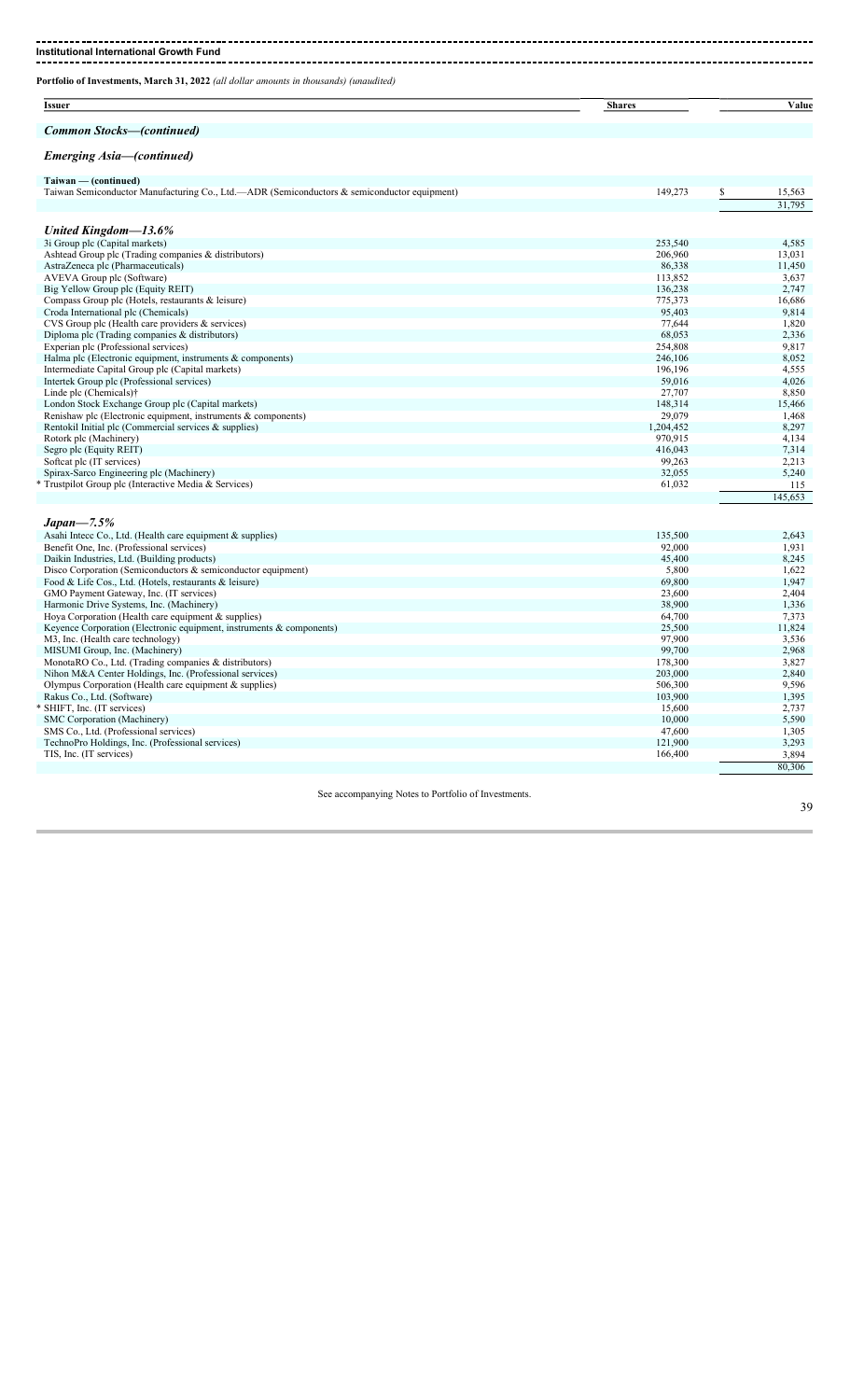---------------------**Institutional International Growth Fund**

| Issuer                                                                                       | <b>Shares</b>     | Value           |
|----------------------------------------------------------------------------------------------|-------------------|-----------------|
| <b>Common Stocks-(continued)</b>                                                             |                   |                 |
| $Canada - 6.5\%$                                                                             |                   |                 |
| * Canada Goose Holdings, Inc. (Textiles, apparel & luxury goods)                             | 77,540            | \$<br>2,042     |
| Canadian National Railway Co. (Road & rail)                                                  | 197,821           | 26,536          |
| Intact Financial Corporation (Insurance)                                                     | 57,433            | 8,486           |
| * Kinaxis, Inc. (Software)                                                                   | 22,587            | 2,956           |
| * Lululemon Athletica, Inc. (Textiles, apparel & luxury goods)                               | 26,588            | 9,711           |
| Parkland Corporation (Oil, gas & consumable fuels)                                           | 101,444           | 3,000           |
| The Toronto-Dominion Bank (Banks)                                                            | 159,541           | 12,658          |
| Toromont Industries, Ltd. (Trading companies & distributors)                                 | 38,893            | 3,687           |
|                                                                                              |                   | 69,076          |
| $Asia - 4.6\%$                                                                               |                   |                 |
| Australia-1.7%                                                                               |                   |                 |
| Aristocrat Leisure, Ltd. (Hotels, restaurants & leisure)                                     | 215,835<br>30,748 | 5,858           |
| * Atlassian Corporation plc Class "A" (Software)†<br>Netwealth Group, Ltd. (Capital markets) | 158,333           | 9,035<br>1,758  |
| Pro Medicus, Ltd. (Health care technology)                                                   | 52,222            | 1,892           |
|                                                                                              |                   | 18,543          |
|                                                                                              |                   |                 |
| Hong Kong-2.1%<br>AIA Group, Ltd. (Insurance)                                                | 2,116,663         | 22,102          |
|                                                                                              |                   |                 |
| Singapore-0.8%                                                                               |                   |                 |
| DBS Group Holdings, Ltd. (Banks)                                                             | 305,700           | 8,010           |
| <b>Emerging Latin America–3.0%</b>                                                           |                   |                 |
| Argentina-0.9%                                                                               |                   |                 |
| * Globant S.A. (IT services)†                                                                | 14,861            | 3,895           |
| * MercadoLibre, Inc. (Internet & direct marketing retail)                                    | 4,778             | 5,683           |
|                                                                                              |                   | 9,578           |
| Brazil $-0.8\%$                                                                              |                   |                 |
| B3 S.A. - Brasil Bolsa Balcao (Capital markets)                                              | 1,239,100         | 4,089           |
| * Hapvida Participacoes e Investimentos S.A. (Health care providers & services)              | 921,380           | 2,291           |
| * Locaweb Servicos de Internet S.A. (IT services)                                            | 792,586           | 1,681           |
|                                                                                              |                   | 8,061           |
| Mexico-1.2%                                                                                  |                   |                 |
| Grupo Aeroportuario del Sureste S.A.B. de C.V.—ADR (Transportation infrastructure)           | 12,314            | 2,729           |
| Wal-Mart de Mexico S.A.B. de C.V. (Food & staples retailing)                                 | 2,402,600         | 9,846<br>12,575 |
|                                                                                              |                   |                 |
| Uruguay $-0.1\%$                                                                             |                   |                 |
| * Dlocal, Ltd. (IT services)†                                                                | 48,319            | 1,510           |

*Emerging Europe, Mid-East—0.5%* **Poland—0.2%**

**United Arab Emirates—0.3%** First Abu Dhabi Bank PJSC (Banks) 573,940 3,683

See accompanying Notes to Portfolio of Investments.

\* Allegro.eu S.A. (Internet & direct marketing retail) 217,271 1,820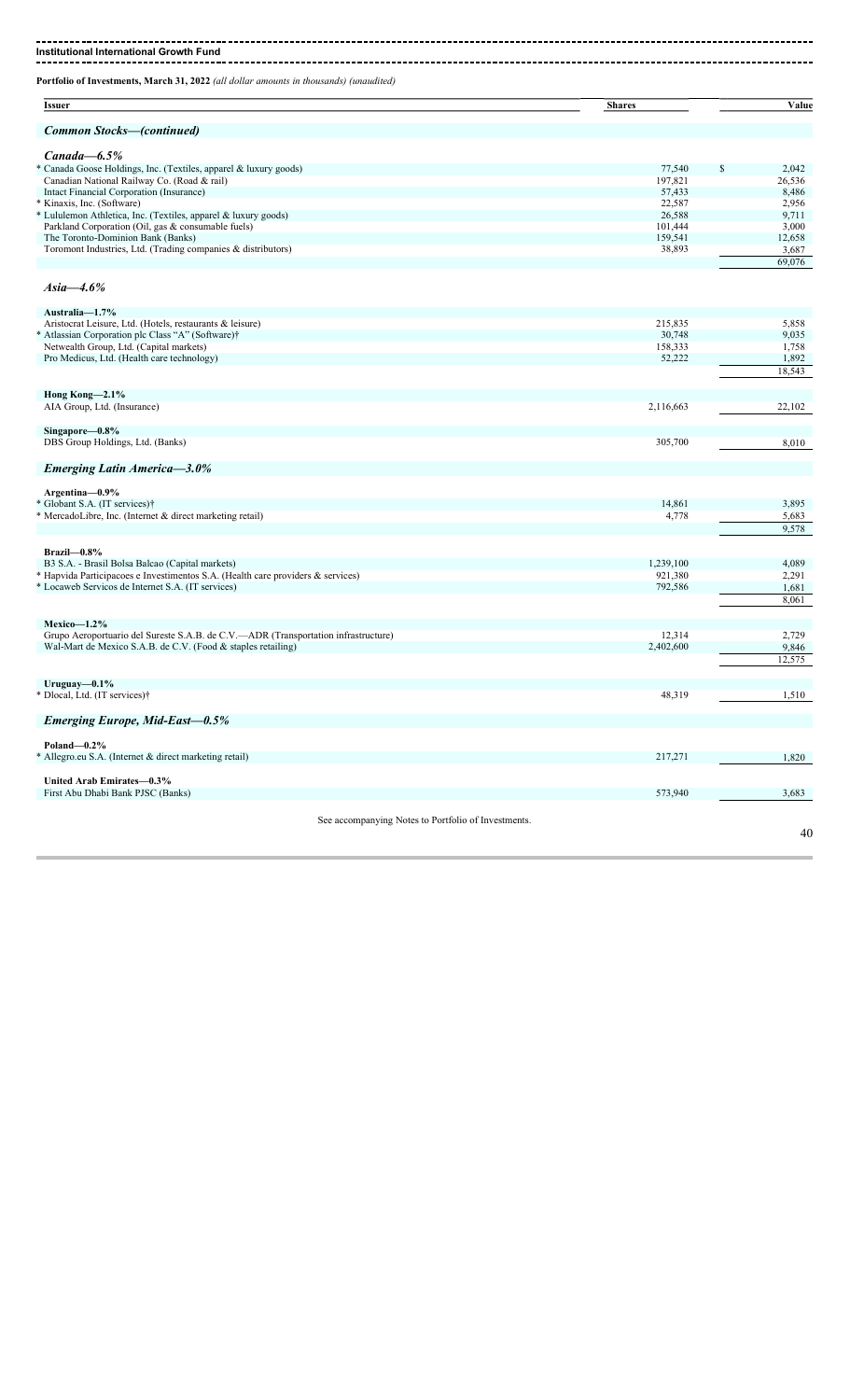. . . . . ---------

**Institutional International Growth Fund** 

**Portfolio of Investments, March 31, 2022** *(all dollar amounts in thousands) (unaudited)*

| <b>Issuer</b>                                                                                                                                                                     | Principal<br>Amount |        | Value     |
|-----------------------------------------------------------------------------------------------------------------------------------------------------------------------------------|---------------------|--------|-----------|
| <b>Total Common Stocks-96.9%</b><br>(cost \$725,550)                                                                                                                              |                     |        | 1,035,731 |
| Repurchase Agreement                                                                                                                                                              |                     |        |           |
| Fixed Income Clearing Corporation, 0.000% dated 3/31/22, due 4/1/22, repurchase price \$32,960, collateralized by U.S. Treasury<br>Bond, 4.375%, due 11/15/39, valued at \$33,619 | S                   | 32,960 | 32,960    |
| Total Repurchase Agreement-3.1%<br>(cost \$32,960)                                                                                                                                |                     |        | 32,960    |
| Total Investments-100.0%<br>(cost \$758,510)                                                                                                                                      |                     |        | 1,068,691 |
| Cash and other assets, less liabilities-0.0%                                                                                                                                      |                     |        | 505       |
| Net assets $-100.0\%$                                                                                                                                                             |                     |        | 1,069,196 |
|                                                                                                                                                                                   |                     |        |           |

ADR = American Depository Receipt REIT = Real Estate Investment Trust

\* = Non-income producing security † = U.S. listed foreign security

See accompanying Notes to Portfolio of Investments.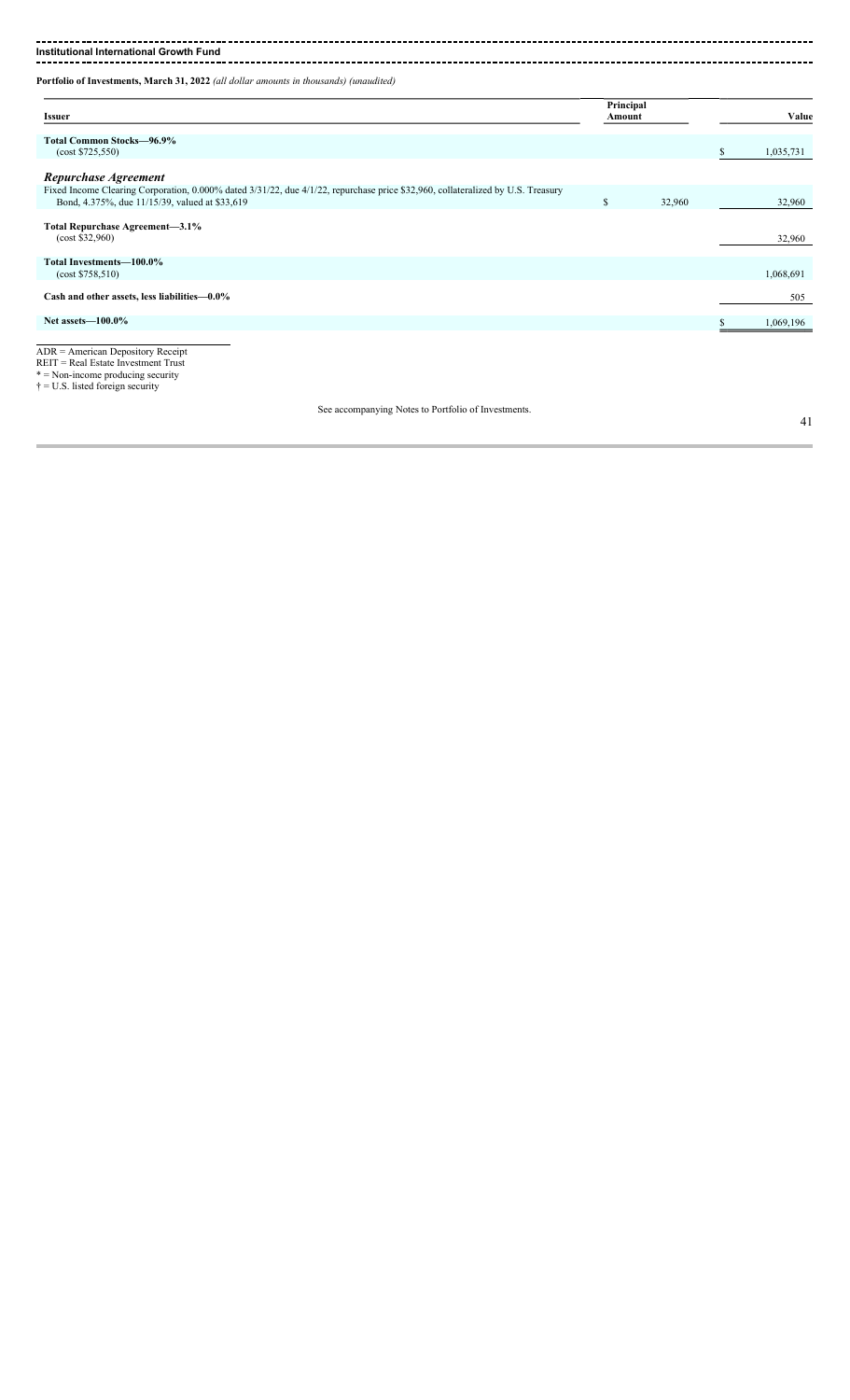**Institutional International Growth Fund**

**Portfolio of Investments, March 31, 2022** *(unaudited)*

**At March 31, 2022, the Fund's Portfolio of Investments includes the following industry categories (as a percentage of long-term investments):**

| 26.5%  |
|--------|
| 19.0%  |
| 14.8%  |
| 14.4%  |
| 9.8%   |
| 4.4%   |
| 4.1%   |
| 3.0%   |
| 1.8%   |
| 1.2%   |
| 1.0%   |
| 100.0% |
|        |

**At March 31, 2022, the Fund's Portfolio of Investments includes the following currency categories (as a percentage of long-term investments):**

| Euro                          |                                                     | 27.0%   |
|-------------------------------|-----------------------------------------------------|---------|
| <b>British Pound Sterling</b> |                                                     | 13.2%   |
| U.S. Dollar                   |                                                     | 8.3%    |
| Japanese Yen                  |                                                     | 7.8%    |
| <b>Indian Rupee</b>           |                                                     | 7.0%    |
| Swiss Franc                   |                                                     | 6.9%    |
| Swedish Krona                 |                                                     | 5.8%    |
| Canadian Dollar               |                                                     | 5.5%    |
| Danish Krone                  |                                                     | 5.1%    |
| Hong Kong Dollar              |                                                     | 4.0%    |
| New Taiwan Dollar             |                                                     | 1.8%    |
| Indonesian Rupiah             |                                                     | 1.6%    |
| All Other Currencies          |                                                     | $6.0\%$ |
| Total                         | 100.0%                                              |         |
|                               |                                                     |         |
|                               | See accompanying Notes to Portfolio of Investments. |         |
|                               |                                                     | 42      |
|                               |                                                     |         |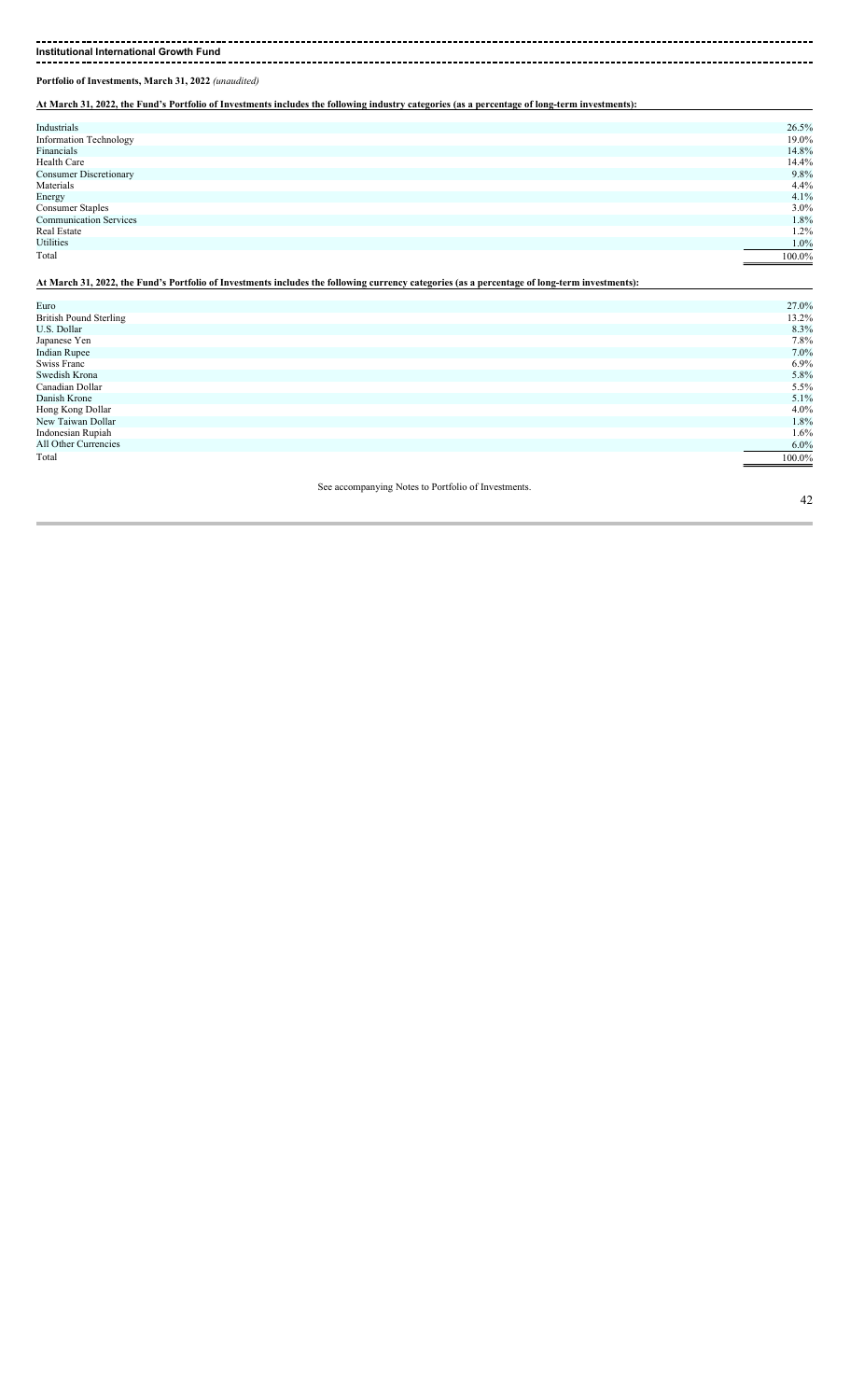| <b>Issuer</b>                                                                                                     | <b>Shares</b>      | Value           |
|-------------------------------------------------------------------------------------------------------------------|--------------------|-----------------|
| <b>Common Stocks</b>                                                                                              |                    |                 |
| Europe, Mid-East-40.9%                                                                                            |                    |                 |
| Belgium $-2.3\%$                                                                                                  |                    |                 |
| Melexis N.V. (Semiconductors & semiconductor equipment)                                                           | 57,544             | \$<br>5,298     |
| Warehouses De Pauw CVA (Equity REIT)                                                                              | 37,974             | 1,638<br>6,936  |
|                                                                                                                   |                    |                 |
| Finland-1.6%                                                                                                      |                    |                 |
| Musti Group Oyj (Specialty retail)<br>Valmet Oyj (Machinery)                                                      | 105,505<br>70,342  | 2,783<br>2,183  |
|                                                                                                                   |                    | 4,966           |
|                                                                                                                   |                    |                 |
| Germany-3.5%<br>CompuGroup Medical SE & Co. KgaA (Health care technology)                                         | 35,541             | 2,166           |
| CTS Eventim AG & Co. KGaA (Entertainment)                                                                         | 55,855             | 3,793           |
| * Hypoport SE (Diversified financial services)<br>Siltronic AG (Semiconductors & semiconductor equipment)         | 7,370<br>19,334    | 2,782<br>1,987  |
| * Westwing Group AG (Internet & direct marketing retail)                                                          | 5,673              | 70              |
|                                                                                                                   |                    | 10,798          |
| Israel- $2.1\%$                                                                                                   |                    |                 |
| Inmode, Ltd. (Health care equipment $&$ supplies) $\dagger$                                                       | 147,633            | 5,449           |
| Maytronics, Ltd. (Household durables)                                                                             | 43,096             | 841             |
|                                                                                                                   |                    | 6,290           |
| Italy $-4.3\%$                                                                                                    |                    |                 |
| Amplifon SpA (Health care providers $&$ services)                                                                 | 57,559             | 2,561           |
| Ariston Holding N.V. (Household durables)<br>Azimut Holding SpA (Capital markets)                                 | 339,320<br>45,803  | 3,555<br>1,062  |
| Brembo SpA (Auto components)                                                                                      | 141,353            | 1,573           |
| Brunello Cucinelli SpA (Textiles, apparel & luxury goods)                                                         | 38,533             | 2,242           |
| Carel Industries SpA (Building products)                                                                          | 85,900             | 2,193<br>13,186 |
|                                                                                                                   |                    |                 |
| Netherlands-1.4%                                                                                                  |                    |                 |
| BE Semiconductor Industries N.V. (Semiconductors & semiconductor equipment)                                       | 48,563             | 4,139           |
| Norway- $2.0\%$                                                                                                   |                    |                 |
| AutoStore Holdings, Ltd. (Machinery)                                                                              | 417,591            | 1,513           |
| Gjensidige Forsikring ASA (Insurance)<br>TOMRA Systems ASA (Commercial services & supplies)                       | 97,929<br>41,369   | 2,428<br>2,111  |
|                                                                                                                   |                    | 6,052           |
|                                                                                                                   |                    |                 |
| $Spain-1.0%$<br>EDP Renovaveis S.A. (Independent power & renewable electricity producers)                         | 117,417            | 3,019           |
|                                                                                                                   |                    |                 |
| Sweden $-20.0\%$                                                                                                  |                    |                 |
| AddTech AB Class "B" (Trading companies & distributors)<br>Arjo AB Class "B" (Health care equipment $&$ supplies) | 253,024<br>280,797 | 4,858<br>2,377  |
| Beijer Ref AB (Trading companies & distributors)                                                                  | 406,390            | 7,360           |
| BICO Group AB (Life sciences tools & services)                                                                    | 107,578            | 1,881           |
| Biotage AB (Life sciences tools $&$ services)<br>Fortnox AB (Software)                                            | 146,126<br>446,248 | 3,397<br>2,427  |
| Hemnet Group AB (Interactive Media & Services)                                                                    | 140,612            | 2,115           |
| Investment AB Latour Class "B" (Industrial conglomerates)                                                         | 201,720            | 6,404           |
| See accompanying Notes to Portfolio of Investments.                                                               |                    |                 |
|                                                                                                                   |                    | 43              |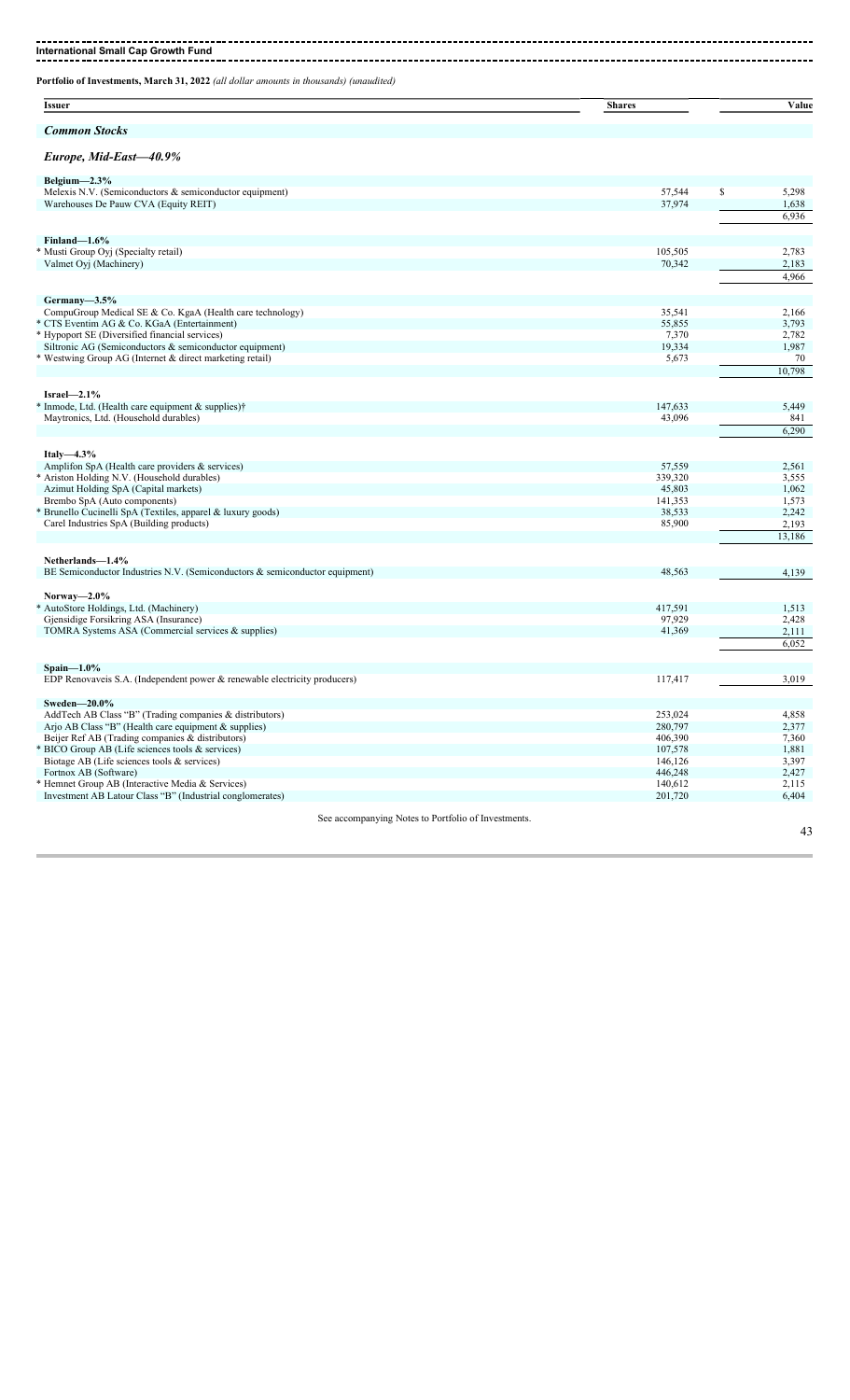**International Small Cap Growth Fund** \_\_\_\_\_\_\_\_\_\_\_\_\_\_

**Portfolio of Investments, March 31, 2022** *(all dollar amounts in thousands) (unaudited)*

| <b>Issuer</b>                                      | <b>Shares</b> | ⁄ alue |
|----------------------------------------------------|---------------|--------|
|                                                    |               |        |
| $.$ $\alpha$ <i>mmar</i><br>Stocks<br>l eontuun ed |               |        |

### *Europe, Mid-East—(continued)*

| Sweden — (continued)                                                            |         |   |        |
|---------------------------------------------------------------------------------|---------|---|--------|
| Lagercrantz Group AB Class "B" (Electronic equipment, instruments & components) | 215,838 | S | 2,442  |
| Lifco AB Class "B" (Industrial conglomerates)                                   | 248,648 |   | 6,312  |
| MIPS AB (Leisure products)                                                      | 66,646  |   | 6,198  |
| Nolato AB Class "B" (Industrial conglomerates)                                  | 402,156 |   | 2,978  |
| Sdiptech AB Class "B" (Commercial services & supplies)                          | 93,733  |   | 3,594  |
| Sweco AB Class "B" (Construction $\&$ engineering)                              | 287,408 |   | 4,179  |
| Vitrolife AB (Biotechnology)                                                    | 133,150 |   | 4,378  |
|                                                                                 |         |   | 60,900 |
|                                                                                 |         |   |        |
| Switzerland-2.7%                                                                |         |   |        |
| Kardex Holding AG (Machinery)                                                   | 19.939  |   | 4,592  |
| * Siegfried Holding AG (Life sciences tools & services)                         | 4,546   |   | 3,747  |
|                                                                                 |         |   | 8,339  |

#### *Emerging Asia—14.6%*

| Emerging Asia-14.6%                                                                |            |        |
|------------------------------------------------------------------------------------|------------|--------|
| $China-1.9%$                                                                       |            |        |
| Chacha Food Co., Ltd. Class "A" (Food products)                                    | 351,500    | 2,966  |
| Changzhou Xingyu Automotive Lighting Systems Co., Ltd. Class "A" (Auto components) | 14,772     | 301    |
| Proya Cosmetics Co., Ltd. Class "A" (Personal products)                            | 89,744     | 2,658  |
|                                                                                    |            | 5,925  |
| India $-6.9\%$                                                                     |            |        |
| * Aavas Financiers, Ltd. (Thrifts & mortgage finance)                              | 86,852     | 2,949  |
| * Affle India, Ltd. (Media)                                                        | 60,663     | 993    |
| * AU Small Finance Bank, Ltd. (Banks)                                              | 366,482    | 5,978  |
| Indian Energy Exchange Ltd. (Capital markets)                                      | 525,747    | 1,543  |
| Info Edge India, Ltd. (Interactive Media & Services)                               | 43,504     | 2,572  |
| Motherson Sumi Systems, Ltd. (Auto components)                                     | 2,560,421  | 4,683  |
| * Motherson Sumi Wiring India, Ltd. (Auto components)                              | 2,582,453  | 2,202  |
|                                                                                    |            | 20,920 |
| Indonesia-0.5%                                                                     |            |        |
| Ace Hardware Indonesia Tbk PT (Specialty retail)                                   | 22,874,800 | 1,631  |
| Malaysia-0.6%                                                                      |            |        |
| MR DIY Group M Bhd (Specialty retail)                                              | 2,112,200  | 1,736  |
| South Korea-1.1%                                                                   |            |        |
| Koh Young Technology, Inc. (Semiconductors & semiconductor equipment)              | 207,655    | 3,223  |
| Taiwan $-3.6\%$                                                                    |            |        |
| ASPEED Technology, Inc. (Semiconductors & semiconductor equipment)                 | 35,000     | 3,940  |
| momo.com, Inc. (Internet & direct marketing retail)                                | 39,800     | 1,293  |
| Tripod Technology Corporation (Electronic equipment, instruments & components)     | 489,000    | 2,276  |
| Voltronic Power Technology Corporation (Electrical equipment)                      | 69,451     | 3,505  |
|                                                                                    |            | 11,014 |
| $Japan - 14.3\%$                                                                   |            |        |
| BayCurrent Consulting, Inc. (Professional services)                                | 14,500     | 5,249  |
| Benefit One, Inc. (Professional services)                                          | 193,800    | 4,067  |
|                                                                                    |            |        |
| See accompanying Notes to Portfolio of Investments.                                |            |        |
|                                                                                    |            | 44     |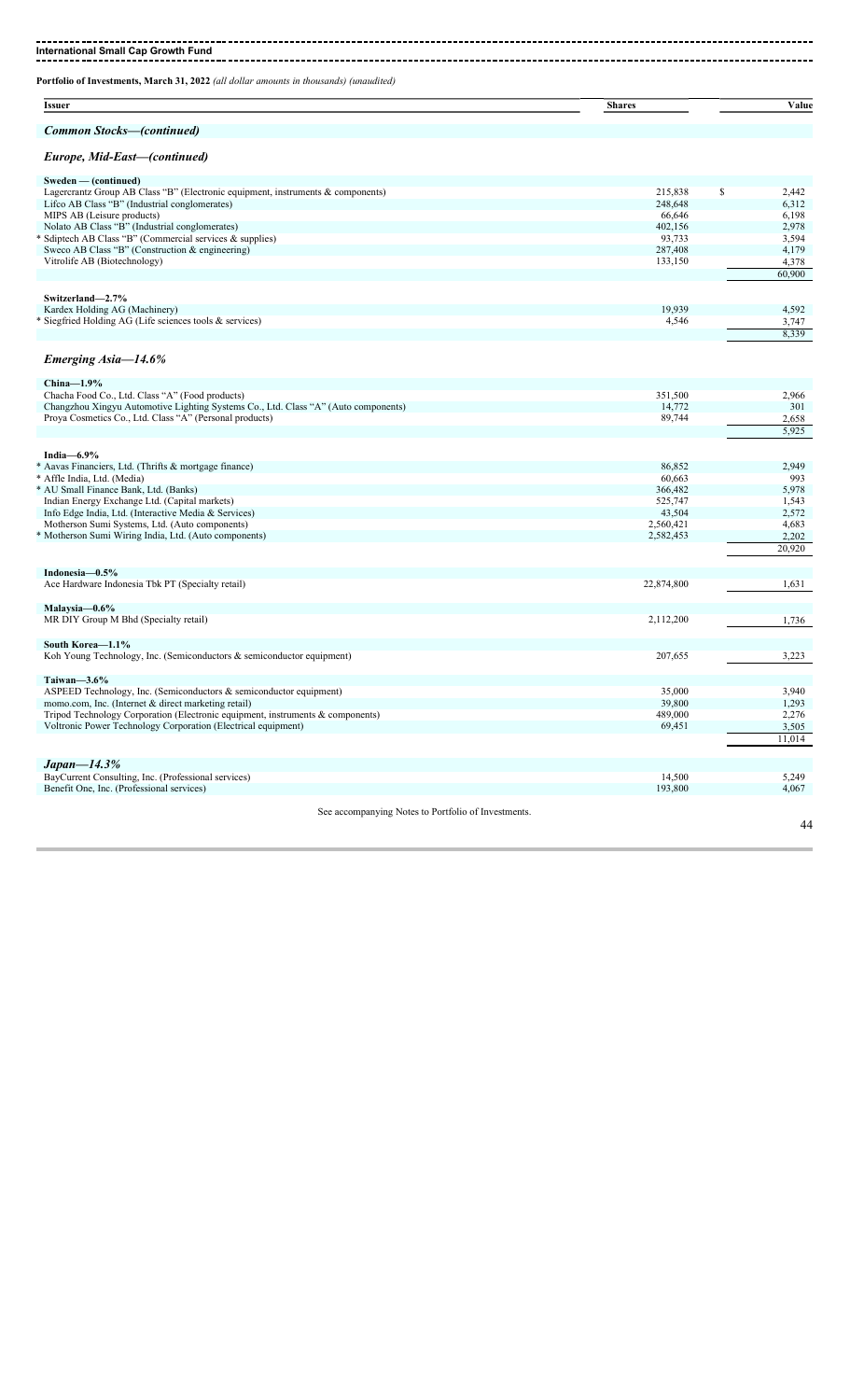**Portfolio of Investments, March 31, 2022** *(all dollar amounts in thousands) (unaudited)*

**Issuer Shares Value** *Common Stocks—(continued) Japan—(continued)* Food & Life Cos., Ltd. (Hotels, restaurants & leisure) 3,690 \$ 3,690 GMO Payment Gateway, Inc. (IT services) 25,567 Harmonic Drive Systems, Inc. (Machinery) 3,493 Japan Elevator Service Holdings Co., Ltd. (Commercial services & supplies) 194,600 2,519 JINS Holdings, Inc. (Specialty retail) 67,300 3,173 Meitec Corporation (Professional services) 2,400 130 Rakus Co., Ltd. (Software) 200,600 2,692 \* SHIFT, Inc. (IT services) 26,100 4,579 SMS Co., Ltd. (Professional services) 5,318 TechnoPro Holdings, Inc. (Professional services) 225,200 225,200 6,084 43,561 *United Kingdom—14.0%* AVEVA Group plc (Software) 2,612 Beazley plc (Insurance) 2008,251 4,444 Burford Capital, Ltd. (Diversified financial services) 193,432 1,762  $CVS$  Group plc (Health care providers  $\&$  services) 64,711 1,517 Exercise plc (Insurance)<br>
Buzzley plc (Insurance)<br>
Burford Capital, Ltd. (Diversified financial services)<br>
Burford Capital, Ltd. (Diversified financial services)<br>
Diploma plc (Trading companies & distributors)<br>
Since 193,4 Greggs plc (Hotels, restaurants & leisure) 47,064 1,512 Ideagen plc (Software) 674,930 1,931 1,931 1,932 1,932 1,933 1,933 1,933 1,934 1,933 1,934 1,935 1,934 1,935 1,934 1,935 1,934 1,935 1,935 1,935 1,935 1,936 1,937 1,938 1,938 1,938 1,938 1,938 1,938 1,938 1,938 1,938 1,938 IntegraFin Holdings plc (Capital markets) 3,772 Pets at Home Group plc (Specialty retail) 2,155 Renishaw plc (Electronic equipment, instruments & components) 68,469 3,456 Rotork plc (Machinery) and the set of the set of the set of the set of the set of the set of the set of the set of the set of the set of the set of the set of the set of the set of the set of the set of the set of the set Safestore Holdings plc (Equity REIT) 5,691 Softcat plc (IT services) 6,018 6 and 5 and 5 and 5 and 5 and 5 and 5 and 5 and 5 and 5 and 5 and 5 and 5 and 5 and 5 and 5 and 5 and 5 and 5 and 5 and 5 and 5 and 5 and 5 and 5 and 5 and 5 and 5 and 5 and 5 and 5 and 5 an \* Trustpilot Group plc (Interactive Media & Services) 212,427 212,427 401 42,813 *Emerging Latin America—6.9%* **Brazil—3.7%** Arezzo Industria e Comercio S.A. (Textiles, apparel & luxury goods) 244,700 4,635 Pet Center Comercio e Participacoes S.A. (Specialty retail) 3,365 Pet Center Comercio e Participacoes S.A. (Specialty retail)<br>
TOTVS S.A. (Software)<br>
439,200 3,356 11,356 **Mexico—3.2%** Grupo Aeroportuario del Centro Norte S.A.B. de C.V. (Transportation infrastructure) 914,400 914,400 6,806 Grupo Aeroportuario del Sureste S.A.B. de C.V. Class "B" (Transportation infrastructure) 124,935 124,935 2,775 2,775<br>9,581 *Canada—2.5%* \* Canada Goose Holdings, Inc. (Textiles, apparel & luxury goods) 48,728 1,283 1,283 1,283 1,283 1,283 1,283 1,283 1,283 1,283 1,283 1,283 1,283 1,283 1,283 1,283 1,283 1,283 1,283 1,283 1,283 1,283 1,283 1,283 1,283 1,283 \* Kinaxis, Inc. (Software) 30,073 3,936 Parkland Corporation (Oil, gas & consumable fuels) 88,132 2,606 7,825 See accompanying Notes to Portfolio of Investments.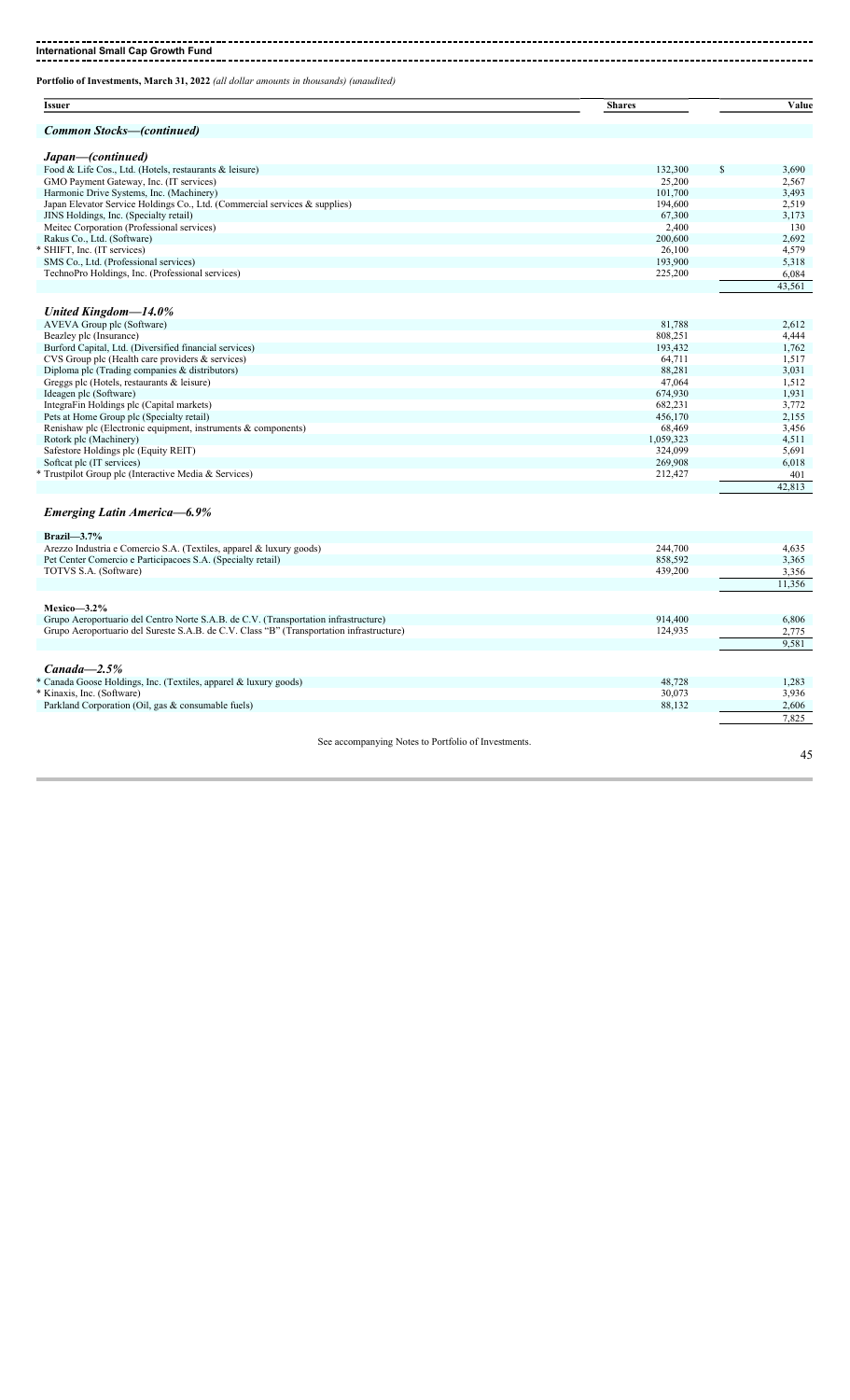**Portfolio of Investments, March 31, 2022** *(all dollar amounts in thousands) (unaudited)*

| <b>Issuer</b>                                                                                                                                                                    | <b>Shares</b> or<br>Principal<br>Amount |                   |    | Value                   |
|----------------------------------------------------------------------------------------------------------------------------------------------------------------------------------|-----------------------------------------|-------------------|----|-------------------------|
| <b>Common Stocks–(continued)</b>                                                                                                                                                 |                                         |                   |    |                         |
| Emerging Mid-East, Africa-2.1%                                                                                                                                                   |                                         |                   |    |                         |
| South Africa-1.4%<br>Clicks Group, Ltd. (Food & staples retailing)                                                                                                               |                                         | 202,001           | \$ | 4,276                   |
| United Arab Emirates-0.7%<br>* Network International Holdings plc (IT services)                                                                                                  |                                         | 578,556           |    | 2,115                   |
| $Asia-1.8\%$                                                                                                                                                                     |                                         |                   |    |                         |
| Australia-1.4%<br>Netwealth Group, Ltd. (Capital markets)<br>Pro Medicus, Ltd. (Health care technology)                                                                          |                                         | 153,821<br>69,901 |    | 1,708<br>2,533<br>4,241 |
| New Zealand-0.4%<br>Mainfreight, Ltd. (Air freight & logistics)                                                                                                                  |                                         | 21,181            |    | 1,232                   |
| Total Common Stocks-97.1%<br>(cost \$272,454)                                                                                                                                    |                                         |                   |    | 296,074                 |
| Repurchase Agreement                                                                                                                                                             |                                         |                   |    |                         |
| Fixed Income Clearing Corporation, 0.000% dated 3/31/22, due 4/1/22, repurchase price \$9,833, collateralized by U.S. Treasury<br>Bond, 4.375%, due 11/15/39, valued at \$10,029 | \$                                      | 9,833             |    | 9,833                   |
| Total Repurchase Agreement-3.2%<br>(cost \$9,833)                                                                                                                                |                                         |                   |    | 9,833                   |
| Total Investments-100.3%<br>(cost \$282,287)                                                                                                                                     |                                         |                   |    | 305,907                 |
| Liabilities, plus cash and other assets $-(0.3)\%$                                                                                                                               |                                         |                   |    | (1,001)                 |
| Net assets-100.0%                                                                                                                                                                |                                         |                   | £. | 304,906                 |
| REIT = Real Estate Investment Trust<br>$* =$ Non-income producing security                                                                                                       |                                         |                   |    |                         |

 $\dagger$  = U.S. listed foreign security

See accompanying Notes to Portfolio of Investments.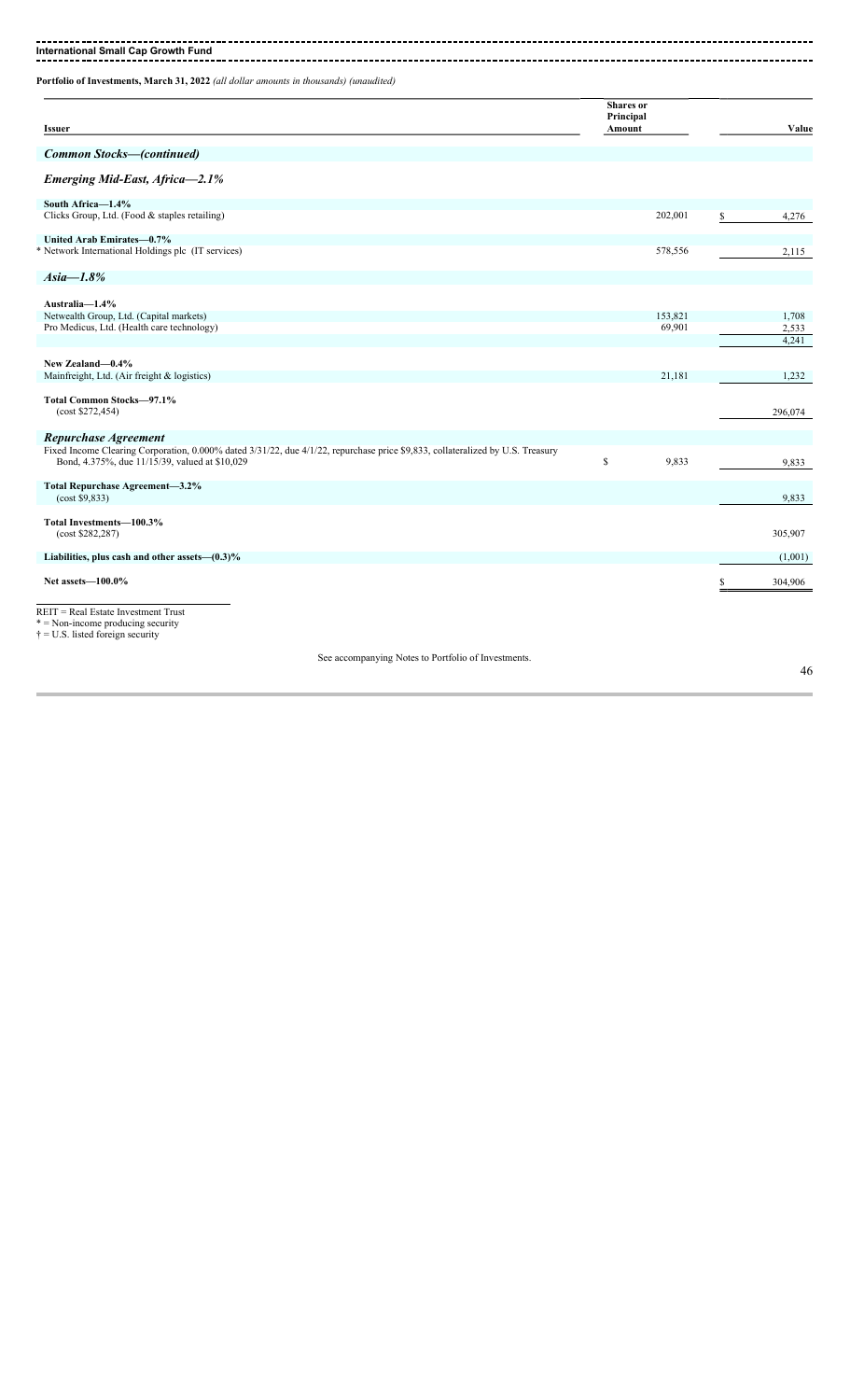**Portfolio of Investments, March 31, 2022** *(unaudited)*

**At March 31, 2022, the Fund's Portfolio of Investments includes the following industry categories (as a percentage of long-term investments):**

| 32.9%  |
|--------|
| 19.9%  |
| 16.5%  |
| 10.1%  |
| 9.6%   |
| 3.3%   |
| 3.3%   |
| 2.5%   |
| 1.0%   |
| 0.9%   |
| 100.0% |
|        |

**At March 31, 2022, the Fund's Portfolio of Investments includes the following currency categories (as a percentage of long-term investments):**

| Swedish Krona                                       | 20.6%  |
|-----------------------------------------------------|--------|
| <b>British Pound Sterling</b>                       | 15.2%  |
| Japanese Yen                                        | 14.7%  |
| Euro                                                | 14.5%  |
| <b>Indian Rupee</b>                                 | 7.1%   |
| <b>Brazilian Real</b>                               | 3.8%   |
| New Taiwan Dollar                                   | 3.7%   |
| Mexican Peso                                        | 3.2%   |
| Swiss Franc                                         | 2.8%   |
| U.S. Dollar                                         | 2.3%   |
| Canadian Dollar                                     | 2.2%   |
| Norwegian Krone                                     | 2.1%   |
| Chinese Yuan Renminbi                               | 2.0%   |
| South African Rand                                  | 1.5%   |
| Australian Dollar                                   | 1.4%   |
| South Korean Won                                    | 1.1%   |
| All Other Currencies                                | 1.8%   |
| Total                                               | 100.0% |
|                                                     |        |
| See accompanying Notes to Portfolio of Investments. |        |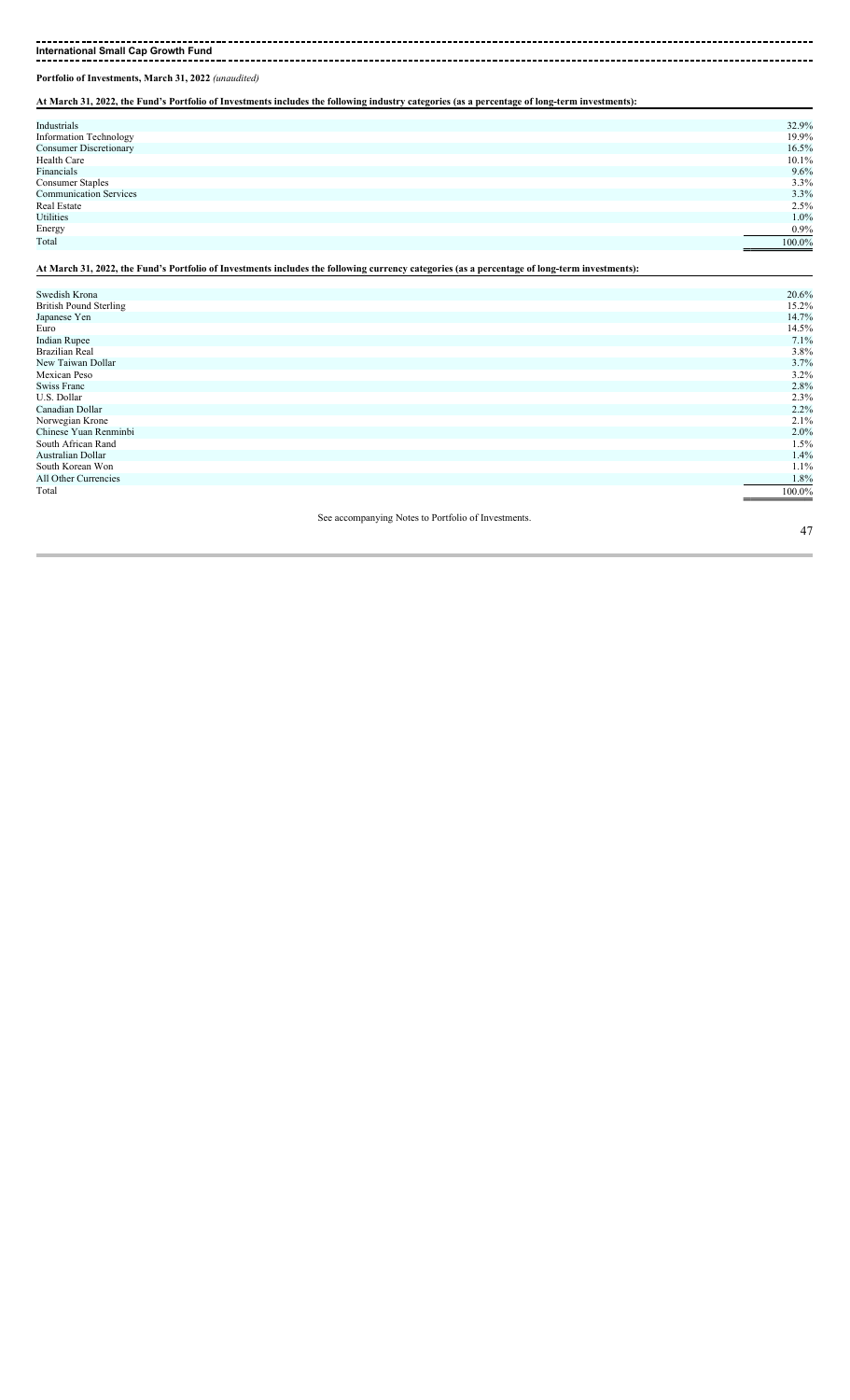#### -------------------**Emerging Markets Leaders Fund**<br> **Emerging Markets Leaders Fund Portfolio of Investments, March 31, 2022** *(all dollar amounts in thousands) (unaudited)* **Issuer Shares Value** *Common Stocks*

#### *Emerging Asia—67.3%*

| $China=20.2\%$                                                                 |           |              |
|--------------------------------------------------------------------------------|-----------|--------------|
| * Alibaba Group Holding, Ltd. (Internet & direct marketing retail)             | 1,201,528 | \$<br>16,397 |
| China Merchants Bank Co., Ltd. Class "H" (Banks)                               | 1,059,000 | 8,244        |
| China Tourism Group Duty Free Corporation, Ltd. Class "A" (Specialty retail)   | 198,356   | 5,102        |
| Foshan Haitian Flavouring & Food Co., Ltd. Class "A" (Food products)           | 489,101   | 6,717        |
| * JD.com, Inc. Class "A" (Internet & direct marketing retail)                  | 19,804    | 563          |
| Kweichow Moutai Co., Ltd. Class "A" (Beverages)                                | 22,359    | 6,023        |
| Midea Group Co., Ltd. Class "A" (Household durables)                           | 857,200   | 7,646        |
| Shenzhou International Group Holdings, Ltd. (Textiles, apparel & luxury goods) | 199.200   | 2,630        |
| Silergy Corporation (Semiconductors & semiconductor equipment)                 | 27,000    | 3,166        |
| Tencent Holdings, Ltd. (Interactive Media & Services)                          | 425,500   | 19,613       |
| TravelSky Technology, Ltd. Class "H" (IT services)                             | 2,738,000 | 3,928        |
| Wuxi Lead Intelligent Equipment Co., Ltd. Class "A" (Machinery)                | 462.469   | 4,224        |
| Zhangzhou Pientzehuang Pharmaceutical Co., Ltd. Class "A" (Pharmaceuticals)    | 101,600   | 5,050        |
|                                                                                |           | 89,303       |
|                                                                                |           |              |

|            | 5,872                                                       |
|------------|-------------------------------------------------------------|
|            | 7,590                                                       |
|            | 5,176                                                       |
|            | 4,516                                                       |
| 628,943    | 12,110                                                      |
| 219,877    | 6,859                                                       |
| 652,286    | 16,346                                                      |
| 285,701    | 7,527                                                       |
| 3,215,871  | 2,742                                                       |
| 650,381    | 22,506                                                      |
| 1,079,848  | 10,891                                                      |
|            | 102,135                                                     |
|            |                                                             |
|            |                                                             |
| 27,181,600 | 15,109                                                      |
|            | 2,812                                                       |
|            | 17,921                                                      |
|            |                                                             |
|            |                                                             |
| 171,202    | 3,027                                                       |
| 28,570     | 1,087                                                       |
| 71,260     | 6,194                                                       |
| 8,788      | 6,199                                                       |
|            | 8.935                                                       |
|            | 25,442                                                      |
|            |                                                             |
|            |                                                             |
| 135,000    | 4,340                                                       |
| 7,210,267  | 8,273                                                       |
| 81,000     | 5,147                                                       |
| 362,000    | 11,266                                                      |
| 331,104    | 34,521                                                      |
|            | 63.547                                                      |
|            | 145,108<br>79,939<br>122,651<br>298,439<br>23,475<br>32,149 |

See accompanying Notes to Portfolio of Investments.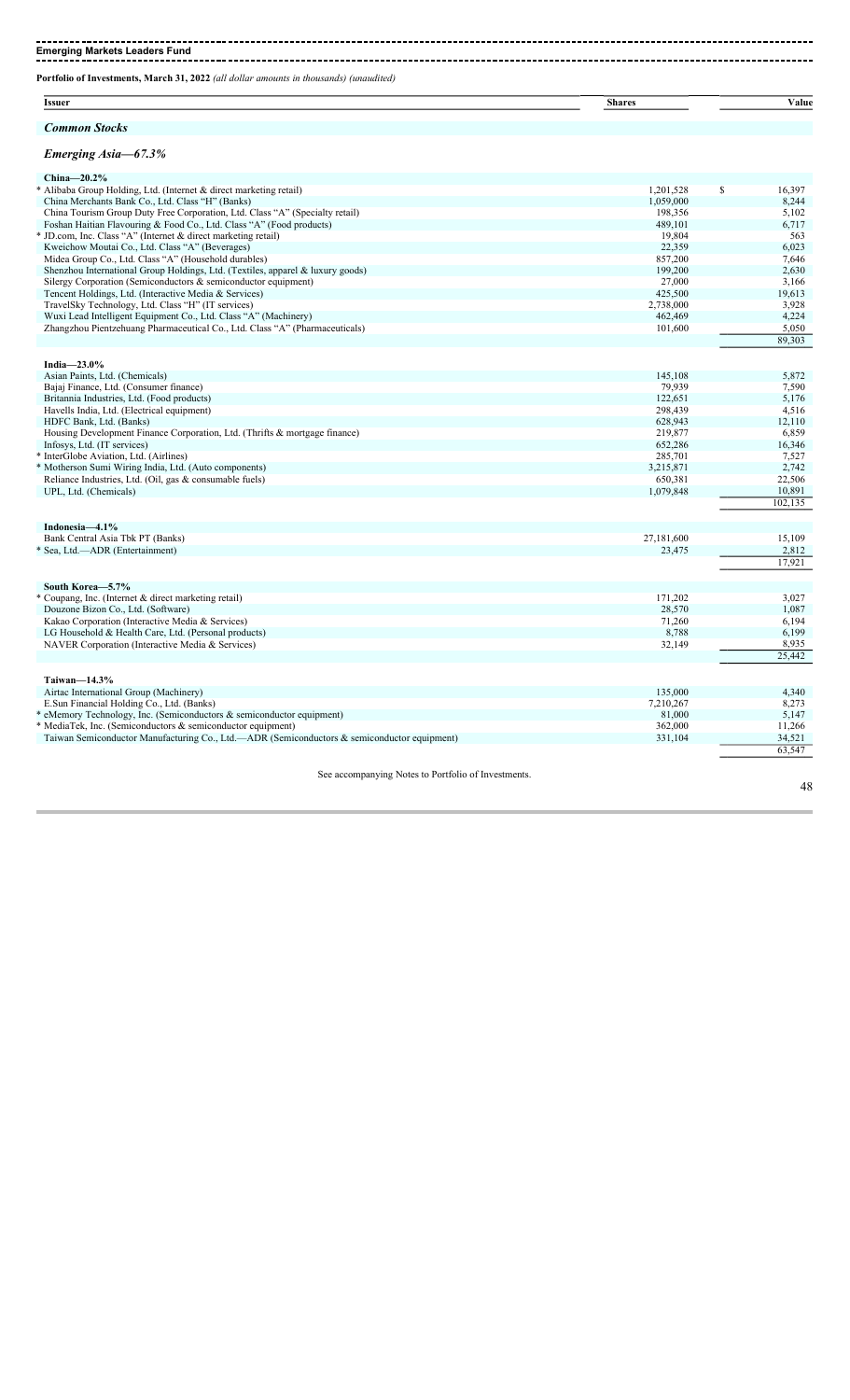**Emerging Markets Leaders Fund** ------------------

**Portfolio of Investments, March 31, 2022** *(all dollar amounts in thousands) (unaudited)*

| Issuer                           | <b>Shares</b> or<br>Principal<br>Amount | Value |
|----------------------------------|-----------------------------------------|-------|
| <b>Common Stocks-(continued)</b> |                                         |       |

## *Emerging Latin America—24.8%*

| Argentina-5.7%                                                                                                                 |             |              |
|--------------------------------------------------------------------------------------------------------------------------------|-------------|--------------|
| * Globant S.A. (IT services)†                                                                                                  | 44,863      | \$<br>11,757 |
| * MercadoLibre, Inc. (Internet & direct marketing retail)                                                                      | 11,503      | 13,683       |
|                                                                                                                                |             | 25,440       |
| $Brazil - 10.3%$                                                                                                               |             |              |
| B3 S.A. - Brasil Bolsa Balcao (Capital markets)                                                                                | 3,580,900   | 11,816       |
| * Locaweb Servicos de Internet S.A. (IT services)                                                                              | 1,424,400   | 3,022        |
| Raia Drogasil S.A. (Food & staples retailing)                                                                                  | 739,000     | 3,716        |
| Rumo S.A. (Road & rail)<br>∗                                                                                                   | 2,992,600   | 11,660       |
| TOTVS S.A. (Software)                                                                                                          | 1,192,700   | 9,113        |
| WEG S.A. (Electrical equipment)                                                                                                | 841,500     | 6,163        |
|                                                                                                                                |             | 45.490       |
| Mexico-6.5%                                                                                                                    |             |              |
| Grupo Aeroportuario del Pacifico S.A.B. de C.V. Class "B" (Transportation infrastructure)                                      | 953,200     | 15,366       |
| Wal-Mart de Mexico S.A.B. de C.V. (Food & staples retailing)                                                                   | 3,310,900   | 13,568       |
|                                                                                                                                |             | 28,934       |
|                                                                                                                                |             |              |
| $Peru-1.7%$                                                                                                                    |             |              |
| Credicorp, Ltd. (Banks)†                                                                                                       | 43,533      | 7,482        |
| Uruguay $-0.6\%$                                                                                                               |             |              |
| Dlocal, Ltd. (IT services)†                                                                                                    | 86,735      | 2,711        |
| Emerging Europe, Mid-East, Africa-6.1%                                                                                         |             |              |
|                                                                                                                                |             |              |
| Russia-0.0%                                                                                                                    |             |              |
| HeadHunter Group plc—ADR (Professional services)**                                                                             | 69,047      | 52           |
| South Africa-5.1%                                                                                                              |             |              |
| Capitec Bank Holdings, Ltd. (Banks)                                                                                            | 97,402      | 15,512       |
| Clicks Group, Ltd. (Food & staples retailing)                                                                                  | 342,964     | 7,260        |
|                                                                                                                                |             | 22,772       |
|                                                                                                                                |             |              |
| United Arab Emirates-1.0%                                                                                                      |             |              |
| * Network International Holdings plc (IT services)                                                                             | 1,157,781   | 4,231        |
| Total Common Stocks-98.2%                                                                                                      |             |              |
| (cost \$418,447)                                                                                                               |             | 435,460      |
| <b>Repurchase Agreement</b>                                                                                                    |             |              |
| Fixed Income Clearing Corporation, 0.000% dated 3/31/22, due 4/1/22, repurchase price \$9,834, collateralized by U.S. Treasury |             |              |
| Bond, 4.250%, due 5/15/39, valued at \$10,030                                                                                  | \$<br>9,834 | 9,834        |
| Total Repurchase Agreement-2.2%<br>(cost \$9,834)                                                                              |             | 9,834        |
|                                                                                                                                |             |              |
| See accompanying Notes to Portfolio of Investments.                                                                            |             |              |
|                                                                                                                                |             | 49           |
|                                                                                                                                |             |              |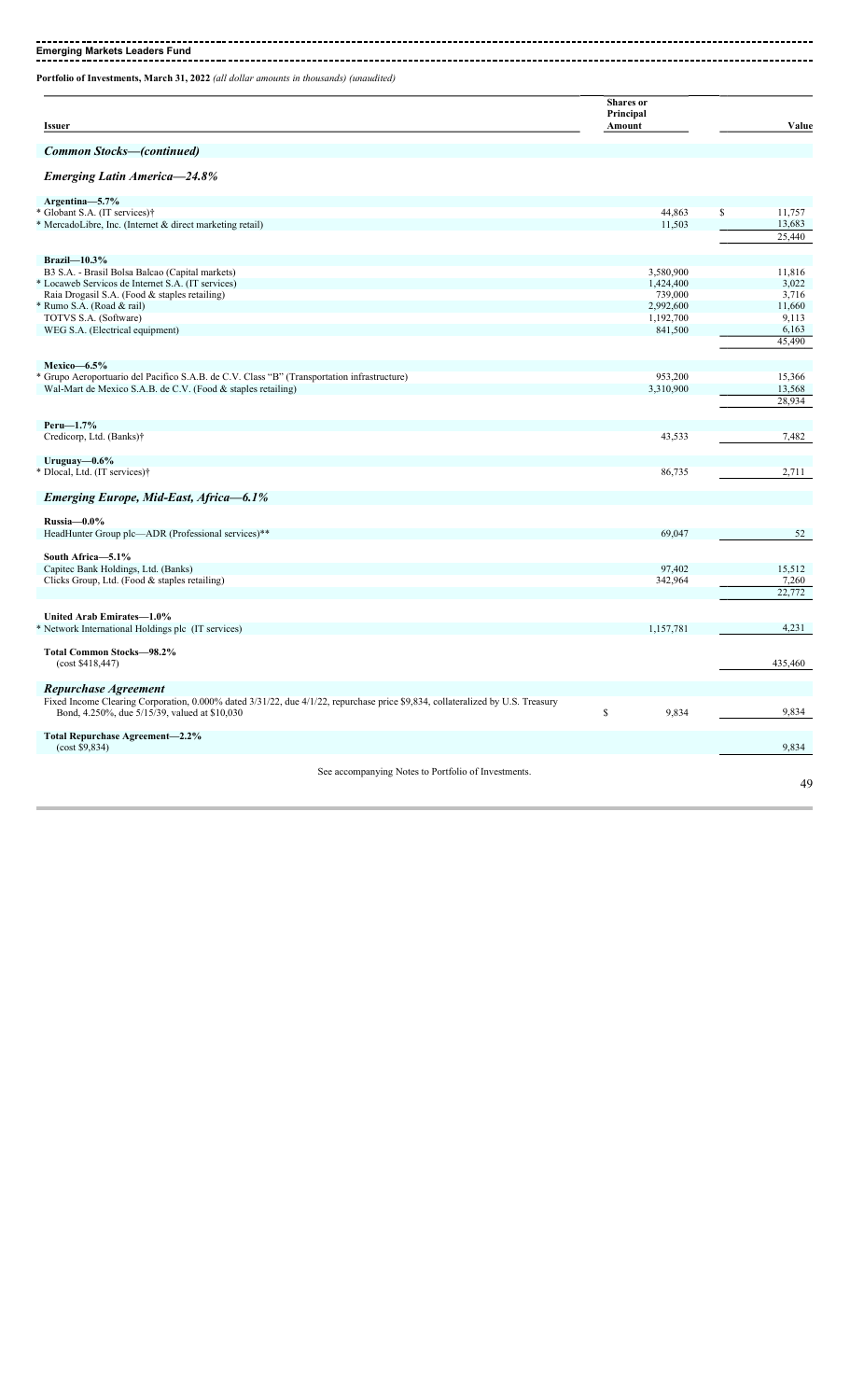#### 

**Emerging Markets Leaders Fund** 

| <b>Issuer</b>                                      | <b>Shares</b> | Value   |
|----------------------------------------------------|---------------|---------|
| Total Investments-100.4%<br>(cost \$428,281)       |               | 445,294 |
| Liabilities, plus cash and other assets $-(0.4)\%$ |               | (1,885) |
| Net assets $-100.0\%$                              |               | 443,409 |

ADR = American Depository Receipt

\* = Non-income producing security

\*\* = Fair valued pursuant to Valuation Procedures approved by the Board of Trustees. This holding represents 0.01% of the Fund's net assets at March 31, 2022.

† = U.S. listed foreign security

See accompanying Notes to Portfolio of Investments.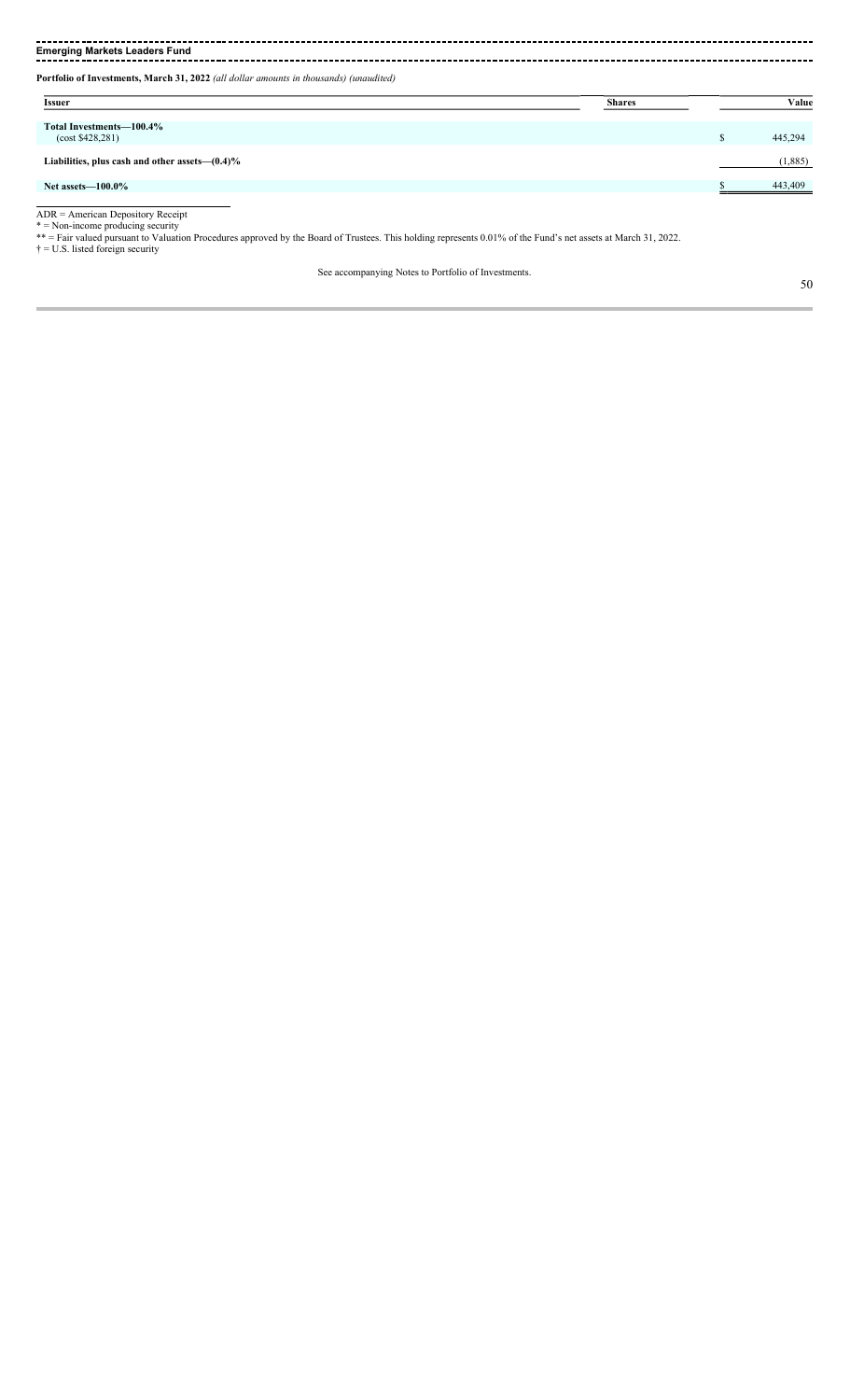**Emerging Markets Leaders Fund**

**Portfolio of Investments, March 31, 2022** *(unaudited)*

**At March 31, 2022, the Fund's Portfolio of Investments includes the following industry categories (as a percentage of long-term investments):**

| 24.3%  |
|--------|
| 21.4%  |
| 12.4%  |
| 11.9%  |
| 11.2%  |
| 8.6%   |
| 5.2%   |
| 3.8%   |
| 1.2%   |
| 100.0% |
|        |
|        |
|        |

| <b>Indian Rupee</b>   | 23.5%    |
|-----------------------|----------|
| U.S. Dollar           | 17.5%    |
| Hong Kong Dollar      | 11.8%    |
| <b>Brazilian Real</b> | $10.4\%$ |
| Chinese Yuan Renminbi | $8.0\%$  |
| New Taiwan Dollar     | 7.4%     |
| Mexican Peso          | 6.6%     |
| South African Rand    | 5.2%     |
| South Korean Won      | 5.1%     |
| Indonesian Rupiah     | 3.5%     |
| All Other Currencies  | 1.0%     |
| Total                 | 100.0%   |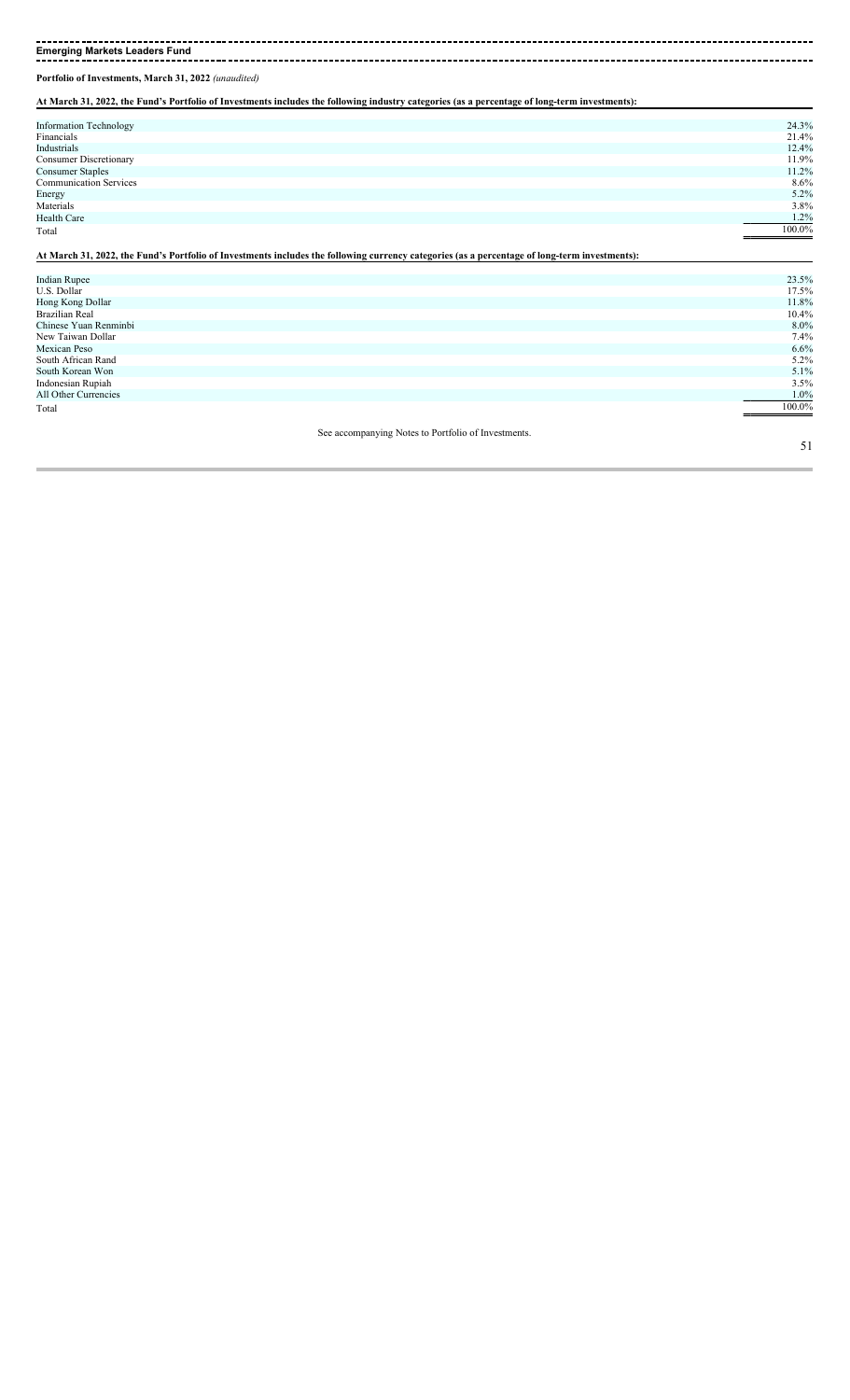### 

**Emerging Markets Growth Fund** 

**Portfolio of Investments, March 31, 2022** *(all dollar amounts in thousands) (unaudited)*

| Issuer            | <b>Shares</b> | ⁄ alue |
|-------------------|---------------|--------|
|                   |               |        |
| <b>CONTRACTOR</b> |               |        |

## *Common Stocks*

#### *Emerging Asia—77.6%*

| $China=14.4\%$                                                                                            |           |                |
|-----------------------------------------------------------------------------------------------------------|-----------|----------------|
| ANTA Sports Products, Ltd. (Textiles, apparel & luxury goods)                                             | 366,000   | \$<br>4,540    |
| Bank of Ningbo Co., Ltd. Class "A" (Banks)                                                                | 1,814,900 | 10,634         |
| Chacha Food Co., Ltd. Class "A" (Food products)                                                           | 238,300   | 2,011          |
| China Meidong Auto Holdings, Ltd. (Specialty retail)                                                      | 918,000   | 3,489          |
| China Merchants Bank Co., Ltd. Class "H" (Banks)                                                          | 2,659,500 | 20,703         |
| Contemporary Amperex Technology Co., Ltd. Class "A" (Electrical equipment)                                | 39,900    | 3,193          |
| East Money Information Co., Ltd. Class "A" (Capital markets)                                              | 878,500   | 3,480          |
| JD.com, Inc. Class "A" (Internet & direct marketing retail)                                               | 158,521   | 4,504          |
| Jiumaojiu International Holdings, Ltd. (Hotels, restaurants & leisure)                                    | 1,455,000 | 3,078          |
| Kweichow Moutai Co., Ltd. Class "A" (Beverages)                                                           | 19,474    | 5.246          |
| Li Ning Co., Ltd. (Textiles, apparel & luxury goods)                                                      | 1,113,500 | 9,455          |
| NAURA Technology Group Co., Ltd. Class "A" (Semiconductors & semiconductor equipment)                     | 57,400    | 2,452          |
| NetEase, Inc. (Entertainment)                                                                             | 215,800   | 3,894          |
| Proya Cosmetics Co., Ltd. Class "A" (Personal products)                                                   | 113,800   | 3,371          |
| Shenzhen Inovance Technology Co., Ltd. Class "A" (Machinery)                                              | 503,664   | 4,497          |
| Silergy Corporation (Semiconductors & semiconductor equipment)                                            | 77,000    | 9.028          |
| Sungrow Power Supply Co., Ltd. Class "A" (Electrical equipment)                                           | 189,693   | 3,182          |
| Suzhou Maxwell Technologies Co., Ltd. Class "A" (Electrical equipment)                                    | 44,692    | 3,680          |
| Tencent Holdings, Ltd. (Interactive Media & Services)                                                     | 293,160   | 13,513         |
| Wuxi Lead Intelligent Equipment Co., Ltd. Class "A" (Machinery)                                           | 405,205   | 3,701          |
| Yunnan Botanee Bio-Technology Group Co., Ltd. Class "A" (Personal products)                               | 55,500    | 1,629          |
| Zhejiang Jingsheng Mechanical & Electrical Co., Ltd. Class "A" (Semiconductors & semiconductor equipment) | 426,990   | 4,006          |
| Zhongsheng Group Holdings, Ltd. (Specialty retail)                                                        | 469,500   | 3,301          |
|                                                                                                           |           | 126,587        |
|                                                                                                           |           |                |
| India $-23.8\%$<br>Aarti Industries, Ltd. (Chemicals)                                                     | 194,810   | 2,439          |
| * Affle India, Ltd. (Media)                                                                               | 168,410   |                |
| * Amber Enterprises India, Ltd. (Household durables)                                                      | 60,494    | 2,757<br>2,786 |
|                                                                                                           | 229,533   | 2,747          |
| * APL Apollo Tubes, Ltd. (Metals & mining)                                                                |           |                |
| Apollo Hospitals Enterprise, Ltd. (Health care providers & services)                                      | 113,476   | 6,743          |
| Asian Paints, Ltd. (Chemicals)                                                                            | 93,552    | 3,786          |
| Astral, Ltd. (Building products)                                                                          | 69,527    | 1,844          |
| Atul, Ltd. (Chemicals)                                                                                    | 20,879    | 2,821          |
| Bajaj Finance, Ltd. (Consumer finance)                                                                    | 143,442   | 13,620         |
| Bata India, Ltd. (Textiles, apparel & luxury goods)                                                       | 111,819   | 2,878          |
| Clean Science & Technology, Ltd. (Chemicals)                                                              | 74,797    | 1,952          |
| Coforge, Ltd. (IT services)                                                                               | 48,456    | 2,828          |
| Computer Age Management Services, Ltd. (IT services)                                                      | 88,368    | 2,678          |
| Crompton Greaves Consumer Electricals, Ltd. (Household durables)                                          | 507,046   | 2,484          |
| Dabur India, Ltd. (Personal products)                                                                     | 382,069   | 2,699          |
| Divi's Laboratories, Ltd. (Life sciences tools & services)                                                |           | 2,796          |
|                                                                                                           | 48,105    | 2,383          |
| Dixon Technologies India, Ltd. (Household durables)                                                       | 42,259    |                |
| Dr. Lal PathLabs, Ltd. (Health care providers & services)                                                 | 54,960    | 1,877          |
| Escorts, Ltd. (Machinery)                                                                                 | 95,656    | 2,123          |
| Godrej Properties, Ltd. (Real estate management & development)                                            | 67,083    | 1,470          |
| Havells India, Ltd. (Electrical equipment)                                                                | 176,191   | 2,666          |
| HDFC Bank, Ltd. (Banks)                                                                                   | 767,261   | 14,774         |
| Hindustan Unilever, Ltd. (Personal products)                                                              | 75,802    | 2,037          |
| Housing Development Finance Corporation, Ltd. (Thrifts & mortgage finance)                                | 359,483   | 11,214         |

See accompanying Notes to Portfolio of Investments.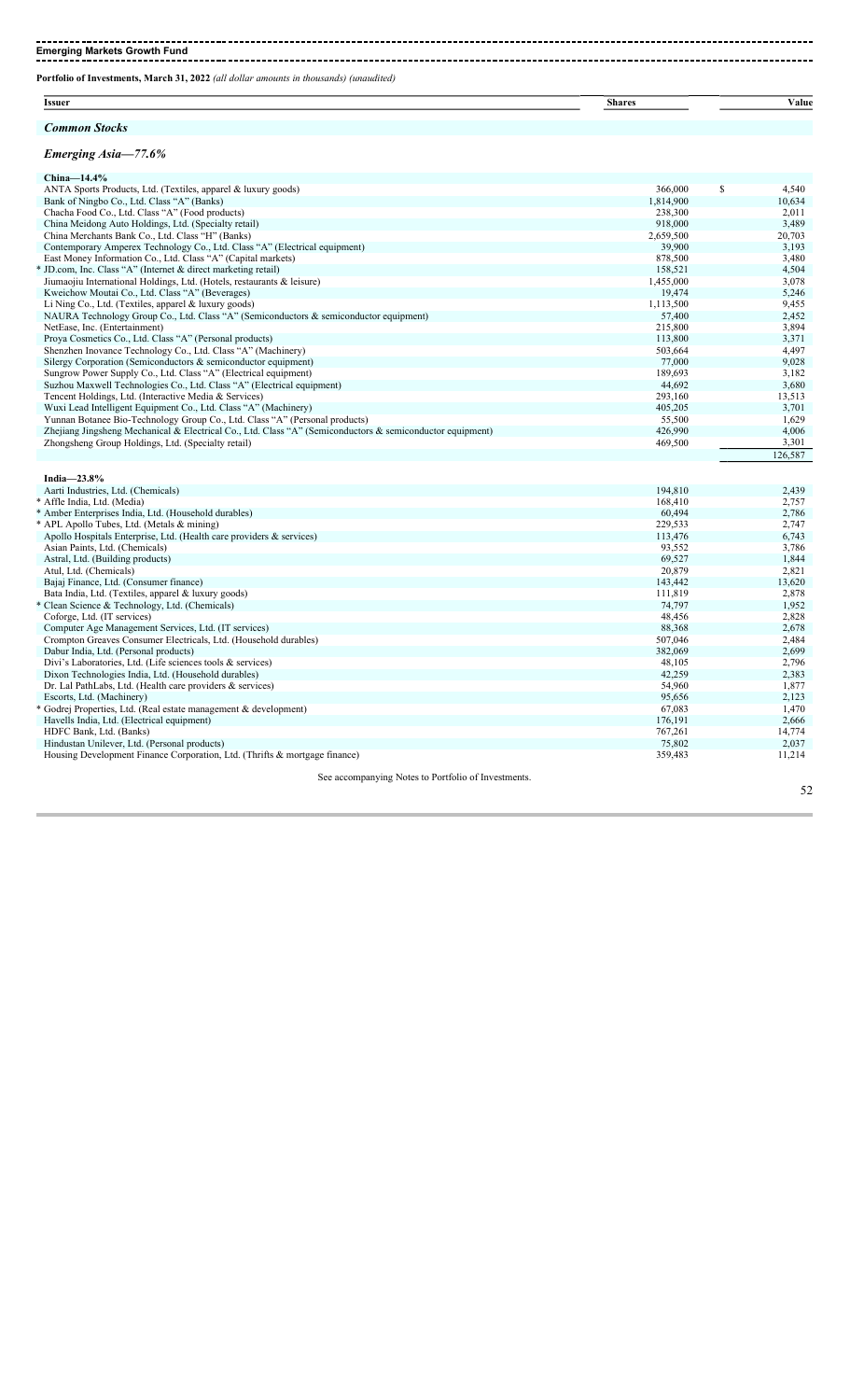#### **Emerging Markets Growth Fund**

-----------------------

**Portfolio of Investments, March 31, 2022** *(all dollar amounts in thousands) (unaudited)*

|        | $\sim$       |                    |
|--------|--------------|--------------------|
| Issuer | <b>Share</b> | ⁄ alue<br>$\cdots$ |
|        |              |                    |

### *Common Stocks—(continued)*

#### *Emerging Asia—(continued)*

| India — (continued)                                      |         |             |
|----------------------------------------------------------|---------|-------------|
| Indian Energy Exchange Ltd. (Capital markets)            | 735,070 | \$<br>2,158 |
| Info Edge India, Ltd. (Interactive Media & Services)     | 38,965  | 2,304       |
| Infosys, Ltd. (IT services)                              | 256,228 | 6,421       |
| JK Cement, Ltd. (Construction materials)                 | 43,644  | 1,392       |
| Jubilant Foodworks, Ltd. (Hotels, restaurants & leisure) | 25,045  | 865         |
| Kajaria Ceramics, Ltd. (Building products)               | 139,974 | 1,862       |
| KEI Industries, Ltd. (Electrical equipment)              | 157,262 | 2,587       |
| Larsen & Toubro Infotech, Ltd. (IT services)             | 56,599  | 4,563       |
| Minda Industries, Ltd. (Auto components)                 | 193,380 | 2,355       |
| Nestle India, Ltd. (Food products)                       | 11,818  | 2,696       |
| Pidilite Industries, Ltd. (Chemicals)                    | 102,223 | 3,313       |
| Polycab India, Ltd. (Electrical equipment)               | 56,911  | 1,760       |
| Reliance Industries, Ltd. (Oil, gas & consumable fuels)  | 896,860 | 31,035      |
| SRF, Ltd. (Chemicals)                                    | 228,510 | 8,046       |
| Tata Consultancy Services, Ltd. (IT services)            | 363,543 | 17,880      |
| Tata Consumer Products, Ltd. (Food products)             | 246,007 | 2,513       |
| Tata Elxsi, Ltd. (Software)                              | 58,815  | 6,826       |
| Trent, Ltd. (Multiline retail)                           | 225,835 | 3,793       |
| UPL, Ltd. (Chemicals)                                    | 456,047 | 4,600       |
| Varun Beverages, Ltd. (Beverages)                        | 263,940 | 3,248       |
| Voltas, Ltd. (Construction & engineering)                | 184,729 | 3,020       |
|                                                          |         | 209,639     |

| Indonesia-5.2%                                                                  |            |        |
|---------------------------------------------------------------------------------|------------|--------|
| Bank Central Asia Tbk PT (Banks)                                                | 46,193,495 | 25,677 |
| * Bank Jago Tbk PT (Banks)                                                      | 2,124,800  | 2,165  |
| Bank Rakyat Indonesia Persero Tbk PT (Banks)                                    | 53,834,051 | 17,387 |
|                                                                                 |            | 45,229 |
|                                                                                 |            |        |
| Philippines-0.5%                                                                |            |        |
| International Container Terminal Services, Inc. (Transportation infrastructure) | 1,061,280  | 4,597  |
|                                                                                 |            |        |
| South Korea-8.8%                                                                |            |        |
| Chunbo Co., Ltd. (Chemicals)                                                    | 9,063      | 2,496  |
| JYP Entertainment Corporation (Entertainment)                                   | 73,901     | 3,708  |
| Kakao Corporation (Interactive Media & Services)                                | 85,944     | 7,470  |
| LEENO Industrial, Inc. (Semiconductors $\&$ semiconductor equipment)            | 26,853     | 4,056  |
| NAVER Corporation (Interactive Media & Services)                                | 27,706     | 7,700  |
| Samsung Biologics Co., Ltd. (Life sciences tools & services)                    | 7,030      | 4,777  |
| Samsung Electronics Co., Ltd. (Technology hardware, storage & peripherals)      | 783,639    | 44,842 |
| Samsung SDI Co., Ltd. (Electronic equipment, instruments & components)          | 5,147      | 2,505  |
|                                                                                 |            | 77,554 |
| Taiwan $-22.8\%$                                                                |            |        |
| Accton Technology Corporation (Communications equipment)                        | 123,000    | 946    |
| Advantech Co., Ltd. (Technology hardware, storage & peripherals)                | 335,766    | 4,302  |
|                                                                                 |            |        |
| Airtac International Group (Machinery)                                          | 58,852     | 1,892  |
| ASMedia Technology, Inc. (Semiconductors & semiconductor equipment)             | 50,000     | 3,341  |
| ASPEED Technology, Inc. (Semiconductors $\&$ semiconductor equipment)           | 102,000    | 11,482 |
| Chailease Holding Co., Ltd. (Diversified financial services)                    | 1,514,800  | 13,287 |
| Chroma ATE, Inc. (Electronic equipment, instruments $\&$ components)            | 437,000    | 2,725  |
| E.Sun Financial Holding Co., Ltd. (Banks)                                       | 18,157,646 | 20,832 |

See accompanying Notes to Portfolio of Investments.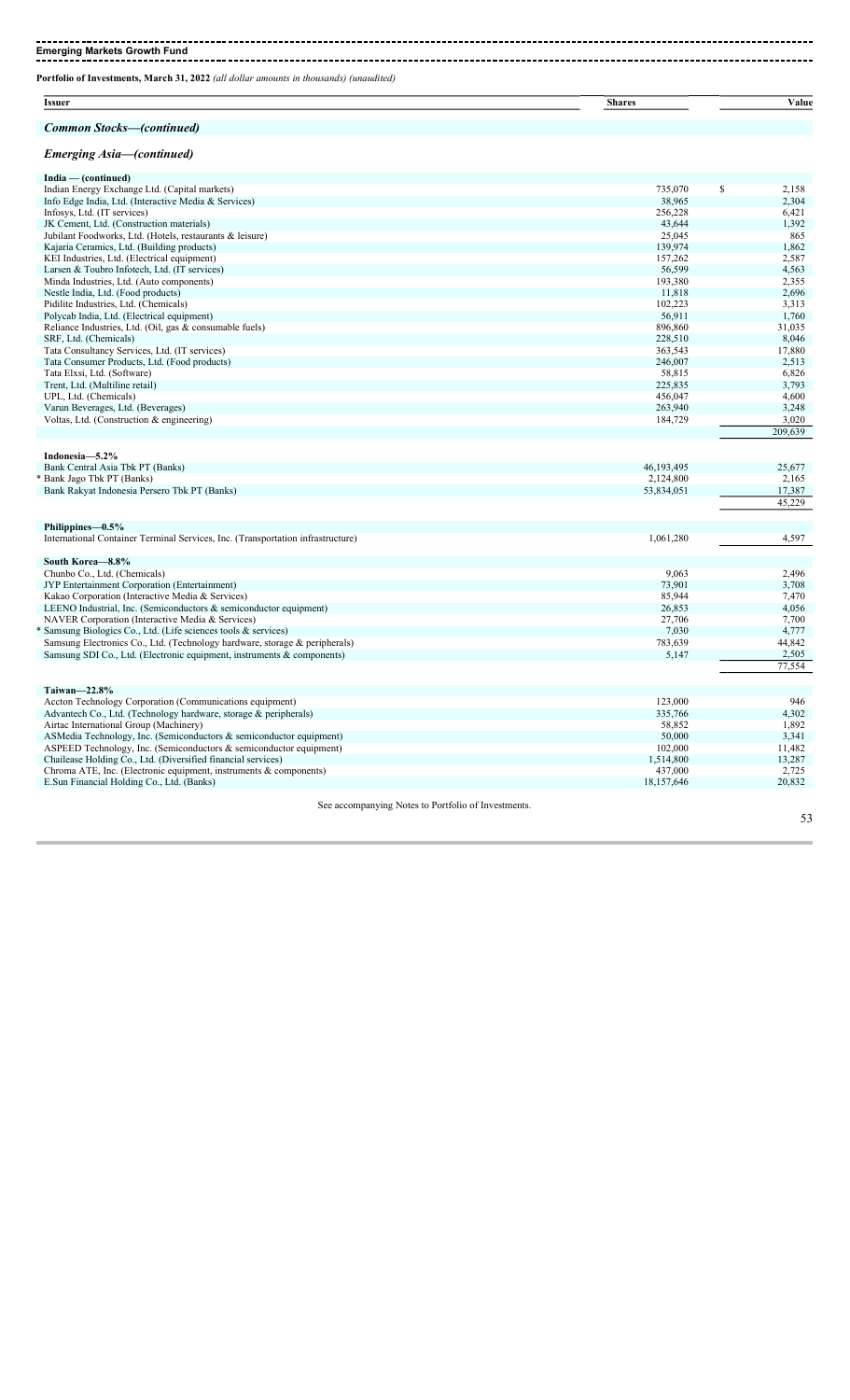| Portfolio of Investments, March 31, 2022 (all dollar amounts in thousands) (unaudited)      |               |                 |
|---------------------------------------------------------------------------------------------|---------------|-----------------|
| <b>Issuer</b>                                                                               | <b>Shares</b> | Value           |
| <b>Common Stocks–(continued)</b>                                                            |               |                 |
| <b>Emerging Asia-(continued)</b>                                                            |               |                 |
| Taiwan — (continued)                                                                        |               |                 |
| Elite Material Co., Ltd. (Electronic equipment, instruments & components)                   | 416,000       | \$<br>3,694     |
| * eMemory Technology, Inc. (Semiconductors & semiconductor equipment)                       | 47,000        | 2,987           |
| Feng TAY Enterprise Co., Ltd. (Textiles, apparel & luxury goods)                            | 413,000       | 2,746           |
| Lotes Co., Ltd. (Electronic equipment, instruments & components)                            | 161,459       | 3,911           |
| * MediaTek, Inc. (Semiconductors & semiconductor equipment)                                 | 947,000       | 29,471          |
| momo.com, Inc. (Internet & direct marketing retail)                                         | 60,600        | 1,970           |
| Parade Technologies, Ltd. (Semiconductors & semiconductor equipment)                        | 126,000       | 7,875           |
| Realtek Semiconductor Corporation (Semiconductors & semiconductor equipment)                | 184,000       | 2,733           |
| Sinbon Electronics Co., Ltd. (Electronic equipment, instruments & components)               | 375,000       | 3,382           |
| Taiwan Semiconductor Manufacturing Co., Ltd. (Semiconductors & semiconductor equipment)     | 896,000       | 18,380          |
| Taiwan Semiconductor Manufacturing Co., Ltd.—ADR (Semiconductors & semiconductor equipment) | 537,525       | 56,042          |
| Voltronic Power Technology Corporation (Electrical equipment)                               | 101,586       | 5,127           |
| Wiwynn Corporation (Technology hardware, storage & peripherals)                             | 109,000       | 3,845           |
|                                                                                             |               | 200,970         |
| Thailand-1.7%                                                                               |               |                 |
| Com7 PCL Class "F" (Specialty retail)                                                       | 3,644,400     | 4,691           |
| Kasikornbank PCL (Banks)                                                                    | 2,184,500     | 10,557          |
|                                                                                             |               | 15,248          |
| Vietnam-0.4%                                                                                |               |                 |
| Hoa Phat Group JSC (Metals & mining)                                                        | 1,743,701     | 3,432           |
| <b>Emerging Latin America-12.7%</b>                                                         |               |                 |
| Argentina-2.3%                                                                              |               |                 |
| * Globant S.A. (IT services)†                                                               | 32,125        | 8,419           |
| * MercadoLibre, Inc. (Internet & direct marketing retail)                                   | 9,772         | 11,624          |
|                                                                                             |               | 20,043          |
| Brazil- $6.3\%$                                                                             |               |                 |
| B3 S.A. - Brasil Bolsa Balcao (Capital markets)                                             | 1,000,300     | 3,301           |
| * Itau Unibanco Holding S.A.—ADR (Banks)                                                    | 3,114,912     | 17,786          |
| Localiza Rent a Car S.A. (Road & rail)                                                      | 505,800       | 6,491           |
| Patria Investments, Ltd. Class "A" (Capital markets)†                                       | 174,996       | 3,117           |
| Pet Center Comercio e Participacoes S.A. (Specialty retail)                                 | 902.991       | 3,539           |
| * Raia Drogasil S.A. (Food & staples retailing)                                             | 1,142,400     | 5,744           |
| * TOTVS S.A. (Software)                                                                     | 782,200       | 5,977           |
| Vinci Partners Investments, Ltd. Class "A" (Capital markets)†                               | 197,305       | 2,733           |
| * WEG S.A. (Electrical equipment)                                                           | 921,640       | 6,750<br>55,438 |
|                                                                                             |               |                 |
| Mexico-2.1%                                                                                 |               | 18,712          |
| Wal-Mart de Mexico S.A.B. de C.V. (Food & staples retailing)                                | 4,566,200     |                 |
| Peru-1.6%                                                                                   |               |                 |
| Credicorp, Ltd. (Banks)†                                                                    | 81,150        | 13,947          |
| Uruguay $-0.4\%$                                                                            |               |                 |
| * Dlocal, Ltd. (IT services)†                                                               | 118,156       | 3,694           |
|                                                                                             |               |                 |

See accompanying Notes to Portfolio of Investments.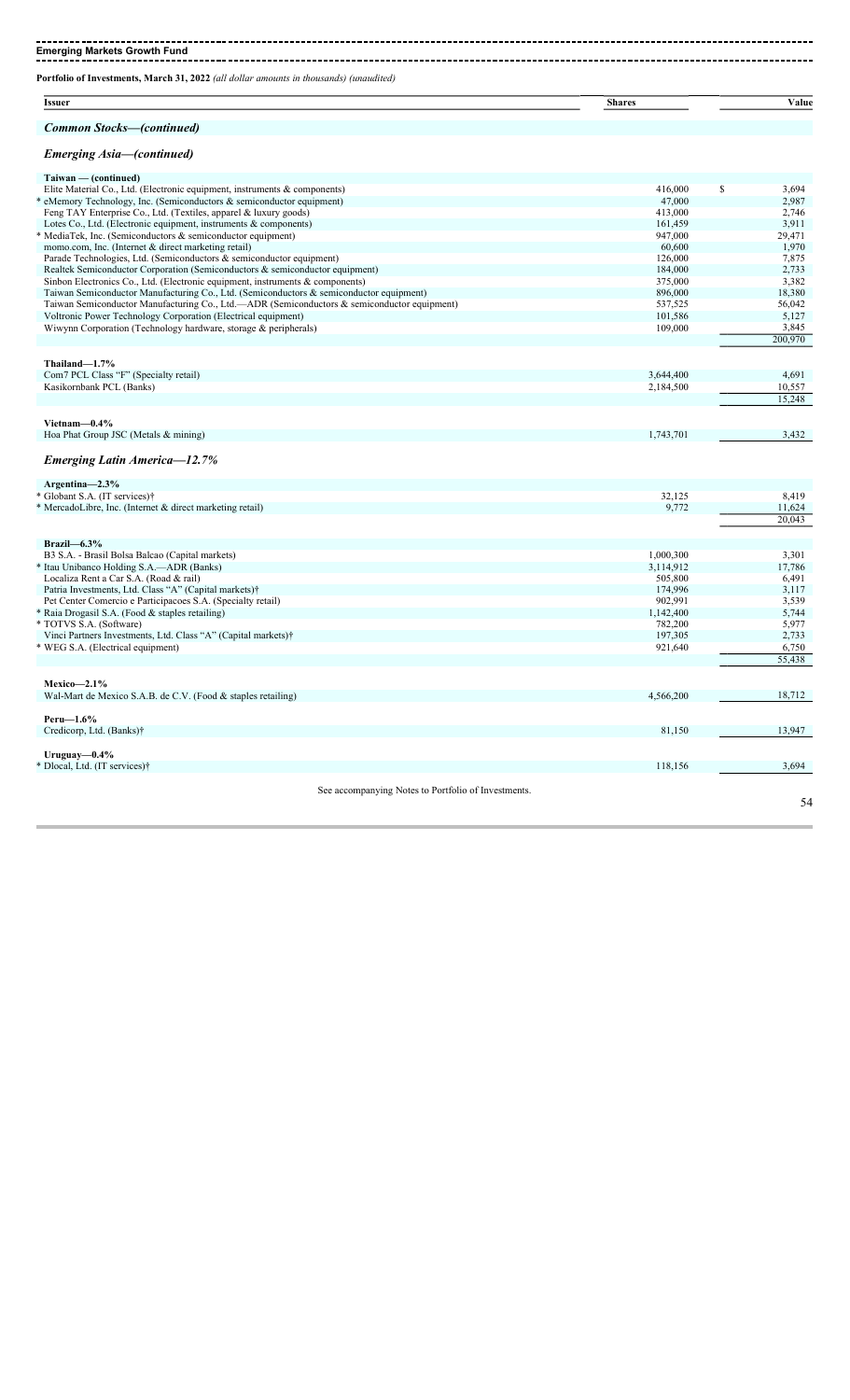*Common Stocks—(continued)*

**Emerging Markets Growth Fund** ----------------------------. \_ \_ \_ \_ \_ \_ \_ \_ \_ \_ \_ \_ \_ \_ \_ \_ \_ \_

**Portfolio of Investments, March 31, 2022** *(all dollar amounts in thousands) (unaudited)*

|        | Shares or |       |
|--------|-----------|-------|
|        | Principal |       |
| Issuer | Amount    | Value |
|        |           |       |

## *Emerging Europe, Mid-East, Africa—7.9%*

| Kenya-0.2%                                                                                                                       |             |           |   |           |
|----------------------------------------------------------------------------------------------------------------------------------|-------------|-----------|---|-----------|
| Safaricom plc (Wireless telecommunication services)                                                                              |             | 7,534,354 | S | 2,213     |
|                                                                                                                                  |             |           |   |           |
| Poland $-0.4\%$                                                                                                                  |             |           |   |           |
| Dino Polska S.A. (Food $&$ staples retailing)                                                                                    |             | 42,130    |   | 3,400     |
|                                                                                                                                  |             |           |   |           |
| Oatar $-1.8\%$                                                                                                                   |             |           |   |           |
| Qatar Islamic Bank S.A.Q. (Banks)                                                                                                |             | 700,586   |   | 4,585     |
| Qatar National Bank QPSC (Banks)                                                                                                 |             | 1,747,615 |   | 11,044    |
|                                                                                                                                  |             |           |   | 15,629    |
|                                                                                                                                  |             |           |   |           |
| South Africa-4.0%                                                                                                                |             |           |   |           |
| Capitec Bank Holdings, Ltd. (Banks)                                                                                              |             | 172,204   |   | 27,425    |
| Clicks Group, Ltd. (Food & staples retailing)                                                                                    |             | 359,646   |   | 7,614     |
|                                                                                                                                  |             |           |   | 35,039    |
|                                                                                                                                  |             |           |   |           |
| United Arab Emirates-1.5%                                                                                                        |             |           |   |           |
| First Abu Dhabi Bank PJSC (Banks)                                                                                                |             | 2,027,286 |   | 13,009    |
|                                                                                                                                  |             |           |   |           |
| <b>Total Common Stocks-98.2%</b>                                                                                                 |             |           |   | 864,380   |
| (cost \$695,061)                                                                                                                 |             |           |   |           |
|                                                                                                                                  |             |           |   |           |
| Repurchase Agreement                                                                                                             |             |           |   |           |
| Fixed Income Clearing Corporation, 0.000% dated 3/31/22, due 4/01/22, repurchase price \$26,557, collateralized by U.S. Treasury |             |           |   |           |
| Bond, 4.375%, due 11/15/39, valued at \$27,088                                                                                   | $\mathbf S$ | 26,557    |   | 26,557    |
|                                                                                                                                  |             |           |   |           |
| Total Repurchase Agreement-3.0%<br>(cost \$26,557)                                                                               |             |           |   | 26,557    |
|                                                                                                                                  |             |           |   |           |
| Total Investments-101.2%                                                                                                         |             |           |   |           |
| (cost \$721,618)                                                                                                                 |             |           |   | 890,937   |
|                                                                                                                                  |             |           |   |           |
| Liabilities, plus cash and other assets $-(1.2)\%$                                                                               |             |           |   | (10, 343) |
|                                                                                                                                  |             |           |   |           |
| Net assets-100.0%                                                                                                                |             |           |   | 880.594   |
|                                                                                                                                  |             |           |   |           |
|                                                                                                                                  |             |           |   |           |

ADR = American Depository Receipt

\* = Non-income producing security

 $\dagger$  = U.S. listed foreign security

See accompanying Notes to Portfolio of Investments.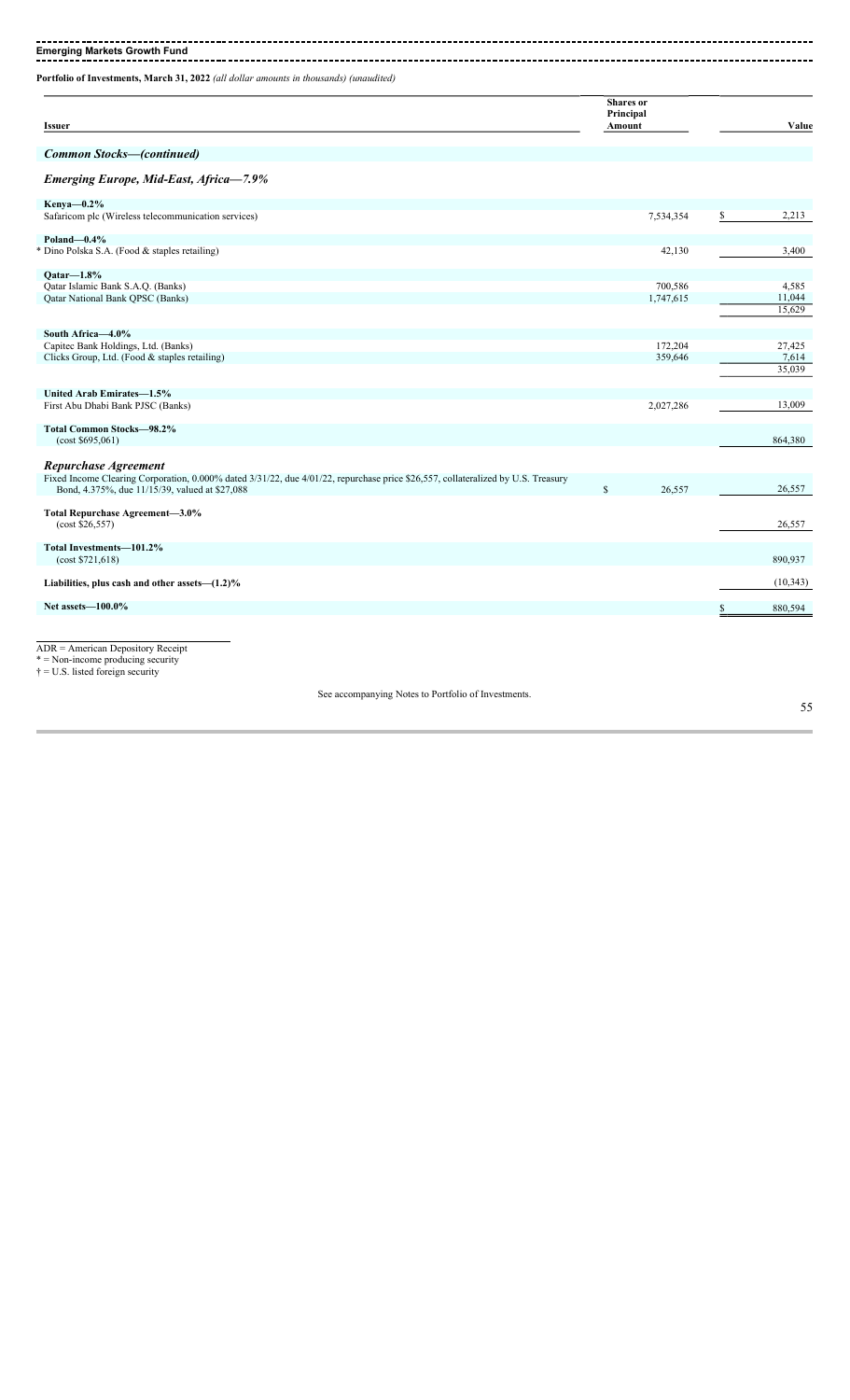**Emerging Markets Growth Fund**

**Portfolio of Investments, March 31, 2022** *(unaudited)*

**At March 31, 2022, the Fund's Portfolio of Investments includes the following industry categories (as a percentage of long-term investments):**

| <b>Information Technology</b> | 32.5%  |
|-------------------------------|--------|
| Financials                    | 30.5%  |
| Consumer Discretionary        | 8.2%   |
| Consumer Staples              | 7.0%   |
| Industrials                   | 6.8%   |
| <b>Communication Services</b> | 5.0%   |
| Materials                     | 4.3%   |
| Energy                        | 3.6%   |
| Health Care                   | 1.9%   |
| Real Estate                   | 0.2%   |
| Total                         | 100.0% |
|                               |        |

**At March 31, 2022, the Fund's Portfolio of Investments includes the following currency categories (as a percentage of long-term investments):**

| <b>Indian Rupee</b>   |                                                     | 24.2%   |
|-----------------------|-----------------------------------------------------|---------|
| New Taiwan Dollar     |                                                     | 17.8%   |
| U.S. Dollar           |                                                     | 13.6%   |
| South Korean Won      |                                                     | $9.0\%$ |
| Hong Kong Dollar      |                                                     | 7.7%    |
| Chinese Yuan Renminbi |                                                     | 5.9%    |
| Indonesian Rupiah     |                                                     | 5.2%    |
| South African Rand    |                                                     | 4.0%    |
| <b>Brazilian Real</b> |                                                     | 3.7%    |
| Mexican Peso          |                                                     | $2.2\%$ |
| Qatari Rial           |                                                     | 1.8%    |
| Thai Baht             |                                                     | 1.8%    |
| <b>UAE</b> Dirham     |                                                     | 1.5%    |
| All Other Currencies  |                                                     | 1.6%    |
| Total                 |                                                     | 100.0%  |
|                       |                                                     |         |
|                       | See accompanying Notes to Portfolio of Investments. |         |
|                       |                                                     | 56      |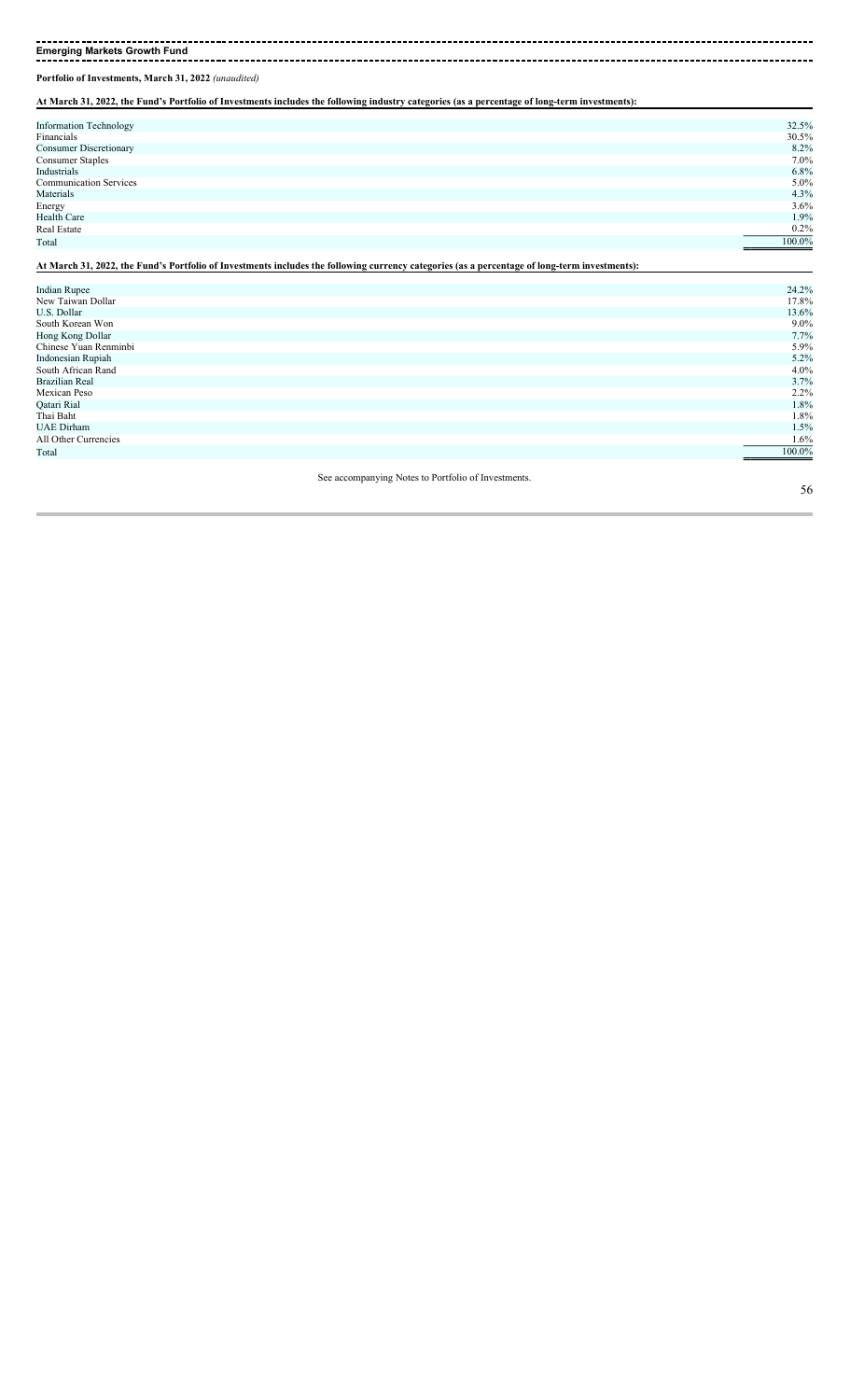# **Emerging Markets Small Cap Growth Fund**

| <b>Issuer</b>                                                                                                            | <b>Shares</b>    | Value          |
|--------------------------------------------------------------------------------------------------------------------------|------------------|----------------|
| <b>Common Stocks</b>                                                                                                     |                  |                |
| Emerging Asia-72.8%                                                                                                      |                  |                |
| Cambodia-0.4%                                                                                                            |                  |                |
| NagaCorp, Ltd. (Hotels, restaurants & leisure)                                                                           | 2,304,000        | 2,041<br>\$    |
| $China—8.9\%$                                                                                                            |                  |                |
| By-health Co., Ltd. Class "A" (Personal products)                                                                        | 1,048,776        | 3,500          |
| Centre Testing International Group Co., Ltd. Class "A" (Professional services)                                           | 1,240,605        | 3,836          |
| Chacha Food Co., Ltd. Class "A" (Food products)                                                                          | 754,171          | 6,363          |
| Changzhou Xingyu Automotive Lighting Systems Co., Ltd. Class "A" (Auto components)                                       | 17,763           | 362            |
| China Lesso Group Holdings, Ltd. (Building products)                                                                     | 542,000          | 651            |
| China Meidong Auto Holdings, Ltd. (Specialty retail)                                                                     | 972,000          | 3.694          |
| CIFI Ever Sunshine Services Group, Ltd. (Real estate management & development)                                           | 2,268,000        | 3,023          |
| Estun Automation Co., Ltd. Class "A" (Machinery)                                                                         | 445,800          | 1,403          |
| Jiumaojiu International Holdings, Ltd. (Hotels, restaurants & leisure)                                                   | 2,383,000        | 5,041          |
| Proya Cosmetics Co., Ltd. Class "A" (Personal products)                                                                  | 346,600          | 10,266         |
| Suzhou Maxwell Technologies Co., Ltd. Class "A" (Electrical equipment)                                                   | 32,900           | 2,709          |
|                                                                                                                          |                  | 40,848         |
| India $-33.2\%$                                                                                                          |                  |                |
| Aarti Industries, Ltd. (Chemicals)                                                                                       | 318,016          | 3,982          |
| Aavas Financiers, Ltd. (Thrifts & mortgage finance)                                                                      | 113,198          | 3,844          |
| * Affle India, Ltd. (Media)                                                                                              | 259,940          | 4,255          |
| * Amber Enterprises India, Ltd. (Household durables)                                                                     | 56,706           | 2,612          |
| * APL Apollo Tubes, Ltd. (Metals & mining)                                                                               | 264,913          | 3,171          |
| Apollo Hospitals Enterprise, Ltd. (Health care providers & services)                                                     | 31,545           | 1,875          |
| Astral Poly Technik, Ltd. (Building products)                                                                            | 133,208          | 3,533          |
| Atul, Ltd. (Chemicals)                                                                                                   | 29,227           | 3,949          |
| AU Small Finance Bank Ltd. (Banks)                                                                                       | 493,563          | 8,050          |
| Balkrishna Industries, Ltd. (Auto components)                                                                            | 24,760           | 691            |
| Bata India, Ltd. (Textiles, apparel & luxury goods)                                                                      | 65,243           | 1,679          |
| Berger Paints India, Ltd. (Chemicals)                                                                                    | 117,067          | 1,075          |
| Carborundum Universal, Ltd. (Chemicals)                                                                                  | 243,433          | 2,557          |
| Central Depository Services India, Ltd. (Capital markets)                                                                | 138,445          | 2,677          |
| Century Plyboards India, Ltd. (Paper & forest products)                                                                  | 294,516          | 2,778          |
| Cholamandalam Investment and Finance Co., Ltd. (Consumer finance)                                                        | 717,053          | 6,735          |
| Clean Science & Technology, Ltd. (Chemicals)                                                                             | 78,841           | 2,057          |
| Coforge, Ltd. (IT services)                                                                                              | 19,724<br>49,602 | 1,151<br>1,503 |
| Computer Age Management Services, Ltd. (IT services)<br>Crompton Greaves Consumer Electricals, Ltd. (Household durables) | 189,935          | 930            |
| Dixon Technologies India, Ltd. (Household durables)                                                                      | 50,415           | 2,843          |
| Dr. Lal PathLabs, Ltd. (Health care providers & services)                                                                | 12,737           | 435            |
| Godrej Properties, Ltd. (Real estate management & development)                                                           | 193,027          | 4,230          |
| Havells India, Ltd. (Electrical equipment)                                                                               | 73,912           | 1,118          |
| Indian Energy Exchange Ltd. (Capital markets)                                                                            | 598,709          | 1,758          |
| JK Cement, Ltd. (Construction materials)                                                                                 | 13,835           | 441            |
| Kajaria Ceramics, Ltd. (Building products)                                                                               | 160,234          | 2,132          |
| Kansai Nerolac Paints, Ltd. (Chemicals)                                                                                  | 114,320          | 691            |
| KEC International, Ltd. (Construction $\&$ engineering)                                                                  | 125,689          | 627            |
| KEI Industries, Ltd. (Electrical equipment)                                                                              | 328,114          | 5,398          |
| Larsen & Toubro Infotech Ltd. (IT services)                                                                              | 74,971           | 6,044          |
| Laurus Labs Ltd. (Pharmaceuticals)                                                                                       | 266,980          | 2,073          |
| Minda Industries, Ltd. (Auto components)                                                                                 | 146,190          | 1,780          |
|                                                                                                                          |                  |                |

Navin Fluorine International, Ltd. (Chemicals) 27,351 1,465

See accompanying Notes to Portfolio of Investments.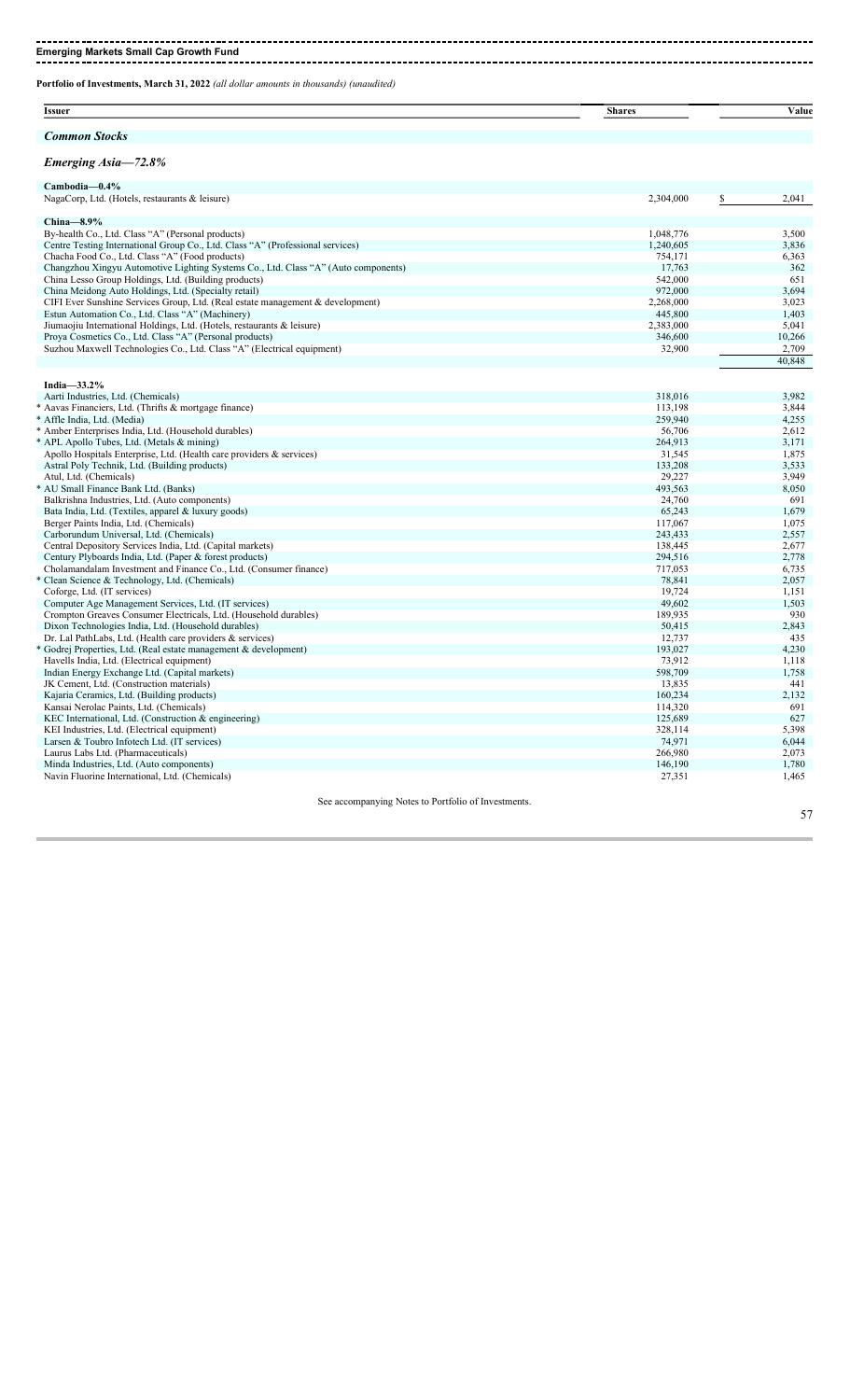#### **Emerging Markets Small Cap Growth Fund**

--------------------- $\frac{1}{2}$ --------------------

| <b>Issuer</b>                    | <b>Shares</b> | Value |
|----------------------------------|---------------|-------|
| <b>Common Stocks–(continued)</b> |               |       |
| <b>Emerging Asia-(continued)</b> |               |       |

| India — (continued)                                                             |            |    |         |
|---------------------------------------------------------------------------------|------------|----|---------|
| Oberoi Realty, Ltd. (Real estate management & development)                      | 522,357    | \$ | 6,443   |
| PI Industries, Ltd. (Chemicals)                                                 | 14,872     |    | 550     |
| Pidilite Industries, Ltd. (Chemicals)                                           | 25,957     |    | 841     |
| Polycab India, Ltd. (Electrical equipment)                                      | 124,822    |    | 3,860   |
| Radico Khaitan, Ltd. (Beverages)                                                | 216,737    |    | 2,526   |
| Relaxo Footwears, Ltd. (Textiles, apparel & luxury goods)                       | 154,245    |    | 2,167   |
| SRF, Ltd. (Chemicals)                                                           | 201,496    |    | 7.095   |
| Sundram Fasteners, Ltd. (Auto components)                                       | 164,247    |    | 1,934   |
| Tata Elxsi, Ltd. (Software)                                                     | 52,223     |    | 6,061   |
| Trent, Ltd. (Multiline retail)                                                  | 525,314    |    | 8,823   |
| Tube Investments of India, Ltd. (Auto components)                               | 105,513    |    | 2,238   |
| V-Mart Retail, Ltd. (Multiline retail)                                          | 71,898     |    | 3,689   |
| Varun Beverages, Ltd. (Beverages)                                               | 738,293    |    | 9,086   |
| Vinati Organics, Ltd. (Chemicals)                                               | 102,103    |    | 2,618   |
| VIP Industries, Ltd. (Textiles, apparel & luxury goods)                         | 373,126    |    | 3,639   |
|                                                                                 |            |    | 151,709 |
|                                                                                 |            |    |         |
| Indonesia-1.5%                                                                  |            |    |         |
| PT Bank Tabungan Pensiunan Nasional Syariah Tbk (Banks)                         | 30,457,900 |    | 6,975   |
|                                                                                 |            |    |         |
| Malaysia-2.1%                                                                   |            |    |         |
| Inari Amertron Bhd (Electronic equipment, instruments & components)             | 7,532,700  |    | 5,449   |
| MR DIY Group M Bhd (Specialty retail)                                           | 3,694,800  |    | 3,036   |
| UWC BHD (Machinery)                                                             | 1,290,400  |    | 1,189   |
|                                                                                 |            |    | 9,674   |
|                                                                                 |            |    |         |
| Philippines-3.8%                                                                |            |    |         |
| International Container Terminal Services, Inc. (Transportation infrastructure) | 2,290,640  |    | 9,923   |
| TDCX, Inc.—ADR (IT services)                                                    | 137,465    |    | 1,670   |
| Wilcon Depot, Inc. (Specialty retail)                                           | 10,868,300 |    | 5,662   |
|                                                                                 |            |    | 17,255  |
|                                                                                 |            |    |         |
| South Korea-5.4%                                                                |            |    |         |
| Chunbo Co., Ltd. (Chemicals)                                                    | 11,801     |    | 3,250   |
| Doosan Fuel Cell Co., Ltd. (Electrical equipment)                               | 19,016     |    | 635     |
| F&F Co., Ltd. (Textiles, apparel & luxury goods)                                | 16,663     |    | 10,163  |
| LEENO Industrial, Inc. (Semiconductors & semiconductor equipment)               | 50.249     |    | 7,589   |
| * NHN KCP Corporation (IT services)                                             | 86,423     |    | 1,897   |
| NICE Information Service Co., Ltd. (Professional services)                      | 82,915     |    | 1,344   |
|                                                                                 |            |    | 24,878  |
|                                                                                 |            |    |         |
| Taiwan-13.8%                                                                    |            |    |         |
| Airtac International Group (Machinery)                                          | 71,158     |    | 2,288   |
| Alchip Technologies, Ltd. (Semiconductors & semiconductor equipment)            | 114,000    |    | 4,307   |
| ASMedia Technology, Inc. (Semiconductors & semiconductor equipment)             | 65,000     |    | 4,343   |
| ASPEED Technology, Inc. (Semiconductors $\&$ semiconductor equipment)           | 116,000    |    | 13,058  |
| Elite Material Co., Ltd. (Electronic equipment, instruments & components)       | 820,000    |    | 7,281   |
| eMemory Technology, Inc. (Semiconductors & semiconductor equipment)             | 34,000     |    | 2,160   |
| Lotes Co., Ltd. (Electronic equipment, instruments & components)                | 337,831    |    | 8,183   |
| Makalot Industrial Co., Ltd. (Textiles, apparel & luxury goods)                 | 507,000    |    | 3,611   |
| momo.com, Inc. (Internet & direct marketing retail)                             | 13,600     |    | 442     |
| Parade Technologies, Ltd. (Semiconductors & semiconductor equipment)            | 87,000     |    | 5,437   |
|                                                                                 |            |    |         |
| See accompanying Notes to Portfolio of Investments.                             |            |    |         |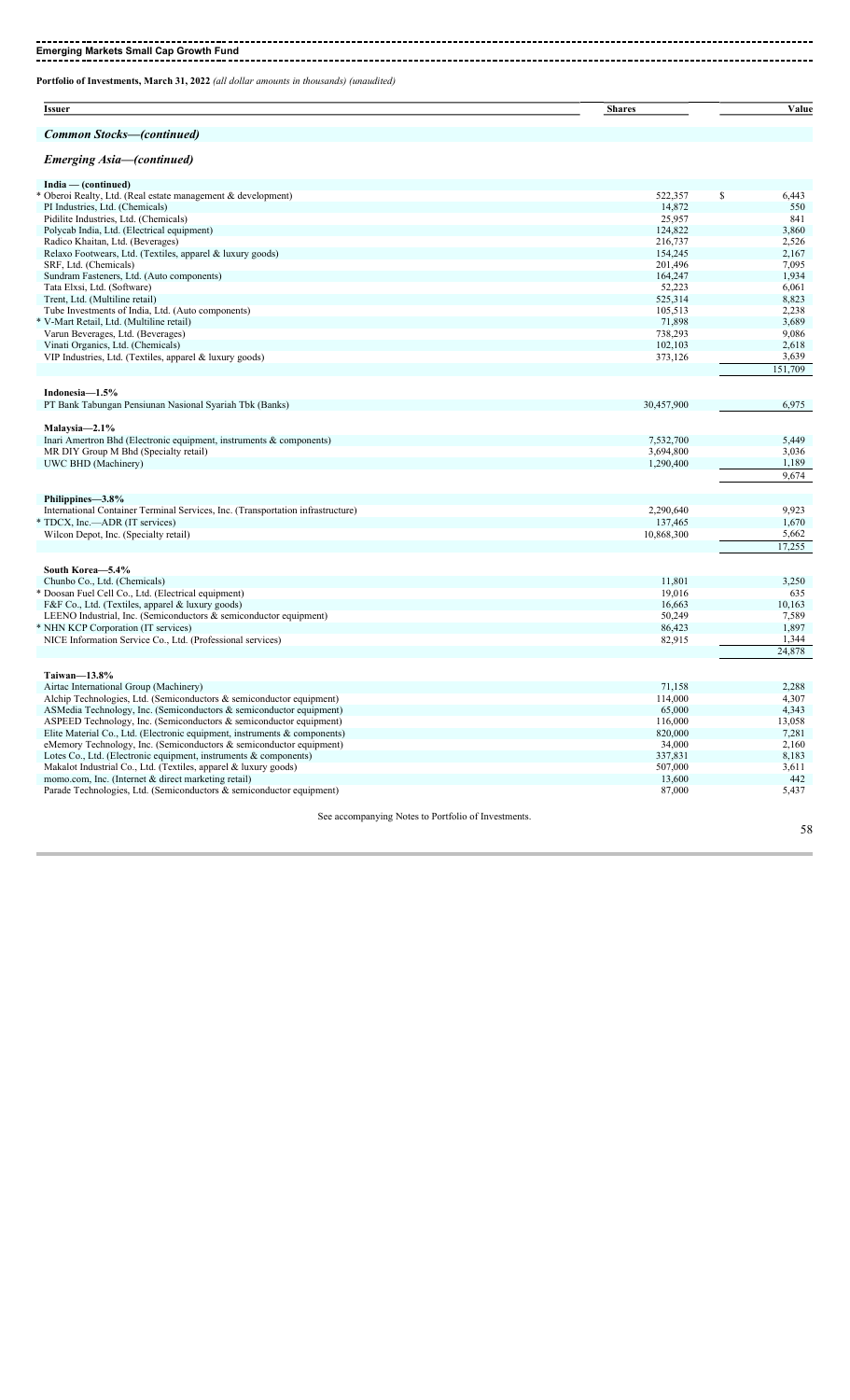| <b>Emerging Markets Small Cap Growth Fund</b>                                          |               |             |
|----------------------------------------------------------------------------------------|---------------|-------------|
| Portfolio of Investments, March 31, 2022 (all dollar amounts in thousands) (unaudited) |               |             |
| Issuer                                                                                 | <b>Shares</b> | Value       |
| <b>Common Stocks–(continued)</b>                                                       |               |             |
| Emerging Asia—(continued)                                                              |               |             |
| Taiwan — (continued)                                                                   |               |             |
| Sinbon Electronics Co., Ltd. (Electronic equipment, instruments $\&$ components)       | 757,000       | S.<br>6,828 |
| Voltronic Power Technology Corporation (Electrical equipment)                          | 100,507       | 5,072       |
|                                                                                        |               | 63,010      |
| Thailand-3.4%                                                                          |               |             |
| Bumrungrad Hospital PCL (Health care providers & services)                             | 261,500       | 1,231       |
| Carabao Group PCL Class "F" (Beverages)                                                | 121,700       | 394         |
| Com7 PCL Class "F" (Specialty retail)                                                  | 8,500,300     | 10,941      |
| Muangthai Capital PCL (Consumer finance)                                               | 1,936,700     | 3,045       |
|                                                                                        |               | 15,611      |

**Vietnam—0.3%**

| Hoa Phat Group JSC (Metals & mining)                                                     | 642,920    | 1,265  |
|------------------------------------------------------------------------------------------|------------|--------|
| <b>Emerging Latin America-18.6%</b>                                                      |            |        |
| $Brazil - 12.0%$                                                                         |            |        |
| Arezzo Industria e Comercio S.A. (Textiles, apparel & luxury goods)                      | 490,200    | 9,285  |
| * Azul S.A.—ADR (Airlines)                                                               | 85,103     | 1,281  |
| Cyrela Brazil Realty S.A. Empreendimentos e Participacoes (Household durables)           | 1,215,100  | 4,464  |
| * Grupo SBF S.A. (Specialty retail)                                                      | 767,600    | 4,079  |
| * Infracommerce CXAAS S.A. (Interactive Media & Services)                                | 1,203,400  | 3,614  |
| * Locaweb Servicos de Internet S.A. (IT services)                                        | 2,338,878  | 4,962  |
| Lojas Quero Quero S (Specialty retail)                                                   | 435,400    | 937    |
| Pet Center Comercio e Participacoes S.A. (Specialty retail)                              | 2,381,306  | 9,333  |
| * Sequoia Logistica e Transportes S.A. (Air freight & logistics)                         | 1,694,500  | 4,449  |
| TOTVS S.A. (Software)                                                                    | 1,647,400  | 12,588 |
|                                                                                          |            | 54,992 |
|                                                                                          |            |        |
| Mexico-5.9%                                                                              |            |        |
| Banco del Bajio S.A. (Banks)                                                             | 2,480,400  | 6,778  |
| Grupo Aeroportuario del Centro Norte S.A.B. de C.V. (Transportation infrastructure)      | 914,099    | 6,804  |
| Grupo Aeroportuario del Sureste S.A.B. de C.V. Class "B" (Transportation infrastructure) | 487,390    | 10,826 |
| Regional S.A.B. de C.V. (Banks)                                                          | 361,200    | 2,523  |
|                                                                                          |            | 26,931 |
|                                                                                          |            |        |
| Uruguay $-0.7\%$                                                                         |            |        |
| * Dlocal, Ltd. (IT services)†                                                            | 100,981    | 3,157  |
|                                                                                          |            |        |
| <b>Emerging Europe, Mid-East, Africa-7.7%</b>                                            |            |        |
|                                                                                          |            |        |
| Kazakhstan-0.2%                                                                          |            |        |
| Kaspi.KZ JSC-GDR (Consumer finance)                                                      | 18,713     | 928    |
|                                                                                          |            |        |
| Kenya- $0.8\%$                                                                           |            |        |
| Safaricom plc (Wireless telecommunication services)                                      | 13,027,160 | 3,828  |
|                                                                                          |            |        |
| Lithuania-0.3%                                                                           |            |        |
| Baltic Classifieds Group plc (Interactive Media & Services)                              | 779,857    | 1,406  |
|                                                                                          |            |        |
| Poland $-2.4\%$                                                                          |            |        |
| * Dino Polska S.A. (Food & staples retailing)                                            | 109,497    | 8,837  |
|                                                                                          |            |        |
| See accompanying Notes to Portfolio of Investments                                       |            |        |

See accompanying Notes to Portfolio of Investments.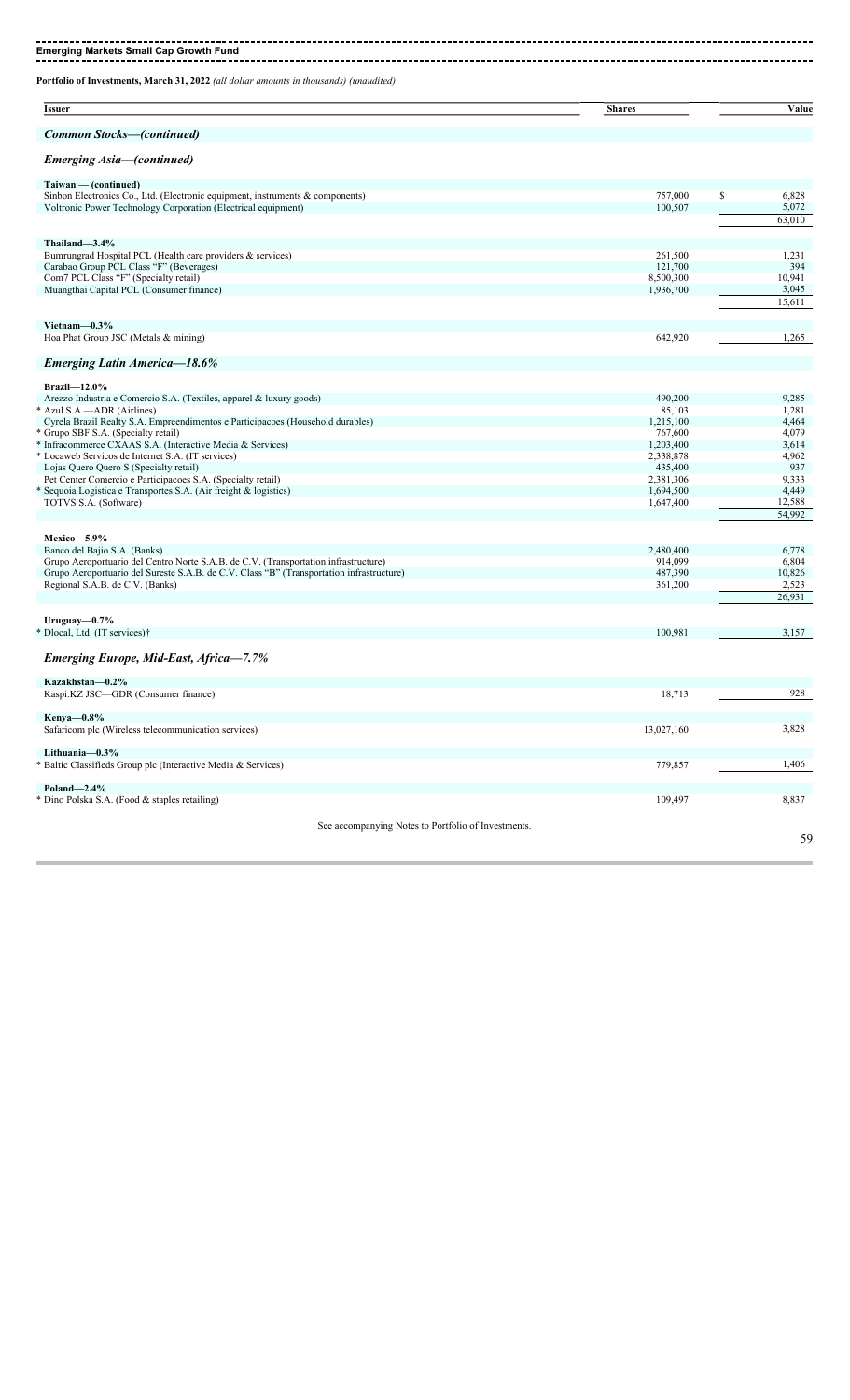#### **Emerging Markets Small Cap Growth Fund**

**Portfolio of Investments, March 31, 2022** *(all dollar amounts in thousands) (unaudited)*

| <b>Issuer</b>                                                                                                                                              | <b>Shares</b> or<br>Principal<br>Amount |                     | Value                    |
|------------------------------------------------------------------------------------------------------------------------------------------------------------|-----------------------------------------|---------------------|--------------------------|
| <b>Common Stocks-(continued)</b>                                                                                                                           |                                         |                     |                          |
| <b>Emerging Europe, Mid-East, Africa-(continued)</b>                                                                                                       |                                         |                     |                          |
| Poland — (continued)<br>ING Bank Slaski S.A. (Banks)                                                                                                       |                                         | 37,802              | \$<br>2,116<br>10,953    |
| Romania-0.9%<br>Banca Transilvania S.A. (Banks)                                                                                                            |                                         | 7,291,476           | 3,970                    |
| Russia-0.0%<br>Cian plc—ADR (Interactive Media & Services)**<br>HeadHunter Group plc—ADR (Professional services)**                                         |                                         | 226,219<br>52,166   | 39<br>39<br>78           |
| South Africa-2.5%<br>Clicks Group, Ltd. (Food & staples retailing)<br>Transaction Capital, Ltd. (Consumer finance)                                         |                                         | 70,007<br>2,915,730 | 1,482<br>9,877<br>11,359 |
| United Arab Emirates-0.6%<br>Abu Dhabi National Oil Co. for Distribution PJSC (Specialty retail)                                                           |                                         | 2,328,230           | 2,658                    |
| $Europe-0.7%$                                                                                                                                              |                                         |                     |                          |
| Greece-0.7%<br>Terna Energy S.A. (Independent power & renewable electricity producers)                                                                     |                                         | 165,495             | 3,032                    |
| <b>Total Common Stocks-99.8%</b><br>(cost \$416,787)                                                                                                       |                                         |                     | 456,558                  |
| Repurchase Agreement<br>Fixed Income Clearing Corporation, 0.000% dated 3/31/22, due 4/1/22, repurchase price \$988, collateralized by U.S. Treasury Bond, | $\mathbf S$                             | 988                 | 988                      |
| 4.250%, due 5/15/39, valued at \$1,008<br>Total Repurchase Agreement-0.2%<br>(cost \$988)                                                                  |                                         |                     | 988                      |
| Total Investments-100.0%<br>(cost \$417,775)                                                                                                               |                                         |                     | 457,546                  |
| Cash and other assets, less liabilities-0.0%                                                                                                               |                                         |                     | 147                      |
| Net assets-100.0%                                                                                                                                          |                                         |                     | \$<br>457,693            |
| $ADR = American Depository Receiver$<br>GDR = Global Depository Receipt<br>$* =$ Non-income producing security                                             |                                         |                     |                          |

 $\dagger$  = U.S. listed foreign security

\*\* = Fair valued pursuant to Valuation Procedures approved by the Board of Trustees. These holdings represent 0.02% of the Fund's net assets at March 31, 2022.

See accompanying Notes to Portfolio of Investments.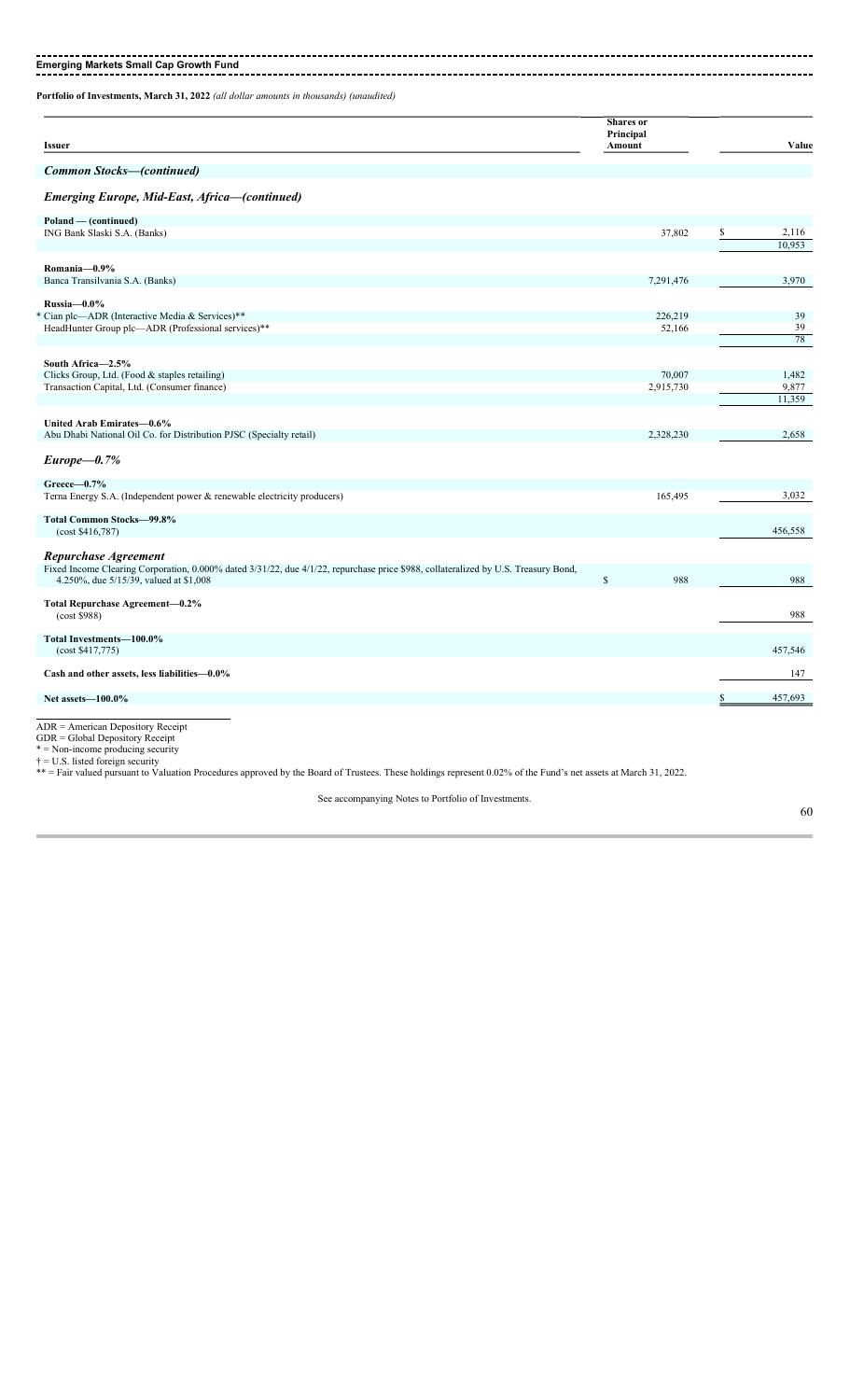# **Emerging Markets Small Cap Growth Fund**

**Portfolio of Investments, March 31, 2022** *(unaudited)*

**At March 31, 2022, the Fund's Portfolio of Investments includes the following industry categories (as a percentage of long-term investments):**

| Consumer Discretionary        | 23.8%  |
|-------------------------------|--------|
| <b>Information Technology</b> | 22.7%  |
| Industrials                   | 15.1%  |
| Financials                    | 13.0%  |
| <b>Consumer Staples</b>       | 9.3%   |
| Materials                     | 8.3%   |
| Real Estate                   | 3.0%   |
| <b>Communication Services</b> | 2.9%   |
| Health Care                   | 1.2%   |
| Utilities                     | 0.7%   |
| Total                         | 100.0% |

**At March 31, 2022, the Fund's Portfolio of Investments includes the following currency categories (as a percentage of long-term investments):**

| Indian Rupee                                        | 33.2%  |
|-----------------------------------------------------|--------|
| New Taiwan Dollar                                   | 13.8%  |
| <b>Brazilian Real</b>                               | 11.8%  |
| Chinese Yuan Renminbi                               | 6.2%   |
| Mexican Peso                                        | 5.9%   |
| South Korean Won                                    | 5.5%   |
| Thai Baht                                           | 3.4%   |
| Philippine Peso                                     | 3.4%   |
| Hong Kong Dollar                                    | 3.2%   |
| South African Rand                                  | 2.5%   |
| Polish Zloty                                        | 2.4%   |
| Malaysian Ringgit                                   | 2.1%   |
| U.S. Dollar                                         | 1.6%   |
| Indonesian Rupiah                                   | 1.5%   |
| All Other Currencies                                | 3.5%   |
| Total                                               | 100.0% |
|                                                     |        |
| See accompanying Notes to Portfolio of Investments. |        |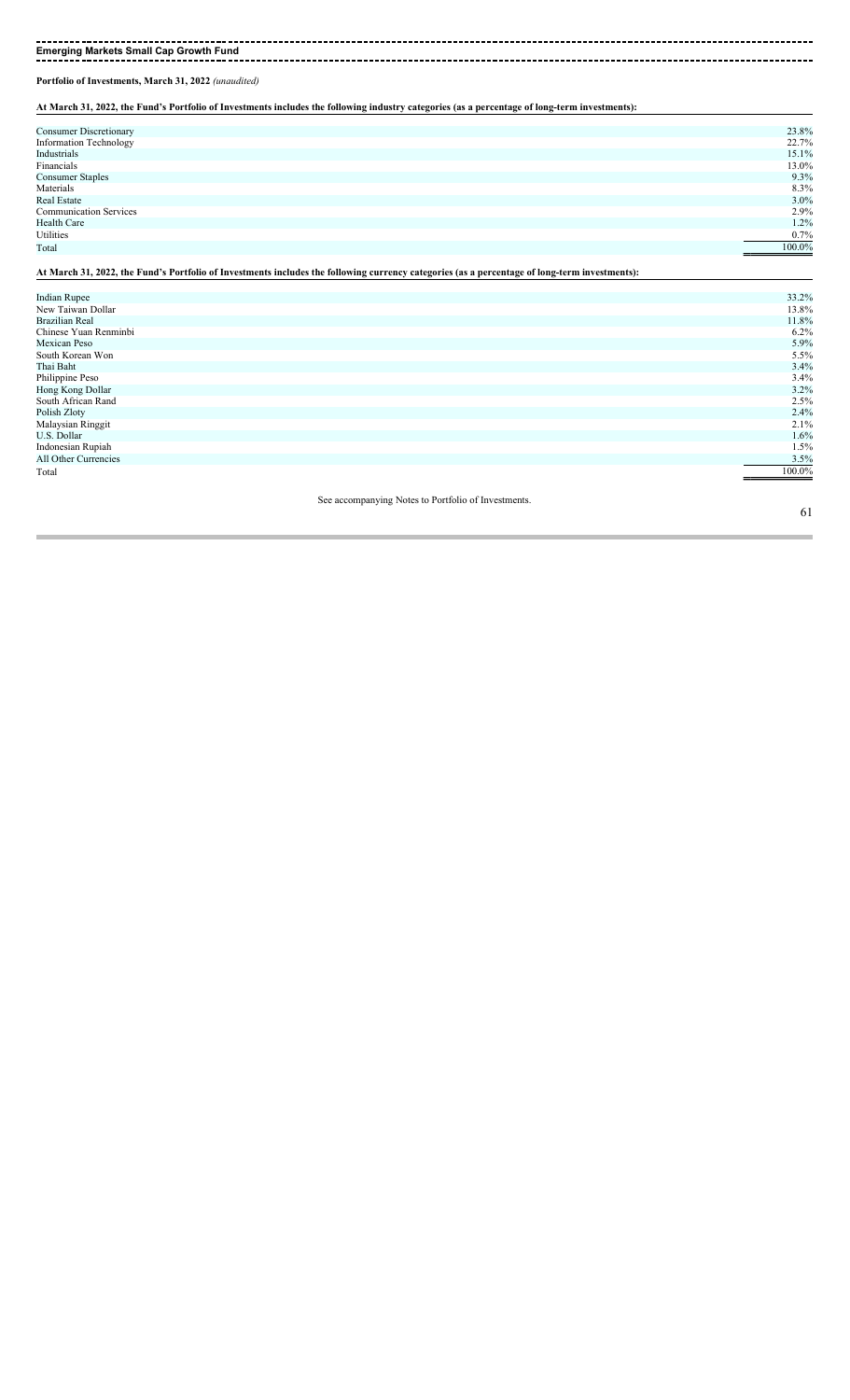**China Growth Fund** 

**Portfolio of Investments, March 31, 2022** *(all dollar amounts in thousands) (unaudited)*

**Issuer Shares Value**

## *Common Stocks*

#### *Emerging Asia—94.5%*

| China-94.5%                                                                                                                                       |                |           |
|---------------------------------------------------------------------------------------------------------------------------------------------------|----------------|-----------|
| Aier Eye Hospital Group Co., Ltd. Class "A" (Health care providers & services)                                                                    | 21,168         | \$<br>105 |
| * Alibaba Group Holding, Ltd. (Internet & direct marketing retail)                                                                                | 14,400         | 197       |
| Bank of Ningbo Co., Ltd. Class "A" (Banks)                                                                                                        | 48,490         | 284       |
| Beijing Kingsoft Office Software, Inc. Class "A" (Software)                                                                                       | 2,405          | 71        |
| By-health Co., Ltd. Class "A" (Personal products)                                                                                                 | 12,200         | 41        |
| Changzhou Xingyu Automotive Lighting Systems Co., Ltd. Class "A" (Auto components)                                                                | 701            | 14        |
| China Meidong Auto Holdings, Ltd. (Specialty retail)                                                                                              | 16,000         | 61        |
| China Merchants Bank Co., Ltd. Class "H" (Banks)                                                                                                  | 35,000         | 273       |
| China Tourism Group Duty Free Corporation, Ltd. Class "A" (Specialty retail)                                                                      | 8,500          | 219       |
| Contemporary Amperex Technology Co., Ltd. Class "A" (Electrical equipment)                                                                        | 2,100          | 168       |
| Country Garden Services Holdings Co., Ltd. (Real estate management & development)                                                                 | 12,000         | 51        |
| East Money Information Co., Ltd. Class "A" (Capital markets)                                                                                      | 33,600         | 133       |
| Ecovacs Robotics Co., Ltd. Class "A" (Household durables)                                                                                         | 3,600          | 61<br>25  |
| Estun Automation Co., Ltd. Class "A" (Machinery)                                                                                                  | 8,000          | 224       |
| Foshan Haitian Flavouring & Food Co., Ltd. Class "A" (Food products)                                                                              | 16,300         |           |
| Hangzhou Tigermed Consulting Co., Ltd. Class "A" (Life sciences tools & services)                                                                 | 3,517          | 59        |
| * JD.com, Inc. Class "A" (Internet & direct marketing retail)                                                                                     | 6,802          | 193       |
| Jiangsu Hengli Hydraulic Co., Ltd. Class "A" (Machinery)                                                                                          | 7,700          | 63        |
| Jiumaojiu International Holdings, Ltd. (Hotels, restaurants & leisure)                                                                            | 21,000         | 44        |
| Juewei Food Co., Ltd. Class "A" (Food products)                                                                                                   | 5,800          | 38<br>35  |
| * Kingdee International Software Group Co., Ltd. (Software)                                                                                       | 16,000         | 296       |
| Kweichow Moutai Co., Ltd. Class "A" (Beverages)                                                                                                   | 1,100          | 93        |
| Li Ning Co., Ltd. (Textiles, apparel & luxury goods)                                                                                              | 11,000         | 53        |
| Maxscend Microelectronics Co., Ltd. Class "A" (Electronic equipment, instruments & components)                                                    | 1,600<br>5,300 | 100       |
| * Meituan Class "B" (Internet & direct marketing retail)<br>NAURA Technology Group Co., Ltd. Class "A" (Semiconductors & semiconductor equipment) | 2,300          | 98        |
|                                                                                                                                                   | 8,900          | 161       |
| NetEase, Inc. (Entertainment)<br>Ovctek China, Inc. Class "A" (Health care equipment & supplies)                                                  | 8,100          | 46        |
| Proya Cosmetics Co., Ltd. Class "A" (Personal products)                                                                                           | 2,600          | 77        |
| Sangfor Technologies, Inc. Class "A" (Software)                                                                                                   | 3,600          | 63        |
| SG Micro Corporation Class "A" (Semiconductors & semiconductor equipment)                                                                         | 2,700          | 138       |
| Shanghai M&G Stationery, Inc. Class "A" (Commercial services & supplies)                                                                          | 8,300          | 64        |
| Shenzhen Inovance Technology Co., Ltd. Class "A" (Machinery)                                                                                      | 16,100         | 144       |
| Shenzhou International Group Holdings, Ltd. (Textiles, apparel & luxury goods)                                                                    | 5,000          | 66        |
| Silergy Corporation (Semiconductors & semiconductor equipment)                                                                                    | 1,500          | 176       |
| Sungrow Power Supply Co., Ltd. Class "A" (Electrical equipment)                                                                                   | 3,900          | 65        |
| Suzhou Maxwell Technologies Co., Ltd. Class "A" (Electrical equipment)                                                                            | 700            | 58        |
| Tencent Holdings, Ltd. (Interactive Media & Services)                                                                                             | 10,400         | 479       |
| * Topchoice Medical Corporation Class "A" (Health care providers & services)                                                                      | 2,300          | 52        |
| Will Semiconductor Co., Ltd. Shanghai Class "A" (Semiconductors & semiconductor equipment)                                                        | 2,600          | 79        |
| Wuliangye Yibin Co., Ltd. Class "A" (Beverages)                                                                                                   | 6,200          | 151       |
| WuXi AppTec Co., Ltd. Class "H" (Life sciences tools & services)                                                                                  | 3,900          | 61        |
| * Wuxi Biologics Cayman, Inc. (Life sciences tools & services)                                                                                    | 9,000          | 72        |
| Wuxi Lead Intelligent Equipment Co., Ltd. Class "A" (Machinery)                                                                                   | 10,500         | 96        |
| Yonyou Network Technology Co., Ltd. Class "A" (Software)                                                                                          | 15,400         | 55        |
| Yunnan Botanee Bio-Technology Group Co., Ltd. Class "A" (Personal products)                                                                       | 1,000          | 29        |
| Yunnan Energy New Material Co., Ltd. Class "A" (Chemicals)                                                                                        | 2,500          | 86        |
| Zhangzhou Pientzehuang Pharmaceutical Co., Ltd. Class "A" (Pharmaceuticals)                                                                       | 2,300          | 114       |
|                                                                                                                                                   |                |           |

See accompanying Notes to Portfolio of Investments.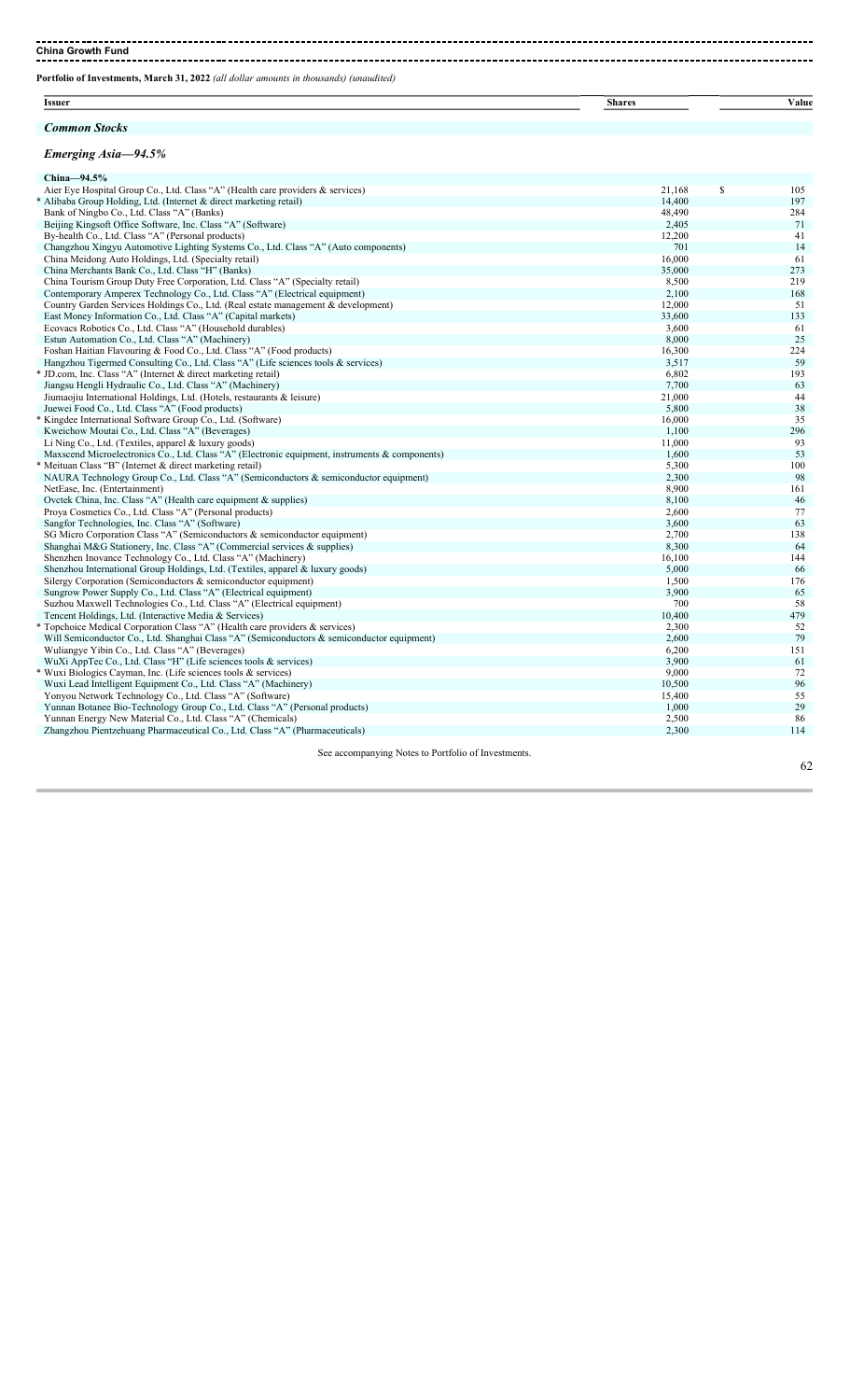**China Growth Fund** 

**Portfolio of Investments, March 31, 2022** *(all dollar amounts in thousands) (unaudited)*

|        | <b>Shares</b> or |       |
|--------|------------------|-------|
|        | Principal        |       |
| Issuer | Amount           | Value |

| Common Stocks-(continued) |  |
|---------------------------|--|
|                           |  |

### *Emerging Asia—(continued)*

| China-(continued)                                                                                                                  |           |          |
|------------------------------------------------------------------------------------------------------------------------------------|-----------|----------|
| Zhejiang Jingsheng Mechanical & Electrical Co., Ltd. Class "A" (Semiconductors & semiconductor equipment)                          | 6,100     | \$<br>57 |
| Zhongsheng Group Holdings, Ltd. (Specialty retail)                                                                                 | 11,000    | $77\,$   |
|                                                                                                                                    |           | 5,465    |
| $Asia-2.8\%$                                                                                                                       |           |          |
| Hong Kong-2.8%                                                                                                                     |           |          |
| AIA Group, Ltd. (Insurance)                                                                                                        | 9,800     | 103      |
| Hong Kong Exchanges and Clearing, Ltd. (Capital markets)                                                                           | 1,200     | 56       |
|                                                                                                                                    |           | 159      |
|                                                                                                                                    |           |          |
| Total Common Stocks-97.3%<br>(cost \$7,374)                                                                                        |           | 5,624    |
|                                                                                                                                    |           |          |
| Repurchase Agreement                                                                                                               |           |          |
| Fixed Income Clearing Corporation, 0.000% dated 3/31/22, due 4/1/22, repurchase price \$187, collateralized by U.S. Treasury Bond, |           |          |
| 4.250%, due 5/15/39, valued at \$191                                                                                               | \$<br>187 | 187      |
|                                                                                                                                    |           |          |
| Total Repurchase Agreement-3.2%                                                                                                    |           |          |
| (cost \$187)                                                                                                                       |           | 187      |
| Total Investments-100.5%                                                                                                           |           |          |
| (cost \$7,561)                                                                                                                     |           | 5,811    |
|                                                                                                                                    |           |          |
| Liabilities, plus cash and other assets— $(0.5)\%$                                                                                 |           | (28)     |
|                                                                                                                                    |           |          |
| Net assets-100.0%                                                                                                                  |           | 5,783    |
|                                                                                                                                    |           |          |
| $* =$ Non-income producing security                                                                                                |           |          |
|                                                                                                                                    |           |          |

See accompanying Notes to Portfolio of Investments.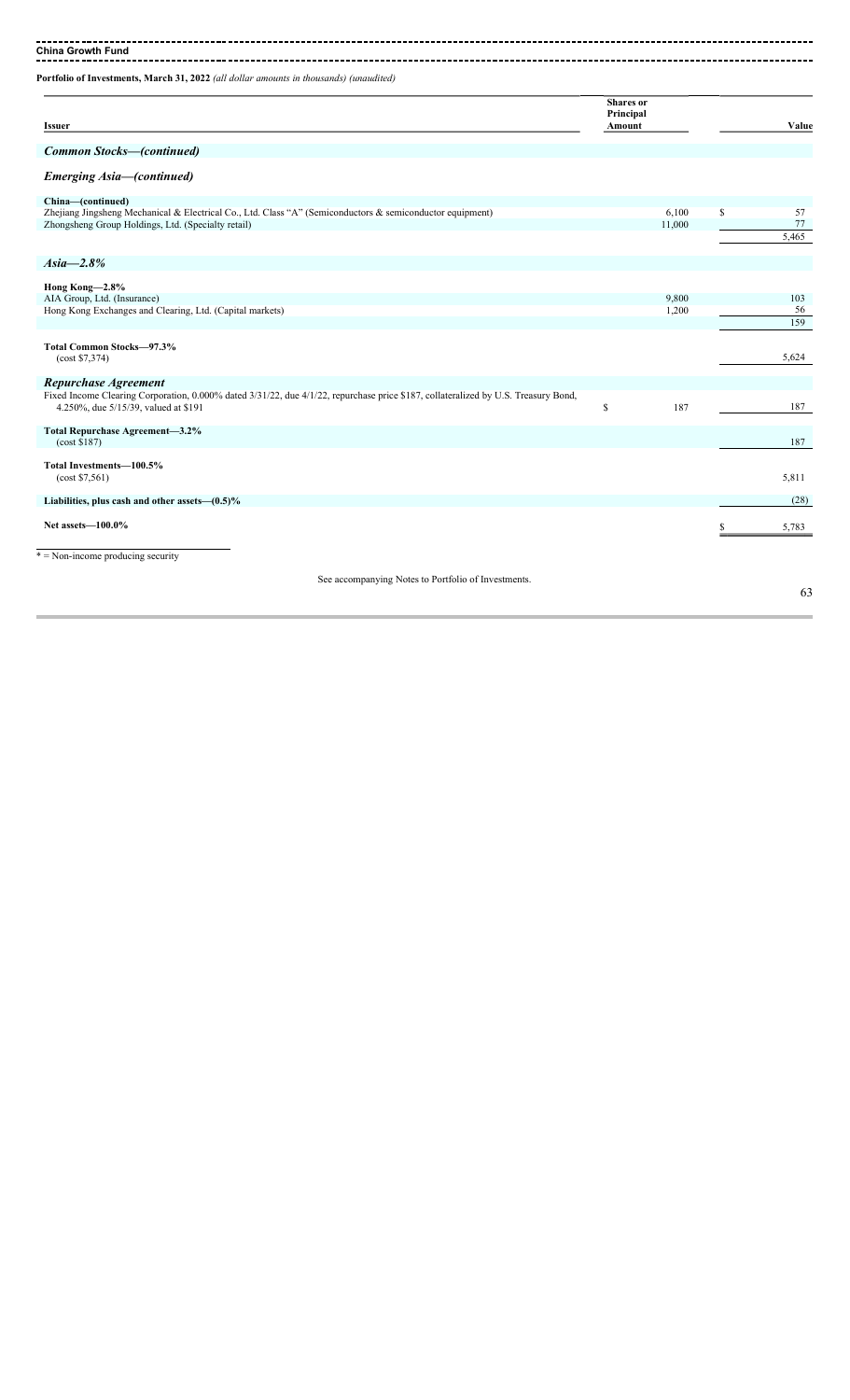**China Growth Fund**

**Portfolio of Investments, March 31, 2022** *(unaudited)*

**At March 31, 2022, the Fund's Portfolio of Investments includes the following industry categories (as a percentage of long-term investments):**

| Consumer Discretionary                                                                                                                        | 20.1%   |
|-----------------------------------------------------------------------------------------------------------------------------------------------|---------|
| <b>Consumer Staples</b>                                                                                                                       | 15.2%   |
| Financials                                                                                                                                    | 15.1%   |
| <b>Information Technology</b>                                                                                                                 | 14.7%   |
| Industrials                                                                                                                                   | 12.1%   |
| <b>Communication Services</b>                                                                                                                 | 11.4%   |
| <b>Health Care</b>                                                                                                                            | $9.0\%$ |
| Materials                                                                                                                                     | 1.5%    |
| Real Estate                                                                                                                                   | 0.9%    |
| Total                                                                                                                                         | 100.0%  |
| At March 31, 2022, the Fund's Portfolio of Investments includes the following currency categories (as a percentage of long-term investments): |         |
| Chinese Yuan Renminbi                                                                                                                         | 59.2%   |
| Hong Kong Dollar                                                                                                                              | 37.7%   |
| New Taiwan Dollar                                                                                                                             | 3.1%    |
| Total                                                                                                                                         | 100.0%  |

See accompanying Notes to Portfolio of Investments.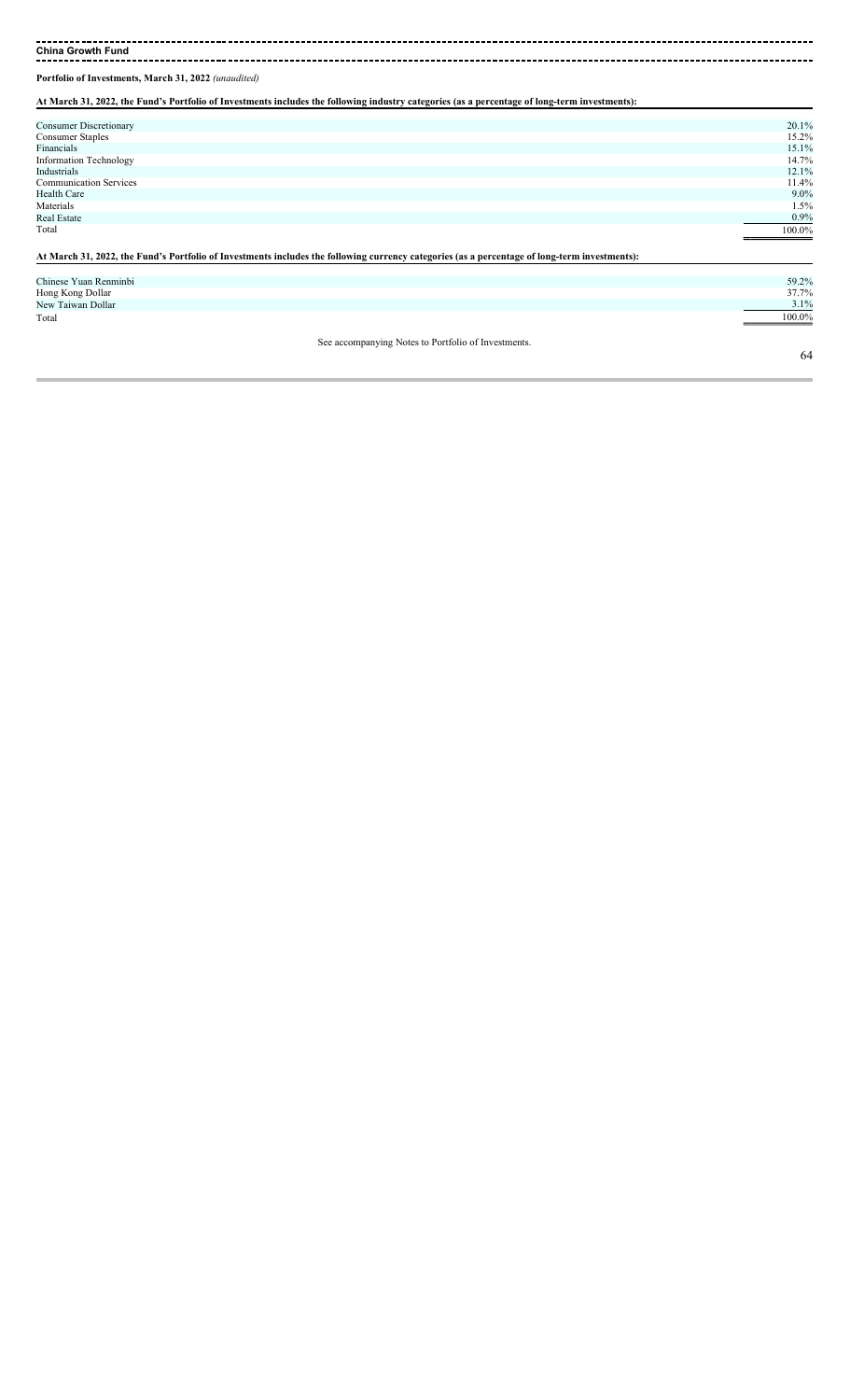**Bond Fund**

| <b>Issuer</b>                                                                                                                                                                     | Principal<br>Amount |        | Value     |
|-----------------------------------------------------------------------------------------------------------------------------------------------------------------------------------|---------------------|--------|-----------|
| U.S. Government and U.S. Government Agency-10.7%                                                                                                                                  |                     |        |           |
| U.S. Treasury-10.6%                                                                                                                                                               |                     |        |           |
| U.S. Treasury Note, 1.125%, due 2/28/27                                                                                                                                           | S                   | 850    | \$<br>799 |
| U.S. Treasury Note, 1.250%, due 6/30/28                                                                                                                                           |                     | 2,475  | 2,306     |
| U.S. Treasury Note, 0.625%, due 5/15/30                                                                                                                                           |                     | 2,100  | 1,831     |
| U.S. Treasury Note, 1.125%, due 2/15/31                                                                                                                                           |                     | 3,220  | 2,910     |
| Total U.S. Treasury                                                                                                                                                               |                     |        | 7,846     |
| <b>Federal National Mortgage Association (FNMA)-0.0%</b>                                                                                                                          |                     |        |           |
| #255956, 5.500%, due 10/1/25                                                                                                                                                      |                     | (a)    | (a)       |
| Collateralized Mortgage Obligation-0.1%                                                                                                                                           |                     |        |           |
| Seasoned Credit Risk Transfer Trust, 2018-3, Tranche MA, 3.500%, due 8/25/57 VRN                                                                                                  |                     | 31     | 32        |
| Seasoned Credit Risk Transfer Trust, 2018-4, Tranche MA, 3.500%, due 3/25/58                                                                                                      |                     | 18     | 18        |
| Seasoned Credit Risk Transfer Trust, 2019-2, Tranche MA, 3.500%, due 8/25/58                                                                                                      |                     | 22     | 22        |
| Seasoned Credit Risk Transfer Trust, 2021-3, Tranche TT, 2.000%, due 3/25/61                                                                                                      |                     | 33     | 32        |
| Total Collateralized Mortgage Obligation                                                                                                                                          |                     |        | 104       |
| Total Long-Term Investments-10.7%<br>(cost \$8,772)                                                                                                                               |                     |        | 7,950     |
| Repurchase Agreement                                                                                                                                                              |                     |        |           |
| Fixed Income Clearing Corporation, 0.000% dated 3/31/22, due 4/1/22, repurchase price \$67,036, collateralized by U.S. Treasury<br>Bond, 4.375%, due 11/15/39, valued at \$68,376 |                     | 67,036 | 67,036    |
| Total Repurchase Agreement-90.6%<br>(cost \$67,036)                                                                                                                               |                     |        | 67,036    |
| Total Investments-101.3%<br>(cost \$75,808)                                                                                                                                       |                     |        | 74,986    |
| Liabilities, plus cash and other assets— $(1.3)\%$                                                                                                                                |                     |        | (982)     |
|                                                                                                                                                                                   |                     |        |           |
| Net assets-100.0%                                                                                                                                                                 |                     |        | 74,004    |
| The obligations of certain U.S. Government-sponsored securities are neither issued nor guaranteed by the U.S. Treasury.                                                           |                     |        |           |
| VRN = Variable Rate Note<br>(a) Amount is less than the minimum amount disclosed.                                                                                                 |                     |        |           |
| See accompanying Notes to Portfolio of Investments.                                                                                                                               |                     |        | 65        |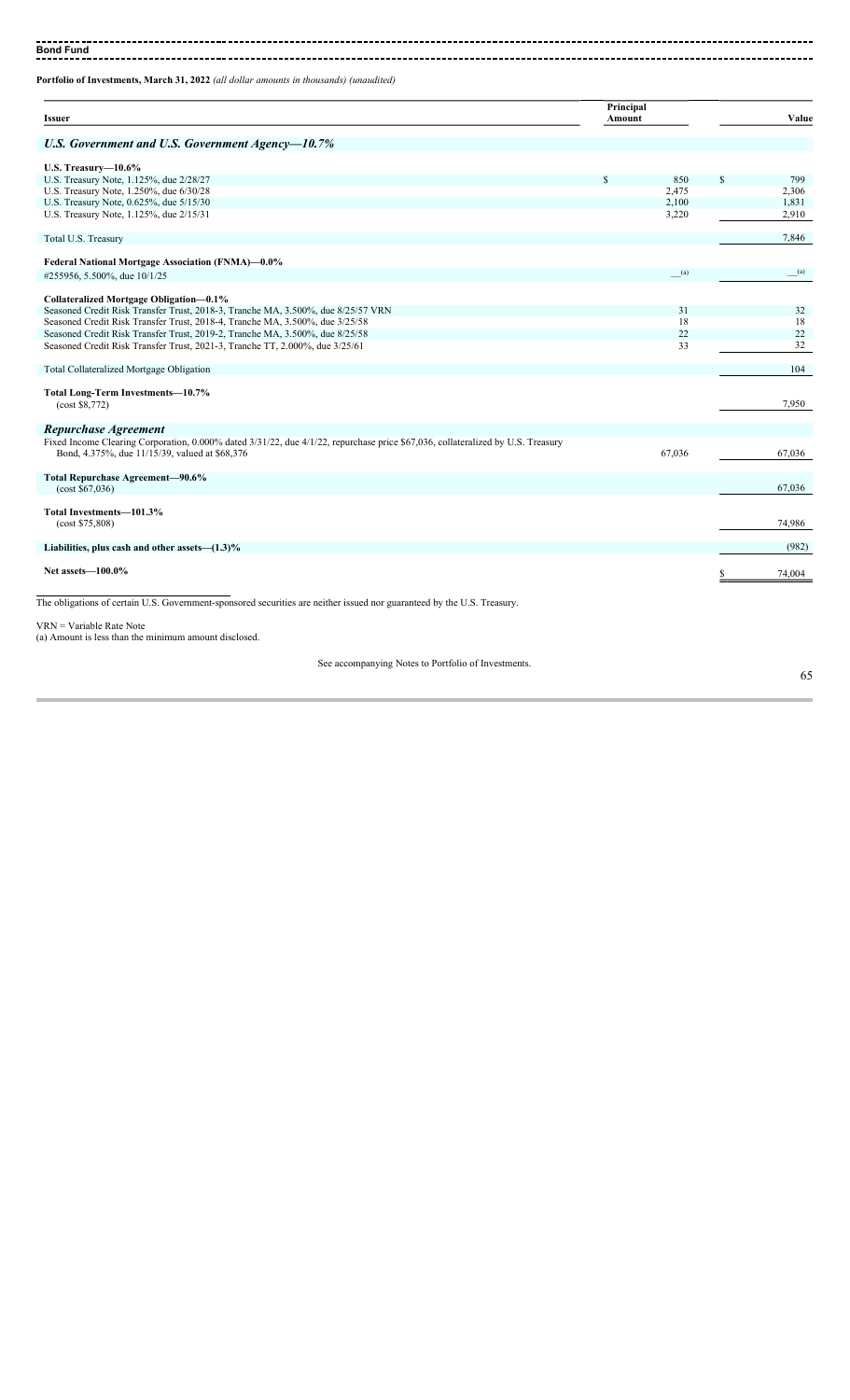### 

**Short Duration Bond Fund** 

**Portfolio of Investments, March 31, 2022** *(all dollar amounts in thousands) (unaudited)*

| <b>Issuer</b>                                                                                                                   | Principal<br>Amount |                | Value          |
|---------------------------------------------------------------------------------------------------------------------------------|---------------------|----------------|----------------|
|                                                                                                                                 |                     |                |                |
| U.S. Government and U.S. Government Agency-8.1%                                                                                 |                     |                |                |
| U.S. Treasury-8.0%                                                                                                              |                     |                |                |
| U.S. Treasury Floating Rate Note, 3M Treasury money market yield + 0.049%, 0.655%, due 1/31/23 VRN                              |                     | 900            | \$<br>901      |
| U.S. Treasury Note, 0.375%, due 9/15/24                                                                                         |                     | 500            | 475            |
| U.S. Treasury Note, 0.250%, due 7/31/25                                                                                         |                     | 450            | 418            |
| Total U.S. Treasury                                                                                                             |                     |                | 1,794          |
|                                                                                                                                 |                     |                |                |
| Collateralized Mortgage Obligation-0.1%<br>Seasoned Credit Risk Transfer Trust, 2018-3, Tranche MA, 3.500%, due 8/25/57 VRN     |                     | 9              | 9              |
| Seasoned Credit Risk Transfer Trust, 2018-4, Tranche MA, 3.500%, due 3/25/58                                                    |                     | 10             | $10\,$         |
| Seasoned Credit Risk Transfer Trust, 2019-2, Tranche MA, 3.500%, due 8/25/58                                                    |                     | $\overline{c}$ | $\overline{c}$ |
| Seasoned Credit Risk Transfer Trust, 2021-3, Tranche TT, 2.000%, due 3/25/61                                                    |                     | 5              | 5              |
| Total Collateralized Mortgage Obligation                                                                                        |                     |                | 26             |
|                                                                                                                                 |                     |                |                |
| Total Long-Term Investments-8.1%<br>(cost \$1,870)                                                                              |                     |                | 1.820          |
| Repurchase Agreement                                                                                                            |                     |                |                |
| Fixed Income Clearing Corporation, 0.000% dated 3/31/22, due 4/1/22, repurchase price \$20,815, collateralized by U.S. Treasury |                     |                |                |
| Bond, 4.375%, due 11/15/39, valued at \$21,232                                                                                  |                     | 20,815         | 20,815         |
|                                                                                                                                 |                     |                |                |
| Total Repurchase Agreement-92.3%<br>(cost \$20,815)                                                                             |                     |                | 20,815         |
|                                                                                                                                 |                     |                |                |
| Total Investments-100.4%                                                                                                        |                     |                |                |
| (cost \$22,685)                                                                                                                 |                     |                | 22.635         |
| Liabilities, plus cash and other assets— $(0.4)\%$                                                                              |                     |                | (85)           |
|                                                                                                                                 |                     |                |                |
| Net assets-100.0%                                                                                                               |                     |                | 22,550         |
|                                                                                                                                 |                     |                |                |

The obligations of certain U.S. Government-sponsored securities are neither issued nor guaranteed by the U.S. Treasury.

VRN = Variable Rate Note

See accompanying Notes to Portfolio of Investments.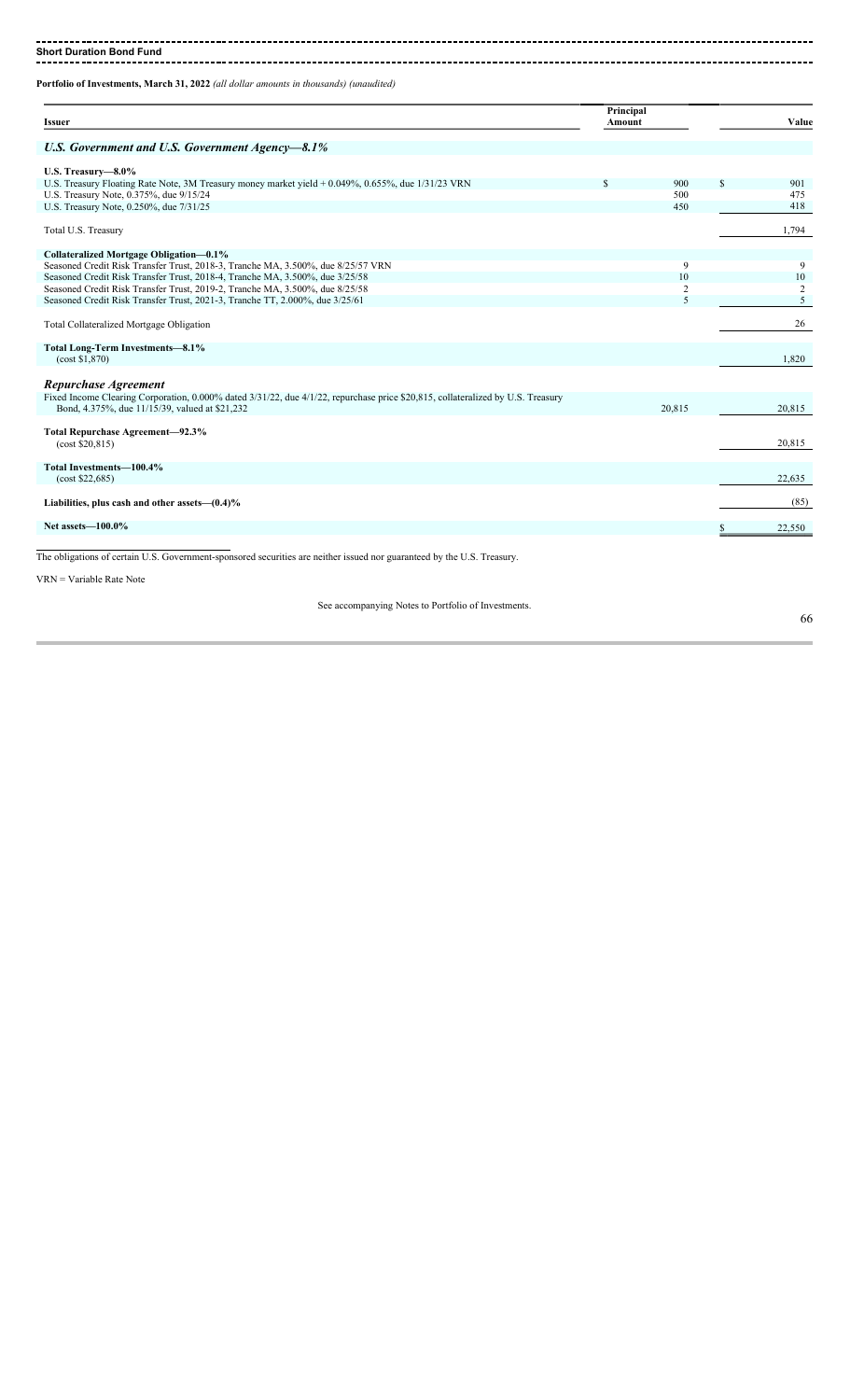#### 

**Ultra-Short Duration Bond Fund** 

**Portfolio of Investments, March 31, 2022** *(all dollar amounts in thousands) (unaudited)*

| <b>Issuer</b>                                                                                                                                                                     | Principal<br>Amount |                                | Value                          |
|-----------------------------------------------------------------------------------------------------------------------------------------------------------------------------------|---------------------|--------------------------------|--------------------------------|
| U.S. Government and U.S. Government Agency-13.2%                                                                                                                                  |                     |                                |                                |
| U.S. Treasury-13.2%                                                                                                                                                               |                     |                                |                                |
| U.S. Treasury Bill, 0.102%, due 4/21/22                                                                                                                                           | <b>S</b>            | 1,015                          | \$<br>1,015                    |
| U.S. Treasury Bill, 0.234%, due 7/14/22                                                                                                                                           |                     | 1,015                          | 1,013                          |
| U.S. Treasury Note, 0.720%, due 4/30/22                                                                                                                                           |                     | 500                            | 500                            |
| U.S. Treasury Note, 0.125%, due 8/31/22                                                                                                                                           |                     | 260                            | 259                            |
| U.S. Treasury Note, 0.640%, due 4/30/23                                                                                                                                           |                     | 2,500                          | 2,504                          |
| Total U.S. Treasury                                                                                                                                                               |                     |                                | 5,291                          |
| <b>Federal National Mortgage Association (FNMA)-0.0%</b>                                                                                                                          |                     |                                |                                |
| #888982, 6.000%, due 12/1/22                                                                                                                                                      |                     | $\_\_$ (a)                     | $\underline{\hspace{1cm}}$ (a) |
| #995395, 6.000%, due 12/1/23                                                                                                                                                      |                     | $\underline{\hspace{1cm}}$ (a) | $\underline{\hspace{1cm}}$ (a) |
| Total FNMA Mortgage Obligations                                                                                                                                                   |                     |                                |                                |
| Total Long-Term Investments-13.2%<br>(cost \$5,290)                                                                                                                               |                     |                                | 5,291                          |
| Repurchase Agreement                                                                                                                                                              |                     |                                |                                |
| Fixed Income Clearing Corporation, 0.000% dated 3/31/22, due 4/1/22, repurchase price \$35,251, collateralized by U.S. Treasury<br>Bond, 4.375%, due 11/15/39, valued at \$35,956 |                     | 35,251                         | 35,251                         |
| Total Repurchase Agreement-88.3%<br>(cost \$35,251)                                                                                                                               |                     |                                | 35,251                         |
| Total Investments-101.5%<br>(cost \$40,541)                                                                                                                                       |                     |                                | 40,542                         |
| Liabilities, plus cash and other assets $-(1.5)\%$                                                                                                                                |                     |                                | (596)                          |
| Net assets-100.0%                                                                                                                                                                 |                     |                                | 39,946                         |
|                                                                                                                                                                                   |                     |                                |                                |

The obligations of certain U.S. Government-sponsored securities are neither issued nor guaranteed by the U.S. Treasury.

(a) Amount is less than the minimum amount disclosed.

See accompanying Notes to Portfolio of Investments.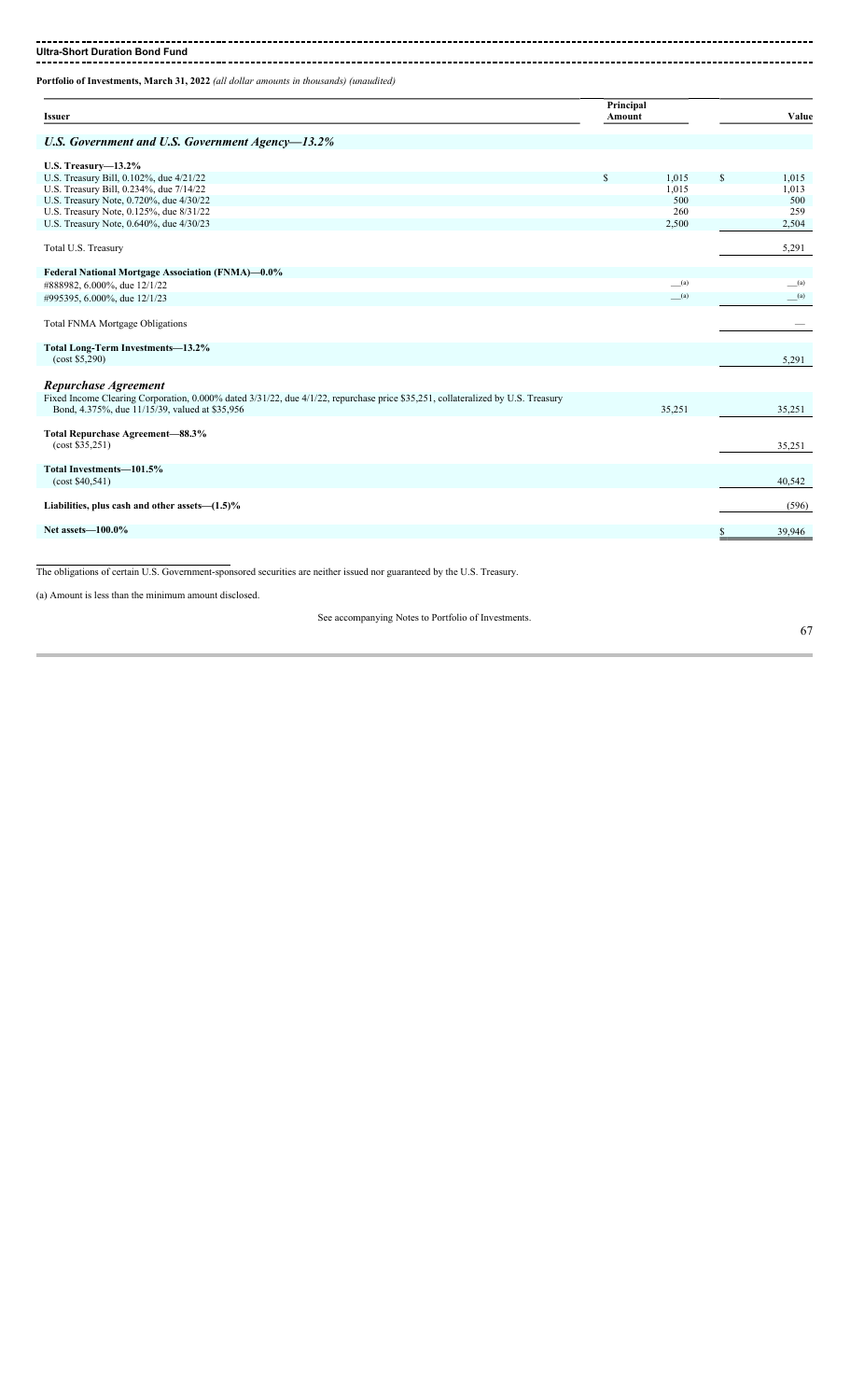--------------------------**Emerging Markets Debt Fund**

. . . . . . . . . . . . .

-----------------------------

|                                                                                    |                                                     | Principal   |     |    |       |
|------------------------------------------------------------------------------------|-----------------------------------------------------|-------------|-----|----|-------|
| <b>Issuer</b>                                                                      |                                                     | Amount      |     |    | Value |
| <b>Foreign Government Bonds-61.2%</b>                                              |                                                     |             |     |    |       |
| Albania-0.4%                                                                       |                                                     |             |     |    |       |
| Albania Government International Bond-144A,<br>3.500%, due 11/23/31                |                                                     | <b>EUR</b>  | 200 | \$ | 191   |
| Angola $-2.4\%$                                                                    |                                                     |             |     |    |       |
| Angolan Government International Bond,<br>9.125%, due 11/26/49                     |                                                     | \$          | 400 |    | 388   |
| Angolan Government International Bond,<br>9.500%, due 11/12/25                     |                                                     |             | 250 |    | 273   |
| Angolan Government International Bond,<br>8.000%, due 11/26/29                     |                                                     |             | 500 |    | 502   |
|                                                                                    |                                                     |             |     |    | 1,163 |
| Argentina-1.0%                                                                     |                                                     |             |     |    |       |
| Argentine Republic Government International Bond,<br>2.000%, due 1/9/38, VRN(a)    |                                                     |             | 600 |    | 225   |
| Argentine Republic Government International Bond,<br>2.500%, due $7/9/41$ , VRN(a) |                                                     |             | 475 |    | 165   |
| Argentine Republic Government International Bond,<br>0.500%, due $7/9/30$ , VRN(a) |                                                     |             | 275 |    | 92    |
|                                                                                    |                                                     |             |     |    | 482   |
| Bahrain-2.5%                                                                       |                                                     |             |     |    |       |
| Bahrain Government International Bond,<br>5.250%, due 1/25/33                      |                                                     |             | 400 |    | 370   |
| Bahrain Government International Bond,<br>6.250%, due 1/25/51                      |                                                     |             | 300 |    | 265   |
| Bahrain Government International Bond,<br>7.500%, due 9/20/47                      |                                                     |             | 600 |    | 589   |
|                                                                                    |                                                     |             |     |    | 1,224 |
| Brazil $-0.8\%$                                                                    |                                                     |             |     |    |       |
| Brazilian Government International Bond,<br>5.625%, due 2/21/47                    |                                                     |             | 400 |    | 376   |
| Cameroon-0.5%                                                                      |                                                     |             |     |    |       |
| Republic of Cameroon—144A,<br>5.950%, due 7/7/32                                   |                                                     | <b>EUR</b>  | 250 |    | 243   |
| $Chile-1.4%$                                                                       |                                                     |             |     |    |       |
| Chile Government International Bond,<br>2.550%, due 7/27/33                        |                                                     | $\mathbb S$ | 550 |    | 502   |
| Chile Government International Bond,<br>3.250%, due 9/21/71                        |                                                     |             | 200 |    | 162   |
|                                                                                    |                                                     |             |     |    | 664   |
|                                                                                    | See accompanying Notes to Portfolio of Investments. |             |     |    |       |
|                                                                                    |                                                     |             |     |    | 68    |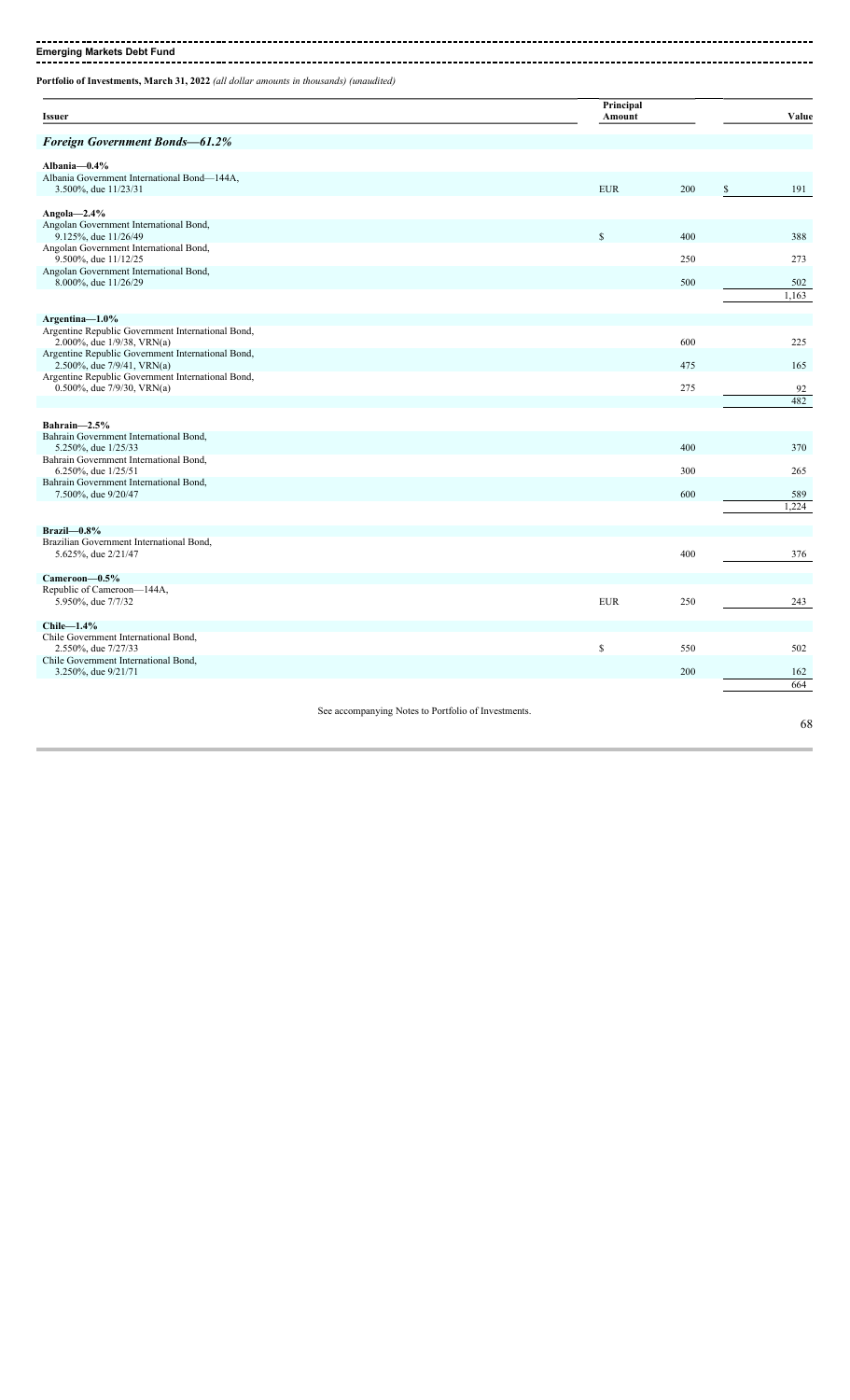#### -------------

**Emerging Markets Debt Fund** ----------------------------------------------------------------. **. . . . . . . . . .** .

| <b>Issuer</b>                                                            |                                                     | Principal<br>Amount |       | Value        |
|--------------------------------------------------------------------------|-----------------------------------------------------|---------------------|-------|--------------|
| <b>Foreign Government Bonds-(continued)</b>                              |                                                     |                     |       |              |
| Colombia-3.0%                                                            |                                                     |                     |       |              |
| Colombia Government International Bond,<br>5.000%, due 6/15/45           |                                                     | \$                  | 830   | \$<br>699    |
| Colombia Government International Bond,<br>4.125%, due 5/15/51           |                                                     |                     | 250   | 189          |
| Colombia Government International Bond,<br>4.125%, due 2/22/42           |                                                     |                     | 300   | 236          |
| Colombia Government International Bond,<br>5.625%, due 2/26/44           |                                                     |                     | 200   | 180          |
| Colombia Government International Bond,<br>5.200%, due 5/15/49           |                                                     |                     | 200   | 170          |
|                                                                          |                                                     |                     |       | 1,474        |
| Costa Rica-0.4%                                                          |                                                     |                     |       |              |
| Costa Rica Government International Bond,<br>5.625%, due 4/30/43         |                                                     |                     | 200   | 174          |
| <b>Dominican Republic-2.9%</b>                                           |                                                     |                     |       |              |
| Dominican Republic International Bond,<br>4.875%, due 9/23/32            |                                                     |                     | 450   | 407          |
| Dominican Republic International Bond,<br>5.875%, due 1/30/60            |                                                     |                     | 550   | 468          |
| Dominican Republic International Bond-144A,<br>6.000%, due $2/22/33$     |                                                     |                     | 200   | 195          |
| Dominican Republic International Bond-144A,                              |                                                     |                     | 350   |              |
| 5.500%, due 2/22/29                                                      |                                                     |                     |       | 346<br>1,416 |
| Ecuador-2.6%                                                             |                                                     |                     |       |              |
| Ecuador Government International Bond,<br>0.500%, due $7/31/40$ , VRN(a) |                                                     |                     | 450   | 256          |
| Ecuador Government International Bond,<br>5.000%, due $7/31/30$ , VRN(a) |                                                     |                     | 200   | 167          |
| Ecuador Government International Bond,<br>1.000%, due $7/31/35$ , VRN(a) |                                                     |                     | 1,300 | 850          |
|                                                                          |                                                     |                     |       | 1,273        |
| $Egypt - 3.0\%$                                                          |                                                     |                     |       |              |
| Egypt Government International Bond,<br>8.875%, due 5/29/50              |                                                     |                     | 550   | 474          |
| Egypt Government International Bond,<br>7.500%, due 2/16/61              |                                                     |                     | 250   | 198          |
| Egypt Government International Bond,<br>4.750%, due 4/16/26              |                                                     | <b>EUR</b>          | 200   | 204          |
| Egypt Government International Bond,<br>6.375%, due 4/11/31              |                                                     | <b>EUR</b>          | 150   | 142          |
| Egypt Government International Bond—144A,<br>7.300%, due 9/30/33         |                                                     | $\mathbb{S}$        | 250   | 217          |
|                                                                          |                                                     |                     |       |              |
|                                                                          | See accompanying Notes to Portfolio of Investments. |                     |       | 69           |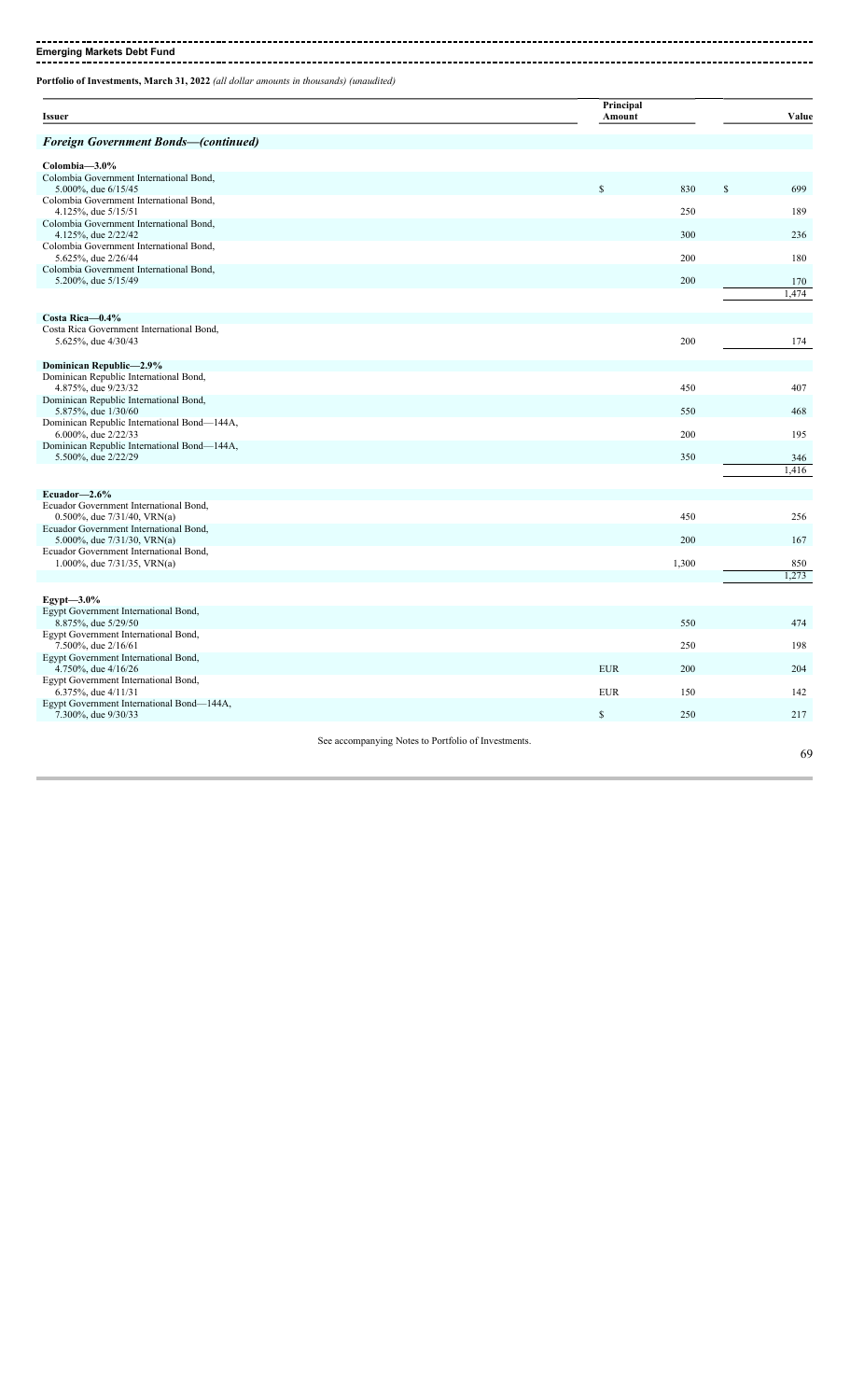**Emerging Markets Debt Fund** ----------------------------------------

| <b>Issuer</b>                                                                           |                                                     | Principal<br>Amount |     | Value |
|-----------------------------------------------------------------------------------------|-----------------------------------------------------|---------------------|-----|-------|
| Foreign Government Bonds-(continued)                                                    |                                                     |                     |     |       |
| Egypt - (continued)<br>Egypt Government International Bond-144A,<br>8.750%, due 9/30/51 |                                                     | \$                  | 250 | 215   |
|                                                                                         |                                                     |                     |     | 1,450 |
| El Salvador-0.5%                                                                        |                                                     |                     |     |       |
| El Salvador Government International Bond,<br>7.625%, due 2/1/41                        |                                                     |                     | 500 | 228   |
| $Gabon-1.3%$                                                                            |                                                     |                     |     |       |
| Gabon Government International Bond,<br>7.000%, due 11/24/31                            |                                                     |                     | 400 | 380   |
| Gabon Government International Bond-144A,<br>7.000%, due 11/24/31                       |                                                     |                     | 250 | 238   |
|                                                                                         |                                                     |                     |     | 618   |
| Ghana-1.8%<br>Ghana Government International Bond,                                      |                                                     |                     |     |       |
| 8.750%, due 3/11/61                                                                     |                                                     |                     | 550 | 374   |
| Ghana Government International Bond,<br>8.625%, due 4/7/34                              |                                                     |                     | 400 | 281   |
| Ghana Government International Bond,<br>7.750%, due 4/7/29                              |                                                     |                     | 300 | 213   |
|                                                                                         |                                                     |                     |     | 868   |
| Indonesia-3.0%<br>Indonesia Government International Bond,                              |                                                     |                     |     |       |
| 3.500%, due 2/14/50                                                                     |                                                     |                     | 300 | 280   |
| Indonesia Government International Bond,<br>4.750%, due 2/11/29                         |                                                     |                     | 300 | 332   |
| Indonesia Government International Bond,<br>4.450%, due 4/15/70                         |                                                     |                     | 250 | 258   |
| Indonesia Government International Bond,<br>3.400%, due 9/18/29                         |                                                     |                     | 550 | 563   |
|                                                                                         |                                                     |                     |     | 1,433 |
| Iraq $-1.6\%$                                                                           |                                                     |                     |     |       |
| Iraq International Bond,<br>5.800%, due 1/15/28                                         |                                                     |                     | 188 | 183   |
| Iraq International Bond,<br>6.752%, due 3/9/23                                          |                                                     |                     | 600 | 600   |
|                                                                                         |                                                     |                     |     | 783   |
| Ivory Coast-0.4%                                                                        |                                                     |                     |     |       |
| Ivory Coast Government International Bond,<br>6.625%, due 3/22/48                       |                                                     | <b>EUR</b>          | 200 | 193   |
| Jamaica-0.4%<br>Jamaica Government International Bond,                                  |                                                     |                     |     |       |
| 6.750%, due 4/28/28                                                                     |                                                     | \$                  | 200 | 219   |
|                                                                                         | See accompanying Notes to Portfolio of Investments. |                     |     |       |
|                                                                                         |                                                     |                     |     | 70    |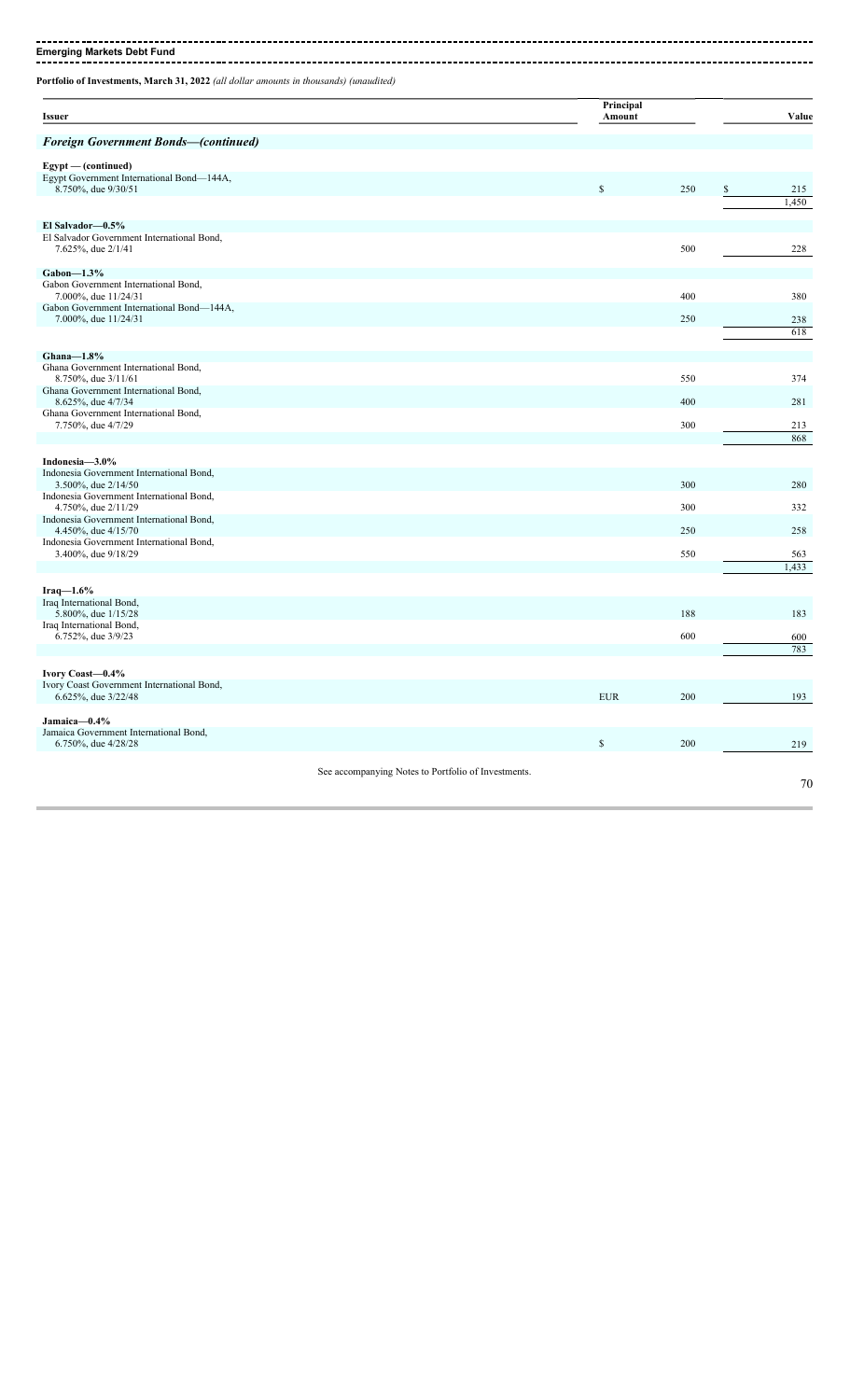**Emerging Markets Debt Fund** 

**Portfolio of Investments, March 31, 2022** *(all dollar amounts in thousands) (unaudited)*

| <b>Issuer</b>                                                                |                                                     | Principal<br>Amount |       | Value     |
|------------------------------------------------------------------------------|-----------------------------------------------------|---------------------|-------|-----------|
| <b>Foreign Government Bonds-(continued)</b>                                  |                                                     |                     |       |           |
| Jordan-0.4%<br>Jordan Government International Bond,<br>7.375%, due 10/10/47 |                                                     | $\mathsf{\$}$       | 200   | \$<br>181 |
| Lebanon-0.8%                                                                 |                                                     |                     |       |           |
| Lebanon Government International Bond,<br>5.800%, due $4/14/20(b)$           |                                                     |                     | 1,400 | 164       |
| Lebanon Government International Bond,<br>7.150%, due $11/20/31(b)$          |                                                     |                     | 1,200 | 132       |
| Lebanon Government International Bond,<br>6.850%, due $3/23/27(b)$           |                                                     |                     | 600   | 71        |
|                                                                              |                                                     |                     |       | 367       |
| Mexico-1.5%                                                                  |                                                     |                     |       |           |
| Mexico Government International Bond,<br>3.750%, due 4/19/71                 |                                                     |                     | 900   | 716       |
| Mongolia-0.4%                                                                |                                                     |                     |       |           |
| Mongolia Government International Bond,<br>5.625%, due 5/1/23                |                                                     |                     | 200   | 201       |
| Morocco-0.3%                                                                 |                                                     |                     |       |           |
| Morocco Government International Bond,<br>4.000%, due 12/15/50               |                                                     |                     | 200   | 160       |
| Nigeria-2.9%                                                                 |                                                     |                     |       |           |
| Nigeria Government International Bond,<br>8.375%, due 3/24/29                |                                                     |                     | 250   | 251       |
| Nigeria Government International Bond,<br>7.625%, due 11/28/47               |                                                     |                     | 200   | 166       |
| Nigeria Government International Bond,<br>7.696%, due 2/23/38                |                                                     |                     | 400   | 347       |
| Nigeria Government International Bond-144A,<br>6.125%, due 9/28/28           |                                                     |                     | 225   | 206       |
| Nigeria Government International Bond-144A,<br>7.375%, due 9/28/33           |                                                     |                     | 250   | 226       |
| Nigeria Government International Bond-144A,<br>8.250%, due 9/28/51           |                                                     |                     | 225   | 195       |
|                                                                              |                                                     |                     |       | 1,391     |
| Oman- $2.1\%$                                                                |                                                     |                     |       |           |
| Oman Government International Bond,<br>6.750%, due 1/17/48                   |                                                     |                     | 800   | 797       |
| Oman Government International Bond,<br>6.000%, due 8/1/29                    |                                                     |                     | 200   | 208       |
|                                                                              |                                                     |                     |       | 1.005     |
| Pakistan-0.9%                                                                |                                                     |                     |       |           |
| Pakistan Government International Bond,<br>8.875%, due 4/8/51                |                                                     |                     | 400   | 276       |
|                                                                              | See accompanying Notes to Portfolio of Investments. |                     |       |           |
|                                                                              |                                                     |                     |       | 71        |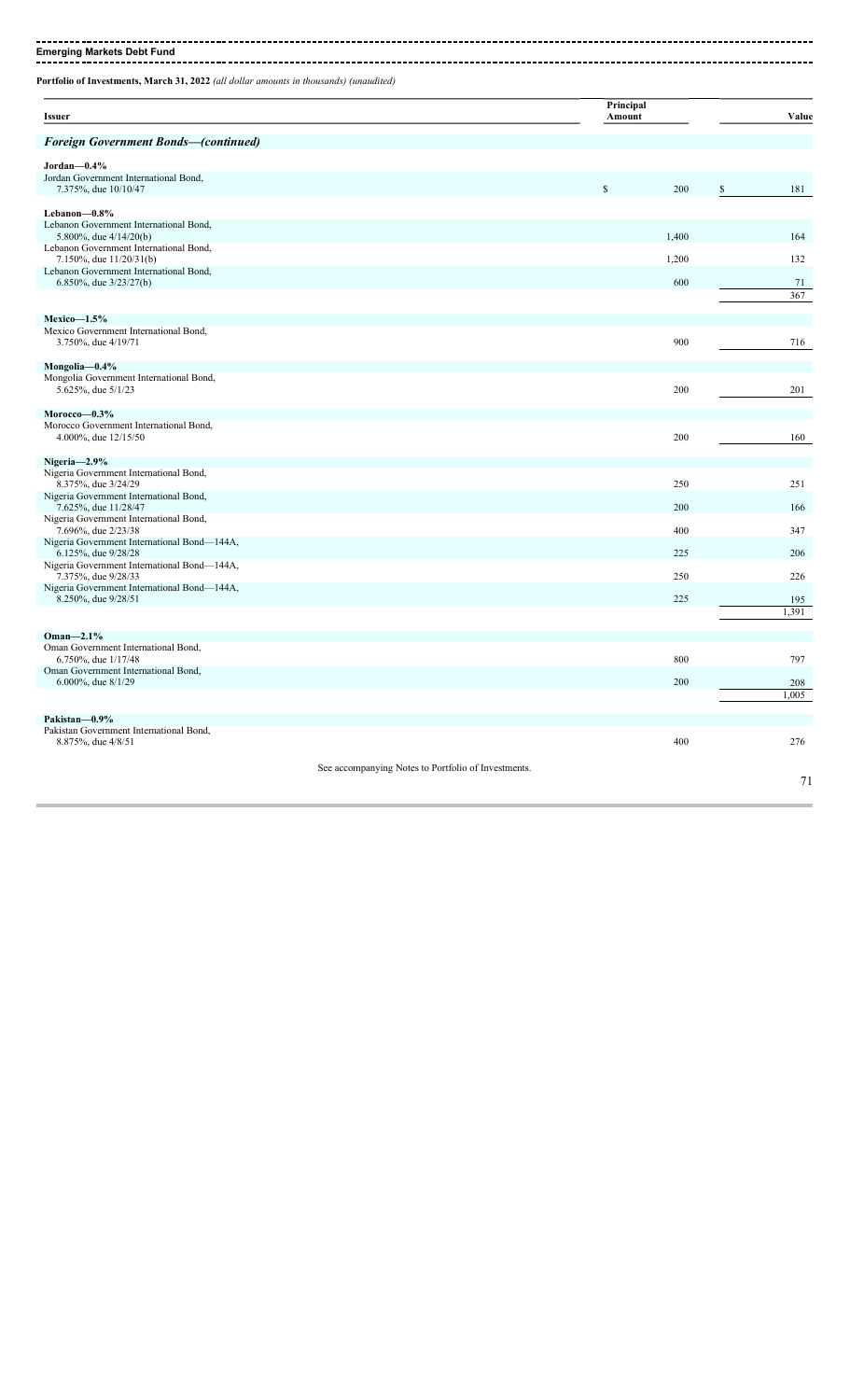**Emerging Markets Debt Fund** 

**Portfolio of Investments, March 31, 2022** *(all dollar amounts in thousands) (unaudited)*

| Issuer                                                                 |                                                     | Principal<br>Amount |       | Value            |
|------------------------------------------------------------------------|-----------------------------------------------------|---------------------|-------|------------------|
| Foreign Government Bonds-(continued)                                   |                                                     |                     |       |                  |
| Pakistan — (continued)<br>Pakistan Government International Bond-144A, |                                                     | $\mathcal{S}$       | 200   |                  |
| 6.000%, due $4/8/26$                                                   |                                                     |                     |       | 156<br>\$<br>432 |
| Panama-1.6%                                                            |                                                     |                     |       |                  |
| Panama Government International Bond,<br>4.500%, due 1/19/63           |                                                     |                     | 400   | 385              |
| Panama Government International Bond,<br>4.500\%, due $4/1/56$         |                                                     |                     | 400   | 392              |
|                                                                        |                                                     |                     |       | 777              |
| Paraguay-1.0%                                                          |                                                     |                     |       |                  |
| Paraguay Government International Bond,<br>5.400%, due 3/30/50         |                                                     |                     | 200   | 201              |
| Paraguay Government International Bond,<br>4.700%, due 3/27/27         |                                                     |                     | 250   | 260              |
|                                                                        |                                                     |                     |       | 461              |
| $Peru-1.3%$                                                            |                                                     |                     |       |                  |
| Peruvian Government International Bond,<br>3.230%, due 7/28/21         |                                                     |                     | 480   | 366              |
| Peruvian Government International Bond,<br>3.000%, due 1/15/34         |                                                     |                     | 200   | 187              |
| Peruvian Government International Bond,<br>3.600%, due 1/15/72         |                                                     |                     | 100   | 86               |
|                                                                        |                                                     |                     |       | 639              |
| Philippines-1.4%                                                       |                                                     |                     |       |                  |
| Philippine Government International Bond,<br>3.700%, due 2/2/42        |                                                     |                     | 700   | 680              |
|                                                                        |                                                     |                     |       |                  |
| Oatar-2.9%<br>Qatar Government International Bond,                     |                                                     |                     |       |                  |
| 4.400\%, due $4/16/50$                                                 |                                                     |                     | 1,000 | 1,121            |
| Qatar Government International Bond,<br>9.750%, due 6/15/30            |                                                     |                     | 200   | 294              |
|                                                                        |                                                     |                     |       | 1,415            |
| Romania-1.7%                                                           |                                                     |                     |       |                  |
| Romanian Government International Bond,<br>3.375%, due 1/28/50         |                                                     | <b>EUR</b>          | 720   | 637              |
| Romanian Government International Bond,                                |                                                     |                     |       |                  |
| 2.875%, due 4/13/42                                                    |                                                     | <b>EUR</b>          | 200   | 170<br>807       |
| Saudi Arabia-2.1%                                                      |                                                     |                     |       |                  |
| Saudi Government International Bond,<br>2.250%, due 2/2/33             |                                                     | $\mathbb{S}$        | 400   | 367              |
|                                                                        | See accompanying Notes to Portfolio of Investments. |                     |       |                  |
|                                                                        |                                                     |                     |       | 72               |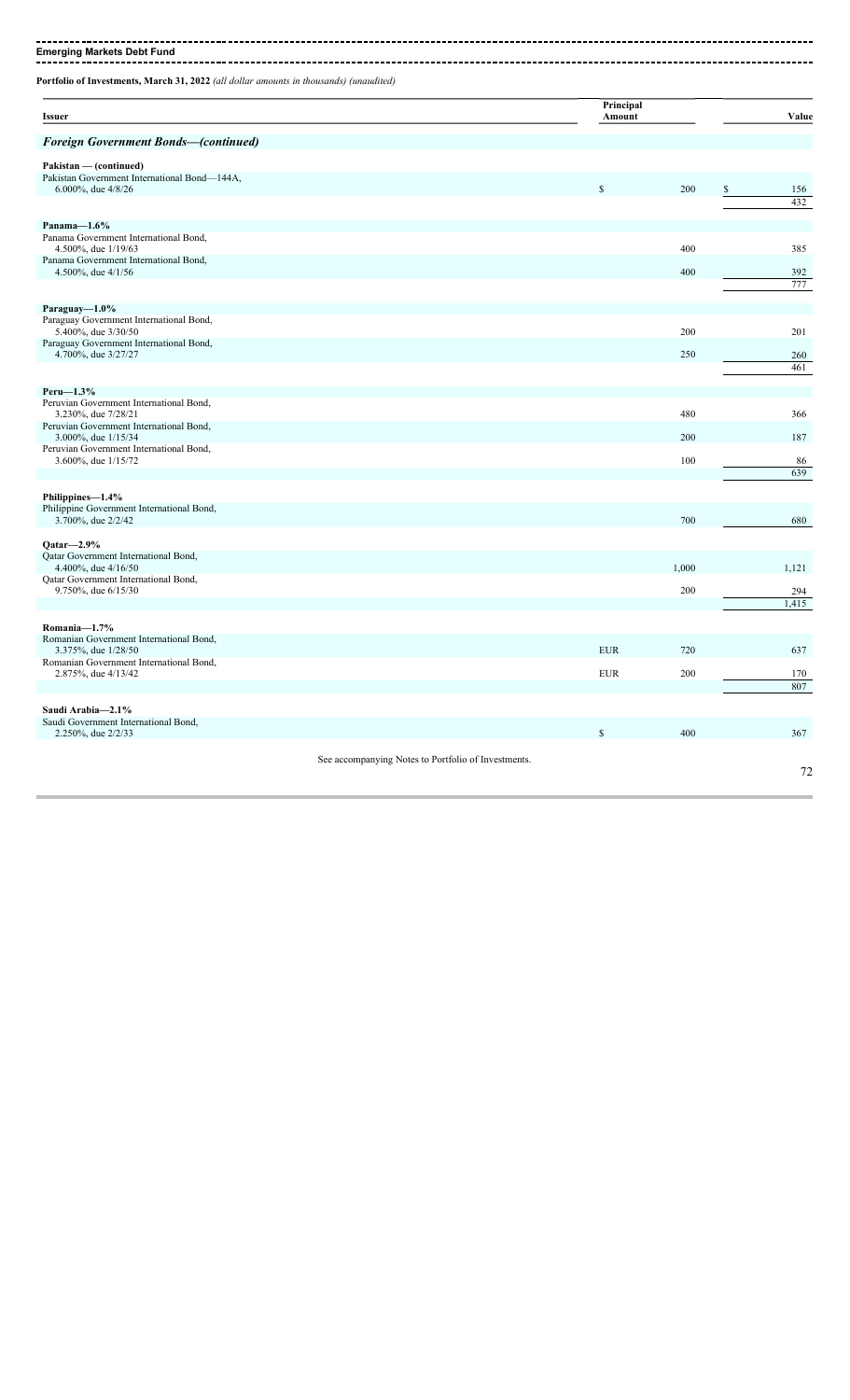**Emerging Markets Debt Fund**

**Portfolio of Investments, March 31, 2022** *(all dollar amounts in thousands) (unaudited)*

**Issuer Principal** Amount Value *Foreign Government Bonds—(continued)* **Saudi Arabia — (continued)** Saudi Government International Bond, 3.450%, due 2/2/61  $\frac{\text{1}}{\text{1}}$  500  $\frac{\text{1}}{\text{2}}$  443 Saudi Government International Bond,  $3.750\%$ , due  $1/21/55$  200 192 1,002 **Senegal—0.4%** Senegal Government International Bond, 6.750%, due 3/13/48 200 200 172 **South Africa—1.4%** Republic of South Africa Government International Bond, 5.650%, due 9/27/47 200 200 174 Republic of South Africa Government International Bond, 5.750%, due 9/30/49 600 523  $\frac{656}{697}$ **Sri Lanka—1.4%** Sri Lanka Government International Bond, 6.850%, due 11/3/25 400 198 Sri Lanka Government International Bond, 5.750%, due 4/18/23 200 98 Sri Lanka Government International Bond, 7.850%, due 3/14/29 800 3/18/29 800 378 674 **Tunisia—0.5%** Banque Centrale de Tunisie International Bond, 5.625%, due 2/17/24 EUR 300 227 **Turkey—2.4%** Turkey Government International Bond, 8.600%, due 9/24/27  $\frac{\$}{\$}$  500 512 Turkey Government International Bond, 5.950%, due 1/15/31 200 200 172 Turkey Government International Bond, 4.875%, due 4/16/43 450 318 Turkey Government International Bond, 5.750%, due 5/11/47 200 200 150 1,152 **Ukraine—1.8%** Ukraine Government International Bond, 7.253%, due 3/15/33 1,800 743 Ukraine Government International Bond,  $0.000\%$ , due 5/31/40, VRN(a)  $450$   $137$ 880 See accompanying Notes to Portfolio of Investments.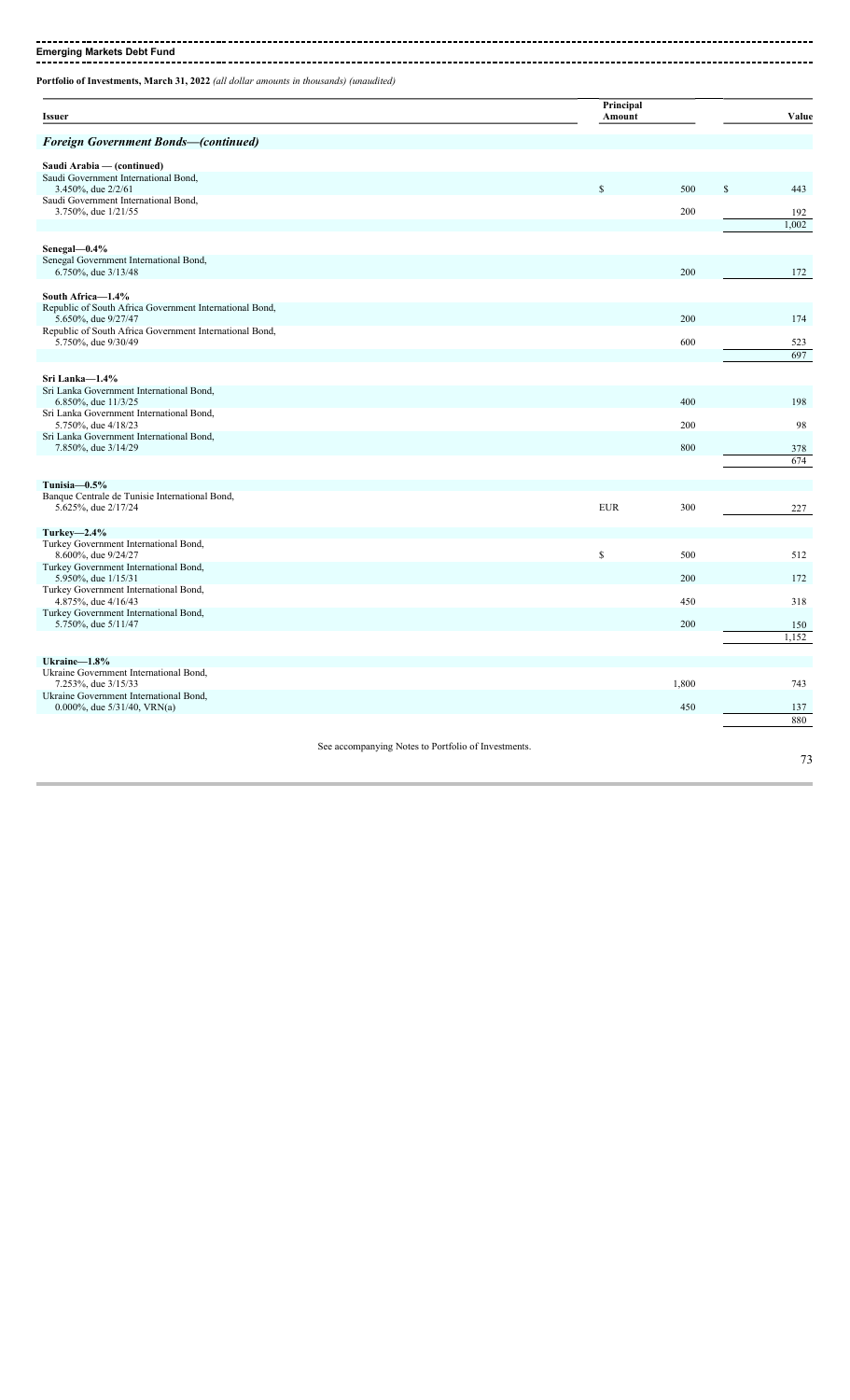| Portfolio of Investments, March 31, 2022 (all dollar amounts in thousands) (unaudited) |                     |     |              |            |
|----------------------------------------------------------------------------------------|---------------------|-----|--------------|------------|
| <b>Issuer</b>                                                                          | Principal<br>Amount |     |              | Value      |
| <b>Foreign Government Bonds-(continued)</b>                                            |                     |     |              |            |
| Uruguay $-1.2\%$                                                                       |                     |     |              |            |
| Uruguay Government International Bond,<br>4.975%, due 4/20/55                          | $\mathbb S$         | 510 | $\mathbb{S}$ | 595        |
| Zambia-0.9%                                                                            |                     |     |              |            |
| Zambia Government International Bond,<br>8.500%, due 4/14/24                           |                     | 400 |              | 284        |
| Zambia Government International Bond,                                                  |                     |     |              |            |
| 8.970%, due 7/30/27                                                                    |                     | 200 |              | 141<br>425 |
|                                                                                        |                     |     |              |            |
| Total Foreign Government Bonds-61.2%<br>(cost \$32,435)                                |                     |     |              | 29,528     |
| Foreign Corporate Bonds-29.8%                                                          |                     |     |              |            |
| Azerbaijan-0.4%                                                                        |                     |     |              |            |
| State Oil Co. of the Azerbaijan Republic,<br>6.950%, due 3/18/30                       |                     | 200 |              | 222        |
|                                                                                        |                     |     |              |            |
| Brazil- $1.5\%$<br>Atento Luxco 1 S.A.,                                                |                     |     |              |            |
| 8.000%, due 2/10/26<br>Itau Unibanco Holding S.A.,                                     |                     | 150 |              | 152        |
| 5 year CMT + 3.446%, 3.875%, due 4/15/31, VRN                                          |                     | 200 |              | 189        |
| MV24 Capital BV,<br>6.748%, due 6/1/34                                                 |                     | 181 |              | 175        |
| Petrorio Luxembourg S.a.r.l.,<br>6.125%, due 6/9/26                                    |                     | 200 |              | 200        |
|                                                                                        |                     |     |              | 716        |
| Chile $-1.6\%$                                                                         |                     |     |              |            |
| Agrosuper S.A.—144A,<br>4.600%, due 1/20/32                                            |                     | 200 |              | 193        |
| CAP S.A.,                                                                              |                     | 250 |              | 225        |
|                                                                                        |                     |     |              |            |
| 3.900%, due 4/27/31<br>Kenbourne Invest S.A.,                                          |                     |     |              |            |
| 4.700%, due 1/22/28<br>VTR Finance N.V.,                                               |                     | 200 |              | 176        |
| 6.375%, due 7/15/28                                                                    |                     | 200 |              | 195        |
| China $-2.7\%$                                                                         |                     |     |              | 789        |

See accompanying Notes to Portfolio of Investments.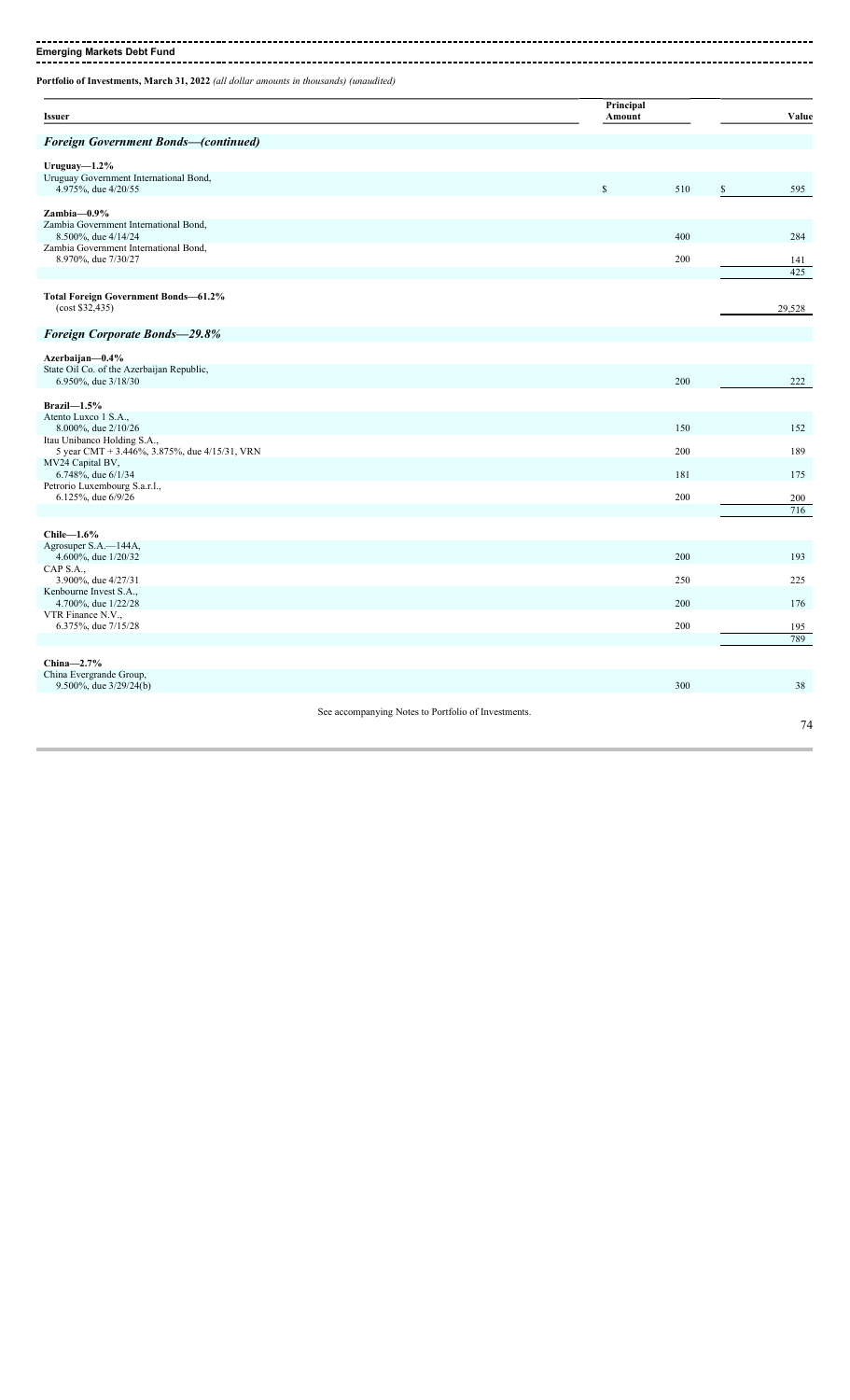**Emerging Markets Debt Fund** 

**Portfolio of Investments, March 31, 2022** *(all dollar amounts in thousands) (unaudited)*

| Issuer                                                                                   |                                                     | Principal<br>Amount |     | Value       |
|------------------------------------------------------------------------------------------|-----------------------------------------------------|---------------------|-----|-------------|
| <b>Foreign Corporate Bonds-(continued)</b>                                               |                                                     |                     |     |             |
| China - (continued)                                                                      |                                                     |                     |     |             |
| CNAC HK Finbridge Co., Ltd.,<br>3.000%, due 9/22/30                                      |                                                     | \$                  | 200 | \$<br>183   |
| CNAC HK Finbridge Co., Ltd.,<br>4.875%, due 3/14/25                                      |                                                     |                     | 200 | 205         |
| Huarong Finance 2017 Co., Ltd.,<br>5 year CMT + 6.983%, 4.000%, due 11/7/22, VRN(c)      |                                                     |                     | 200 | 200         |
| Lee & Man Paper Manufacturing, Ltd.,<br>5 year CMT + 8.280%, 5.500%, due 5/29/24, VRN(c) |                                                     |                     | 200 | 195         |
| Sinochem Offshore Capital Co., Ltd.,                                                     |                                                     |                     | 300 |             |
| 2.375%, due 9/23/31<br>Sinopec Group Overseas Development 2015, Ltd.,                    |                                                     |                     |     | 258         |
| 4.100%, due 4/28/45<br>Yuzhou Group Holdings Co., Ltd.,                                  |                                                     |                     | 200 | 192         |
| 7.850%, due 8/12/26(b)                                                                   |                                                     |                     | 200 | 28<br>1.299 |
| Colombia-1.5%                                                                            |                                                     |                     |     |             |
| Bancolombia S.A.,<br>5 year CMT + 2.929%, 4.875%, due 10/18/27, VRN                      |                                                     |                     | 200 | 198         |
| Canacol Energy Ltd.-144A,                                                                |                                                     |                     | 200 |             |
| 5.750%, due 11/24/28<br>Gran Colombia Gold Corp.-144A,                                   |                                                     |                     |     | 186         |
| 6.875%, due 8/9/26<br>Gran Tierra Energy International Holdings, Ltd.,                   |                                                     |                     | 200 | 175         |
| 6.250%, due 2/15/25                                                                      |                                                     |                     | 200 | 185<br>744  |
| <b>Dominican Republic-0.9%</b>                                                           |                                                     |                     |     |             |
| Aeropuertos Dominicanos Siglo XXI S.A.,<br>6.750%, due 3/30/29                           |                                                     |                     | 200 | 193         |
| Empresa Generadora de Electricidad Haina S.A.-144A,                                      |                                                     |                     |     |             |
| 5.625%, due 11/8/28                                                                      |                                                     |                     | 250 | 230<br>423  |
| Ghana $-0.3\%$                                                                           |                                                     |                     |     |             |
| Tullow Oil plc,<br>7.000%, due 3/1/25                                                    |                                                     |                     | 200 | 166         |
| Guatemala-1.2%                                                                           |                                                     |                     |     |             |
| Banco Industrial S.A.,                                                                   |                                                     |                     |     |             |
| 4.875%, due 1/29/31, VRN(a)<br>Energuate Trust,                                          |                                                     |                     | 200 | 193         |
| 5.875%, due 5/3/27<br>Investment Energy Resources Ltd.—144A,                             |                                                     |                     | 200 | 195         |
| 6.250%, due 4/26/29                                                                      |                                                     |                     | 200 | 202<br>590  |
| India $-1.2\%$                                                                           |                                                     |                     |     |             |
| Continuum Energy Levante,<br>4.500%, due 2/9/27                                          |                                                     |                     | 197 | 188         |
|                                                                                          |                                                     |                     |     |             |
|                                                                                          | See accompanying Notes to Portfolio of Investments. |                     |     | 75          |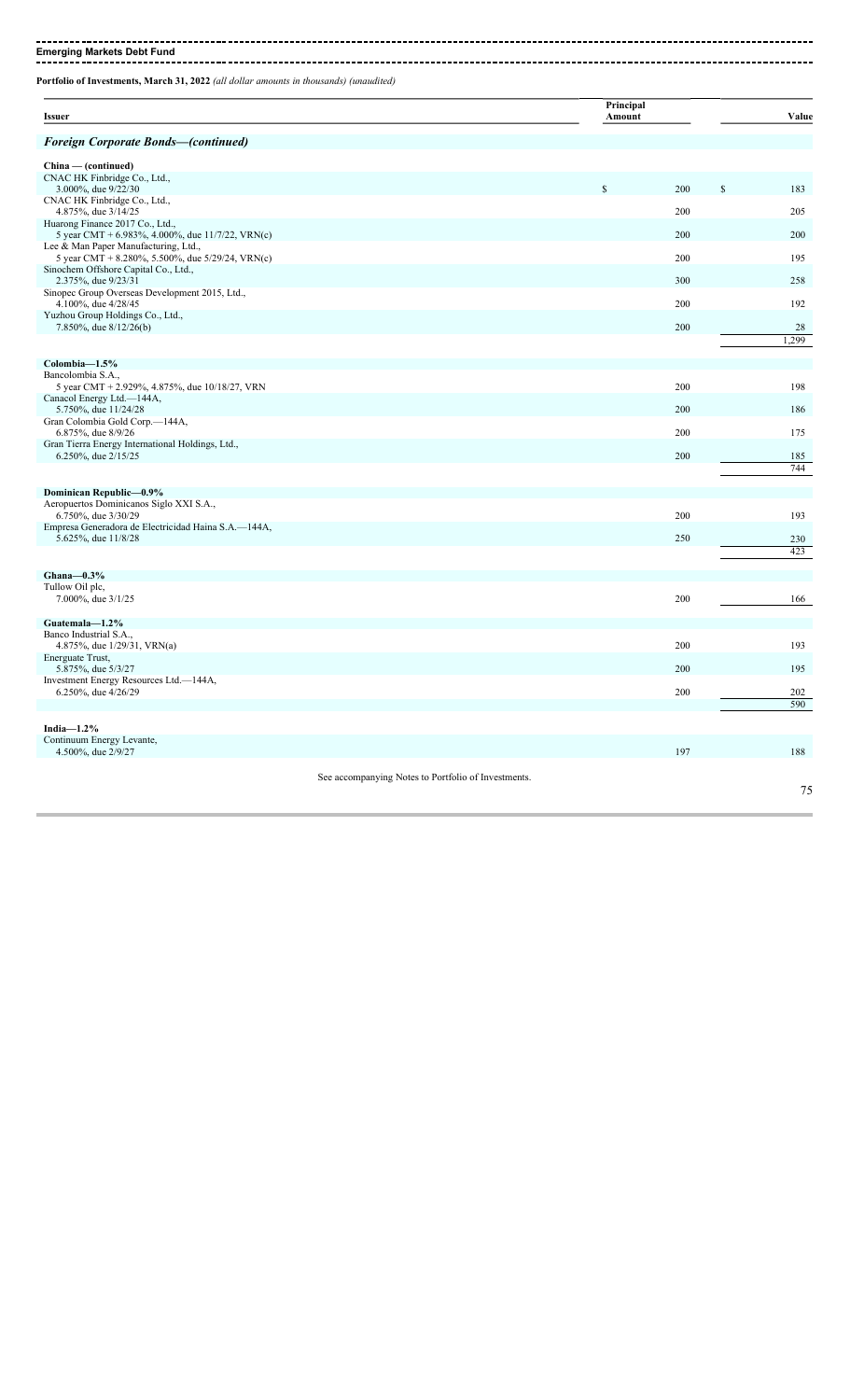#### ---------------------

**Emerging Markets Debt Fund**

**Portfolio of Investments, March 31, 2022** *(all dollar amounts in thousands) (unaudited)*

| <b>Issuer</b>                                                                          | Principal<br>Amount |       | Value        |
|----------------------------------------------------------------------------------------|---------------------|-------|--------------|
| <b>Foreign Corporate Bonds-(continued)</b>                                             |                     |       |              |
| India - (continued)                                                                    |                     |       |              |
| Export-Import Bank of India,<br>2.250%, due 1/13/31                                    | $\mathbb{S}$        | 200   | \$<br>173    |
| Periama Holdings LLC,                                                                  |                     |       |              |
| 5.950%, due 4/19/26                                                                    |                     | 200   | 203<br>564   |
| Indonesia-2.4%                                                                         |                     |       |              |
| Nickel Mines Ltd.-144A,<br>6.500%, due 4/1/24                                          |                     | 200   | 185          |
| PT Bank Tabungan Negara Persero Tbk,<br>4.200%, due 1/23/25                            |                     | 200   | 193          |
| PT Pertamina Persero,<br>6.000%, due 5/3/42                                            |                     | 200   | 221          |
| PT Pertamina Persero,<br>2.300%, due 2/9/31                                            |                     | 200   | 177          |
| PT Pertamina Persero,<br>3.100%, due 8/27/30                                           |                     | 400   | 379          |
|                                                                                        |                     |       | 1,155        |
| Kazakhstan-1.3%                                                                        |                     |       |              |
| KazMunayGas National Co. JSC,<br>5.750%, due 4/19/47                                   |                     | 500   | 444          |
| KazMunayGas National Co. JSC,<br>3.500%, due 4/14/33                                   |                     | 200   | 165          |
|                                                                                        |                     |       | 609          |
| Malaysia-3.4%                                                                          |                     |       |              |
| 1MDB Global Investments, Ltd.,<br>4.400%, due 3/9/23                                   |                     | 1,200 | 1,168        |
| Dua Capital, Ltd.,<br>2.780%, due 5/11/31                                              |                     | 300   | 270          |
| Petronas Capital, Ltd.,                                                                |                     |       |              |
| 4.550%, due 4/21/50                                                                    |                     | 200   | 224<br>1,662 |
| Mauritius-0.4%                                                                         |                     |       |              |
| Axian Telecom-144A,<br>7.375%, due 2/16/27                                             |                     | 200   | 194          |
| Mexico-3.1%                                                                            |                     |       |              |
| BBVA Bancomer S.A.,                                                                    |                     |       |              |
| 5 year CMT + 2.650%, 5.125%, due 1/18/33, VRN<br>Credito Real S.A.B. de C.V. SOFOM ER, |                     | 200   | 188          |
| 5.000%, due 2/1/27<br>Petroleos Mexicanos,                                             | <b>EUR</b>          | 200   | 27           |
| 7.690%, due 1/23/50<br>Petroleos Mexicanos,                                            | \$                  | 500   | 435          |
| 6.950%, due 1/28/60<br>Petroleos Mexicanos,                                            |                     | 500   | 405          |
| 6.750%, due 9/21/47                                                                    |                     | 538   | 432          |
|                                                                                        |                     |       | 1,487        |

See accompanying Notes to Portfolio of Investments.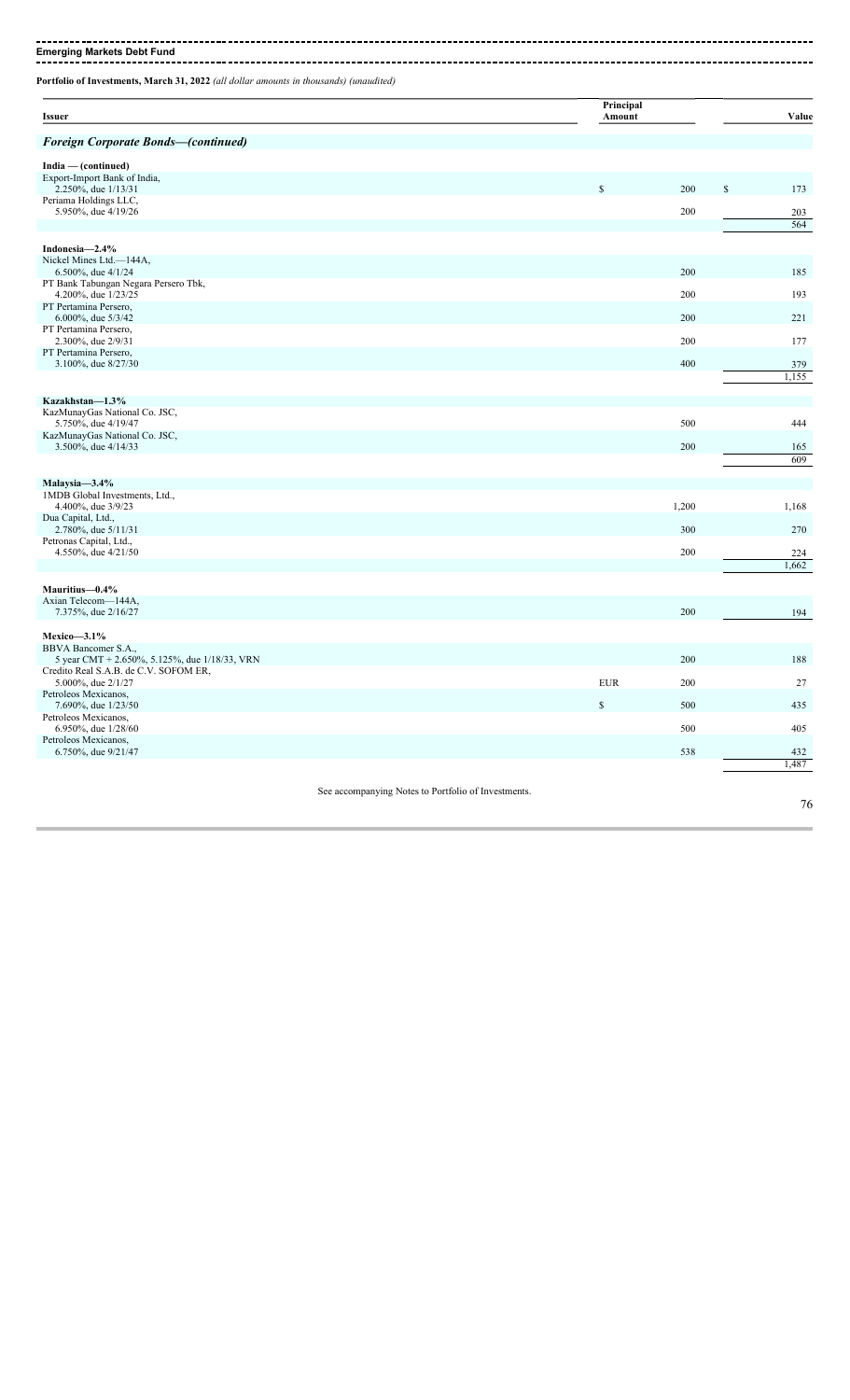**Emerging Markets Debt Fund**

**Portfolio of Investments, March 31, 2022** *(all dollar amounts in thousands) (unaudited)*

| <b>Issuer</b>                                                                  |                                                     | Principal<br>Amount |     | Value        |
|--------------------------------------------------------------------------------|-----------------------------------------------------|---------------------|-----|--------------|
| <b>Foreign Corporate Bonds-(continued)</b>                                     |                                                     |                     |     |              |
| Mongolia-0.4%                                                                  |                                                     |                     |     |              |
| Development Bank of Mongolia,<br>7.250%, due 10/23/23                          |                                                     | $\mathbb S$         | 200 | \$<br>202    |
| Nigeria-0.9%                                                                   |                                                     |                     |     |              |
| Fidelity Bank plc-144A,<br>7.625%, due 10/28/26                                |                                                     |                     | 200 | 190          |
| SEPLAT Energy plc,<br>7.750%, due 4/1/26                                       |                                                     |                     | 250 | 238          |
|                                                                                |                                                     |                     |     | 428          |
| Panama-0.9%                                                                    |                                                     |                     |     |              |
| Aeropuerto Internacional de Tocumen S.A.,<br>5.125%, due 8/11/61               |                                                     |                     | 250 | 229          |
| Global Bank Corporation,<br>3M USD LIBOR + 3.300%, 5.250%, due 4/16/29, VRN(a) |                                                     |                     | 200 | 189          |
|                                                                                |                                                     |                     |     | 418          |
| $Qatar -0.8%$                                                                  |                                                     |                     |     |              |
| Qatar Petroleum -144A,<br>2.250%, due 7/12/31                                  |                                                     |                     | 400 | 369          |
| Supranational-0.4%                                                             |                                                     |                     |     |              |
| The African Export-Import Bank-144A,<br>3.798%, due 5/17/31                    |                                                     |                     | 200 | 185          |
| Trinidad And Tobago-0.8%                                                       |                                                     |                     |     |              |
| National Gas Co of Trinidad & Tobago, Ltd.,                                    |                                                     |                     | 200 | 200          |
| 6.050%, due 1/15/36<br>Trinidad Petroleum Holdings, Ltd.,                      |                                                     |                     |     |              |
| 9.750%, due 6/15/26                                                            |                                                     |                     | 200 | 203<br>403   |
| Turkey-0.6%                                                                    |                                                     |                     |     |              |
| Turkiye Ihracat Kredi Bankasi A.S.-144A,<br>5.750%, due 7/6/26                 |                                                     |                     | 300 | 273          |
| United Arab Emirates-2.4%                                                      |                                                     |                     |     |              |
| Abu Dhabi Government International Bond,                                       |                                                     |                     |     |              |
| 2.700%, due 9/2/70<br>DP World, Ltd.,                                          |                                                     |                     | 450 | 351          |
| 4.700%, due 9/30/49<br>Emirate of Dubai Government International Bonds,        |                                                     |                     | 200 | 194          |
| 3.900%, due 9/9/50<br>Finance Department Government of Sharjah,                |                                                     |                     | 200 | 171          |
| 3.625%, due 3/10/33<br>Shelf Drilling Holdings, Ltd.,                          |                                                     |                     | 300 | 276          |
| 8.250%, due 2/15/25                                                            |                                                     |                     | 200 | 165<br>1,157 |
| Uzbekistan-0.7%                                                                |                                                     |                     |     |              |
| Ipoteka-Bank ATIB,                                                             |                                                     |                     |     |              |
| 5.500%, due 11/19/25                                                           |                                                     |                     | 200 | 178          |
|                                                                                | See accompanying Notes to Portfolio of Investments. |                     |     | 77           |
|                                                                                |                                                     |                     |     |              |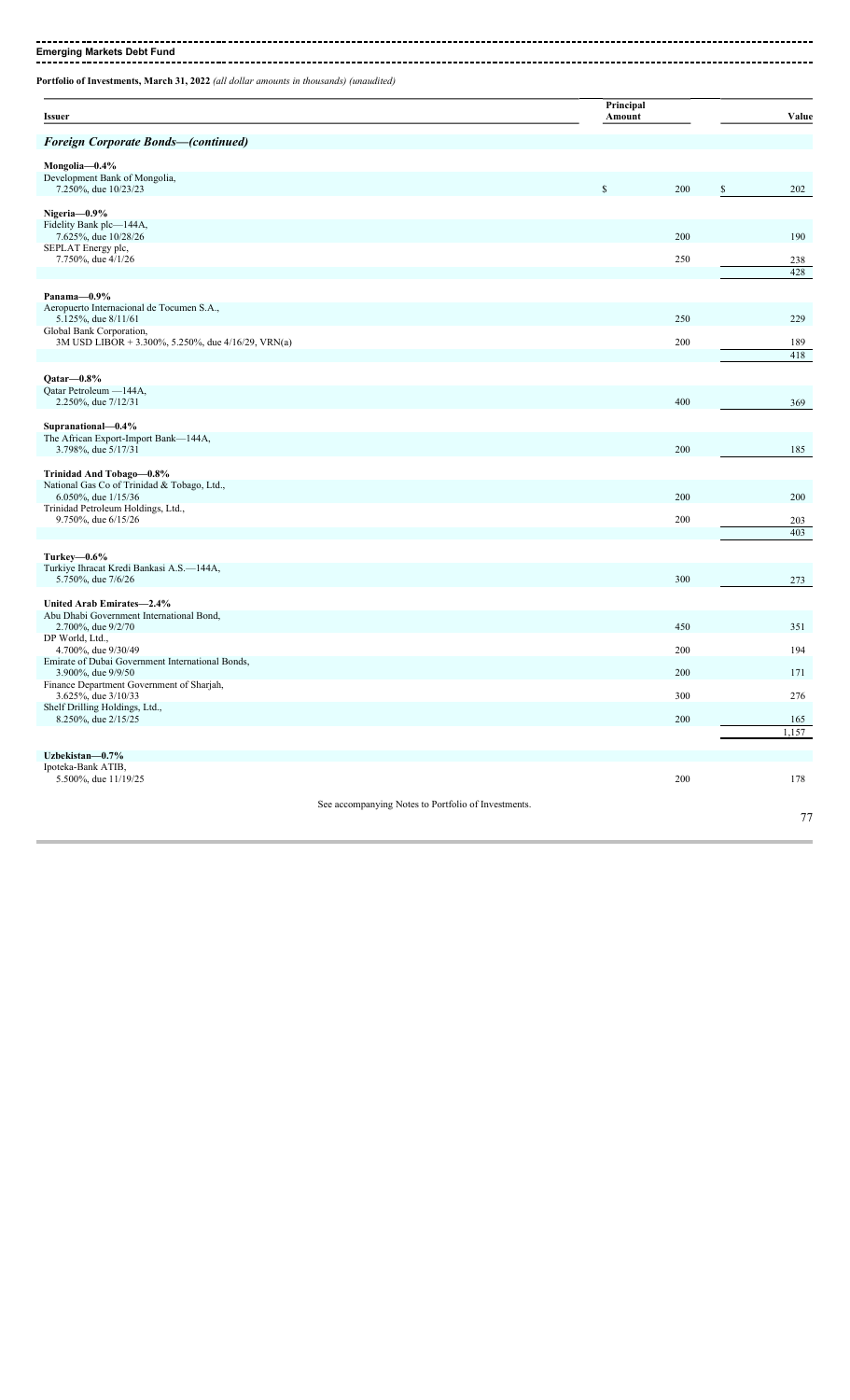**Emerging Markets Debt Fund** -----------------

**Portfolio of Investments, March 31, 2022** *(all dollar amounts in thousands) (unaudited)*

| <b>Issuer</b>                                                                                                                                                                                          | Principal<br>Amount |            | Value            |
|--------------------------------------------------------------------------------------------------------------------------------------------------------------------------------------------------------|---------------------|------------|------------------|
| <b>Foreign Corporate Bonds–(continued)</b>                                                                                                                                                             |                     |            |                  |
| Uzbekistan — (continued)<br>Uzbekneftegaz JSC-144A,<br>4.750%, due 11/16/28                                                                                                                            | $\mathbb{S}$        | 200        | \$<br>165<br>343 |
| <b>Total Foreign Corporate Bonds-29.8%</b><br>(cost \$15,529)                                                                                                                                          |                     |            | 14,398           |
| <b>Foreign Municipal Bonds-1.6%</b>                                                                                                                                                                    |                     |            |                  |
| Argentina- $1.6\%$<br>Provincia de Buenos Aires,<br>3.900%, due $9/1/37$ , VRN(a)                                                                                                                      |                     | 400        | 171              |
| Provincia de Buenos Aires—144A,<br>3.500%, due $9/1/37$ , VRN(a)<br>Provincia de Buenos Aires-144A,<br>3.900%, due $9/1/37$ , VRN(a)                                                                   |                     | 200<br>50  | 73<br>21         |
| Provincia de Cordoba,<br>5.000%, due $12/10/25(a)$<br>Provincia de Entre Rios Argentina,                                                                                                               |                     | 350        | 273              |
| 5.000%, due $8/8/28$ , VRN(a)<br>Provincia de Neuquen Argentina,<br>4.625%, due 4/27/30, VRN                                                                                                           |                     | 150<br>200 | 99<br>114        |
|                                                                                                                                                                                                        |                     |            | 751              |
| Total Foreign Municipal Bonds-1.6%<br>(cost \$810)                                                                                                                                                     |                     |            | 751              |
| Repurchase Agreement<br>Fixed Income Clearing Corporation, 0.000% dated 3/31/22, due 4/1/22, repurchase price \$2,406, collateralized by U.S. Treasury<br>Bond, 4.250%, due 5/15/39, valued at \$2,454 |                     | 2,406      | 2,406            |
| Total Repurchase Agreement-5.0%<br>(cost \$2,406)                                                                                                                                                      |                     |            | 2,406            |
| Total Investments in Securities-97.6%<br>(cost \$51,180)                                                                                                                                               |                     |            | 47,083           |
| Total Investments-97.6%<br>(cost \$51,180)                                                                                                                                                             |                     |            | 47,083           |
| Cash and other assets, less liabilities-2.4%                                                                                                                                                           |                     |            | 1,163            |
| Net assets-100.0%                                                                                                                                                                                      |                     |            | \$<br>48,246     |

(a) Variable/Floating interest rate security. Certain variable/floating interest rate securities are not based on a published reference rate and spread but are determined by the issuer or agent and are based on current market conditions. These securities do not indicate a reference rate and spread in their description above. Rate presented is as of March 31, 2022. (b) = Defaulted securities.

(c) Security is perpetual in nature and has no stated maturity.

144A = Security exempt from registration under Rule 144A of the Securities Act of 1933. These securities may be resold in transactions exempt from registration, normally to qualified institutional buyers. SOFR = Secured Overnight Financing Rate

VRN = Variable Rate Note

See accompanying Notes to Portfolio of Investments.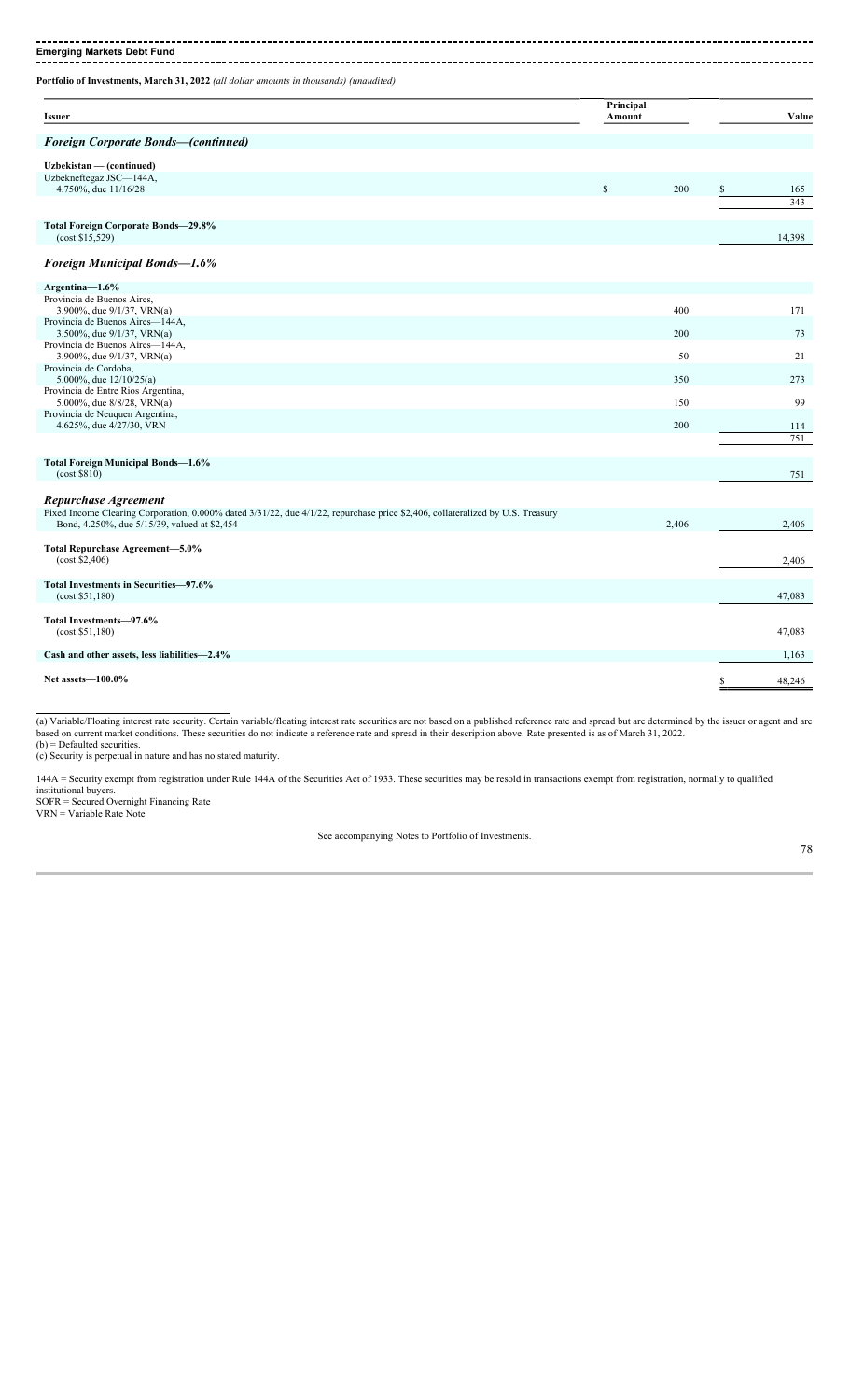-------\_\_\_\_\_\_\_\_\_\_\_\_\_\_\_\_\_\_\_\_\_\_\_\_\_\_\_ **Emerging Markets Debt Fund** ------------------------..................

**Portfolio of Investments, March 31, 2022** *(unaudited)*

**At March 31, 2022, the Fund's Portfolio of Investments includes the following industry categories (as a percentage of long-term investments):**

| Sovereign                                                                                                                                     | 66.3%   |
|-----------------------------------------------------------------------------------------------------------------------------------------------|---------|
| Corporate                                                                                                                                     |         |
| Quasi-Sovereign                                                                                                                               | 16.5%   |
| Financials                                                                                                                                    | 4.1%    |
| Energy                                                                                                                                        | 3.8%    |
| Materials                                                                                                                                     | $2.2\%$ |
| Sovereign                                                                                                                                     | 1.8%    |
| <b>Communication Services</b>                                                                                                                 | 1.3%    |
| Utilities                                                                                                                                     | 1.0%    |
| Consumer Staples                                                                                                                              | 0.4%    |
| Industrials                                                                                                                                   | 0.4%    |
| <b>Consumer Discretionary</b>                                                                                                                 | 0.3%    |
| Sub Sovereign                                                                                                                                 | 1.5%    |
| Supranational                                                                                                                                 | 0.4%    |
| Total                                                                                                                                         | 100.0%  |
| At March 31, 2022, the Fund's Portfolio of Investments includes the following currency categories (as a percentage of long-term investments): |         |
| U.S. Dollar                                                                                                                                   | 95.4%   |

| Euro  | $\epsilon$<br>4.O% |
|-------|--------------------|
| Total | 100.0%             |

See accompanying Notes to Portfolio of Investments.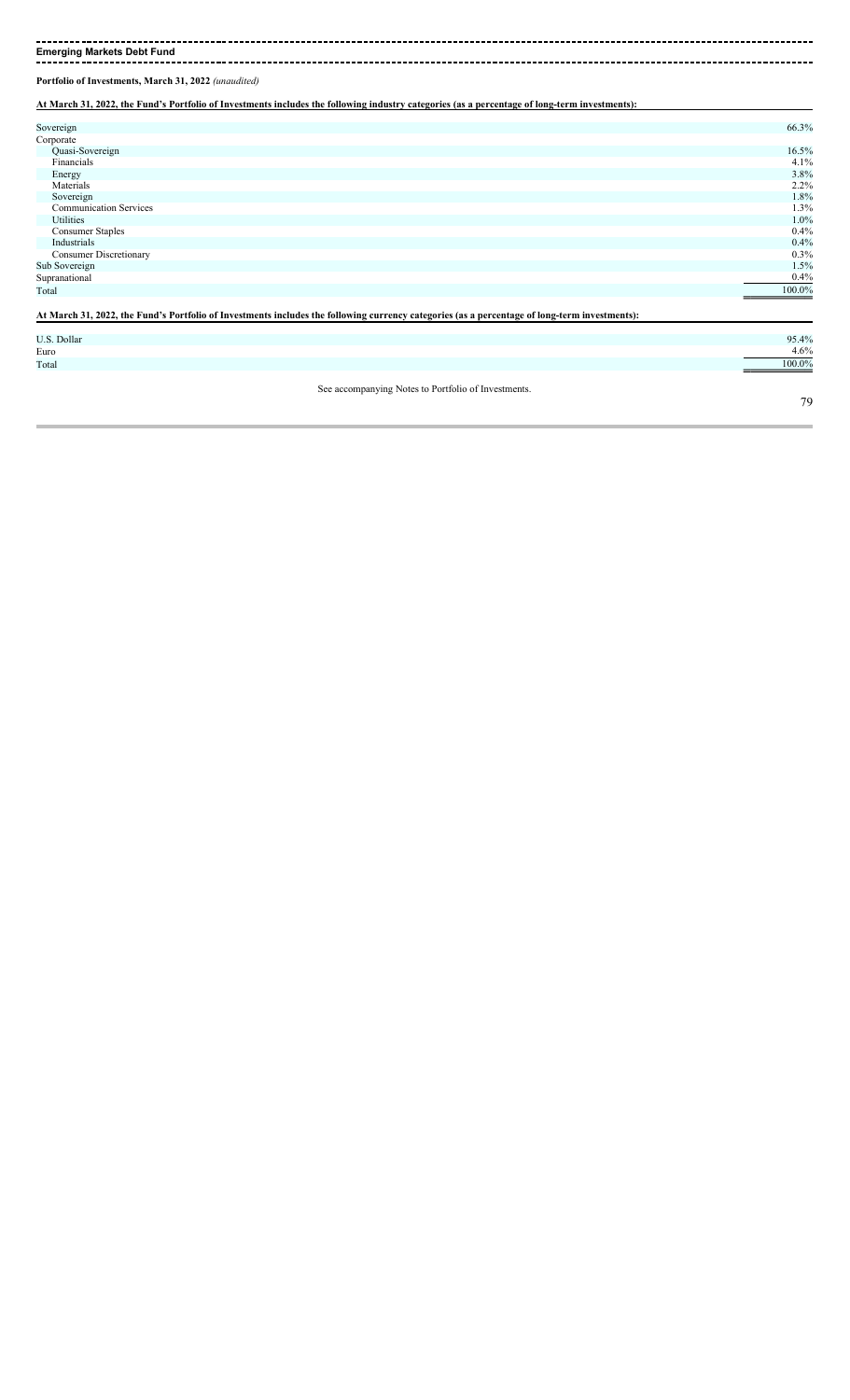---**Emerging Markets Debt Fund**

**Portfolio of Investments, March 31, 2022** *(all dollar amounts in thousands) (unaudited)*

**Forward Foreign Currency Contracts**

| Settlement<br>Date | <b>Deliver/Receive</b> | Counterparty         | <b>Local Currency</b><br>(in thousands) | <b>USD</b> (Base)<br>Purchased<br>or Sold |       |  | Current<br>Value | <b>Net</b><br><b>Unrealized</b><br>Appreciation<br>(Depreciation) |
|--------------------|------------------------|----------------------|-----------------------------------------|-------------------------------------------|-------|--|------------------|-------------------------------------------------------------------|
| Purchased          |                        |                      |                                         |                                           |       |  |                  |                                                                   |
| 6/15/22            | Euro                   | Citibank N.A. London | 1,130                                   |                                           | .253  |  | .253             |                                                                   |
| Sold               |                        |                      |                                         |                                           |       |  |                  |                                                                   |
| 6/15/22            | Euro                   | Citibank N.A. London | 2,978                                   |                                           | 3,253 |  | 3,303            | (50)                                                              |
|                    |                        |                      |                                         |                                           |       |  |                  | (50)                                                              |

### **Centrally Cleared Interest Rate Swaps**

| <b>Floating Rate</b><br>Reference | Pay/Receive<br><b>Floating Rate</b> | <b>Fixed Rate</b> | Payment<br>Frequency | Maturity<br>Date | <b>Cleared</b><br>Exchange | <b>Notional Amount</b><br>(in thousands) |                      | <b>Upfront</b><br>Payment<br>Paid<br>(Received) | Value    | <b>Unrealized</b><br>Appreciation<br>(Depreciation) |  |
|-----------------------------------|-------------------------------------|-------------------|----------------------|------------------|----------------------------|------------------------------------------|----------------------|-------------------------------------------------|----------|-----------------------------------------------------|--|
| 3 Month USD<br><b>LIBOR</b>       | Receive                             | 1.774%            | 6M                   |                  | <b>LCH</b>                 | \$                                       | 321<br><sup>\$</sup> |                                                 | \$<br>15 | S<br>36                                             |  |
| 6 Month                           |                                     |                   |                      | February 2071    |                            |                                          |                      | (21)                                            |          |                                                     |  |
| <b>EURIBOR</b>                    | Receive                             | $(0.250)\%$       | 1Y                   | June 2026        | LCH                        | <b>EUR 157</b>                           |                      | (1)                                             | 9        | 10                                                  |  |
| 6 Month<br><b>EURIBOR</b>         | Receive                             | $(0.250)\%$       | 1Y                   | June 2028        | <b>LCH</b>                 | <b>EUR 377</b>                           |                      | 6                                               | 33       | 27                                                  |  |
| 6 Month<br><b>EURIBOR</b>         | Receive                             | $0.000\%$         | 1Y                   | June 2031        | LCH                        | <b>EUR 166</b>                           |                      | (2)                                             | 19       | 21                                                  |  |
| 6 Month<br><b>EURIBOR</b>         | Receive                             | $0.000\%$         | 1Y                   | June 2036        | <b>LCH</b>                 | <b>EUR 347</b>                           |                      | 47                                              | 65       | 18                                                  |  |
| 6 Month<br><b>EURIBOR</b>         | Receive                             | 0.250%            | 1Y                   | June 2041        | <b>LCH</b>                 | <b>EUR 620</b>                           |                      | 13                                              | 116      | 103                                                 |  |
| 12 Month<br><b>SOFR</b>           | Receive                             | 1.500%            | 1Y                   | December<br>2031 | <b>LCH</b>                 | \$                                       | 1,279                | 12                                              | 62       | 50                                                  |  |
| 12 Month<br><b>SOFR</b>           | Receive                             | 1.600%            | 1Y                   | December<br>2036 | LCH                        |                                          | 1,651                | 34                                              | 96       | 62                                                  |  |
| 12 Month<br><b>SOFR</b>           | Receive                             | 1.600%            | 1Y                   | December<br>2051 | LCH                        |                                          | 515                  | 12                                              | 40       | 28                                                  |  |
| 12 Month<br><b>SOFR</b>           | Pay                                 | 1.250%            | 1Y                   | December<br>2026 | LCH                        |                                          | 2,662                | (29)                                            | (106)    | (77)                                                |  |
| 12 Month<br><b>SOFR</b>           | Pay                                 | 1.100%            | 1Y                   | December<br>2024 | <b>LCH</b>                 |                                          | 3,416                | (45)                                            | (99)     | (54)                                                |  |
| 12 Month<br><b>SOFR</b>           | Pay                                 | 1.650%            | 1Y                   | December<br>2041 | LCH                        |                                          | 354                  | 1                                               | (23)     | (24)                                                |  |
| 12 Month<br><b>SOFR</b>           | Pay                                 | 1.400%            | 1Y                   | December<br>2028 | <b>LCH</b>                 |                                          | 1,989                | (8)                                             | (84)     | (76)                                                |  |
|                                   |                                     |                   |                      |                  |                            |                                          |                      |                                                 |          | 124<br>S                                            |  |

### **Centrally Cleared Credit Default Swaps**

| Reference<br>Entity      | <b>Buy/Sell</b><br>Protection | <b>Fixed Rate</b> | Payment<br>Frequency | <b>Maturity</b><br>Date | <b>Cleared</b><br>Exchange |               | <b>Notional</b><br>Amount<br>(in thousands) | <b>Upfront</b><br>Payment<br>Paid<br>(Received) | Value     | <b>Unrealized</b><br>Appreciation<br>(Depreciation) |
|--------------------------|-------------------------------|-------------------|----------------------|-------------------------|----------------------------|---------------|---------------------------------------------|-------------------------------------------------|-----------|-----------------------------------------------------|
| Kingdom of<br>Saudi      |                               |                   |                      |                         |                            |               |                                             |                                                 |           |                                                     |
| Arabia                   | Buy                           | 1.000%            | 3M                   | June 2026               | ICE                        | <sup>\$</sup> | 400                                         | <sup>\$</sup><br>(8)                            | (9)<br>\$ | \$<br>(1)                                           |
| Republic of<br>Colombia  | Buy                           | 1.000%            | 3M                   | December<br>2031        | ICE                        |               | 800                                         | 98                                              | 97        | (1)                                                 |
| Republic of<br>Argentina | Buy                           | 5.000%            | 3M                   | December<br>2023        | ICE                        |               | 350                                         | 58                                              | 56        | (2)                                                 |
| Republic of<br>Argentina | Buy                           | 1.000%            | 3M                   | December<br>2025        | ICE                        |               | 500                                         | 304                                             | 283       | (21)                                                |
| United<br>Mexican        |                               |                   |                      | December                |                            |               |                                             |                                                 |           |                                                     |
| <b>States</b>            | Buy                           | 1.000%            | 3M                   | 2031                    | ICE                        |               | 800                                         | 56                                              | 41        | (15)                                                |
| Republic of<br>Argentina | Sell                          | 5.000%            | 3M                   | December<br>2031        | ICE                        |               | 500                                         | (293)                                           | (294)     | (1)                                                 |
|                          |                               |                   |                      |                         |                            |               |                                             |                                                 |           | (41)                                                |

Total net unrealized appreciation (depreciation) on swaps **\$** 83

See accompanying Notes to Portfolio of Investments.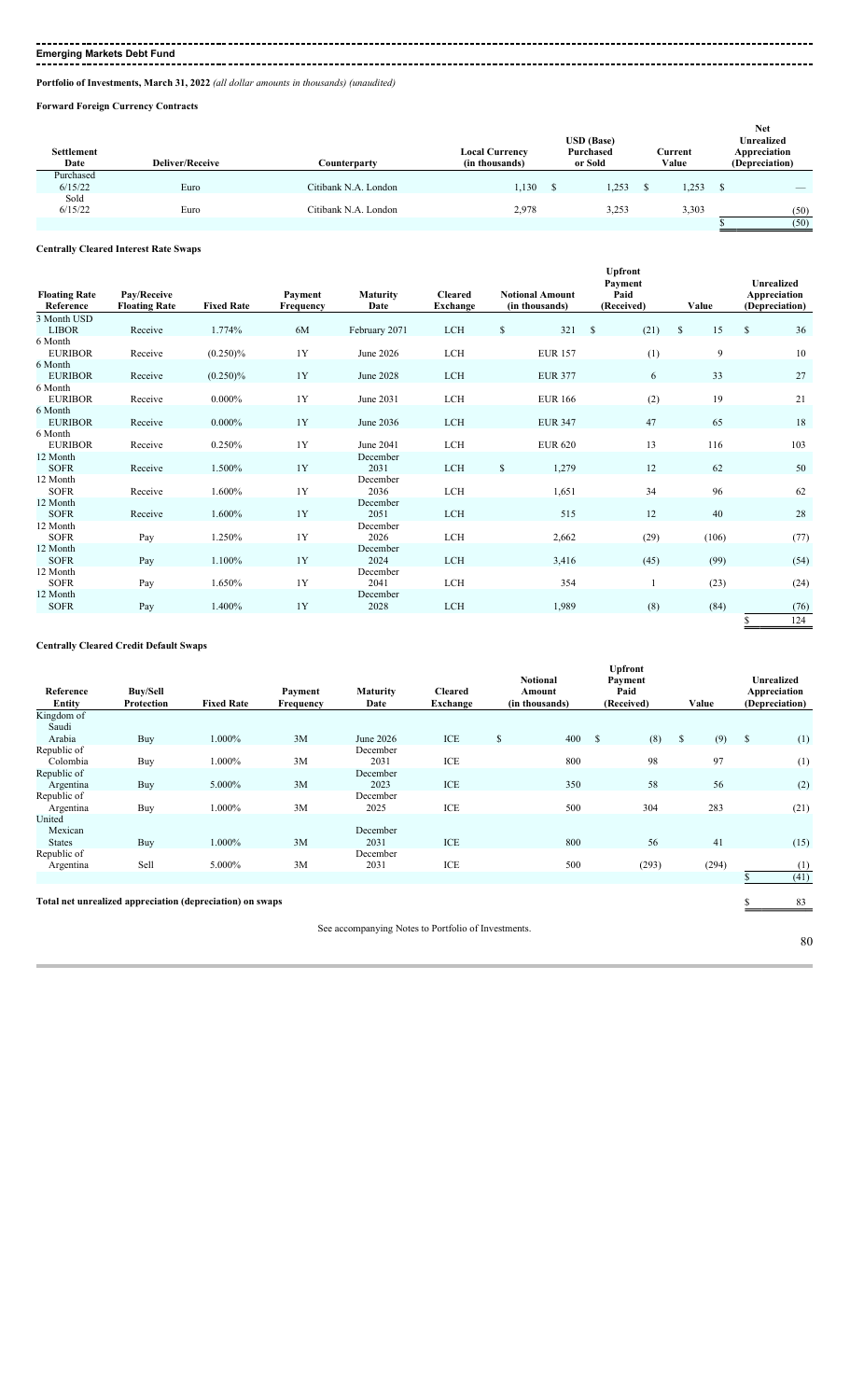**Portfolio of Investments, March 31, 2022** *(all dollar amounts in thousands) (unaudited)* **Issuer Shares Value** *Exchange-Traded Funds—65.9%* **Equity Exchange-Traded Funds—61.8%** Financial Select Sector SPDR Fund 1,782 iShares Core S&P 500 ETF and the state of the state of the state of the state of the SAT of the SAT of the SAT<br>
iShares Core S&P 500 ETF 71,500 32,439<br>
9,100 344  $\frac{1}{100}$  and  $\frac{1}{200}$   $\frac{1}{344}$  900  $\frac{1}{344}$  9,100  $\frac{1}{344}$  9,100  $\frac{1}{344}$  9,100  $\frac{1}{344}$  9,100  $\frac{1}{344}$ iShares MSCI India ETF 14,900 664<br>
SPDR S&P 500 ETF Trust 88 P 500 ETF Trust 86,944<br>
178,200 32,466 78,200 32,466 178,200 32,466 SPDR S&P 500 ETF Trust Vanguard S&P 500 ETF 200<br>Vietnam Enterprise Investments, Ltd. Class "C" 32,466<br>Vietnam Enterprise Investments, Ltd. Class "C" 36,491 3,617 Vietnam Enterprise Investments, Ltd. Class "C" Total Equity Exchange-Traded Funds 108,256 **Fixed Income Exchange-Traded Funds—4.1%** iShares iBoxx \$ Investment Grade Corporate Bond ETF 43,400 5,249 SPDR Bloomberg Barclays High Yield Bond ETF 18,800 1,927 Total Fixed Income Exchange-Traded Funds 7,176 **Total Exchange-Traded Funds—65.9%** (cost \$100,380) 115,432 *Common Stocks—6.0% Emerging Asia—1.8%* **Philippines—1.8%** Ayala Corporation (Industrial conglomerates) 17,285 275 Ayala Land, Inc. (Real estate management & development) 475,819 321 Ayala Corporation (Industrial conglomerates)<br>
Ayala Land, Inc. (Real estate management & development)<br>
Bank of the Philippine Islands (Banks)<br>
Bank of the Philippine Islands (Banks)<br>
109,769 211<br>
BDO Unibank, Inc. (Banks)<br> BDO Unibank, Inc. (Banks) 303 Globe Telecom, Inc. (Wireless telecommunication services) 80 and 1,628 80 and 1,628 80 and 1,628 80 and 1,628 80 and 1,628 80 and 1,628 80 and 1,628 80 and 1,628 80 and 1,628 80 and 1,628 80 and 1,628 80 and 1,628 80 and 1 GT Capital Holdings, Inc. (Industrial conglomerates) 653 International Container Terminal Services, Inc. (Transportation infrastructure) 61,372 266 JG Summit Holdings, Inc. (Industrial conglomerates) 177,607 210 Jollibee Foods Corporation (Hotels, restaurants & leisure) 27,380 119 Manila Electric Co. (Electric utilities) 14,088 101 Metro Pacific Investments Corporation (Diversified financial services) 749,188 55 Metropolitan Bank & Trust Co. (Banks) 109,293 120 \* Monde Nissin Corp. (Food products) 256,484 68 PLDT, Inc. (Wireless telecommunication services) 4,653 166 SM Investments Corporation (Industrial conglomerates) 14,523 255 SM Prime Holdings, Inc. (Real estate management & development) 611,168 611,168 446 Universal Robina Corporation (Food products) 54,400 127 3,188

### *Emerging Latin America—0.8%*

| $Chile=0.8\%$                                     |           |     |
|---------------------------------------------------|-----------|-----|
| Banco de Chile (Banks)                            | 2,580,562 | 277 |
| Banco de Credito e Inversiones S.A. (Banks)       | 2,887     | 104 |
| Banco Santander Chile (Banks)                     | 3,729,174 | 210 |
| Cencosud S.A. (Food $&$ staples retailing)        | 85.456    | 168 |
| Cia Cervecerias Unidas S.A. (Beverages)           | 8.982     | 67  |
| Empresas CMPC S.A. (Paper & forest products)      | 61.218    | 113 |
| Empresas COPEC S.A. (Oil, gas & consumable fuels) | 21.782    | 180 |
|                                                   |           |     |

See accompanying Notes to Portfolio of Investments.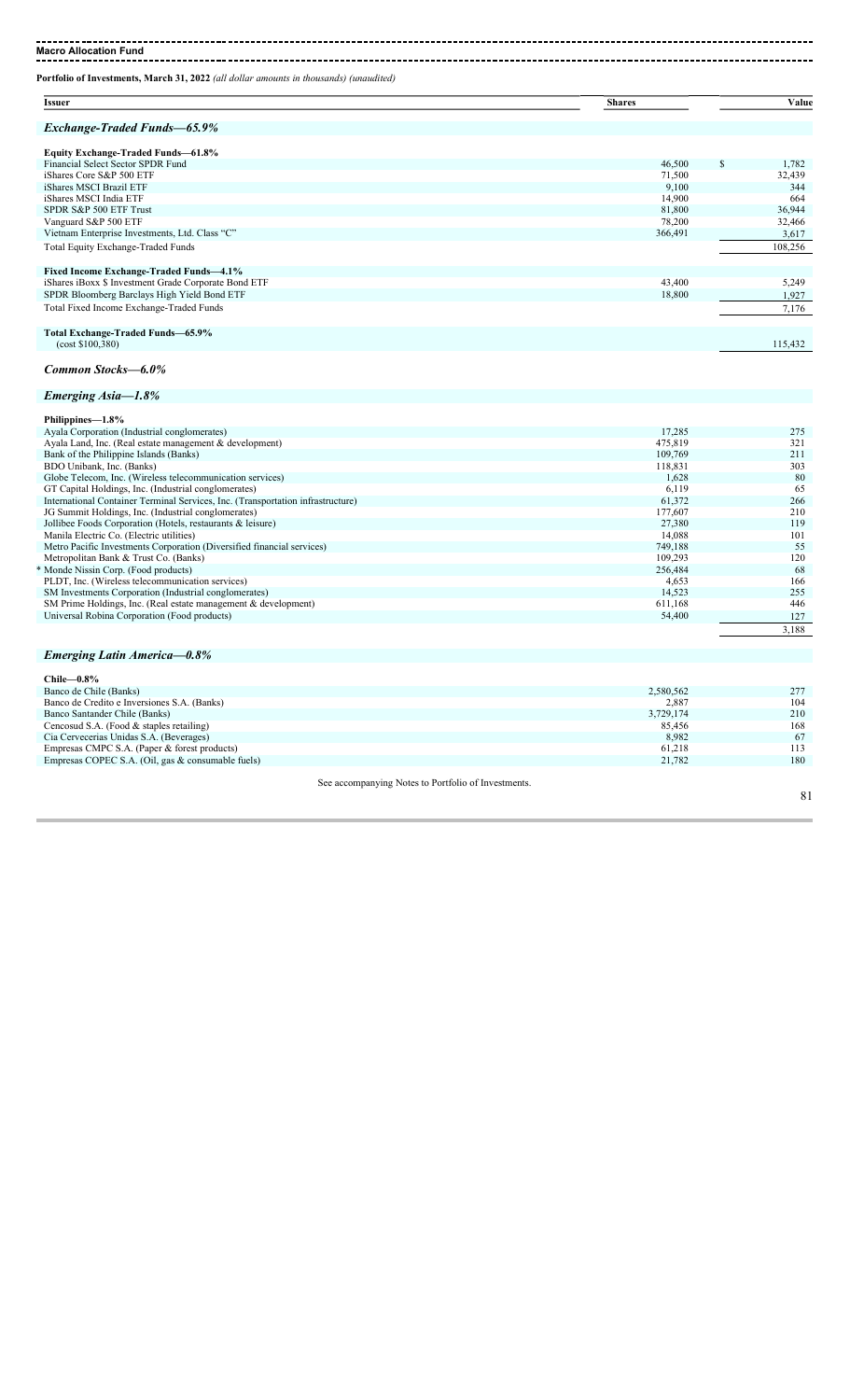**Macro Allocation Fund** --------------------------------

**Portfolio of Investments, March 31, 2022** *(all dollar amounts in thousands) (unaudited)*

| <b>Issuer</b>                                                 |                                                     | <b>Shares</b> or<br>Principal<br>Amount | Value        |
|---------------------------------------------------------------|-----------------------------------------------------|-----------------------------------------|--------------|
| Common Stocks-(continued)                                     |                                                     |                                         |              |
| <b>Emerging Latin America — (continued)</b>                   |                                                     |                                         |              |
| Chile-(continued)                                             |                                                     |                                         |              |
| Enel Americas S.A. (Electric utilities)                       |                                                     | 1,209,182                               | \$<br>146    |
| Enel Chile S.A. (Electric utilities)                          |                                                     | 1,595,645                               | 48           |
| Falabella S.A. (Multiline retail)                             |                                                     | 43,023                                  | 137          |
|                                                               |                                                     |                                         | 1,450        |
| $Mid\text{-}East-0.5\%$                                       |                                                     |                                         |              |
| $Israel - 0.5%$                                               |                                                     |                                         |              |
| * Check Point Software Technologies, Ltd. (Software)†         |                                                     | 1,793                                   | 248          |
| * CyberArk Software, Ltd. (Software)†                         |                                                     | 1,650                                   | 278          |
| * Tufin Software Technologies, Ltd. (Software)†               |                                                     | 28,116                                  | 251          |
|                                                               |                                                     |                                         | 777          |
| United Kingdom—0.3%                                           |                                                     |                                         |              |
| Avast plc (Software)                                          |                                                     | 29,952                                  | 222          |
| * Darktrace plc (Software)                                    |                                                     | 38,951                                  | 229          |
|                                                               |                                                     |                                         | 451          |
| United States-2.6%                                            |                                                     |                                         |              |
| * Crowdstrike Holdings, Inc. Class "A" (Software)             |                                                     | 1,497                                   | 340          |
| *ForgeRock, Inc. Class "A" (Software)                         |                                                     | 14,929                                  | 327          |
| *Fortinet, Inc. (Software)                                    |                                                     | 860                                     | 294          |
| * Mandiant, Inc. (Software)                                   |                                                     | 11,139                                  | 249<br>245   |
| * Okta, Inc. (IT services)<br>* OneSpan, Inc. (Software)      |                                                     | 1,623<br>19,345                         | 279          |
| * Palo Alto Networks, Inc. (Software)                         |                                                     | 470                                     | 293          |
| * Ping Identity Holding Corporation (Software)                |                                                     | 12,834                                  | 352          |
| * Qualys, Inc. (Software)                                     |                                                     | 2,006                                   | 286          |
| * Rapid7, Inc. (Software)                                     |                                                     | 2,470                                   | 275          |
| * SecureWorks Corporation Class "A" (Software)                |                                                     | 18,272                                  | 242          |
| * SentinelOne, Inc. Class "A" (Software)                      |                                                     | 7,385                                   | 286          |
| SolarWinds Corporation (IT services)                          |                                                     | 21,412                                  | 285          |
| * Tenable Holdings, Inc. (Software)                           |                                                     | 4,610                                   | 266          |
| * Varonis Systems, Inc. (Software)                            |                                                     | 6,229                                   | 296          |
| * Zscaler, Inc. (Software)                                    |                                                     | 1,226                                   | 296<br>4,611 |
|                                                               |                                                     |                                         |              |
| Total Common Stocks-6.0%<br>(cost \$9,835)                    |                                                     |                                         | 10,477       |
| <b>Foreign Government Bonds-12.6%</b>                         |                                                     |                                         |              |
| <b>Brazil-4.0%</b>                                            |                                                     |                                         |              |
| Brazil Notas do Tesouro Nacional Serie F, 10.000%, due 1/1/25 |                                                     | <b>BRL</b><br>34,420                    | 6,976        |
|                                                               | See accompanying Notes to Portfolio of Investments. |                                         |              |
|                                                               |                                                     |                                         | 82           |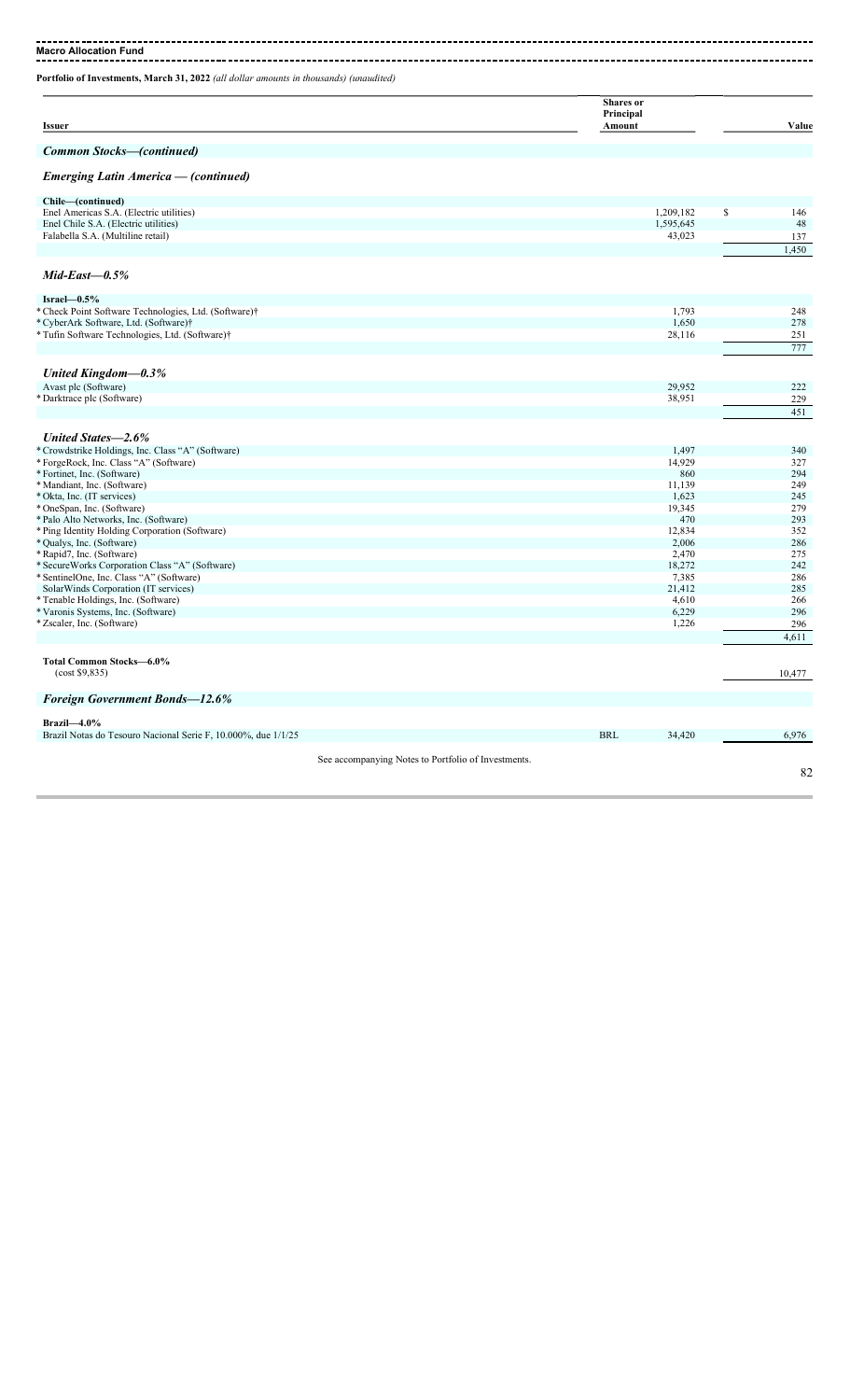**Macro Allocation Fund** 

**Portfolio of Investments, March 31, 2022** *(all dollar amounts in thousands) (unaudited)*

| <b>Issuer</b>                                                                                                                                                                                          | <b>Shares</b> or<br>Principal<br>Amount |                | Value          |
|--------------------------------------------------------------------------------------------------------------------------------------------------------------------------------------------------------|-----------------------------------------|----------------|----------------|
| <b>Foreign Government Bonds—(continued)</b>                                                                                                                                                            |                                         |                |                |
| Malaysia-6.1%                                                                                                                                                                                          |                                         |                |                |
| Malaysia Government Bond, 3.480%, due 3/15/23                                                                                                                                                          | <b>MYR</b>                              | 44,450         | \$<br>10,694   |
| South Africa-2.5%<br>Republic of South Africa Government Bond, 7.000%, due 2/28/31                                                                                                                     | ZAR                                     | 75,723         | 4,323          |
| Total Foreign Government Bonds-12.6%<br>(cost \$21,897)                                                                                                                                                |                                         |                | 21,993         |
| <b>Preferred Stock–0.4%</b>                                                                                                                                                                            |                                         |                |                |
| <b>Emerging Latin America—0.4%</b>                                                                                                                                                                     |                                         |                |                |
| Chile $-0.4\%$                                                                                                                                                                                         |                                         |                |                |
| Sociedad Quimica y Minera de Chile S.A. Class "B" (Chemicals)                                                                                                                                          |                                         | 7,859          | 675            |
| Total Preferred Stock-0.4%<br>(cost \$401)                                                                                                                                                             |                                         |                | 675            |
|                                                                                                                                                                                                        |                                         |                |                |
| Repurchase Agreement<br>Fixed Income Clearing Corporation, 0.000% dated 3/31/22, due 4/1/22, repurchase price \$5,877, collateralized by U.S. Treasury<br>Bond, 4.250%, due 5/15/39, valued at \$5,994 | $\mathbb{S}$                            | 5,877          | 5,877          |
| Total Repurchase Agreement-3.3%                                                                                                                                                                        |                                         |                |                |
| (cost \$5,877)                                                                                                                                                                                         |                                         |                | 5,877          |
| U.S. Government-10.5%                                                                                                                                                                                  |                                         |                |                |
| U.S. Treasury Bill, 0.043%, due 5/19/22(a)                                                                                                                                                             |                                         | 1,000          | 1,000          |
| U.S. Treasury Bill, 0.065%, due 6/16/22(a)                                                                                                                                                             |                                         | 1,500          | 1,499          |
| U.S. Treasury Bill, 0.139%, due 7/14/22(a)(b)<br>U.S. Treasury Bill, 0.148%, due $8/11/22(a)(b)$                                                                                                       |                                         | 1,750<br>1,750 | 1,747<br>1,745 |
| U.S. Treasury Bill, 0.156%, due $9/8/22(a)(b)$                                                                                                                                                         |                                         | 1,750          | 1,743          |
| U.S. Treasury Bill, 0.171%, due 10/6/22(a)                                                                                                                                                             |                                         | 1,750          | 1,741          |
| U.S. Treasury Bill, 0.238%, due 11/3/22(a)                                                                                                                                                             |                                         | 1,750          | 1,739          |
| U.S. Treasury Bill, 0.327%, due 12/1/22(a)(b)                                                                                                                                                          |                                         | 1,750          | 1,737          |
| U.S. Treasury Bill, 0.572%, due $12/29/22(a)(b)$                                                                                                                                                       |                                         | 1,750          | 1,734          |
| U.S. Treasury Bill, 0.694%, due $1/26/23(a)(b)$                                                                                                                                                        |                                         | 1,750          | 1,730          |
| U.S. Treasury Bill, 1.118%, due 2/23/23(a)                                                                                                                                                             |                                         | 1,750          | 1,727          |
| U.S. Treasury Bill, 0.000%, due 3/23/23                                                                                                                                                                |                                         | 250            | 246            |
| Total U.S. Government-10.5%                                                                                                                                                                            |                                         |                |                |
| (cost \$18,451)                                                                                                                                                                                        |                                         |                | 18,388         |
| Total Investments in Securities-98.7%<br>(cost \$156,841)                                                                                                                                              |                                         |                | 172,842        |
| Cash and other assets, less liabilities-1.3%                                                                                                                                                           |                                         |                | 2,205          |
| Net assets-100.0%                                                                                                                                                                                      |                                         |                | 175,047        |
|                                                                                                                                                                                                        |                                         |                |                |

\* = Non-income producing security

 $\dagger$  = U.S. listed foreign security (a) Security, or portion of security, is segregated as collateral for centrally cleared swaps and to cover initial margin requirements on open futures contracts aggregating a total value of \$12,683 (in thousands).

See accompanying Notes to Portfolio of Investments.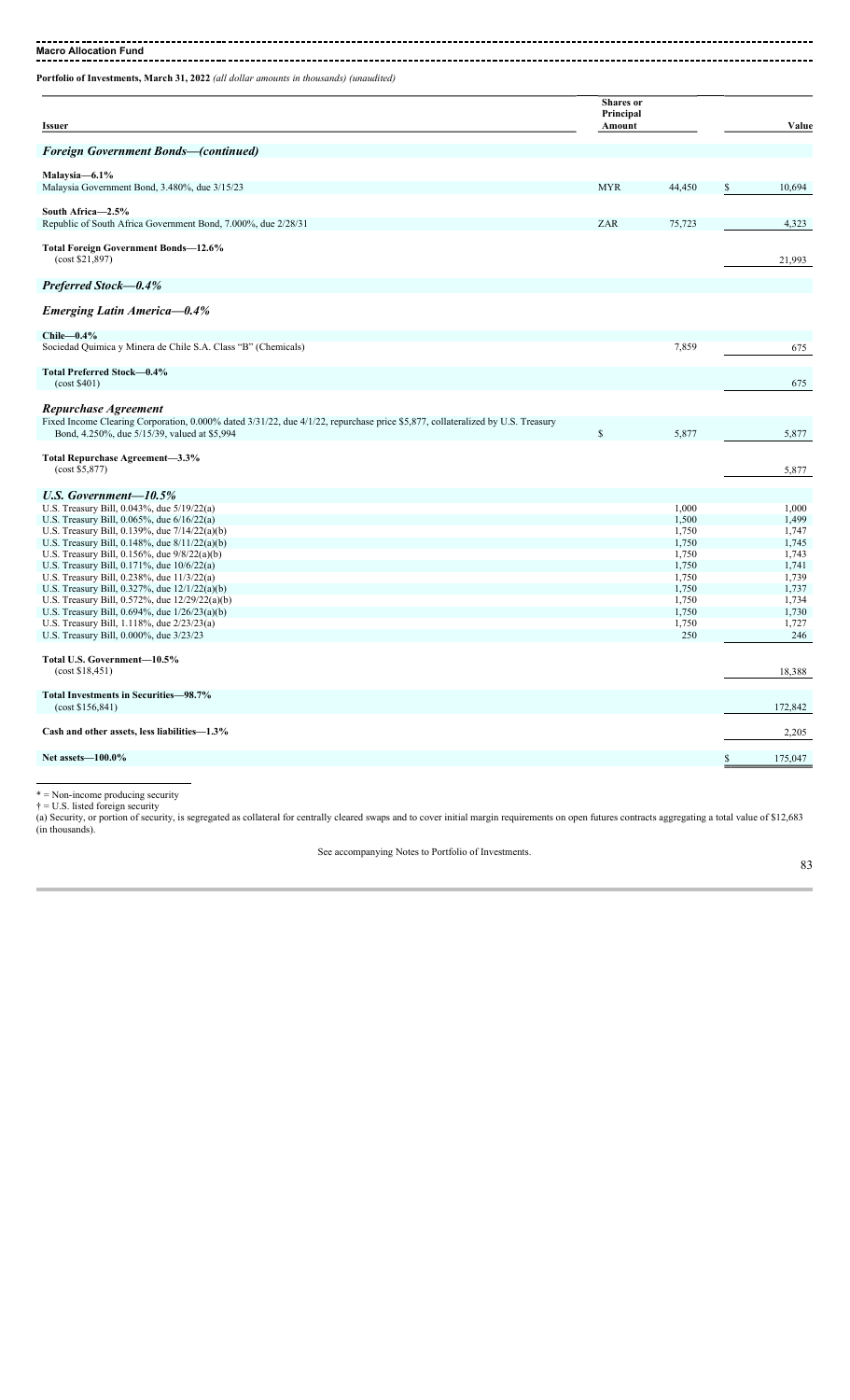-------------------------**Portfolio of Investments, March 31, 2022** *(all dollar amounts in thousands) (unaudited)*

(b) Security, or portion of security, is pledged as collateral for OTC swap contracts, foreign forward currency contracts, and an OTC option aggregating a total value of \$2,361 (in thousands).

**Written Options Contracts**

| <b>Description</b> | Counterparty            | <b>Exercise</b><br>Price/<br><b>FX</b> Rate | <b>Expiration</b><br>Date | Number of<br>Contracts | <b>Notional</b><br>Amount<br>(in thousand) | Market<br>Value | <b>Premiums</b><br>Paid<br>(Received)<br>by Fund | Unrealized<br>Appreciation/<br>(Depreciation) |
|--------------------|-------------------------|---------------------------------------------|---------------------------|------------------------|--------------------------------------------|-----------------|--------------------------------------------------|-----------------------------------------------|
| Puts               |                         |                                             |                           |                        |                                            |                 |                                                  |                                               |
| KOSPI 200 Index    | Citibank N.A.<br>London | 362.50                                      | 04/14/22                  | (48)                   | <b>KRW</b><br>(4,350,000)                  | (30)            | (115)                                            | 85                                            |

**Forward Foreign Currency Contracts**

| <b>Settlement</b><br>Date | <b>Deliver/Receive</b>        | Counterparty                                        | <b>Local Currency</b><br>(in thousands) | <b>USD</b> (Base)<br>Purchased<br>or Sold |        |               | Current<br>Value | <b>Net</b><br><b>Unrealized</b><br>Appreciation<br>(Depreciation) |                          |
|---------------------------|-------------------------------|-----------------------------------------------------|-----------------------------------------|-------------------------------------------|--------|---------------|------------------|-------------------------------------------------------------------|--------------------------|
|                           |                               |                                                     |                                         |                                           |        |               |                  |                                                                   |                          |
| Purchased                 |                               |                                                     |                                         |                                           |        |               |                  |                                                                   |                          |
| 4/20/22                   | <b>Brazilian Real</b>         | Citibank N.A. London                                | 68.324                                  | <sup>\$</sup>                             | 13,566 | <sup>\$</sup> | 14,285           | \$                                                                | 719                      |
| 4/20/22                   | Chilean Peso                  | Citibank N.A. London                                | 9,305,544                               |                                           | 11,450 |               | 11,794           |                                                                   | 344                      |
| 4/20/22                   | Chinese Yuan Renminbi         | Citibank N.A. London                                | 8,067                                   |                                           | 1,269  |               | 1,268            |                                                                   | (1)                      |
| 4/20/22                   | Colombian Peso                | Citibank N.A. London                                | 69,560,713                              |                                           | 18,303 |               | 18,397           |                                                                   | 94                       |
| 4/20/22                   | Czech Koruna                  | Citibank N.A. London                                | 4,133                                   |                                           | 188    |               | 187              |                                                                   | (1)                      |
| 4/20/22                   | Hong Kong Dollar              | Citibank N.A. London                                | 3,932                                   |                                           | 502    |               | 502              |                                                                   |                          |
| 4/20/22                   | <b>Indian Rupee</b>           | Citibank N.A. London                                | 214,021                                 |                                           | 2,758  |               | 2,812            |                                                                   | 54                       |
| 4/20/22                   | <b>Indonesian Rupiah</b>      | Citibank N.A. London                                | 3,615,324                               |                                           | 252    |               | 252              |                                                                   | $\overline{\phantom{0}}$ |
| 4/20/22                   | Israeli Shekel                | Citibank N.A. London                                | 1,047                                   |                                           | 328    |               | 328              |                                                                   |                          |
| 4/20/22                   | Mexican Peso                  | Citibank N.A. London                                | 187,845                                 |                                           | 8,700  |               | 9,418            |                                                                   | 718                      |
| 4/20/22                   | Philippine Peso               | Citibank N.A. London                                | 544,079                                 |                                           | 10,342 |               | 10,504           |                                                                   | 162                      |
| 4/20/22                   | Singapore Dollar              | Citibank N.A. London                                | 25,357                                  |                                           | 18,660 |               | 18,707           |                                                                   | 47                       |
| 4/20/22                   | South African Rand            | Citibank N.A. London                                | 2,735                                   |                                           | 187    |               | 187              |                                                                   |                          |
| 4/20/22                   | South Korean Won              | Citibank N.A. London                                | 8,191,422                               |                                           | 6,628  |               | 6,740            |                                                                   | 112                      |
| 4/20/22                   | Taiwan Dollar                 | Citibank N.A. London                                | 120,887                                 |                                           | 4,272  |               | 4,222            |                                                                   | (50)                     |
| 6/15/22                   | Australian Dollar             | Citibank N.A. London                                | 1,243                                   |                                           | 935    |               | 931              |                                                                   | (4)                      |
| 6/15/22                   | <b>British Pound Sterling</b> | Citibank N.A. London                                | 512                                     |                                           | 674    |               | 672              |                                                                   |                          |
| 6/15/22                   | Canadian Dollar               | Citibank N.A. London                                | 1,936                                   |                                           | 1,555  |               | 1,548            |                                                                   | $\binom{2}{7}$           |
| 6/15/22                   | Euro                          | Citibank N.A. London                                | 391                                     |                                           | 437    |               | 434              |                                                                   | (3)                      |
| 6/15/22                   | Japanese Yen                  | Citibank N.A. London                                | 2,202,991                               |                                           | 18,877 |               | 18,130           |                                                                   | (747)                    |
| 6/15/22                   | New Zealand Dollar            | Citibank N.A. London                                | 1,456                                   |                                           | 1,012  |               | 1,008            |                                                                   | (4)                      |
| 6/15/22                   | Norwegian Krone               | Citibank N.A. London                                | 49,071                                  |                                           | 5,456  |               | 5,571            |                                                                   | 115                      |
| 6/15/22                   | Swedish Krona                 | Citibank N.A. London                                | 76,935                                  |                                           | 7,735  |               | 8,197            |                                                                   | 462                      |
| 6/15/22                   | Swiss Franc                   | Citibank N.A. London                                | 272                                     |                                           | 296    |               | 295              |                                                                   | (1)                      |
|                           |                               |                                                     |                                         |                                           |        |               |                  | S.                                                                | 2,007                    |
| Sold                      |                               |                                                     |                                         |                                           |        |               |                  |                                                                   |                          |
| 4/20/22                   | <b>Brazilian Real</b>         | Citibank N.A. London                                | 6.094                                   | \$                                        | 1,271  | \$            | 1,274            | \$                                                                | (3)                      |
| 4/20/22                   | Chilean Peso                  | Citibank N.A. London                                | 224,795                                 |                                           | 285    |               | 285              |                                                                   |                          |
| 4/20/22                   | Chinese Yuan Renminbi         | Citibank N.A. London                                | 95,158                                  |                                           | 14,972 |               | 14,960           |                                                                   | 12                       |
| 4/20/22                   | Colombian Peso                | Citibank N.A. London                                | 3,766,942                               |                                           | 1,000  |               | 996              |                                                                   | $\overline{4}$           |
|                           |                               |                                                     |                                         |                                           |        |               |                  |                                                                   |                          |
|                           |                               | See accompanying Notes to Portfolio of Investments. |                                         |                                           |        |               |                  |                                                                   |                          |
|                           |                               |                                                     |                                         |                                           |        |               |                  |                                                                   | 84                       |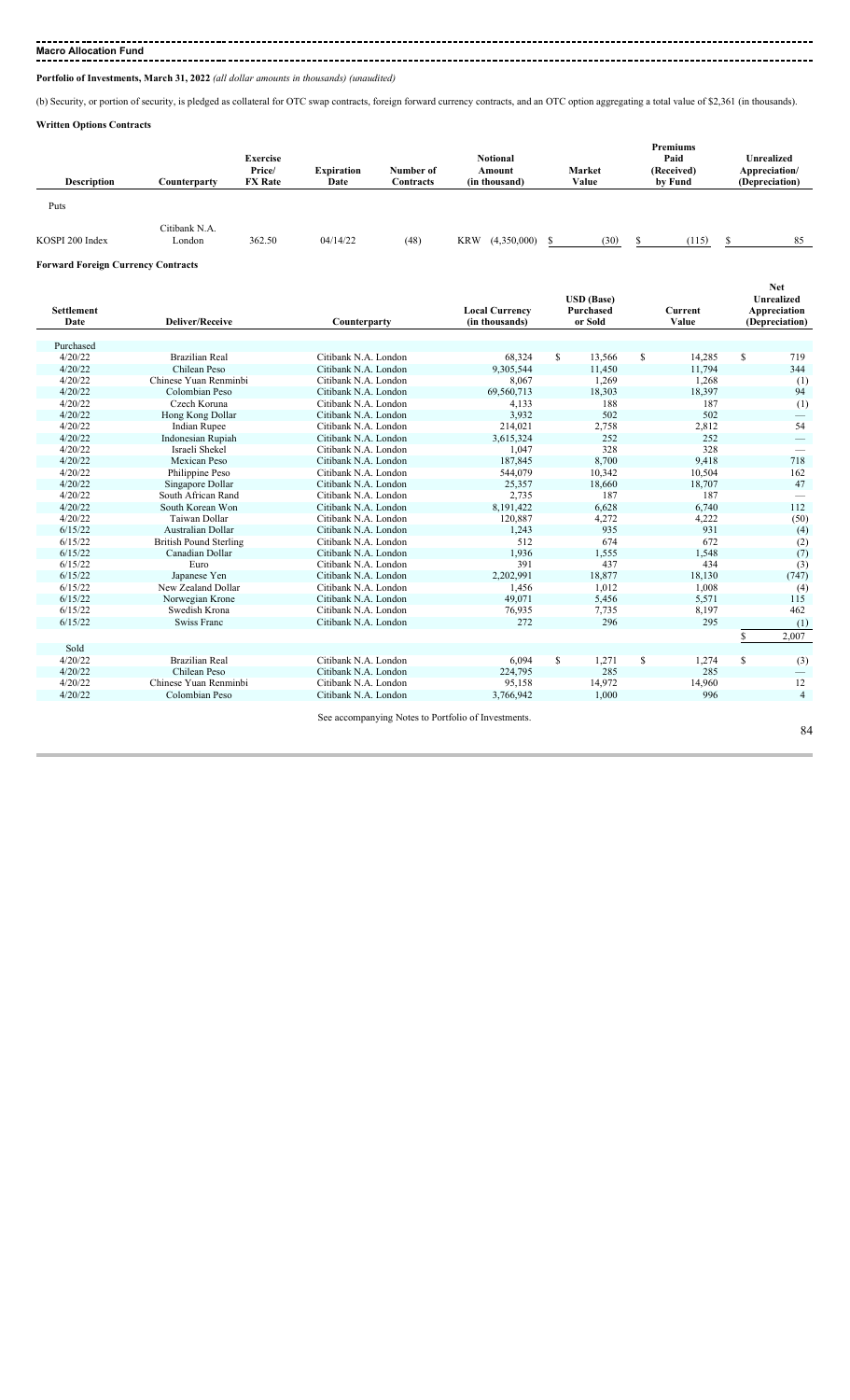-------------------------------

**Portfolio of Investments, March 31, 2022** *(all dollar amounts in thousands) (unaudited)*

**Forward Foreign Currency Contracts – (continued)**

| <b>Settlement</b><br>Date | <b>Deliver/Receive</b>                                                                 | Counterparty                                 | <b>Local Currency</b><br>(in thousands) | <b>USD</b> (Base)<br>Purchased<br>or Sold |   | Current<br>Value | <b>Net</b><br>Unrealized<br>Appreciation<br>(Depreciation) |
|---------------------------|----------------------------------------------------------------------------------------|----------------------------------------------|-----------------------------------------|-------------------------------------------|---|------------------|------------------------------------------------------------|
|                           |                                                                                        |                                              |                                         |                                           |   |                  |                                                            |
| $Sold$ (continued)        | Czech Koruna                                                                           | Citibank N.A. London                         |                                         |                                           | S |                  |                                                            |
| 4/20/22<br>4/20/22        |                                                                                        | Citibank N.A. London                         | 201,278<br>68,626                       | \$<br>8,766<br>8.778                      |   | 9,104<br>8.762   | \$<br>(338)<br>16                                          |
| 4/20/22                   | Hong Kong Dollar                                                                       |                                              |                                         |                                           |   |                  |                                                            |
|                           | Indian Rupee                                                                           | Citibank N.A. London                         | 26,571                                  | 349                                       |   | 349              |                                                            |
| 4/20/22<br>4/20/22        | Indonesian Rupiah<br>Israeli Shekel                                                    | Citibank N.A. London<br>Citibank N.A. London | 152,420,591                             | 10,575                                    |   | 10,620           | (45)                                                       |
|                           |                                                                                        |                                              | 52,217                                  | 15,984                                    |   | 16,367           | (383)                                                      |
| 4/20/22                   | Mexican Peso                                                                           | Citibank N.A. London                         | 15,195                                  | 760                                       |   | 762              | (2)                                                        |
| 4/20/22                   | Philippine Peso                                                                        | Citibank N.A. London                         | 28,800                                  | 555                                       |   | 556              | (1)                                                        |
| 4/20/22                   | Singapore Dollar                                                                       | Citibank N.A. London                         | 1,985                                   | 1,459                                     |   | 1,464            | (5)                                                        |
| 4/20/22                   | South African Rand                                                                     | Citibank N.A. London                         | 22,651                                  | 1,497                                     |   | 1,547            | (50)                                                       |
| 4/20/22                   | South Korean Won                                                                       | Citibank N.A. London                         | 352,303                                 | 290                                       |   | 290              |                                                            |
| 4/20/22                   | Thai Baht                                                                              | Citibank N.A. London                         | 182,209                                 | 5,521                                     |   | 5,480            | 41                                                         |
| 6/15/22                   | Australian Dollar                                                                      | Citibank N.A. London                         | 24,679                                  | 18,007                                    |   | 18,490           | (483)                                                      |
| 6/15/22                   | British Pound Sterling                                                                 | Citibank N.A. London                         | 5,942                                   | 7,789                                     |   | 7,804            | (15)                                                       |
| 6/15/22                   | Canadian Dollar                                                                        | Citibank N.A. London                         | 24,565                                  | 19,116                                    |   | 19,646           | (530)                                                      |
| 6/15/22                   | Euro                                                                                   | Citibank N.A. London                         | 16,733                                  | 18,280                                    |   | 18,561           | (281)                                                      |
| 6/15/22                   | New Zealand Dollar                                                                     | Citibank N.A. London                         | 26,559                                  | 18,125                                    |   | 18,385           | (260)                                                      |
| 6/15/22                   | Norwegian Krone                                                                        | Citibank N.A. London                         | 2,319                                   | 265                                       |   | 263              |                                                            |
| 6/15/22                   | Swedish Krona                                                                          | Citibank N.A. London                         | 1,788                                   | 193                                       |   | 191              | $\overline{2}$                                             |
| 6/15/22                   | Swiss Franc                                                                            | Citibank N.A. London                         | 9,191                                   | 9,938                                     |   | 9,976            | (38)                                                       |
|                           |                                                                                        |                                              |                                         |                                           |   |                  | (2,357)                                                    |
|                           | Total net unrealized appreciation (depreciation) on forward foreign currency contracts |                                              |                                         |                                           |   |                  | (350)                                                      |
|                           |                                                                                        |                                              |                                         |                                           |   |                  |                                                            |

#### **Futures Contracts**

| Number of<br><b>Contracts</b> | <b>Description</b>        | <b>Expiration</b><br>Date | Local<br>Currency      | <b>Notional Value</b><br>(Local, in<br>Thousands) |     | <b>Notional</b><br>Amount<br>(USD) |     | <b>Notional</b><br>Value (USD) |     | <b>Net Unrealized</b><br>Appreciation<br>(Depreciation) |
|-------------------------------|---------------------------|---------------------------|------------------------|---------------------------------------------------|-----|------------------------------------|-----|--------------------------------|-----|---------------------------------------------------------|
|                               |                           |                           |                        |                                                   |     |                                    |     |                                |     |                                                         |
| Long                          |                           |                           |                        |                                                   |     |                                    |     |                                |     |                                                         |
| 183                           | OMXS 30 Index             | April 2022                | Swedish Krona          | 38,156                                            | \$. | 4,109                              | \$. | 4,058                          | \$. | (51)                                                    |
| 62                            | CAC <sub>40</sub> Index   | April 2022                | Euro                   | 4,128                                             |     | 4,519                              |     | 4,566                          |     | 47                                                      |
| 73                            | IBEX 35 Index             | April 2022                | Euro                   | 6,144                                             |     | 6,586                              |     | 6,797                          |     | 211                                                     |
| 16                            | FTSE Taiwan Index         | April 2022                | U.S. Dollar            | 988                                               |     | 973                                |     | 988                            |     | 15                                                      |
| 213                           | MSCI Singapore ETS Index  | April 2022                | Singapore Dollar       | 7,132                                             |     | 5,206                              |     | 5,262                          |     | 56                                                      |
| 186                           | FTSE KLCI Index           | April 2022                | Malaysian Ringgit      | 14,717                                            |     | 3,536                              |     | 3,500                          |     | (36)                                                    |
| 97                            | Euro-Bund                 | June 2022                 | Euro                   | 15,390                                            |     | 17,858                             |     | 17,025                         |     | (833)                                                   |
|                               | KOSPI 200 Index           | June 2022                 | South Korean Won       | 1.005.675                                         |     | 788                                |     | 830                            |     | 42                                                      |
| 38                            | SPI 200 Index             | June 2022                 | Australian Dollar      | 7,105                                             |     | 5,049                              |     | 5,317                          |     | 268                                                     |
| 13                            | DAX Index                 | June 2022                 | Euro                   | 4.691                                             |     | 4.988                              |     | 5,189                          |     | 201                                                     |
| 148                           | E-Mini Russell 1000 Index | June 2022                 | U.S. Dollar            | 12,072                                            |     | 11,663                             |     | 12,072                         |     | 409                                                     |
| 132                           | FTSE 100 Index            | June 2022                 | British Pound Sterling | 9,882                                             |     | 12,389                             |     | 12.981                         |     | 592                                                     |

See accompanying Notes to Portfolio of Investments.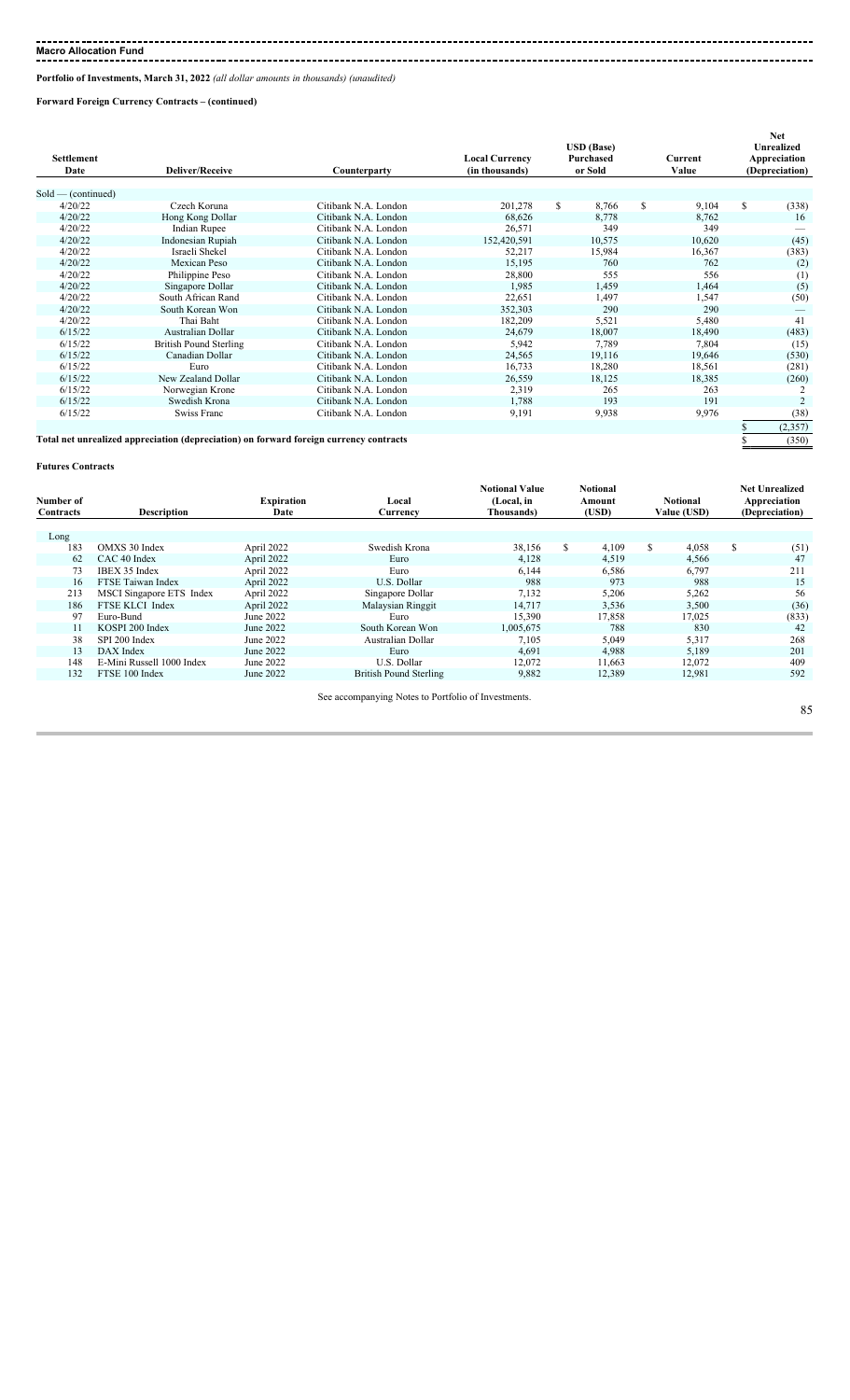**Portfolio of Investments, March 31, 2022** *(all dollar amounts in thousands) (unaudited)*

**Futures Contracts – (continued)**

| Number of          |                                                                       | <b>Expiration</b> | Local              | <b>Notional Value</b><br>(Local, in | <b>Notional</b><br><b>Amount</b> |    | <b>Notional</b> | <b>Net Unrealized</b><br>Appreciation |                |
|--------------------|-----------------------------------------------------------------------|-------------------|--------------------|-------------------------------------|----------------------------------|----|-----------------|---------------------------------------|----------------|
| <b>Contracts</b>   | <b>Description</b>                                                    | Date              | Currency           | Thousands)                          | (USD)                            |    | Value (USD)     | (Depreciation)                        |                |
|                    |                                                                       |                   |                    |                                     |                                  |    |                 |                                       |                |
| Long — (continued) |                                                                       |                   |                    |                                     |                                  |    |                 |                                       |                |
| 11                 | FTSE MIB Index                                                        | June 2022         | Euro               | 1,342                               | \$<br>1,372                      | \$ | 1,485           | \$                                    | 113            |
| 190                | MSCI China Index                                                      | June 2022         | U.S. Dollar        | 4,956                               | 4,953                            |    | 4,956           |                                       | $\overline{3}$ |
| 101                | MSCI Indonesia Index                                                  | June 2022         | U.S. Dollar        | 1,823                               | 1,795                            |    | 1,823           |                                       | 28             |
| 43                 | MSCI World Energy Index                                               | June 2022         | U.S. Dollar        | 1,747                               | 1,645                            |    | 1,747           |                                       | 102            |
| 5                  | <b>SWISS Markets Index</b>                                            | June 2022         | Swiss Franc        | 602                                 | 616                              |    | 651             |                                       | 35             |
| 86                 | U.S. 5 Year Treasury Note                                             | June 2022         | U.S. Dollar        | 9,863                               | 10,108                           |    | 9.863           |                                       | (245)          |
|                    |                                                                       |                   |                    |                                     |                                  |    |                 | \$                                    | 957            |
| Short              |                                                                       |                   |                    |                                     |                                  |    |                 |                                       |                |
| 3                  | Amsterdam Index                                                       | April 2022        | Euro               | 434                                 | \$<br>453                        | \$ | 481             | \$                                    | (28)           |
| 40                 | Euro-Buxl 30YR Bond                                                   | June 2022         | Euro               | 7,448                               | 8,847                            |    | 8,239           |                                       | 608            |
| 8                  | NIKKEI 225 Index                                                      | June 2022         | Japanese Yen       | 111,180                             | 821                              |    | 913             |                                       | (92)           |
| 24                 | FTSE/JSE Top 40 Index                                                 | June 2022         | South African Rand | 16,531                              | 1,079                            |    | 1.131           |                                       | (52)           |
| 62                 | E-Mini Russell 1000 Index                                             | June 2022         | U.S. Dollar        | 8,659                               | 7,803                            |    | 8,659           |                                       | (856)          |
| 13                 | E-mini Russell 2000 Index                                             | June 2022         | U.S. Dollar        | 1,343                               | 1,283                            |    | 1,343           |                                       | (60)           |
| 274                | EURO STOXX 50 Index                                                   | June 2022         | Euro               | 10,475                              | 11,132                           |    | 11,588          |                                       | (456)          |
|                    | EURO STOXX 600 Banks                                                  |                   |                    |                                     |                                  |    |                 |                                       |                |
| 447                | Index                                                                 | June 2022         | Euro               | 2,986                               | 3,169                            |    | 3,303           |                                       | (134)          |
| 70                 | <b>MSCI</b> Emerging Markets Index                                    | June 2022         | U.S. Dollar        | 3,939                               | 3,666                            |    | 3,939           |                                       | (273)          |
| 3                  | MSCI Hong Kong Index                                                  | June 2022         | U.S. Dollar        | 205                                 | 194                              |    | 205             |                                       | (11)           |
| 140                | <b>MSCI</b> Mexico Index                                              | June 2022         | U.S. Dollar        | 4,359                               | 3,918                            |    | 4,359           |                                       | (441)          |
| 24                 | NASDAQ 100 E-Mini Index                                               | June 2022         | U.S. Dollar        | 7,137                               | 6,379                            |    | 7,137           |                                       | (758)          |
| 379                | S&P 500 E Mini Index                                                  | June 2022         | U.S. Dollar        | 85,858                              | 80,928                           |    | 85,858          |                                       | (4,930)        |
| 11                 | S&P E-Mini Com Ser Index                                              | June 2022         | U.S. Dollar        | 990                                 | 947                              |    | 991             |                                       | (44)           |
| 27                 | XAK Technology                                                        | June 2022         | U.S. Dollar        | 4,328                               | 3,906                            |    | 4,328           |                                       | (422)          |
| 19                 | <b>XAU Utilities</b>                                                  | June 2022         | U.S. Dollar        | 1,426                               | 1,338                            |    | 1,426           |                                       | (88)           |
| 11                 | XAY Consumer Discretionary                                            | June 2022         | U.S. Dollar        | 2,058                               | 1,849                            |    | 2,058           |                                       | (209)          |
| 27                 | 10YR Canada Bond                                                      | June 2022         | Canadian Dollar    | 3,525                               | 2,933                            |    | 2,820           |                                       | 113            |
| 62                 | U.S. 10 Year Treasury Note                                            | June 2022         | U.S. Dollar        | 7,618                               | 7,836                            |    | 7,618           |                                       | 218            |
|                    |                                                                       |                   |                    |                                     |                                  |    |                 | \$                                    | (7, 915)       |
|                    | Total net unrealized appreciation (depreciation) on futures contracts |                   |                    |                                     |                                  |    |                 |                                       | (6.958)        |
|                    |                                                                       |                   |                    |                                     |                                  |    |                 |                                       |                |

See accompanying Notes to Portfolio of Investments.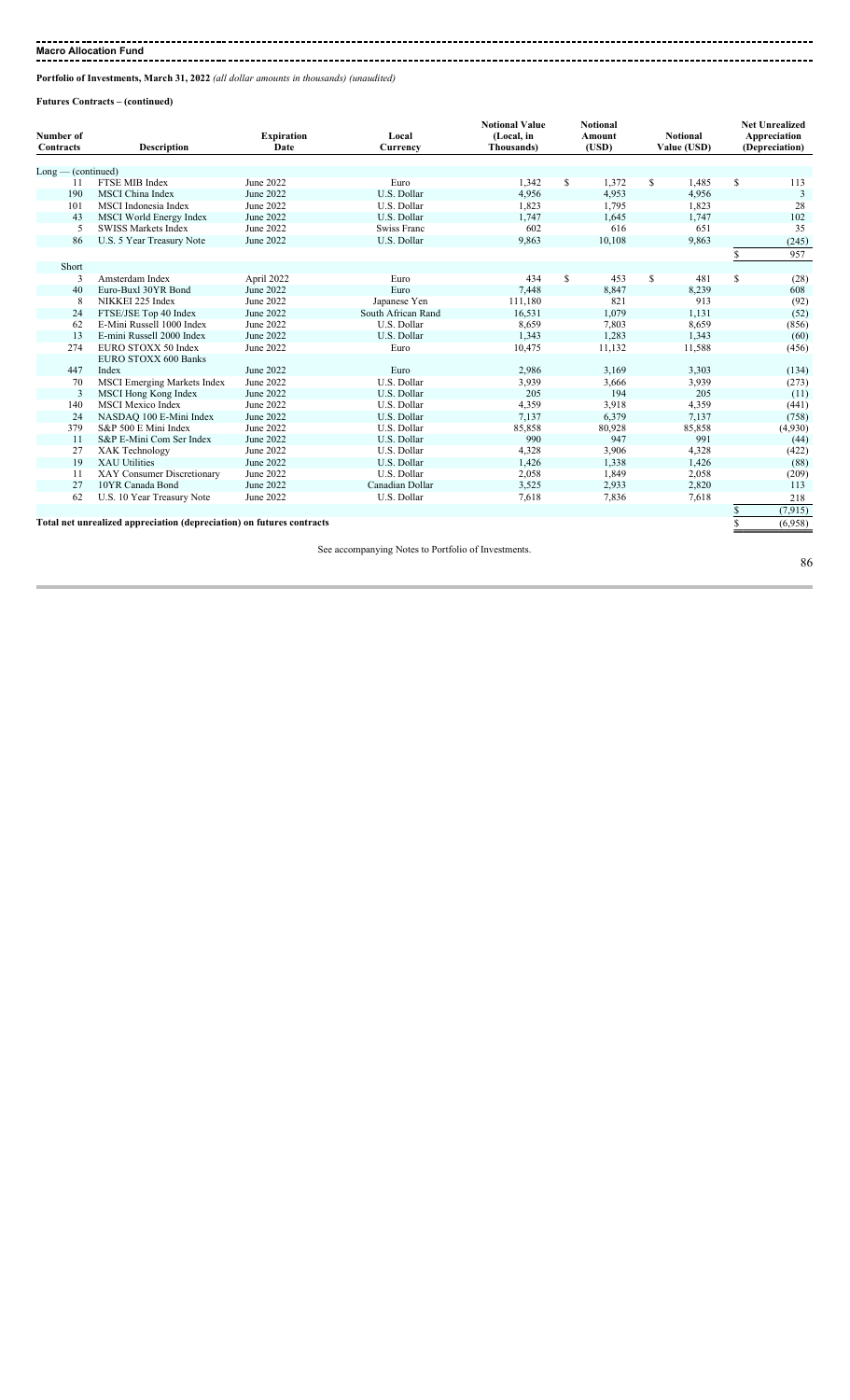**Macro Allocation Fund** 

**Portfolio of Investments, March 31, 2022** *(all dollar amounts in thousands) (unaudited)*

**Centrally Cleared Interest Rate Swap**

| <b>Floating Rate</b><br>Reference | <b>Pav/Receive</b><br><b>Floating Rate</b> | <b>Fixed Rate</b> | Pavment<br>Frequency | Maturity<br>Date | <b>Cleared</b><br>exchange | Notional<br>Amount<br>(in thousands) | Upfront<br><b>Pavment Paid</b><br>(Received) | Value | <b>Unrealized</b><br>Appreciation<br>(Depreciation) |
|-----------------------------------|--------------------------------------------|-------------------|----------------------|------------------|----------------------------|--------------------------------------|----------------------------------------------|-------|-----------------------------------------------------|
| <b>Brazil CDI ON</b>              |                                            |                   |                      |                  |                            |                                      |                                              |       |                                                     |
| Deposit Rate                      | Pay                                        | 9.985%            | Maturity             | January 2025     | CME                        | <b>BRL 41.858</b>                    |                                              | 251   | (251)                                               |

#### **Total Return Swaps**

|                               | Pay/Receive                | <b>Floating/Fixed</b> | Maturity     |               | <b>Notional</b><br>Amount | Market  | Unrealized<br>Appreciation |
|-------------------------------|----------------------------|-----------------------|--------------|---------------|---------------------------|---------|----------------------------|
| <b>Reference Entity</b>       | <b>Floating/Fixed Rate</b> | Rates                 | <b>Dates</b> | Counterparty  | (in thousands)            | Value   | (Depreciation)             |
| CSI 500 Net Total             |                            |                       |              | Credit Suisse |                           |         |                            |
| Return Index                  | Pay                        | $(1,140)$ bp          | Sep 2022     | International | 1,921                     | (122)   | (122)                      |
|                               |                            |                       |              | Credit Suisse |                           |         |                            |
| RTS Index Futures**           | Pay                        | 0 <sub>bp</sub>       | Apr 2022     | International | 2,535                     | (1,575) | (1, 575)                   |
| <b>MSCI</b> Philippines Index |                            |                       |              | Goldman Sachs |                           |         |                            |
| Future                        | Pay                        | 0 <sub>bp</sub>       | Jun 2022     | International | 236                       |         |                            |
|                               |                            |                       |              |               |                           |         | (1,690)                    |

### **Centrally Cleared Credit Default Swaps**

| Reference<br>Entity             | <b>Buy/Sell</b><br>Protection                             | <b>Fixed Rate</b> | Payment<br>Frequency | Maturity<br>Date | <b>Cleared</b><br>Exchange | <b>Notional</b><br>Amount<br>(in thousands) | <b>Upfront</b><br>Payment<br>Paid<br>(Received) | Value | <b>Unrealized</b><br>Appreciation<br>(Depreciation) |
|---------------------------------|-----------------------------------------------------------|-------------------|----------------------|------------------|----------------------------|---------------------------------------------|-------------------------------------------------|-------|-----------------------------------------------------|
| <b>ITRAXX-</b><br><b>EUROPE</b> |                                                           |                   |                      |                  |                            |                                             |                                                 |       |                                                     |
| fS37V1-5Y                       | Sell                                                      | $.000\%$          | 3M                   | June 2027        | ICE                        | EUR 3,282                                   | 37                                              | 50    | 13                                                  |
|                                 | Total net unrealized appreciation (depreciation) on swaps |                   |                      |                  |                            |                                             |                                                 |       | (1,928)                                             |

\*\* = Fair valued pursuant to Valuation Procedures approved by the Board of Trustees. This holding represents -0.90% of the Fund's net assets at March 31, 2022.

See accompanying Notes to Portfolio of Investments.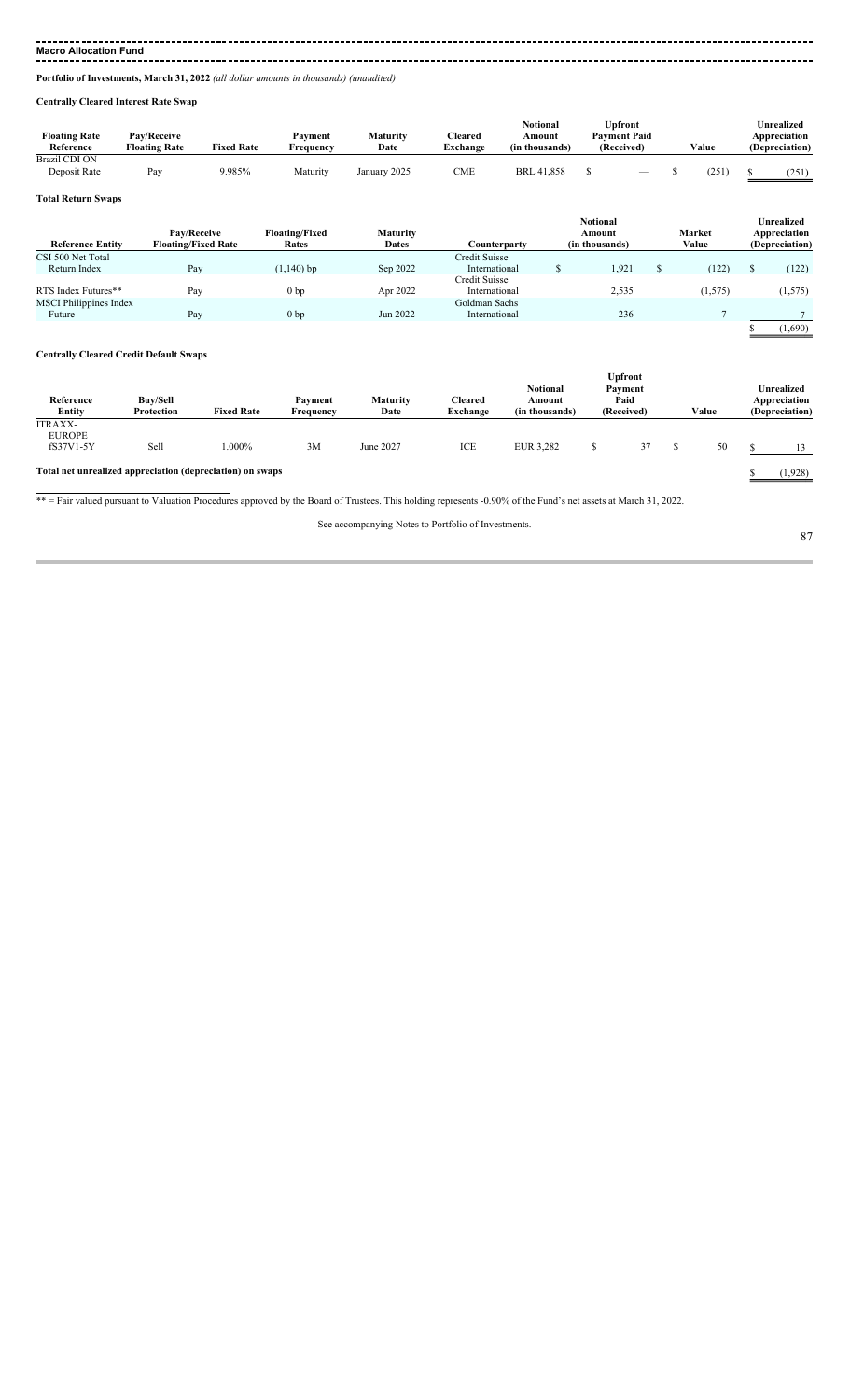### **Notes to Portfolios of Investments**

### **(1) Significant Accounting Policies**

## *(a) Description of the Trust*

William Blair Funds (the "Trust") is a Delaware statutory trust registered under the Investment Company Act of 1940, as amended ("the 1940 Act"), as an open-end management investment company. As of March 31, 2022, the Trust had the following funds (the "Funds") available for sale, each with its own investment objective and policies. For each Fund, the number of shares authorized is unlimited.

| <b>U.S. Equity Funds</b>                               | <b>International Equity Funds</b>                                                                              | <b>Fixed Income Funds</b>               |
|--------------------------------------------------------|----------------------------------------------------------------------------------------------------------------|-----------------------------------------|
| Growth                                                 | <b>International Leaders</b>                                                                                   | Bond <sup>2</sup>                       |
| Large Cap Growth                                       | <b>International Growth</b>                                                                                    | Short Duration Bond <sup>2</sup>        |
| Mid Cap Growth                                         | Institutional International Growth                                                                             | Ultra-Short Duration Bond <sup>2</sup>  |
| Mid Cap Value <sup>1</sup>                             | International Small Cap Growth                                                                                 |                                         |
| Small-Mid Cap Core                                     | <b>Emerging Markets Leaders</b>                                                                                | <b>Emerging Markets Debt Fund</b>       |
| Small-Mid Cap Growth                                   | <b>Emerging Markets Growth</b>                                                                                 | <b>Emerging Markets Debt</b>            |
| Small Cap Growth                                       | Emerging Markets Small Cap Growth                                                                              |                                         |
| Small Cap Value                                        | China Growth                                                                                                   |                                         |
|                                                        |                                                                                                                | <b>Multi-Asset and Alternative Fund</b> |
| <b>Global Equity Fund</b>                              |                                                                                                                | Macro Allocation                        |
| Global Leaders                                         |                                                                                                                |                                         |
| The investment objectives of the Funds are as follows: |                                                                                                                |                                         |
| U.S. Equity Funds                                      | Long-term capital appreciation.                                                                                |                                         |
| Global Equity Fund                                     | Long-term capital appreciation.                                                                                |                                         |
| <b>International Equity Funds</b>                      | Long-term capital appreciation.                                                                                |                                         |
| <b>Bond Fund</b>                                       | Outperform the Bloomberg Barclays U.S. Aggregate Index by maximizing total return through a combination of     |                                         |
|                                                        | income and capital appreciation.                                                                               |                                         |
| <b>Short Duration Bond Fund</b>                        | Generate current income, consistent with relative stability of capital.                                        |                                         |
| <b>Ultra-Short Duration Bond Fund</b>                  | Maximize total return. Total return includes both income and capital appreciation.                             |                                         |
| <b>Emerging Markets Debt Fund</b>                      | Provide attractive risk-adjusted returns relative to the Fund's benchmark through investments in hard currency |                                         |
|                                                        | denominated debt issued in emerging market countries.                                                          |                                         |

Macro Allocation Fund Maximize long-term risk-adjusted total return.

<sup>1</sup> Effective March 16, 2022 (Commencement of Operations).<br><sup>2</sup> Effective April 14, 2022, the Bond, Short Duration Bond and Ultra-Short Duration Bond Funds liquidated.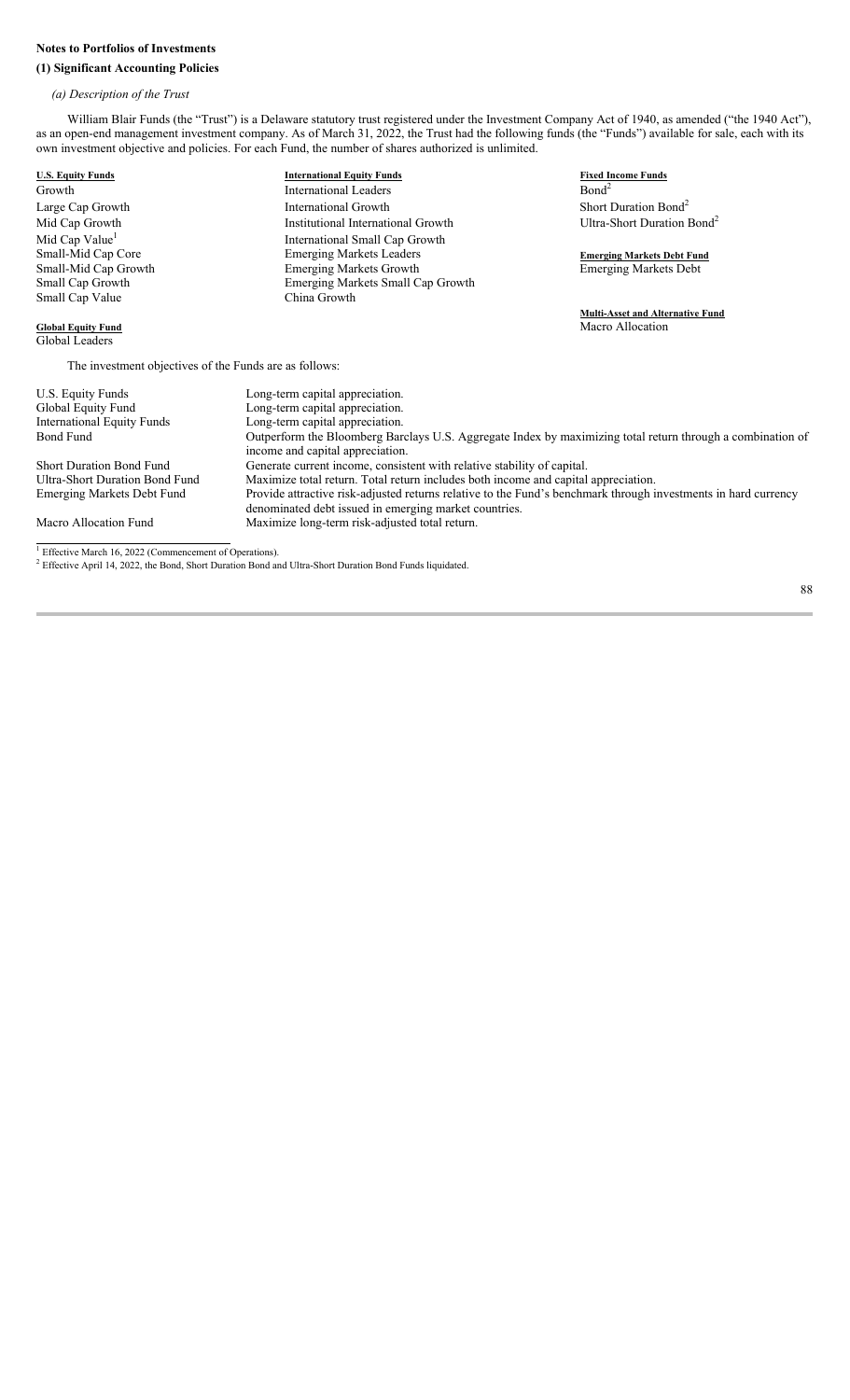#### *(b) Repurchase Agreements*

In a repurchase agreement, a Fund buys a security at one price and at the time of sale, the seller agrees to repurchase the security at a mutually agreed upon time and price (usually within seven days). The repurchase agreement thereby determines the yield during the purchaser's holding period, while the seller's obligation to repurchase is secured by the value of the underlying collateral. William Blair Investment Management, LLC ("the Adviser") monitors, on an ongoing basis, the value of the underlying collateral to ensure that the value always equals or exceeds the repurchase price plus accrued interest. Repurchase agreements may involve certain risks in the event of a default or insolvency of the other party to the agreement, including possible delays or restrictions upon a Fund's ability to dispose of the underlying collateral. The risk to a Fund is limited to the ability of the seller to pay the agreed upon sum on the delivery date. In the event of default, a repurchase agreement provides that a Fund is entitled to sell the underlying collateral. The loss, if any, to a Fund will be the difference between the proceeds from the sale and the repurchase price. However, if bankruptcy proceedings are commenced with respect to the seller of the security, disposition of the collateral by the Fund may be delayed or limited. The Funds have master repurchase agreements which allow the Funds to offset amounts owed to a counterparty with amounts owed from the same counterparty, including any collateral, in the event the counterparty defaults. Each Fund's outstanding repurchase agreements, if any, and related collateral, are shown on the Fund's Portfolio of Investments. Although no definitive creditworthiness criteria are used, the Adviser reviews the creditworthiness of the banks and non-bank dealers with which a Fund enters into repurchase agreements to evaluate those risks. A Fund may, for tax purposes, deem repurchase agreements collateralized by U.S. Government securities to be investments in U.S. Government securities.

#### *(c) TBA Securities*

The Fixed Income Funds may invest in mortgage pass-through securities eligible to be sold in the "to-be announced" market ("TBAs"). TBAs provide for the forward or delayed delivery of the underlying instrument with settlement in up to 180 days. The term TBA comes from the fact that the specific mortgage-backed security that will be delivered to fulfill a TBA trade is not designated at the time the trade is made, but rather is generally announced 48 hours before the settlement date. A Fund generally has the ability to close out a TBA obligation on or before the settlement date, rather than take delivery of the security. When a Fund sells TBAs, it incurs risks similar to those incurred in short sales. For example, when a Fund sells TBAs without owning or having the right to obtain the deliverable securities it incurs a risk of loss because it could have to purchase the securities at a price that is higher than the price at which it sold the securities.

#### *(d) Securities Sold, Not Yet Purchased*

A Fund may sell a security it does not own (known as selling a security short) in anticipation of a decline in the fair value of that security. When a Fund sells a security short, it must borrow the security sold short and deliver it to the broker through which it made the short sale. A gain, limited to the price at which the fund sold the security short, or a loss, unlimited in size, will be recognized upon the termination of the short sale. A Fund is also subject to the risk that it may be unable to reacquire a security to terminate a short position except at a price substantially in excess of the price at which it sold the security short.

#### **(2) Valuation**

#### *(a) Investment Valuation*

The value of U.S. equity securities, including exchange-traded funds, is determined by valuing securities traded on national securities markets or in the over-the-counter markets at the last sale price or, if applicable, the official closing price or, in the absence of a recent sale on the date of determination, at the mean between the last reported bid and ask prices.

The value of foreign equity securities is generally determined based upon the last sale price on the foreign exchange or market on which it is primarily traded and in the currency of that market as of the close of the appropriate exchange or, if there have been no sales during that day, at the mean between the last reported bid and ask prices. The Board of Trustees has determined that the passage of time between when the foreign exchanges or markets close and when the Funds compute their net asset values could cause the value of foreign equity securities to no longer be representative or accurate and, as a result, may necessitate that such securities be fair valued. Accordingly, for foreign equity securities, the Funds may use an independent pricing service to fair value price the security as of the close of regular trading on the NYSE. As a result, a Fund's value for a foreign security may be different from the last sale price (or the mean between the last reported bid and ask prices). As of March 31, 2022, fair valuation estimates for foreign equity securities were obtained.

Fixed income securities are generally valued using evaluated prices provided by an independent pricing service. The evaluated prices are formed using various market inputs that the pricing service believes accurately represent the market value of a security at a particular point in time. The pricing service determines evaluated prices for fixed income securities using inputs including, but not limited to, recent transaction prices for such securities, dealer quotes, transaction prices for other securities with similar characteristics, collateral characteristics, credit quality, payment history, liquidity and market conditions.

Repurchase agreements are valued at cost, which approximates fair value.

Option contracts on securities, currencies and other financial instruments traded on one or more exchanges are valued at their most recent sale price on the exchange on which they are traded most extensively. Option contracts on foreign indices are valued at the settlement price. If there were no sales that day or if no settlement price is available, such option contracts are valued at the mean between the last reported bid and ask prices. Option contracts traded in the Over-the-Counter ("OTC") market shall be valued by an independent pricing service. Futures contracts are valued at the most recent settlement price on the exchange on which they are traded most extensively, or if no settlement price is available, at the last sale price as of the close of the exchange. Forward foreign currency contracts are valued on the basis of the value of the underlying currencies at the prevailing currency exchange rate as supplied by an independent pricing service.

Swaps that are centrally cleared through an exchange are valued at the most recent settlement price provided by the exchange on which they are cleared. Total return swaps on equities, equity baskets, indices and other financial instruments are valued by an independent pricing service, or if unavailable, based on the security's or instrument's underlying reference asset. All other swap contracts are valued by an independent pricing service. Depending on the product and the terms of the transaction, the independent pricing service may use a series of techniques, including simulation pricing models. The pricing models use inputs that are observed from actively quoted markets such as issuer details, indices, spreads, interest rates, yield curves, dividends and exchange rates.

Securities, and other assets, for which a market price is not available or is deemed unreliable (e.g., securities affected by unusual or extraordinary events, such as natural disasters or securities affected by market or economic events, such as bankruptcy filings), or the value of which is affected by a significant valuation event, are valued at a fair value as determined in good faith by, or under the direction of, the Board of Trustees and in accordance with the Valuation Procedures approved by the Board of Trustees. The value of these fair valued securities may be different from the last sale price (or the mean between the last reported bid and ask prices), and there is no guarantee that a fair valued security will be sold at the price at which a Fund is carrying the security.

The Funds have limited market value in Russian securities. These Russian assets have been fair valued to reflect the limited liquidity and transferability in the current environment. With the closure of local markets and imposition of sanctions in February and March, there is currently only a limited degree of portfolio management actions possible as most of these assets are either sanctioned and/or cannot be settled. These assets continue to be closely monitored and proactively managed to ensure we comply with all sanctions and to maximize shareholder value where possible.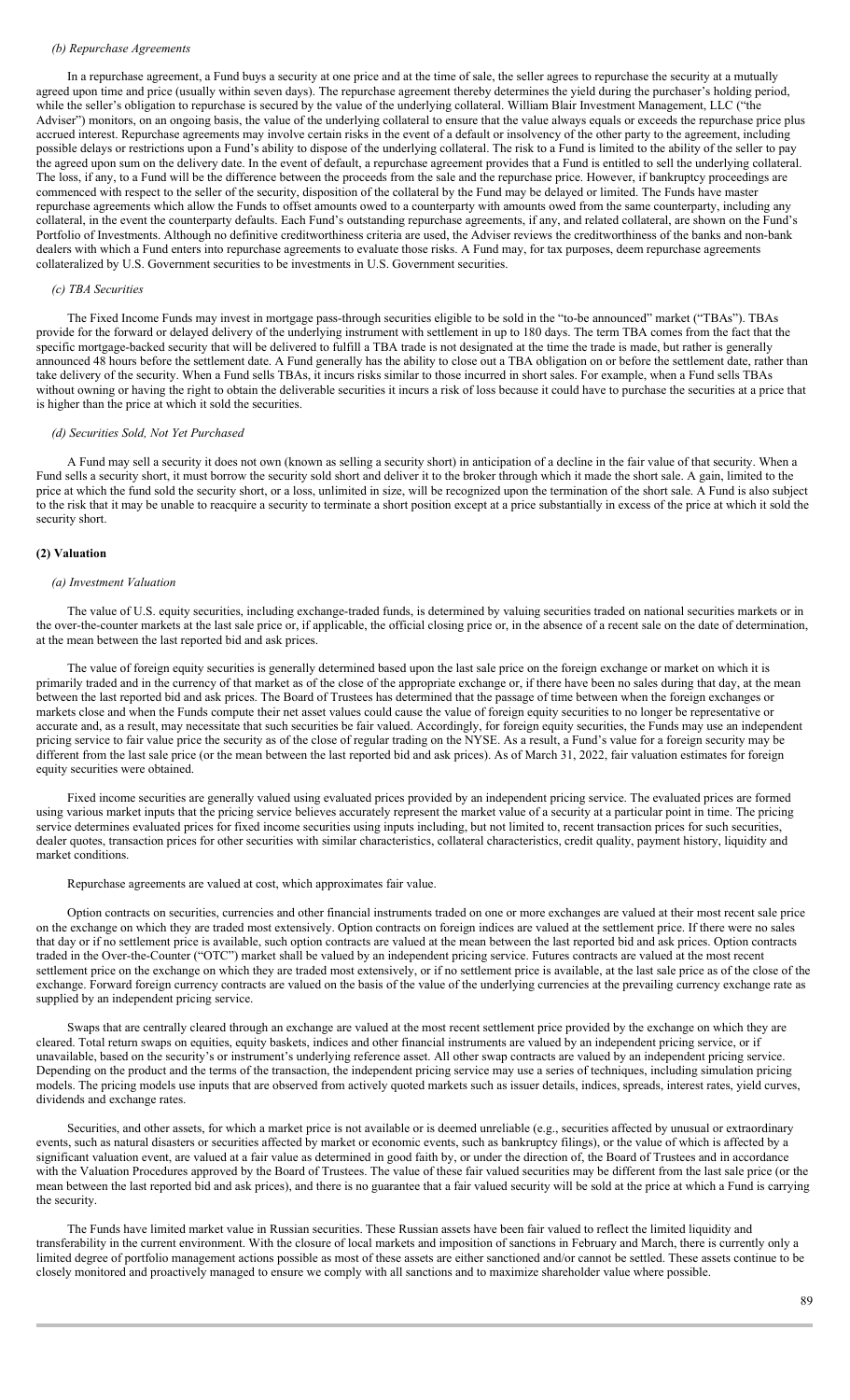#### *(b) Fair Value Measurements*

Fair value is defined as the price that a Fund would receive upon selling a security in an orderly transaction to an independent buyer in the principal or most advantageous market for the investment. Various inputs are used in determining the value of a Fund's investments. A three-tier hierarchy of inputs is used to classify fair value measurements for disclosure purposes. The three-tier hierarchy of inputs is summarized in the three broad levels listed below:

- Level 1—Quoted prices (unadjusted) in active markets for an identical security.
- Level 2—Prices determined using other significant observable inputs. Observable inputs are inputs that other market participants would use in pricing a security. These may include quoted prices for similar securities, interest rates, prepayment speeds, credit risk, and others. In addition, other observable inputs such as foreign exchange rates, benchmark securities indices and foreign futures contracts may be utilized in the valuation of certain foreign securities when significant events occur between the last sale on the foreign securities exchange and the time at which the net asset value of the Fund is calculated.
- Level 3—Prices determined using significant unobservable inputs. In situations where quoted prices or observable inputs are unavailable (for example, when there is little or no market activity for an investment), unobservable inputs may be used. Unobservable inputs reflect the Fund's own assumptions about the factors market participants would use in pricing an investment, and are based on the best information available.

The inputs or methodology used for valuing an investment are not necessarily an indication of the risk associated with investing in those securities.

A description of the valuation methodologies applied to the Funds' major categories of assets and liabilities measured at fair value on a recurring basis is as follows:

#### *Exchange-Traded Securities*

Securities traded on a national securities exchange (or reported on the NASDAQ national market), including exchange-traded funds, are stated at the last reported sales price on the day of valuation. Other securities traded in the over-the-counter market and listed securities for which no sale was reported on that date are stated at the mean between the last reported bid and ask prices. To the extent these securities are actively traded and valuation adjustments are not applied, they are categorized as Level 1 of the fair value hierarchy. Securities traded on inactive markets or valued by reference to similar instruments are generally categorized as Level 2 of the fair value hierarchy.

#### *Fixed Income Securities*

Fixed income securities including corporate, convertible and municipal bonds and notes, U.S. government agency obligations, U.S. treasury obligations, sovereign issues, bank loans, convertible preferred securities, asset-backed securities, non-U.S. bonds and commercial paper are generally valued using evaluated prices provided by an independent pricing service. The evaluated prices are formed using various market inputs that the pricing service believes accurately represent the fair value of a security at a particular point in time. The pricing service determines evaluated prices for fixed income securities using inputs including, but not limited to, recent transaction prices for such securities, dealer quotes, transaction prices for other securities with similar characteristics, collateral characteristics, credit quality, payment history, liquidity and market conditions. Securities that use similar valuation techniques and observable inputs as described above are categorized as Level 2 of the fair value hierarchy.

#### *Repurchase Agreements*

Repurchase agreements are valued at cost, which approximates fair value. Repurchase agreements are categorized as Level 2 of the fair value hierarchy.

#### *Derivative Instruments*

Listed derivatives, such as certain options and futures contracts, that are actively traded are valued based on quoted prices from the exchange on which they are traded most extensively and are categorized as Level 1 of the fair value hierarchy. OTC derivative contracts include forward foreign currency contracts, swap and certain option contracts related to interest rates, foreign currencies, the credit standing of reference entities, equity prices, or commodity prices. Depending on the product and the terms of the transaction, the fair value of OTC derivative products can be modeled by independent pricing services taking into account the counterparties' creditworthiness and using a series of techniques, including simulation models. Many pricing models do not entail material subjectivity because the methodologies employed do not necessitate significant judgments and the pricing inputs are observed from actively quoted markets, as is the case of forward foreign currency contracts and interest rate swaps. A substantial majority of OTC derivative products valued by a Fund using pricing models fall into this category and are categorized within Level 2 of the fair value hierarchy.

As of March 31, 2022, the value of investments in securities and other financial instruments, segregated by their hierarchical input levels used in determining fair value and by security class or other financial instruments, are shown below (in thousands).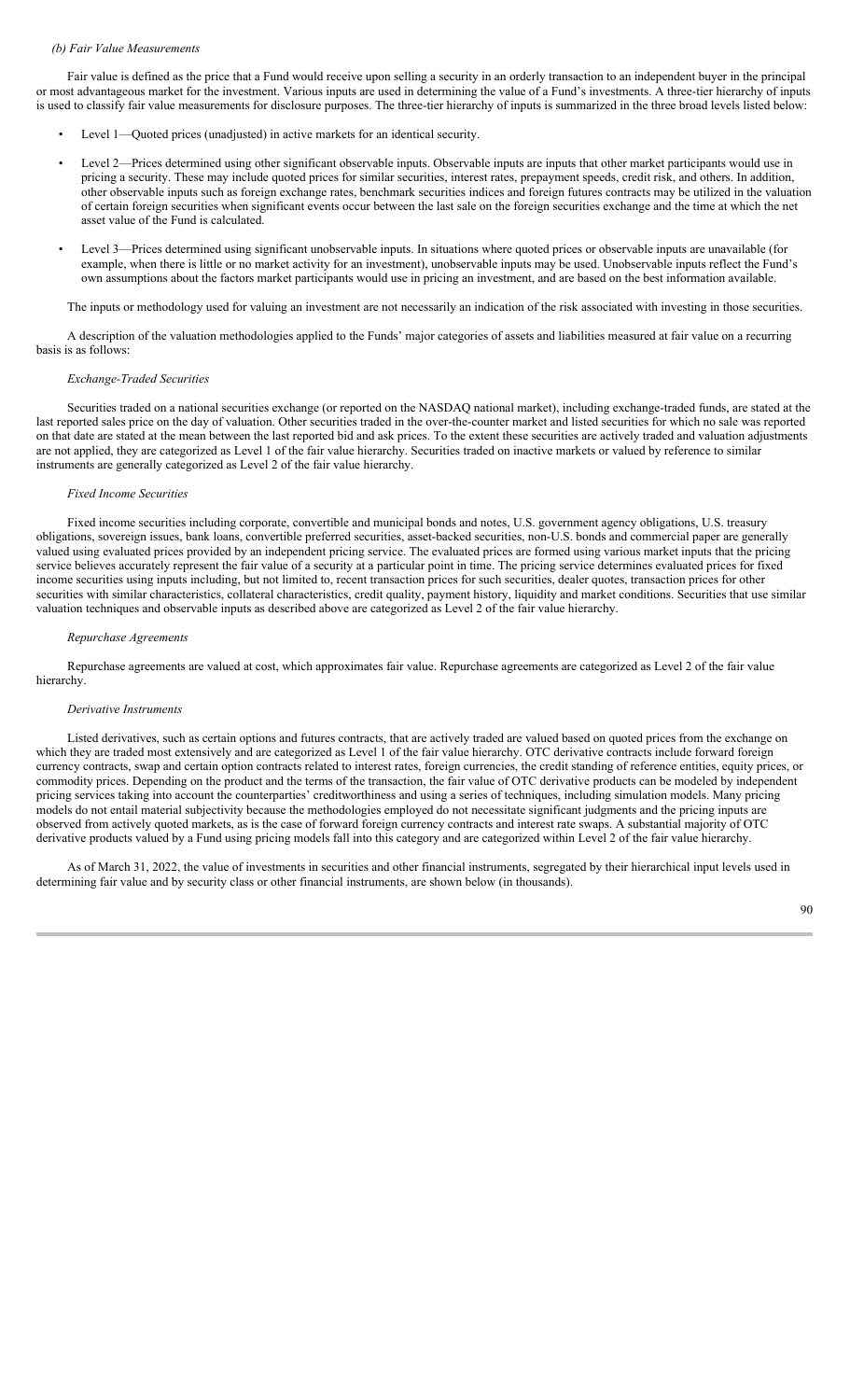| Investments in securities                                          |              | Growth                |               | Large Cap<br>Growth     |     | <b>Mid Cap</b><br>Growth   |    | Mid Cap<br>Value               |
|--------------------------------------------------------------------|--------------|-----------------------|---------------|-------------------------|-----|----------------------------|----|--------------------------------|
| Level 1 - Ouoted prices                                            |              |                       |               |                         |     |                            |    |                                |
| Common Stocks                                                      | \$           | 284,116               | \$            | 1,248,450               | \$  | 44,379                     | \$ | 1,554                          |
| Level 2 - Other significant observable inputs                      |              |                       |               |                         |     |                            |    |                                |
| Repurchase Agreements                                              |              | 3,944                 |               | 8,999                   |     |                            |    |                                |
| Level 3 - Significant unobservable inputs<br>None                  |              |                       |               |                         |     |                            |    |                                |
| <b>Total investments in securities</b>                             | \$           | 288,060               | \$            | 1,257,449               | S   | 44,379                     | S  | 1,554                          |
|                                                                    |              |                       |               |                         |     |                            |    |                                |
| Investments in securities                                          |              | Small-Mid<br>Cap Core |               | Small-Mid<br>Cap Growth |     | <b>Small Cap</b><br>Growth |    | <b>Small Cap</b><br>Value      |
| Level 1 - Quoted prices                                            |              |                       |               |                         |     |                            |    |                                |
| Common Stocks                                                      | \$           | 133,578               | \$            | 2,583,509               | \$  | 624,900                    | \$ | 1,414,193                      |
| Exchange-Traded Funds                                              |              |                       |               |                         |     | 6,486                      |    |                                |
| Level 2 - Other significant observable inputs                      |              |                       |               |                         |     |                            |    |                                |
| Repurchase Agreements                                              |              | 4,429                 |               | 69,862                  |     | 16,652                     |    | 32,642                         |
| Level 3 - Significant unobservable inputs                          |              |                       |               |                         |     |                            |    |                                |
| None                                                               |              |                       |               |                         |     |                            |    |                                |
| <b>Total investments in securities</b>                             |              | 138,007               |               | 2,653,371               |     | 648,038                    |    |                                |
|                                                                    | \$           |                       |               |                         |     |                            |    | 1,446,835                      |
|                                                                    |              | Global                |               | International           |     | International              |    | Institutional<br>International |
| Investments in securities                                          |              | Leaders               |               | Leaders                 |     | Growth                     |    | Growth                         |
| Level 1 - Quoted prices                                            |              |                       |               |                         |     |                            |    |                                |
| <b>Common Stocks</b>                                               | \$           | 77,693                | <sup>\$</sup> | 159,765                 | \$  | 268,073                    | S  | 160,903                        |
| Level 2 - Other significant observable inputs                      |              |                       |               |                         |     |                            |    |                                |
| Common Stocks                                                      |              | 44,024                |               | 1,039,599               |     | 1,457,390                  |    | 874,828                        |
| Repurchase Agreements<br>Level 3 - Significant unobservable inputs |              | 1,118                 |               | 21,910                  |     | 41,650                     |    | 32,960                         |
| None                                                               |              |                       |               |                         |     |                            |    |                                |
| <b>Total investments in securities</b>                             | \$           | 122,835               | \$            | 1,221,274               |     | 1,767,113                  |    | 1,068,691                      |
|                                                                    |              |                       |               |                         |     |                            |    |                                |
|                                                                    |              | International         |               | <b>Emerging</b>         |     | Emerging                   |    | Emerging<br><b>Markets</b>     |
|                                                                    |              |                       |               | <b>Markets</b>          |     | <b>Markets</b>             |    | <b>Small Cap</b>               |
|                                                                    |              |                       |               |                         |     |                            |    |                                |
|                                                                    |              | <b>Small Cap</b>      |               |                         |     |                            |    |                                |
| Investments in securities                                          |              | Growth                |               | <b>Leaders</b>          |     | Growth                     |    | Growth                         |
| Level 1 - Quoted prices                                            |              |                       |               |                         |     |                            |    |                                |
| Common Stocks                                                      | \$           | 36,413                | \$            | 153,158                 | \$  | 167,876                    | \$ | 87,980                         |
| Level 2 - Other significant observable inputs                      |              |                       |               |                         |     |                            |    |                                |
| Common Stocks                                                      |              | 259,661               |               | 282,250                 |     | 696,504                    |    | 368,500                        |
| Repurchase Agreements                                              |              | 9,833                 |               | 9,834                   |     | 26,557                     |    | 988                            |
| Level 3 - Significant unobservable inputs                          |              |                       |               |                         |     |                            |    |                                |
| None                                                               |              |                       |               | 52                      |     |                            |    | 78                             |
| <b>Total investments in securities</b>                             | \$           | 305,907               | \$            | 445,294                 | \$. | 890,937                    |    | 457,546                        |
|                                                                    |              |                       |               |                         |     | <b>Short</b>               |    | <b>Ultra-Short</b>             |
|                                                                    |              | China                 |               |                         |     | <b>Duration</b>            |    | <b>Duration</b>                |
| Investments in securities                                          |              | Growth                |               | <b>Bond</b>             |     | <b>Bond</b>                |    | <b>Bond</b>                    |
| Level 1 - Quoted prices                                            |              |                       |               |                         |     |                            |    |                                |
| None                                                               | \$           |                       | \$            |                         | \$  |                            | \$ |                                |
| Level 2 - Other significant observable inputs                      |              |                       |               |                         |     |                            |    |                                |
| Common Stocks                                                      |              | 5,624                 |               |                         |     |                            |    |                                |
| Repurchase Agreements                                              |              | 187                   |               | 67,036                  |     | 20,815                     |    | 35,251                         |
| U.S. Government and U.S. Government Agency                         |              |                       |               | 7,950                   |     | 1,820                      |    | 5,291                          |
| Level 3 - Significant unobservable inputs                          |              |                       |               |                         |     |                            |    |                                |
| None<br><b>Total investments in securities</b>                     | $\mathbb{S}$ | 5,811                 | \$            | 74,986                  | \$  | 22,635                     | S  | 40,542                         |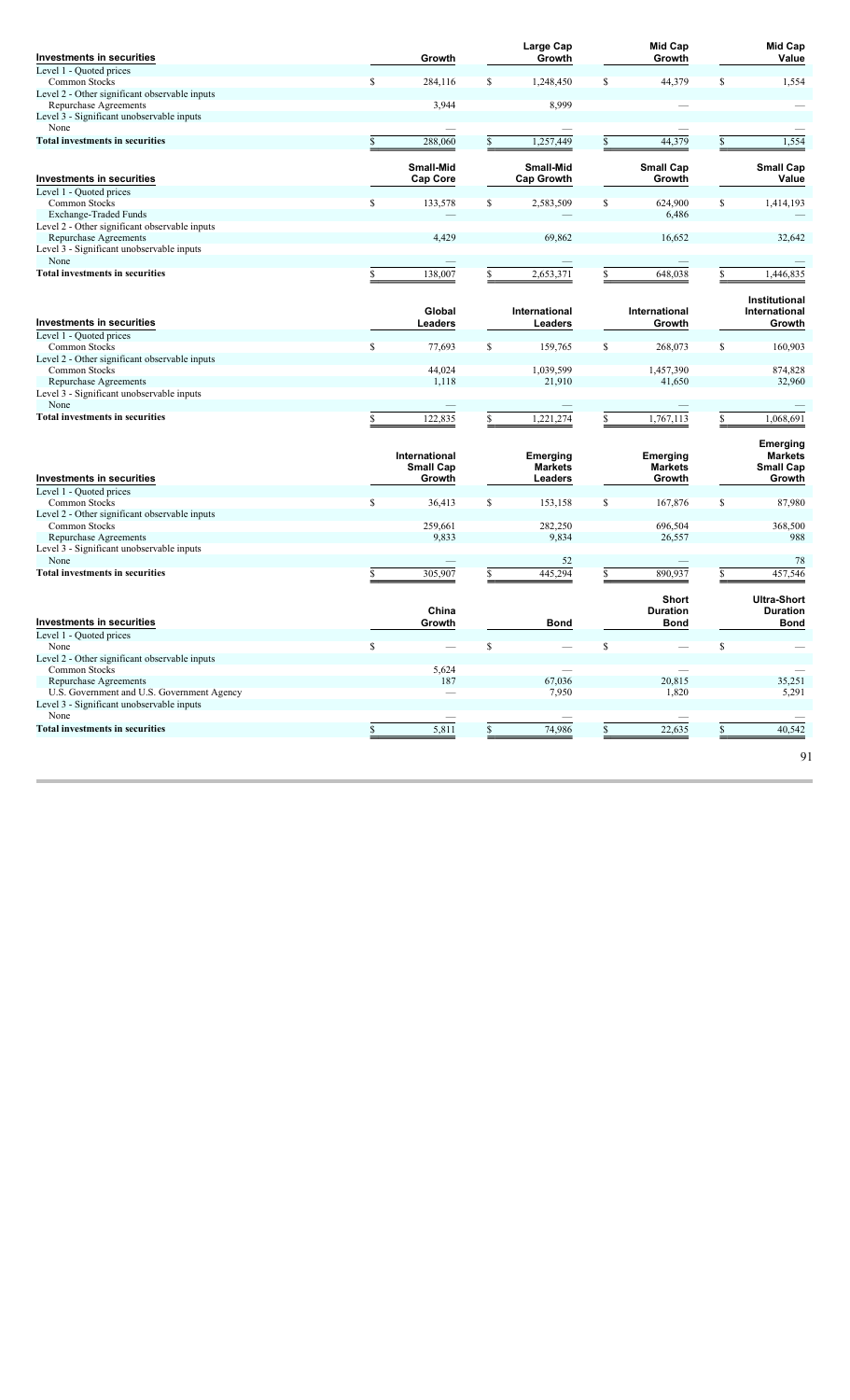| <b>Investments in securities</b>              | Emerging<br><b>Markets Debt</b> | <b>Macro</b><br><b>Allocation</b> |
|-----------------------------------------------|---------------------------------|-----------------------------------|
| <b>Assets</b>                                 |                                 |                                   |
| Level 1 - Quoted prices                       |                                 |                                   |
| <b>Common Stocks</b>                          | \$                              | \$<br>5,388                       |
| Exchange-Traded Funds                         |                                 | 111,815                           |
| Level 2 - Other significant observable inputs |                                 |                                   |
| Common Stocks                                 |                                 | 5,089                             |
| Exchange-Traded Funds                         |                                 | 3,617                             |
| <b>Preferred Stocks</b>                       |                                 | 675                               |
| Foreign Corporate Obligations                 | 14,419                          |                                   |
| Foreign Government Bonds                      | 29,528                          | 21,993                            |
| Foreign Municipal Bonds                       | 730                             |                                   |
| Repurchase Agreements                         | 2,406                           | 5,877                             |
| U.S. Government and U.S. Government Agency    |                                 | 18,388                            |
| Level 3 - Significant unobservable inputs     |                                 |                                   |
| None                                          |                                 |                                   |
| <b>Liabilities</b>                            |                                 |                                   |
| Level 1 - Quoted prices                       |                                 |                                   |
| None                                          |                                 |                                   |
| Level 2 - Other significant observable inputs |                                 |                                   |
| None                                          |                                 |                                   |
| Level 3 - Significant unobservable inputs     |                                 |                                   |
| None                                          |                                 |                                   |
| <b>Total investments in securities</b>        | 47,083<br>S                     | \$<br>172,842                     |
| <b>Other financial instruments</b>            |                                 |                                   |
| <b>Assets</b>                                 |                                 |                                   |
| Level 1 - Quoted prices                       |                                 |                                   |
| <b>Futures Contracts</b>                      | \$                              | \$<br>3,061                       |
| Level 2 - Other significant observable inputs |                                 |                                   |
| Forward Foreign Currency Contracts            |                                 | 2,904                             |
| Swaps                                         | 355                             | 20                                |
| Level 3 - Significant unobservable inputs     |                                 |                                   |
| None                                          |                                 |                                   |
| <b>Liabilities</b>                            |                                 |                                   |
| Level 1 - Quoted prices                       |                                 |                                   |
| <b>Futures Contracts</b>                      |                                 | (10,019)                          |
| Level 2 - Other significant observable inputs |                                 |                                   |
| Forward Foreign Currency Contracts            | (50)                            | (3,254)                           |
| Swaps                                         | (272)                           | (373)                             |
| Written Options                               |                                 | (30)                              |
| Level 3 - Significant unobservable inputs     |                                 |                                   |
| Swaps                                         |                                 | (1, 575)                          |
| <b>Total other financial instruments</b>      |                                 |                                   |
|                                               | 33<br>\$                        | \$<br>(9,266)                     |

See Portfolio of Investments for Sector Classification.

The fair value estimates for the Level 3 securities in the Emerging Markets Leaders, Emerging Markets Small Cap Growth and Macro Allocation Funds were determined in good faith by the Pricing Committee, pursuant to the Valuation Procedures approved by the Board of Trustees. There were various factors considered in reaching the fair value determination, including, but not limited to, the following: the type of security, the extent of public trading of the security, information obtained for the security, and analysis of the company's performance and market trends that influence its performance. The Level 3 securities represented 0.01%, 0.02% and (0.90)% as a percentage of net assets in the Emerging Markets Leaders, Emerging Markets Small Cap Growth and Macro Allocation Funds, respectively.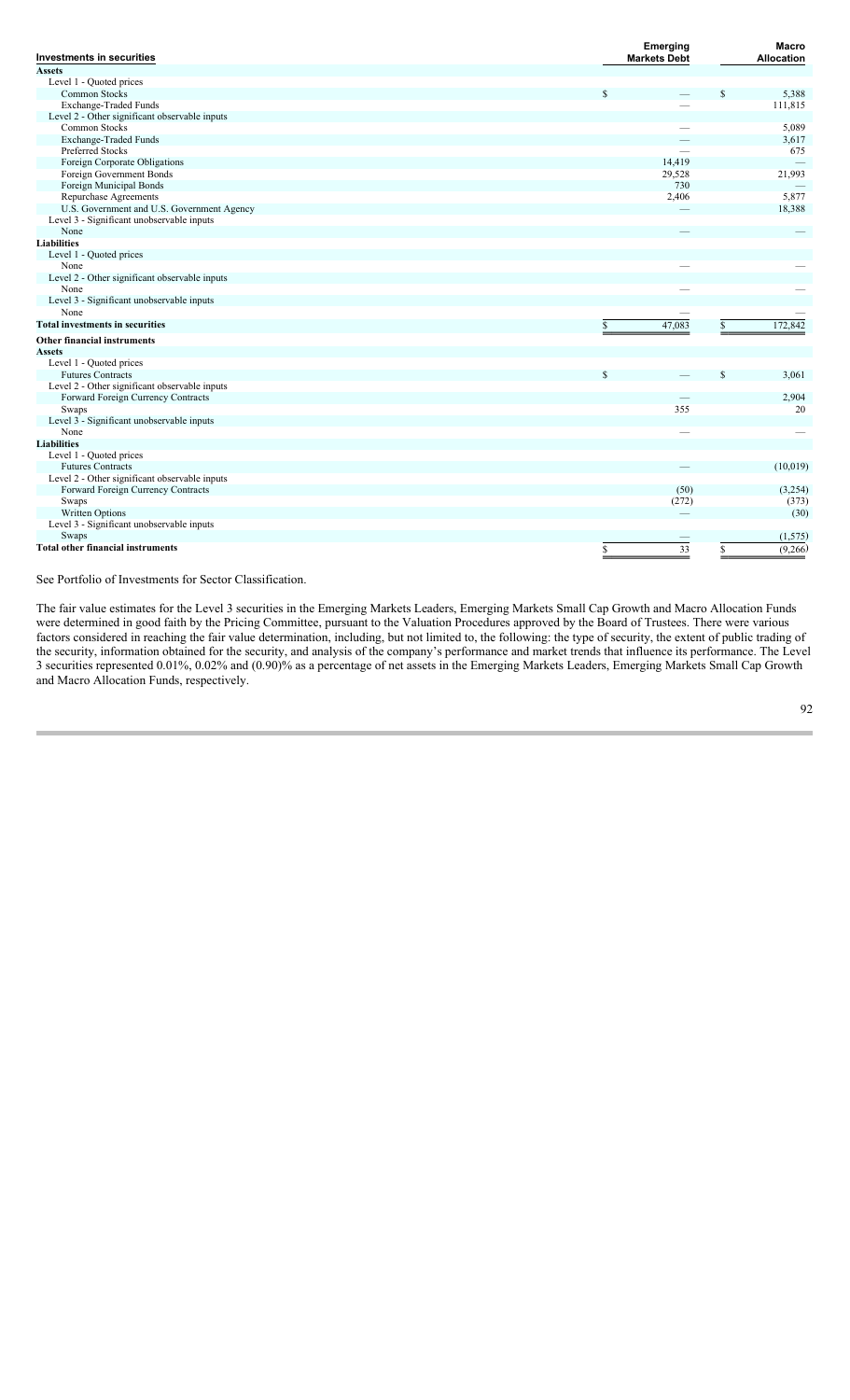#### **(3) Financial Derivative Instruments**

Each Fund may use derivative instruments to maintain liquidity, to provide hedging, or in anticipation of changes in the composition of its portfolio holdings or as otherwise provided in each Fund's prospectus. Macro Allocation Fund may also use derivative instruments to implement its investment strategy and obtain desired investment exposures, including by taking long or short positions indirectly through derivative instruments such as, but not limited to, futures, swaps, options and forward foreign currency contracts. Such long and short positions may be intended to enhance expected return, reduce expected risk, or both. For additional information regarding the asset class exposures the Macro Allocation Fund typically seeks through futures, swaps, options and forward foreign currency contracts, see the Fund's principal investment strategy disclosure in its prospectus.

Derivative transactions carry counterparty risk as they are based on contracts between a Fund and the applicable counterparty. For exchange-traded or cleared derivative contracts, such counterparty risk is limited due to the role of the exchange or clearinghouse. OTC derivative contracts, however, are exposed to counterparty risk in the amount of unrealized gains, net of collateral held, for the duration of the contract.

Macro Allocation Fund is subject to certain netting arrangements through International Swaps and Derivatives Association, Inc. Master Agreements and Credit Support Annexes ("ISDAs"). The ISDAs maintain provisions for general obligations, representations, agreements, collateral and events of default or termination. The ISDAs cover certain OTC derivative securities entered into by Macro Allocation Fund with various counterparties and allow Macro Allocation Fund to close out and net its total exposure to a counterparty in the event of a default.

### *Futures Contracts*

A futures contract provides for the future sale by one party and purchase by another party of a specified amount of a specific financial instrument for a specified price at a designated date, time and place. An index futures contract is an agreement pursuant to which the parties agree to take or make delivery of an amount of cash equal to the difference between the value of the index at the close of the last trading day of the contract and the price at which the index futures contract was originally written. A futures contract can be closed out prior to delivery by entering into an offsetting transaction in a matching futures contract. Although the value of an index might be a function of the value of certain specified securities, no physical delivery of those securities is made. If the offsetting purchase price is less than the original sale price, a Fund realizes a gain; if it is more, a Fund realizes a loss. Conversely, if the offsetting sale price is more than the original purchase price, a Fund realizes a gain; if it is less, a Fund realizes a loss. The transaction costs must also be included in these calculations. There can be no assurance, however, that a Fund will be able to enter into an offsetting transaction with respect to a particular futures contract at a particular time. If a Fund is not able to enter into an offsetting transaction, a Fund will continue to be required to maintain the margin deposits on the futures contract.

Upon entering into a futures contract, a Fund is required to pledge to the broker an amount of cash, U.S. government securities, or other liquid assets equal to a certain percentage of the contract amount ("initial margin deposit"). Futures contracts are marked to market daily and an appropriate payable or receivable for the change in value ("variation margin") is recorded by a Fund and a cash payment is either made to or received from the broker each day. Gains or losses on futures contracts are recognized but not considered realized until the contracts expire or are closed.

#### *Options*

The purchase or sale of an option by a Fund involves the payment or receipt of a premium by the investor and the corresponding right or obligation, as the case may be, either to purchase or sell the underlying security, commodity, or other instrument for a specific price at a certain time or during a certain period. Purchasing options involves the risk that the underlying instrument will not change price in the manner expected, so the investor loses its premium. Writing options involves potentially greater risk because the investor is exposed to the extent of the actual price movement in the underlying security rather than only the amount of the premium paid (which could result in a potentially unlimited loss). OTC options also involve counterparty credit risk.

### *Forward Foreign Currency Contracts*

The Global Equity, International Equity, Emerging Markets Debt and Multi-Asset and Alternative Funds may enter into forward foreign currency contracts. When entering into a forward foreign currency contract, a Fund agrees to receive or deliver a fixed quantity of foreign currency for an agreedupon price on an agreed future date. A Fund's net equity therein, representing unrealized gain or loss on the contracts as measured by the difference between the forward foreign exchange rates at the dates of entry into the contracts and the forward rates at the reporting date. These instruments may involve market risk, credit risk, or both kinds of risks in excess of the amount recognized in the Portfolio of Investments. Risks arise from the possible inability of counterparties to meet the terms of their contracts and from the price movements in currencies.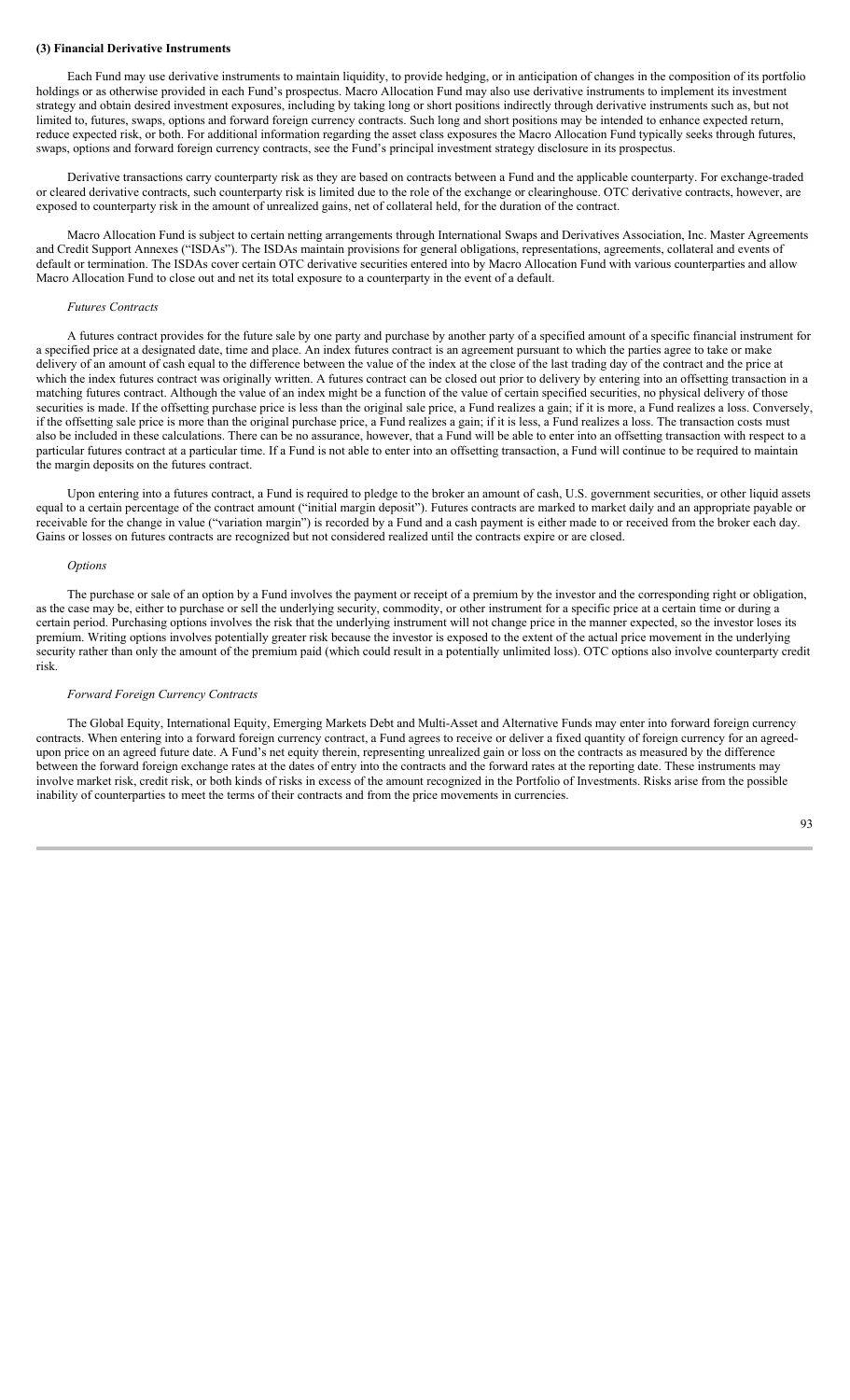#### *Swap Contracts*

Swap agreements may include total return, interest rate, securities index, commodity, security, currency exchange rate, credit default index, volatility and variance swaps. Cleared swaps are transacted through futures commission merchants that are members of central clearing houses with the clearing house serving as a central counterparty similar to transactions in futures contracts. In a standard "swap" transaction, two parties agree to exchange the returns (or differentials in rates of return) earned or realized on particular predetermined investments or instruments. The gross returns to be exchanged or "swapped" between the parties are calculated with respect to a "notional amount" (i.e., the change in the value of a particular dollar amount invested, for example, at a particular interest rate, in a particular foreign currency, or in a "basket" of securities representing a particular index). Swap agreements are subject to the risk that the counterparty to the swap will default on its obligation to pay a Fund and the risk that a Fund will not be able to meet its obligations to pay the counterparty to the swap. Swap agreements may also involve fees, commissions or other costs that may reduce a Fund's gains from a swap agreement or may cause a Fund to lose money. To the extent permitted by its investment policies and restrictions, a Fund may invest in the following types of swaps:

Credit Default Swaps—A Fund may invest in credit default swaps as a means of "buying" credit protection (i.e., attempting to mitigate the risk of default or credit quality deterioration in some portion of a Fund's holdings) or "selling" credit protection (i.e., attempting to gain exposure to an underlying issuer's credit quality characteristics without directly investing in that issuer). A credit default swap is a contract between a buyer and a seller of protection against a pre-defined credit event (e.g., a ratings downgrade or default) on an underlying reference obligation, which may be a single debt instrument or baskets or indices of securities. Under current regulatory requirements, a Fund may be a buyer or seller of a credit default swap. As a seller of protection on credit default swap agreements, a Fund will generally receive from the buyer of protection a fixed rate of income throughout the term of the swap provided that there is no credit event. A Fund adds leverage to its portfolio because the Fund is subject to investment exposure on the notional amount of the swap. The maximum potential amount of future payments that a Fund as a seller of protection could be required to make under a credit default swap agreement equals the notional amount of the agreement. Notional amounts of each individual credit default swap agreement outstanding as of the period end for which a Fund is the seller of protection are disclosed in the Fund's Portfolio of Investments. These potential amounts would be partially offset by any recovery values of the respective referenced obligations, upfront payments received upon entering into the agreement, or net amounts received from the settlement of buy protection credit default swap agreements entered into by the same Fund for the same referenced entity or entities. For credit default swap contracts on credit indices, the quoted market prices and resulting values serve as an indicator of the payment performance risk. Increasing market values, in absolute terms when compared to the notional amount of the swap, typically represent deterioration of the referenced entities' credit soundness and a greater likelihood or risk of default or other credit event occurring as defined under the terms of the swap.

Interest Rate Swap—A Fund may invest in interest rate swaps to gain or mitigate exposure to changes in interest rates. Interest rate swap agreements involve a commitment between parties to pay either a fixed interest rate or a floating interest rate based on a notional amount of principal. The parties make payments at predetermined intervals throughout the life of the swap. As a payer, a Fund would make the fixed payment and receive the floating payment. As a receiver, a Fund would make the floating payment and receive the fixed payment.

Total Return Swap—A Fund may invest in total return swaps to gain or mitigate exposure to an underlying security, or securities. Total return swap agreements may involve commitments to pay interest in exchange for the return on the underlying security, or securities. At maturity, a net cash flow is exchanged between the parties based on the total return of the underlying security, or securities, less a financing rate. As a receiver in the transaction, a Fund would receive a payment for a positive return and would make a payment for a negative return. As a payer in the transaction, a Fund would make a payment for a positive return and would receive a payment for a negative return.

Variance Swap—A Fund may invest in variance swaps in order to gain or mitigate its exposure to an underlying reference entity such as a broad based index. A variance swap is an agreement between two parties to exchange cash flows based on the measured variance of a reference entity. The payer agrees to exchange the fixed rate, which is the variance strike price of the reference entity, to the receiver for the floating rate, which is the realized variance price of the reference entity. At the time the trade is originated, the agreed upon variance strike price is generally set so that the fair value of the swap is near zero. At maturity, a net cash flow is exchanged between the parties based on the difference between the final realized variance price of the swap and the variance strike price multiplied by the notional, or vega amount. As a receiver of the floating rate, a Fund would receive a payment if the final realized variance price is greater than the variance strike price and would make a payment if the final realized variance price is less than the variance strike price. As a payer of the floating rate, a Fund would receive a payment if the final realized variance price is less than the variance strike price and would make a payment if the final realized variance price is greater than the variance strike price.